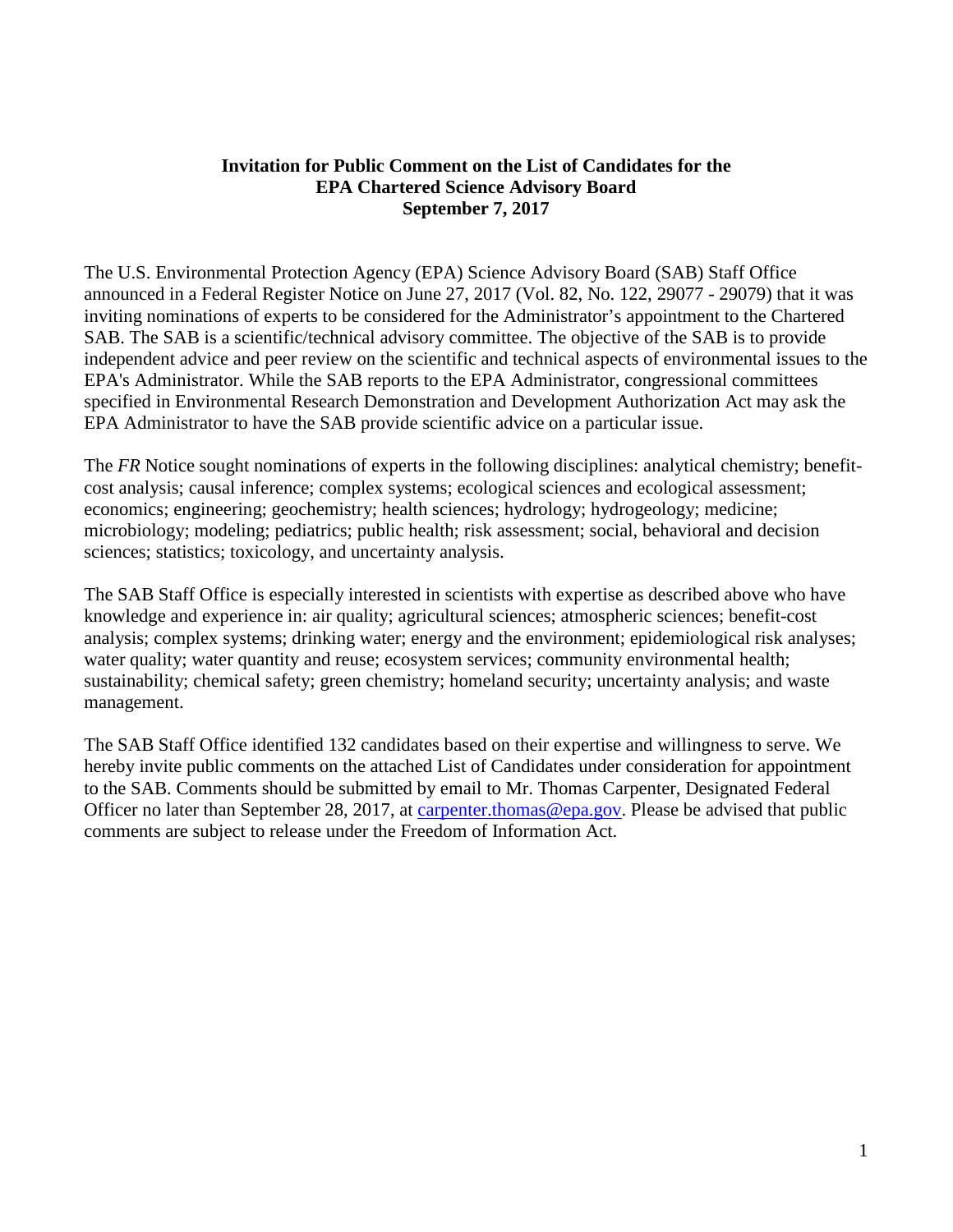### **2017 Chartered SAB Annual Membership**

### **Anastas, Paul**

#### **Yale University**

Dr. Paul Anastas is a Senior Research Fellow at Harvard's Center for International Development, Director of the Green Chemistry Institute in Washington, D.C., and a Roy Fellow at the Environment and Natural Resources Program at Harvard's Kennedy School of Government. He was Assistant Director for Environment at the White House Office of Science and Technology Policy (OSTP) from 1999-2004 where his responsibilities covered a wide range of environmental science issues including furthering international public-private cooperation in areas of science for sustainability such as Green Chemistry. Anastas served as the Chief of the Industrial Chemistry Branch of the U.S. Environmental Protection Agency (EPA) from 1989-1998. During that period he was responsible for regulatory review of industrial chemicals under the Toxic Substances Control Act and the development of rules, policy and guidance. In 1991, he established the industry-government-university partnership Green Chemistry Program, which was expanded to include basic research, and the Presidential Green Chemistry Challenge Awards. Prior to joining the EPA, he worked as an industrial consultant to the chemical industry in the development of analytical and synthetic chemical methodologies. Anastas received his MA and PhD in Organic Chemistry from Brandeis University and his BS in Chemistry from the University of Massachusetts at Boston.

#### **Anderson, Henry**

#### **Wisconsin Division of Public Health**

Dr. Henry A. Anderson holds positions as the State Environmental and Occupational Disease Epidemiologist, and Chief Medical Officer in the Wisconsin Division of Public Health, Department of Health Services, and adjunct professorships at the University of Wisconsin-Madison, School of Medicine and Public Health, Department of Population Health Sciences, and the University of Wisconsin Institute for Environmental Studies, Center for Human Studies. He holds a B.A. in Biology from Stanford University, and an M.D. from the University of Wisconsin-Madison. Dr. Anderson's expertise includes public health; preventive, environmental, and occupational medicine; respiratory diseases; epidemiology; human health risk assessment; and risk communication. His active research interests include: disease surveillance, childhood asthma, lead poisoning, reproductive and endocrine health hazards, drinking water contaminants, occupational and environmental respiratory disease and sport fish consumption advisory communication. Dr. Anderson served on the U.S. Environmental Protection Agency's (EPA) National Advisory Committee for Acute Exposure Guideline Levels for Hazardous Substances. He was chair of the Environmental Health Committee of the EPA Science Advisory Board, served on the chartered EPA SAB, and is past Chair of the Board of Scientific Councilors for the National Institute of Occupational Safety and Health. Dr. Anderson has served on five National Academy of Sciences Committees including Toxicity Testing for Assessment of Environmental Agents and just completed service on the Committee, Water Reuse: Potential for Expanding the Nation's Water Supply Through Reuse of Municipal Wastewater. He was a founding member of the Agency for Toxic Substances and Disease Registry Board of Scientific Councilors (1988-1992). Dr. Anderson serves on the Presidential Advisory Board on Radiation Worker Compensation. He has served on the Armed Forces Epidemiology Board and the Centers for Disease Control and Prevention (CDC)/ National Center for Environmental Health Director's Advisory Committee. Dr. Anderson is a fellow of the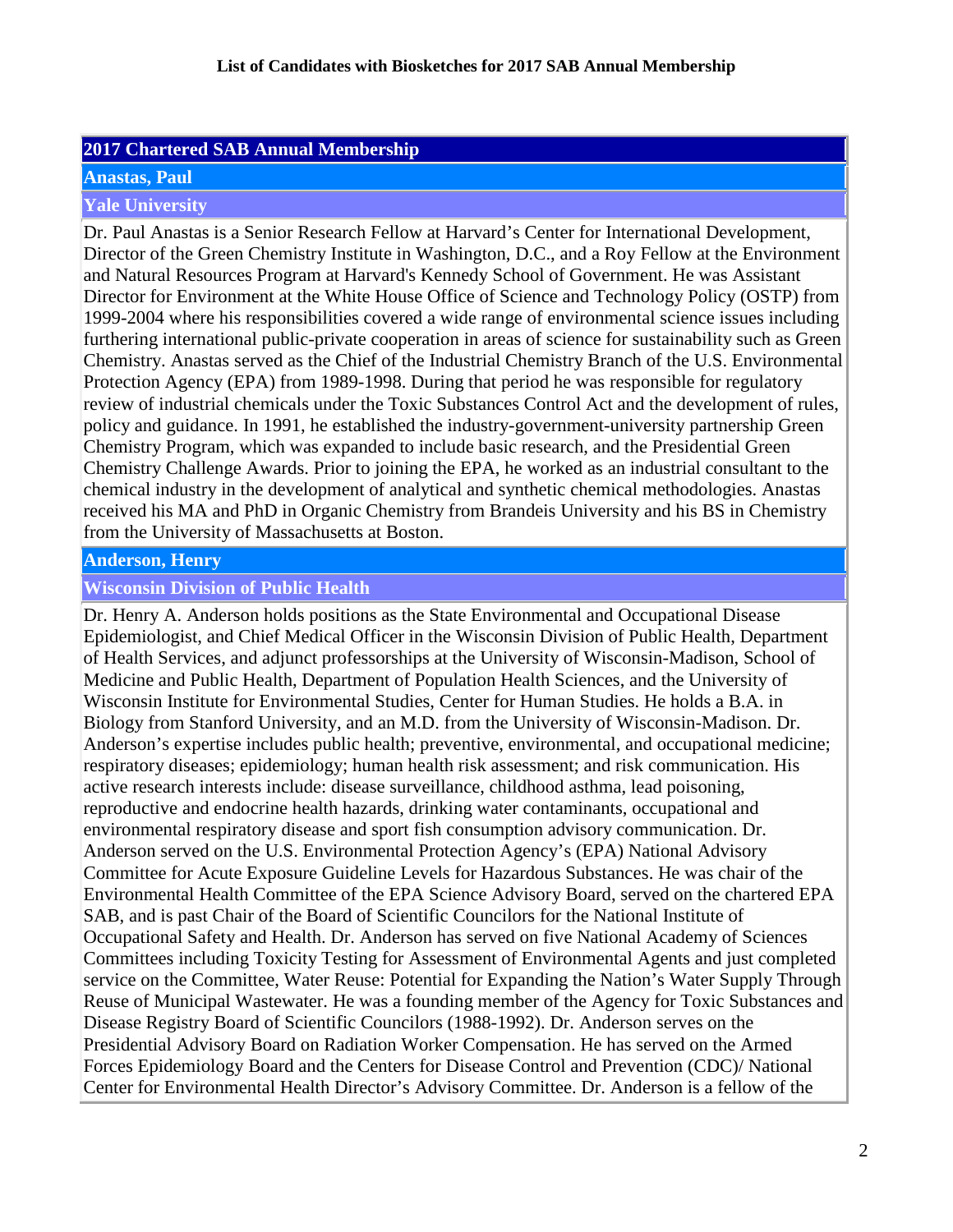Collegium Ramazzini and the American Association for the Advancement of Science. He is associate editor of the American Journal of Industrial Medicine. Dr. Anderson was certified in 1977 by the American Board of Preventive Medicine with a sub-specialty in occupational and environmental medicine and in 1983 became a fellow of the American College of Epidemiology. He is a state government employee and his research has been supported by the State of Wisconsin and grants from U.S. government agencies, primarily U.S. Department of Health and Social Services/Centers for Disease Control and Prevention and the U.S. Environmental Protection Agency.

### **Andrews, Rodney**

### **University of Kentucky**

Rodney Andrews is Director of the University of Kentucky Center for Applied Energy Research (UK CAER) and Associate Vice President for Research at UK. Dr. Andrews has been Director of UK CAER since 2007. Prior to that appointment, he served as Acting Director and was an Associate Director of CAER responsible for the Carbon Materials group since 2001. He joined the research staff at the Center in 1999. His research interests include technologies for utilization of coal and biomass resources, with particular focus on development of high-value carbon materials. He is an Associate Professor for the Department of Chemical and Materials Engineering at UK, with a joint appoint in Mechanical Engineering. Dr. Andrews has directed major multi-university and industryacademic collaborative projects. He has published more than 70 peer reviewed journal articles and three book chapters. He has been granted six patents. In addition to his UK achievements, he is on the Executive Council of the American Carbon Society, and served as the society's 2011 Graffin Lecturer. The US Secretary of Energy appointed him to the National Coal Council in 2014. Dr. Andrews is Program Director of Kentucky NSF EPSCoR, a statewide initiative to increase research infrastructure within the Commonwealth. He is on the Editorial Advisory Board for the journal Carbon. Dr. Andrews received his Bachelor of Science degree in chemical engineering from Michigan State University and his Ph.D. in chemical engineering from the University of Kentucky. He is a licensed Professional Engineer in Kentucky.

# **Aneja, Viney**

# **North Carolina State University**

Dr. Viney Aneja is a Professor in the Department of Marine, Earth, and Atmospheric Sciences, North Carolina State University (NCSU). He holds a B. Tech. degree in Chemical Engineering from the Indian Institute of Technology, Kanpur, India (1971); and an M.S. (1976) and Ph.D. (1977) in Chemical Engineering from North Carolina State University. His research has focused on agricultural air quality. Before joining the faculty of the Department of Marine, Earth, and Atmospheric Sciences at NCSU, Dr. Aneja conducted and supervised research at Corporate Research and Development, General Electric Company, New York, and Northrop Service, in Research Triangle Park in the areas of environmental engineering and separations technology. The U.S. Secretary of Agriculture appointed him as a member of the U.S. Agricultural Air Quality Task Force. Dr. Aneja was a member of the U.S. Environmental Protection Agency's (EPA) Science Advisory Board (SAB) Environmental Engineering Committee, and also is a member of EPA's SAB Integrated Nitrogen Committee. He is a Member Representative of the University Corporation for Atmospheric Research, Boulder, CO. Dr. Aneja won the Noryl Division Proprietary Innovation Award from General Electric in 1983, the Air Pollution Control Association Award for Distinguished Service in 1984, the General Electric Managerial Award in 1986, and at NCSU he received the 1991-92 Outstanding Extension Service Award. In 1998 the Air and Waste Management Association gave Dr. Aneja its Frank A.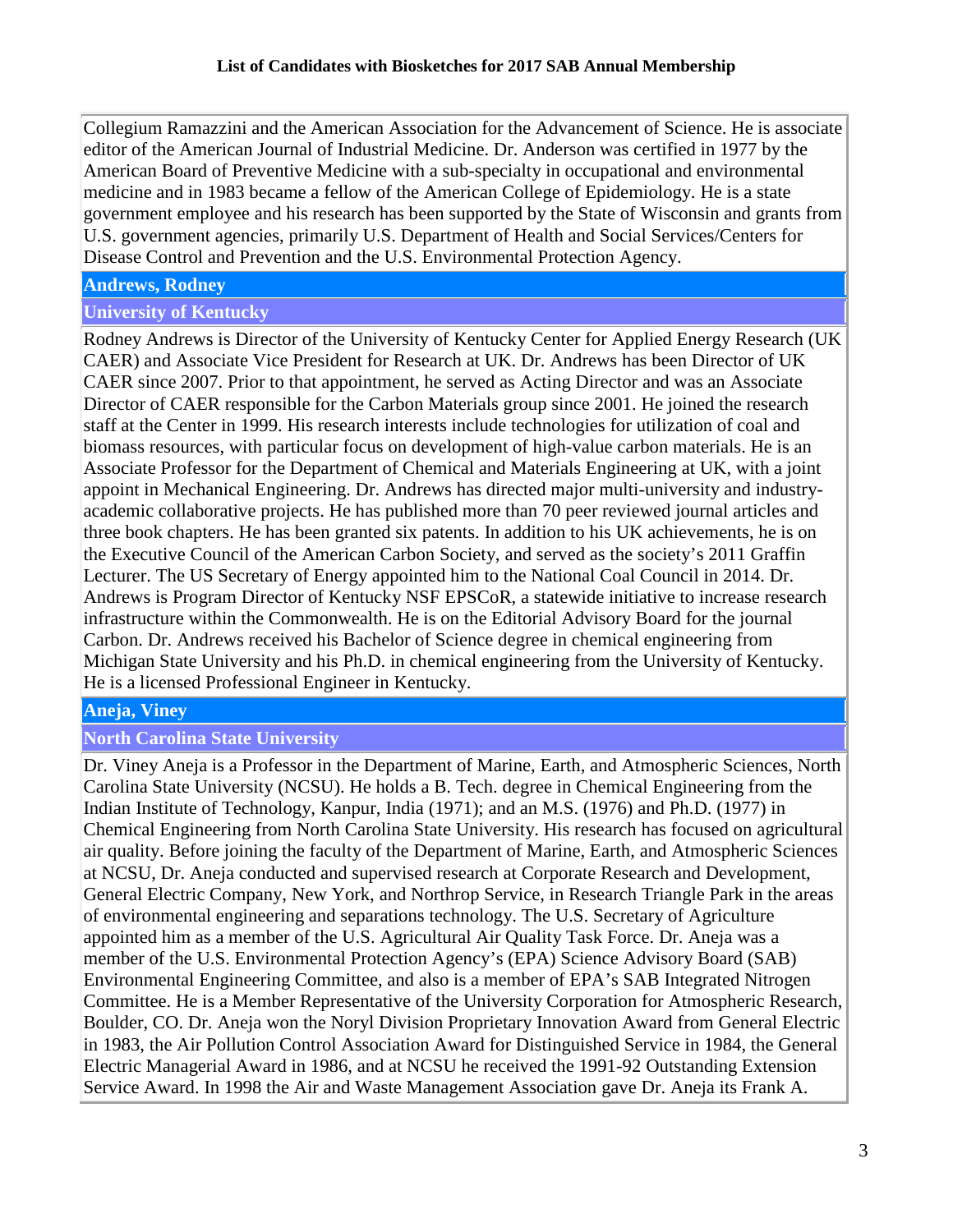Chambers Award, the Association's highest scientific honor; in 1999 he became a Fellow of the Association; in 2001 he received the Association's Lyman A. Ripperton Award for distinguished achievement as an educator. He is the recipient of the 2007 North Carolina Award in Science, the highest award a civilian can receive from the Governor of North Carolina. In 2009 Dr. Aneja received the Senior National Research Council (NRC) Research Associateship. In 2010 he was invited by the U.S. White House Council on Environmental Quality to assist in the BP Gulf Spill. In 2010 Dr. Aneja received Distinguished Alumnus Award from the Indian Institute of Technology Kanpur, India. He served as a Director of the Air and Waste Management Association, and Chair of the Association's Education Council. Dr. Aneja has served on the editorial boards of the journals Environmental Pollution, Chemosphere, Journal of the Air and Waste Management Association, and Environmental Manager. He currently serves as Editorial Board Member of the international journal Atmospheric and Climate Science. Dr. Aneja is Associate Editor for the following journals: International Journal of Air Quality, Atmosphere, and Health; International Journal of Physical Review & Research International; International Journal of Applied Environmental Sciences; International Journal of Atmospheric Pollution Research; The Open Environmental & Biological Monitoring Journal; Journal of Marine Science: Research & Development; Journal of Environmental Research and Management; and the Scientific Journals International; and the Reader Advisory Panel of Nature.

# **Barnett, Mark**

### **Auburn University**

Mark Barnett is a Professor of Environmental Engineering and Associate Chair in the Department of Civil Engineering at Auburn University, where he has been on the faculty for eighteen years. He also serves as an administrative judge for the U.S. Nuclear Regulatory Commission. Dr. Barnett has a B.S. in Chemical Engineering and an M.S. in Environmental Engineering from the University of Tennessee and a Ph.D. in Environmental Sciences and Engineering from the University of North Carolina. Dr. Barnett has over twenty-five years of national and international environmental engineering and science experience in industry, government, and academia. His technical research focuses on the chemical processes controlling water quality and contaminant behavior in natural and engineered systems. He has been a principal or co-principal investigator on fifteen grants totaling over \$7.5 million, and he has published over fifty peerreviewedjournal articles, several book chapters, and a book that collectively have received over two thousand citations (h-index=24). He is a licensed professional engineer and a board certified member of the American Academy of Environmental Engineers and Scientists with technical experience in potable water and industrial wastewater treatment; site assessment and remediation; soil and groundwater contamination; humanhealth risk assessments; contaminant bioavailability; environmental forensics; environmental and aquatic chemistry; low-level radioactive and hazardous waste management; and nuclear environmental engineering. Dr. Barnett has taught fundamental and applied courses in environmental and aquatic chemistry; drinking water supply, treatment, and distribution; environmental engineering principles and design; and sustainable design and development. His work has been supported by industry, the National Science Foundation, the Department of Energy, the Department of Defense, the Environmental Protection Agency, and the Water Research Foundation. His current interests are environmental policy; sustainable development; and water, sanitation, and health in underserved communities, with research over the past two years funded by Auburn University.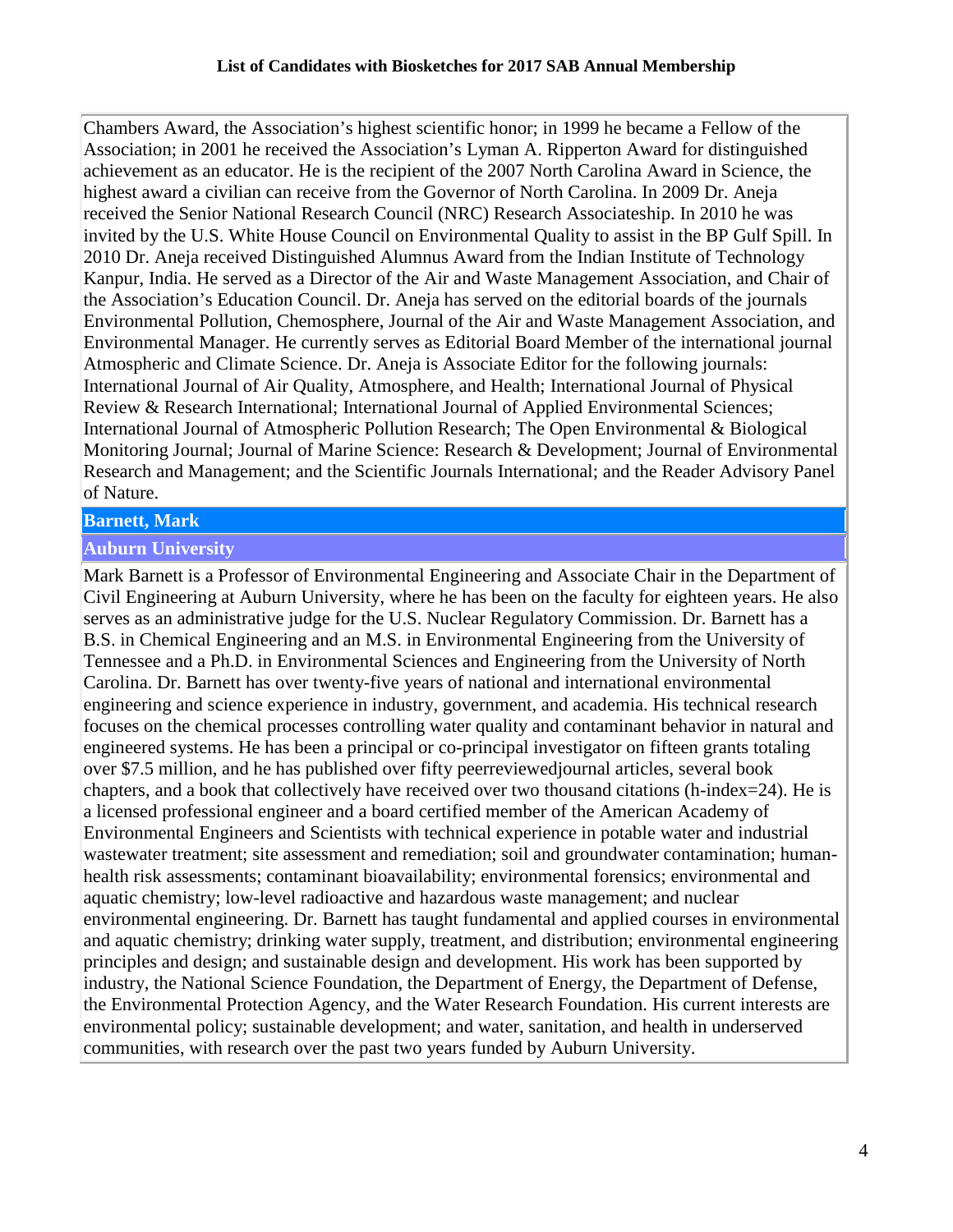# **Barton, Charles**

# **Valspar Corporation**

Dr. Charles (Chuck) Barton works for Valspar Corporation as Global Manager of Toxicology. He has experience with a variety of industries, including academia, government, pharmaceutical industry and consumer product industry. He was the State Toxicologist of Iowa for seven years. Dr. Barton has been appointed to six National Academy of Sciences committees, six U.S. Pharmacopeia committees, and one ISO committee. He served on the Board of Directors for the American Board of Toxicology. Dr. Barton is the Editor-in-Chief for MOJ Toxicology (MOJT) and an Editor for Open Access Journal of Toxicology (OAJT). In addition, he has served on the adjunct faculty for several universities. He is a member of over a dozen professional societies, having served as an officer in several. Furthermore, Dr. Barton has over 90 various publications. His professional practice has focused on evaluating potential public and occupational health risks associated with exposure to chemicals in the environment, workplace, pharmaceuticals, and consumer and personal care products. Dr. Barton received his Ph.D. in Toxicology at the University of Louisiana in Monroe, LA. He completed postdoctoral training in toxicology at Michigan State University. He is a Diplomate of the American Board of Toxicology. Dr. Barton has no outside research funding sources.

# **Belzer, Richard**

# **Independent consultant**

Since 2001, Dr. Richard Belzer has been an independent consultant in regulation, risk, economics and information quality. Previously he was a visiting professor of public policy at Washington University in St. Louis and staff economist in the Office of Information and Regulatory Affairs in the Office of Management and Budget. He received his Ph.D. in public policy from Harvard University (1989), Master's in Public Policy (MPP) from the John F. Kennedy School of Government (now Harvard Kennedy School) (1982), and MS and BS degrees in agricultural economics from the University of California at Davis (1979, 1980). Current original research areas include the analysis of variability in pulmonary function testing; the development of objective economic indicators to identify adverse human health effects; the improved use of human health risk assessments into benefit-cost analysis; the analysis of environmental justice ranking schemes; the analysis of patent law and examination practices; estimation of potential cost reductions state Medicaid programs from the substitution of electronic for tobacco cigarettes; and the economic value of subjective quality information in U.S. wine markets. Recent consulting projects have included benefit-cost analyses of California's proposed drinking water standards for hexavalent chromium and 1, 2, 3 trichloropropane; and the critique of predicted human health impacts and monetized risks attributable to air emissions from new facilities designed to achieve federal regulatory standards. Dr. Belzer is a regular contributor to scholarly professions through journal peer review and service to professional societies. He was elected Treasurer of the Society for Risk Analysis (1998, 2000) and elected Secretary-Treasurer of the Society for Benefit-Cost Analysis (2008, 2010). He earned multiple awards for exemplary performance at OMB, given the SRA's Distinguished Service Award (2003), and named a Fellow of the Cecil and Ida Green Center for the Study of Science and Society (1995). He has not received any grants from EPA, any other government agency, or any private entity. He has conducted independent research on behalf of clients or through self-funding. Some projects are jointly funded. His clients include: Council of Producers & Distributors of Biotechnology, R Street Institute, Exxon Mobil Biomedical Sciences, Inc., American Chemistry Council and the California Manufacturing Technology Association.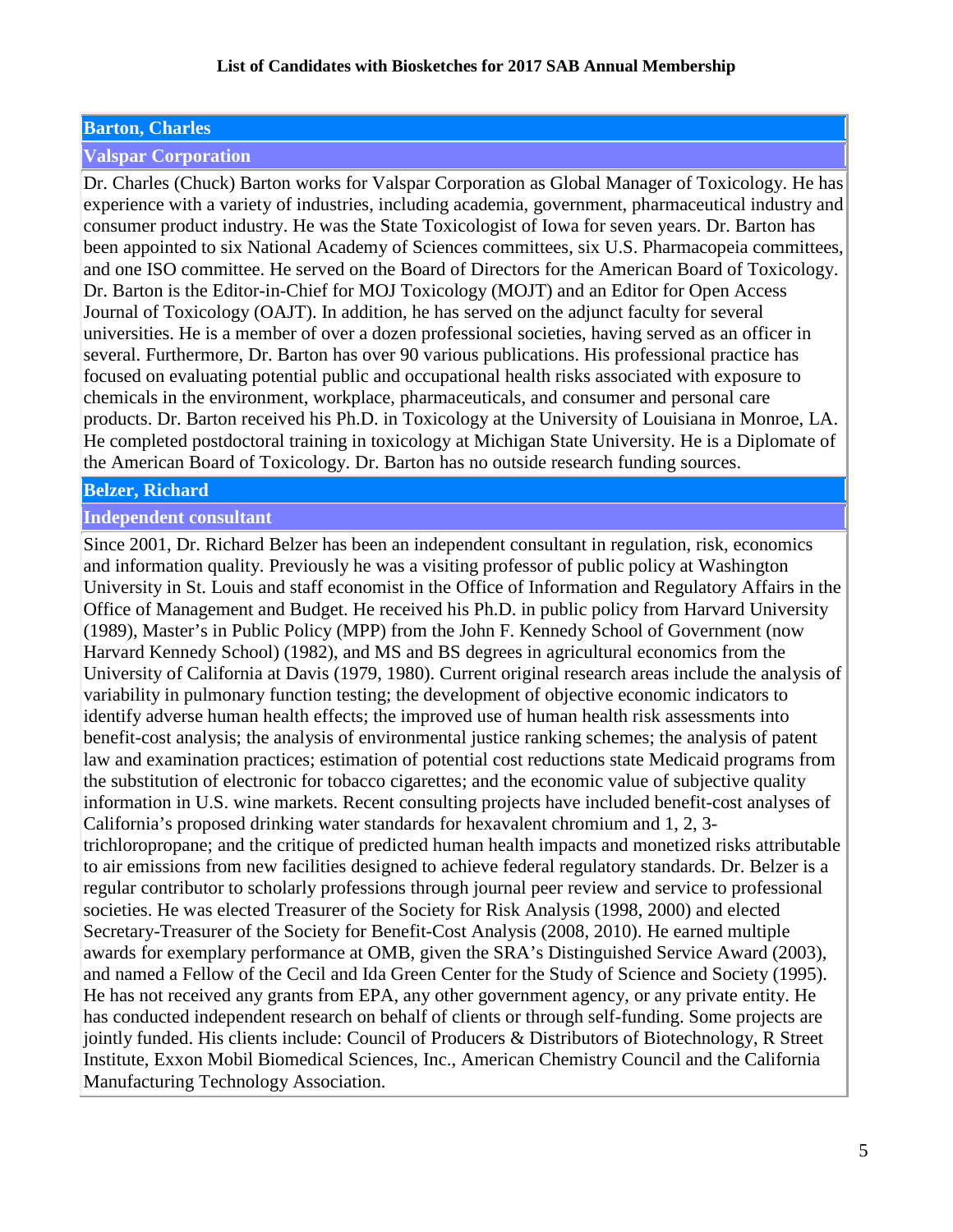# **Bernthal, Frederick**

# **Universities Research Association**

Dr. Fred Bernthal was President of Universities Research Association for 17 years and now serves as Senior Advisor to the Board of Trustees. The URA consortium has for 50 years been contractor to the U.S. Department of Energy (DOE) for management of Fermi National Accelerator Laboratory. URA is also part of the three-member Honeywell-led team recently awarded the DOE contract for management of Sandia National Laboratories. From 1990-94, Dr. Bernthal was Deputy Director of the National Science Foundation, where he was for one year acting Director and a member of the National Science Board. From 1988-90, he was Assistant Secretary of State for Oceans, Environment and Science, where he chaired the 50-nation Response Strategies Working Group of the U.N. Intergovernmental Panel on Climate Change and led negotiations for the 1990 US-USSR Agreement for Cooperation in Basic Sciences. He also spearheaded initiatives which banned the export of U.S. hazardous wastes and prohibited the import of elephant ivory. From 1983-88 he was a Member of the U.S. Nuclear Regulatory Commission, where he gained approval for the Commission's first Advanced Reactor Policy Statement. In the wake of the Chernobyl disaster, he led a delegation to the Soviet Union where in 1987 he negotiated and signed the first US-USSR nuclear safety protocol. From 1970-80, he was a professor of chemistry and physics at Michigan State University and was granted tenure. In 1978 he joined the staff of U.S. Senator Howard Baker as a Congressional Science Fellow, and he served as Chief Legislative Assistant to Majority Leader Baker from 1980-83. Bernthal holds a B.S. in chemistry from Valparaiso University and a Ph.D. in nuclear chemistry from the University of California at Berkeley. He did postdoctoral study at Yale University and was a NATO Senior Scientist Fellow at the Niels Bohr Institute in Copenhagen in 1977. He was a director of PPL Corporation for 18 years, and subsequently of the PPL spin-off Talen Energy Corporation, until Talen was sold in late 2016. From 2001-2008 he was a director of the Society for Science and the Public. The author of more than 40 peer-reviewed scientific publications, he is a Fellow of the American Physical Society and of the American Association for the Advancement of Science.

# **Berry, Edwin**

# **Climate Physics LLC**

Dr. Edwin Berry is CEO of Climate Physics, LLC, in Bigfork, Montana. He received his BS in Engineering from the Caltech, his MA in Physics from Dartmouth, and his PhD in Physics from the University of Nevada. Berry's PhD mentor was Winterberg, the top student of Heisenberg. Berry's PhD thesis is still cited as a breakthrough in the physics of rain and in numerical modeling. Berry is an American Meteorological Society (AMS) Certified Consulting Meteorologist, and a pilot, with glider, power, and instrument ratings. Berry was chief scientist for Nevada's Desert Research Institute airborne research facility. He was the only civilian in a Department of Defense (DOD) topsecret weather modification project. Berry was National Science Foundation's Program Manager for Weather Modification, where he managed the Metropolitan Meteorological Experiment (METROMEX), the National Hail Research Experiment (NHRE), and university research. The Federal Aviation Administration (FAA) used Berry's methods to reduce wind shear accidents at major airports. The California Energy Commission funded Berry to perform the southern California desert wind-energy study. Berry has been an expert witness in many climate-related legal trials. His courtroom numerical model involving climate helped win a major criminal trial. Berry's model later won the "People's Choice Award" at Microsoft's "Windows World Open" software contest. The University of Nevada Alumni Association awarded Berry with its Professional Achievement Award. Berry led Montana's successful fight against the "Our Children's Trust" climate lawsuit. In sports,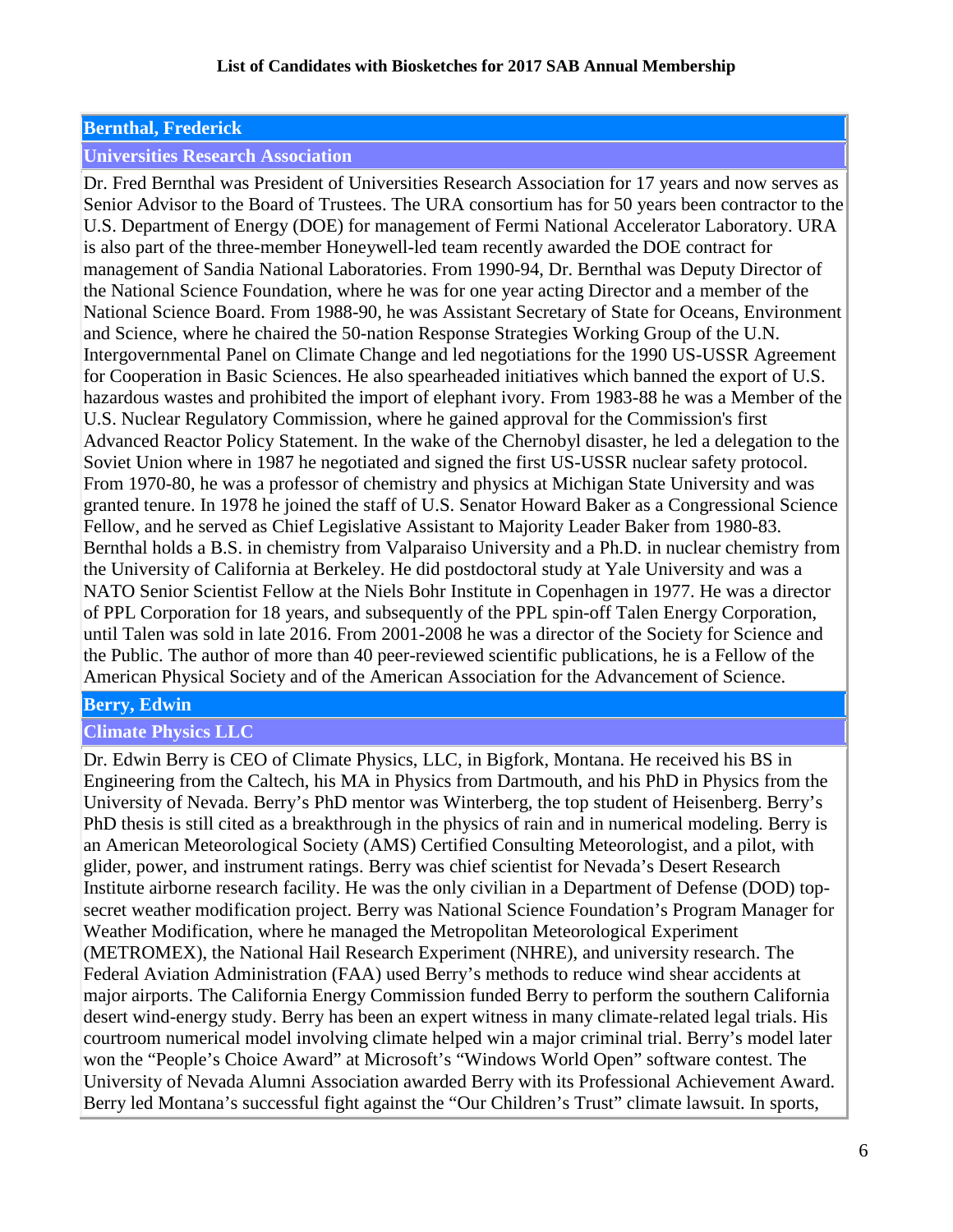Berry has won international and national sailing competitions, track events, and currently holds first places in Concept 2 worldwide rowing competition. Berry has self-funded his climate research since 2001. His website, edberry.com, provides climate education and information for the public. His current abstract to an AMS Conference shows human emissions contribute less than 18 ppm to the present 400 ppm, and, therefore, do not cause climate change.

# **Bilec, Melissa**

### **University of Pittsburgh**

Dr. Melissa Bilec is an Associate Professor of Civil and Environmental Engineering at the University of Pittsburgh Swanson School of Engineering. She serves as the Deputy Director of the Mascaro Center for Sustainable Innovation and as a Roberta A. Luxbacher Faculty Fellow. Dr. Bilec earned her Ph.D. in Civil and Environmental Engineering from the University of Pittsburgh. Her current work encompasses urban community health, the built environment, life cycle assessment, and indoor air impacts. She is particularly interested in improving system-level environmental performance of buildings, while developing a deeper understanding of indoor environmental quality, occupant impacts, and energy use. Dr. Bilec has 106 peer reviewed publications and has secured external funding from diverse sources, including 9 National Science Foundation grants. She has also been funded by the Heinz Endowments, Pennsylvania Department of Transportation, National Collegiate Inventors and Innovators Alliance, State of Pennsylvania, National Institute of Health via Clinical and Translational Science Institute, and the Department of Energy. Dr. Bilec is passionate about improving undergraduate and graduate education and recently developed a new M.S. degree and led in the creation of a University-wide Undergraduate Certificate. She has been recognized with four education excellence awards, including the Carnegie Science Center Award in Higher Education. She was an invited speaker at the National Academy of Engineers Frontiers of Engineering Education Symposium in 2014 and served as the local lead for the White House Frontiers Conference in 2016. She currently serves in leadership positions with the Green Building Alliance; International Living Futures, Living Product Hub; Embodied Carbon Network; and the National Institute of Health, Health in Buildings Roundtable. Dr. Bilec's work prior to academia included tenure at the Urban Redevelopment Authority of Pittsburgh where she worked on large-scale brownfield developments, green infrastructure projects, including the conversion of a 100-year railroad bridge into a pedestrian bridge.

# **Bishop, Paul**

### **Univ. of Rhode Island**

Dr. Paul L. Bishop is the Associate Dean of Engineering for Research at the University of Rhode Island. In 2016, also served as Fulbright Specialist to Birla Institute of Science and Technology in Hyderabad, India. He recently was Visiting Professor at the University of Parthenope, Naples, Italy, where in 2013 he served as the Fulbright Distinguished Chair of Environmental Engineering. He was the Environmental Engineering Program Director at the National Science Foundation (NSF) from 2008-2011. Dr. Bishop received his B.S. from Northeastern University and his M.S. and Ph.D. from Purdue University in environmental engineering. He was a professor and department head at the University of New Hampshire. He then served at the University of Cincinnati as department head, associate dean, and Associate Vice President for Research. While there, he developed close ties with the EPA National Risk Management Research Laboratory. He also directed the NIH-funded University of Cincinnati Superfund Basic Research Program. He has directed over \$19 million of environmental research and is the author or co-author of five textbooks and over 500 technical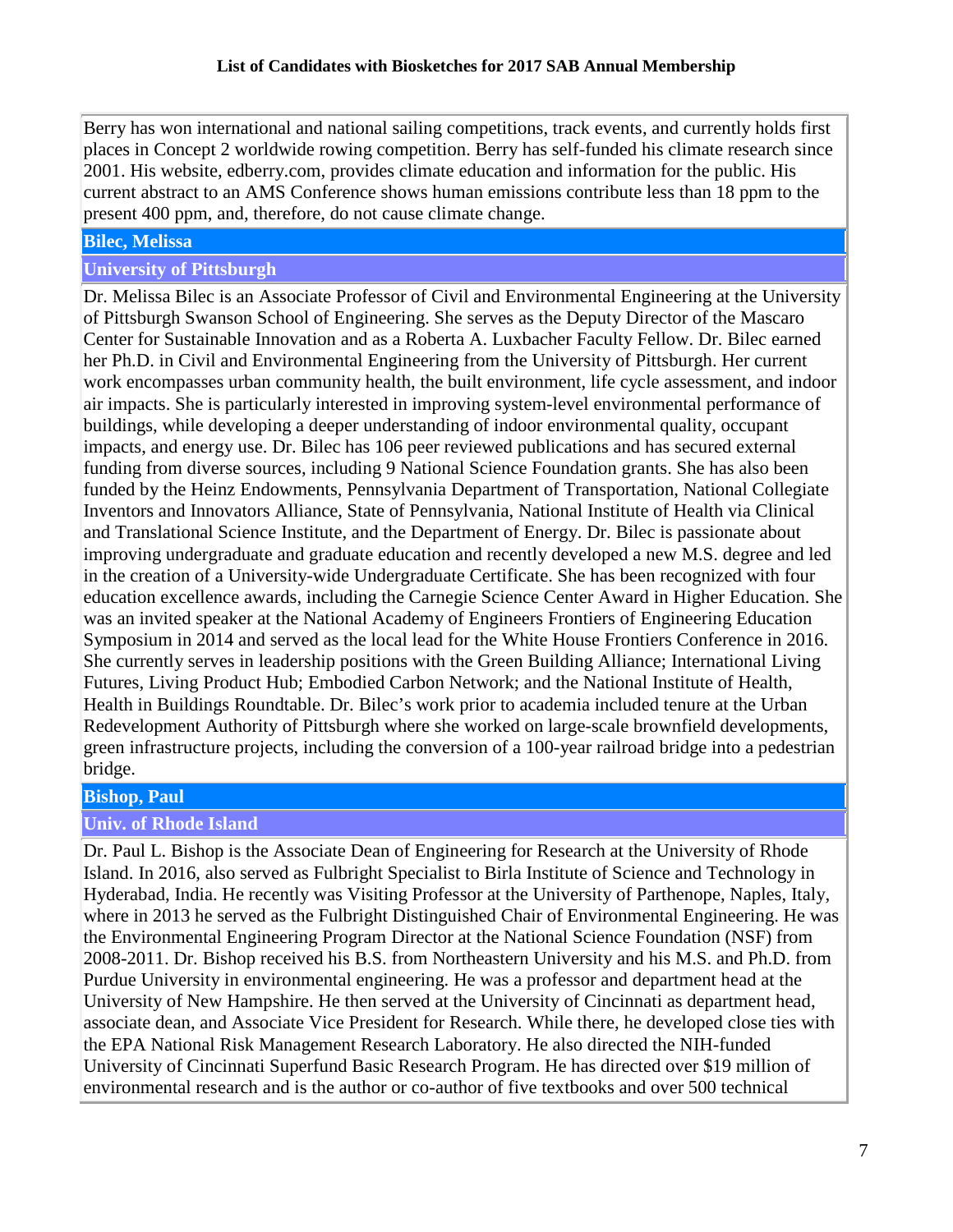publications. He is a Registered Professional Engineer; a Fellow of the American Society of Civil Engineers, the Water Environment Federation, the Association of Environmental Engineering and Science Professors, and the International Water Association; and is a Board Certified Environmental Engineer of the American Academy of Environmental Engineers (AAEE). He has served as President, board member or director of many national and international professional societies and organizations. Dr. Bishop's research interests include drinking water security, biological treatment, contaminated soil bioremediation, development of environmental microsensors, and pollution prevention technologies. He has been awarded the Frontiers in Research Award by AEESP, the Outstanding Service Award from the International Water Association, the Simon Freese Prize from the Environmental and Water Resources Institute, and the Perry L. McCarty/AEESP Founders Award.

# **Blanz, Bob**

### **Arkansas Department of Environmental Quality**

Dr. Robert E. Blanz, PhD, P.E. currently serves as the Chief Technical Officer, Office of the Director, Arkansas Department of Environmental Quality (ADEQ) with an additional assignment as Senior Operations Manager for the Office of Water Quality. Dr. Blanz earned a BA and MS in Zoology from the University of Arkansas, Fayetteville and a PhD in Civil/Sanitary engineering from Texas A&M University, College Station. Dr. Blanz brings over 40 years of governmental and private sector experience in the implementation of environmental statutes and regulations. He began writing NPDES permits, moved to Director of the Kentucky Division of Water Quality, and later to Deputy Director and Interim Director of the Arkansas Department of Pollution Control and Ecology which is now ADEQ. He spent 27 years in private practice, retiring from CH2M HILL and managing Blanz Engineering. During the various tenures with state agencies he obtained delegation of the RCRA and NPDES programs and chaired government/industry workgroups to update the state water quality standards and the State Implementation Plan. In the private sector he served on numerous professional Boards and committees. In addition to various awards from professional societies, he is an inductee into the Arkansas Academy of Civil Engineering. His on-the-ground experience from both a regulatory and private sector perspective includes the NPDES, RCRA, CERCLA, and the Clean Air Act programs. Dr. Blanz is a licensed professional engineer.

# **Blint, Richard**

# **N2Kinetics Research, LLC**

Richard (Dick) Blint specializes in after treatment modeling, high throughput discovery of new catalytic materials, combustion and flame kinetics and theoretical chemistry (molecular quantum mechanics). Dick was at the General Motors Research and Development Center from 1976 through September of 2009 and was a Technical Fellow there from 2003-2009. He received his BA degree from St. Mary's College in Winona, Minnesota and his PhD from the California Institute of Technology. He had postdoctoral positions at Brookhaven National Laboratory, Wright-Patterson Air Force Base and the University of Illinois Materials Research Laboratory before joining General Motors. While at GM, Dick has received three John Campbell awards for research and one Award of Excellence. Other awards include the PNGV medal and an Advanced Combustion Special Recognition Award from the DOE for co-founding the CLEERS after treatment technology group which includes industry, national laboratory and academic participation. Dr. Blint was recently elected a SAE Fellow. Since retiring Dick has consulted for the DOE, CLEERS, John Deere, GE, Texas A and M University, Key Logic, Gamma Technologies and FCA. Richard has authored and/or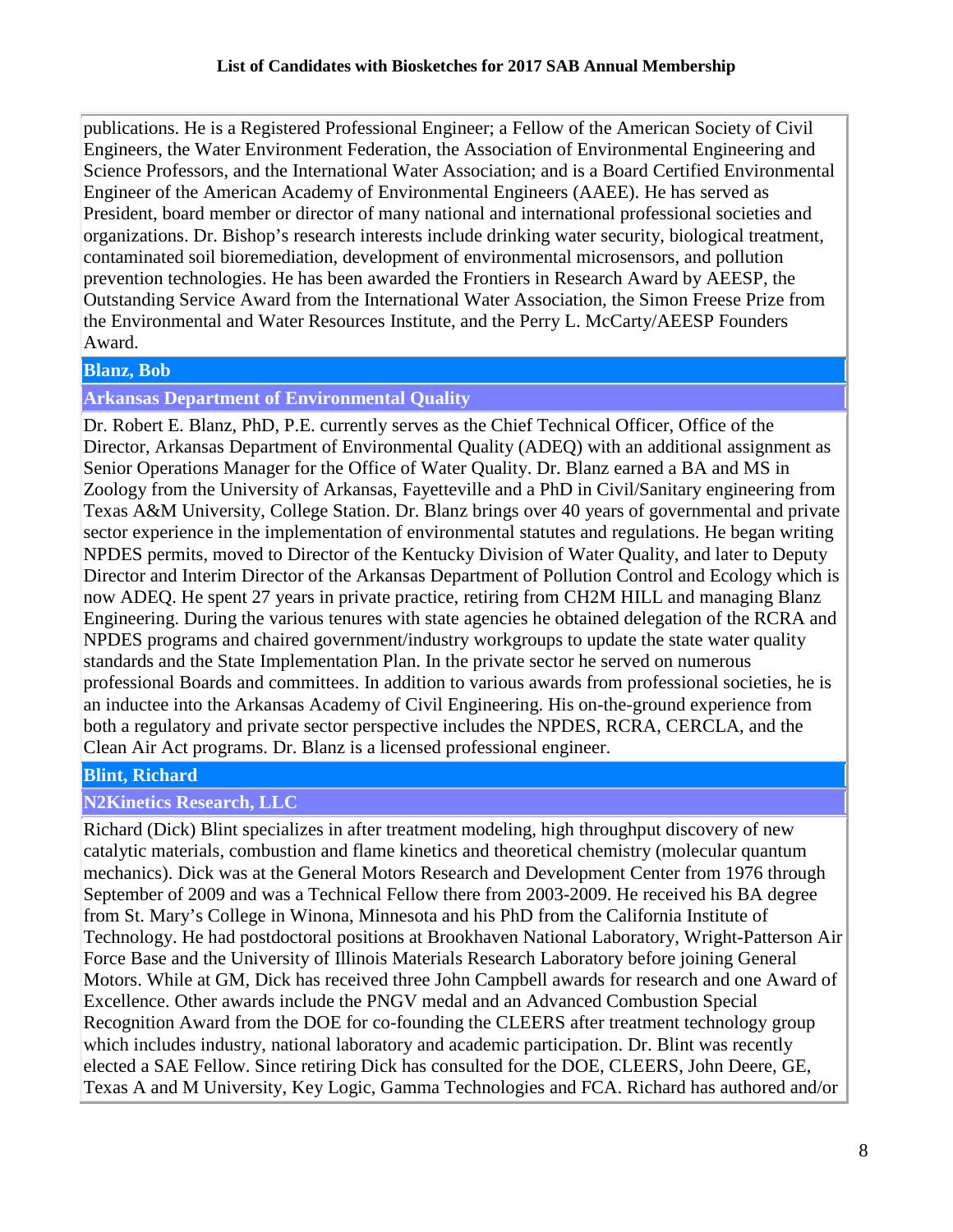co-authored over 70 peer reviewed articles. He has some patents and has made numerous presentations both invited and contributed. Among the sponsored research projects in which Richard has participated is one where he was the principal investigator in a new catalytic materials high throughput, catalyst material discovery program. That program helped Dick develop his skills for managing a large, multi-institutional research and development project. This project did result in a material which was successfully tested on diesel medium duty truck. This silver/hydrocarbon reductant after treatment system was not a sufficiently improved system to push the urea/zeolite after treatment system out of the market. Richard also served as a mentor on an I-Corps project for a mobile after treatment reactor to evaluate new catalysts on the power train test site. His industry contacts allowed the team to access all the suppliers and OEM's in the technology. He also was presented with the DOE distinguished Achievement Award for leadership in conducting the CLEERS initiative while performing reviewing assignments at the DOE's Annual Merit review in Washington, June 8th, 2017. Dick is presently after treatment technologist for his company, N2Kinetics Research, LLC

# **Brewer, Todd**

# **City Utilities of Springfield**

Dr. Todd F. Brewer is Manager – Water Quality & Optimization for City Utilities of Springfield, Missouri. He holds a secondary appointment as half-time lecturer for the Cooperative Engineering Program at Missouri State University, through the Missouri University of Science & Technology. He received his PhD in Civil/Environmental Engineering from the University of Nevada, Reno, MS in Chemical Engineering from the University of Tulsa, and BS in Chemistry and Mathematics (double major) from Northeastern Oklahoma State University. Dr. Brewer has more than 21 years of experience in the drinking water industry as a utility employee, is a certified Water Treatment Operator in Missouri – Class "A" - and has taught operator certification classes for more than 15 years. He currently serves as a subject matter expert for the Missouri Department of Natural Resources Operator Certification Unit in the development of standardized exams for assessment of operator competency. Over his career in the water industry, he has consistently engaged in teaching university-level science and environmental engineering courses. He continues to be actively involved in state and national professional organizations – primarily the American Water Works Association and the Partnership for Safe Water. He currently serves as the Chair-Elect for the Missouri Section of the American Water Works Association. Currently, he also serves as Vice-Chair for the Program Effectiveness Assessment Committee of the Partnership for Safe Water – Distribution Optimization Program. During his professional career, Dr. Brewer has conceived, conducted, and directed research focused on public health protection. Student interns have completed master's theses focused on a range of topics such as: occurrence of endocrine disrupting chemicals in wastewater, bacterial source tracking for identification of contamination sources, chlorate formation and control in drinking water, and assessment of algal toxin occurrence and production in drinking water source reservoirs. Dr. Brewer currently receives no federal research funding.

# **Brouder, Sylvie M.**

# **Purdue University**

Dr. Sylvie Brouder is a Professor and Wickersham Chair of Excellence in Agricultural Research in the Agronomy Department at Purdue University and Director of Purdue's Water Quality Field Station (WQFS). In the peer review literature, she has authored over 60 research publications and 35 publications and training guides for agricultural professionals and farmers; she has authored an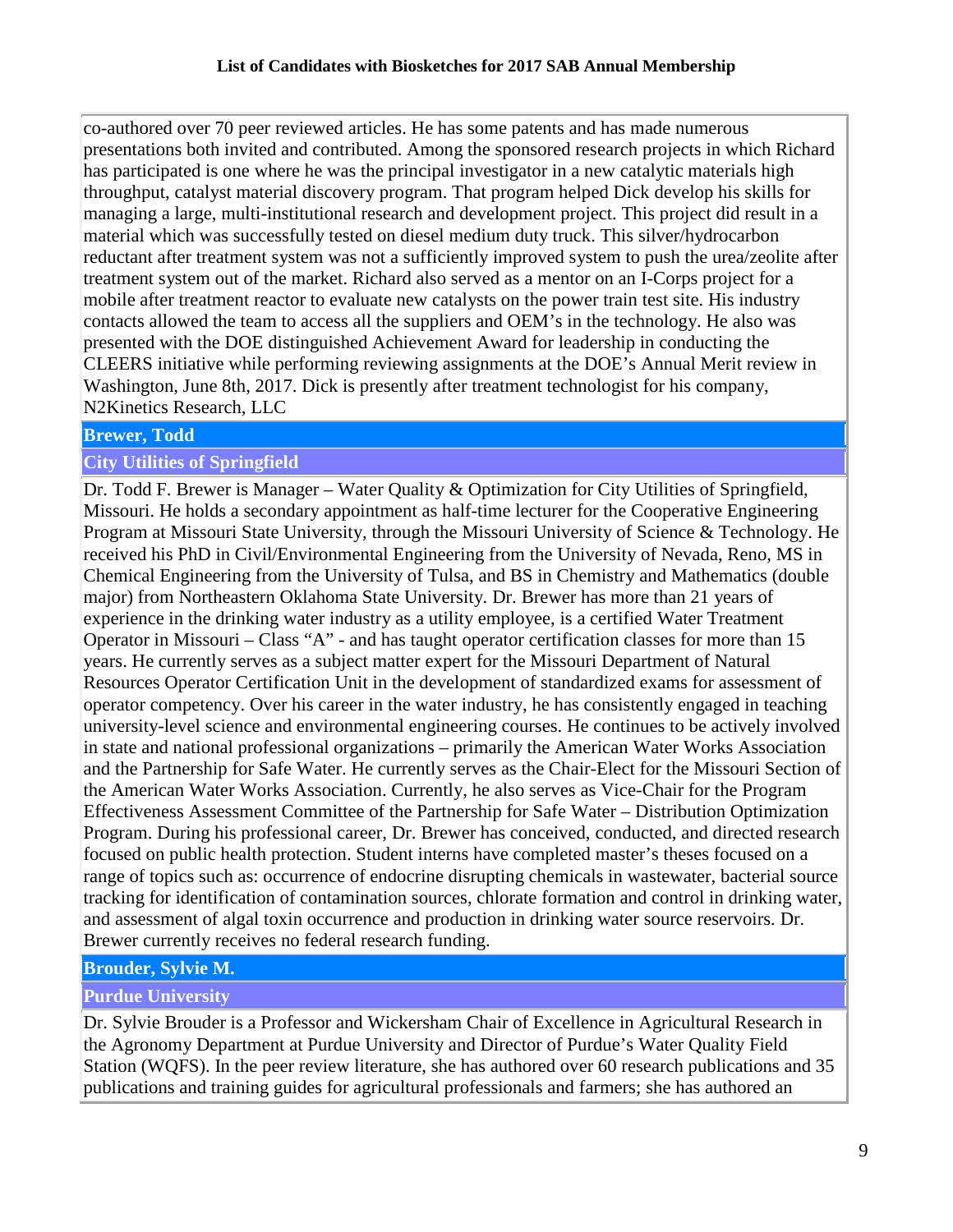additional 60 technical publications and conference proceedings. A foundational theme of her program as well as that of the WQFS research portfolio is to advance quantitative approaches and ecological accounting frameworks to inform the valuation of multiple ecosystem services (ES) and their synergies and tradeoffs. She is an expert in ecological / sustainable intensification of mixed use landscapes and her research focuses on field-to-landscape scale nutrient cycling with an emphasis on crop ecology, water quality, greenhouse gas emissions and nutrient balances and loses in agroecosystems. Her work is recognized through awards and advisory appointments. She is a Fellow of the American Society of Agronomy and of the Food Systems Leadership Institute (Cohort 8) and has received numerous publication and educational / Extension materials awards from professional societies. She is a Certified Senior Ecologist through the Ecological Society of America and currently serves on their Board of Professional Certification. She has served in an array of short-term, appointed advisory roles including for Packard Foundation, Bill and Melinda Gates Foundation, FAO CGIAR Independent Science and Partnership Council and Independent Evaluation Agreement, USAID Feed the Future Initiative and DOE Bioenergy Technology Office's Sustainability and Analysis Platform. Dr. Brouder received her B.A. in Biology from Harvard University and her Ph.D. in Ecology from the Ecology Graduate Group at the University of California – Davis. Her current, tenured appointment at Purdue is split between research, Extension education, and on-campus teaching and she has received extramural support for all three mission areas. Funding sources in the last two years are USDA National Institute for Food and Agriculture, USDA/DOE North Central Sungrant Program, DOE Bioenergy Technology Office, and the International Plant Nutrition Institute (for assessing tradeoffs among provisioning, regulating and supporting ES with bioenergy crop production in prime and marginal landscapes). Additional funding for educational materials development and capacity building is from NSF Research Experience for Undergraduates (for summer research projects in nutrient cycling), USAID International Science Education (for internationalizing crop, soil and environmental science curricula), and USDA National Needs Fellowship (for graduate education to meet the agro-ES challenge) Programs.

# **Burton, G. Allen**

# **University of Michigan**

Dr. G. Allen Burton, Jr. is a Professor in the School for Environment and Sustainability and also Department of Earth & Environmental Sciences. He has an Honorary Doctorate from the University of Roskilde, a Concurrent Professor at Nanjing U. and Honorary Professor at the State Key Laboratory of Environmental Criteria and Risk Assessment in Beijing. He is also the Editor-in-Chief of Environmental Toxicology & Chemistry, and a Fellow and past President of the Society of Environmental Toxicology & Chemistry. While at the U. of Michigan he has served as Director of the Water Center and NOAA's Cooperative Institute of Limnology and Ecosystems Research. He was a Distinguished Faculty Fellow of the Graham Sustainability Institute (2014-2016) and Brage Golding Distinguished Professor of Research (2000-2003). He received a BS in biology-chemistry from Ouachita Baptist U., MS in microbiology from Auburn U., PhD in aquatic toxicology from the U. of Texas at Dallas, and a Post-doctoral Fellowship in biochemistry at the U. of Colorado. He has been continuously funded since 1985, totaling over \$10 million from all sectors. Funding during the past 2 years came from SERDP, CH2M, the Nickel Producers Environmental Research Association, the Copper Alliance, and U. of Michigan. His research has focused on sediment and stormwater contaminants, understanding bioavailability processes, ecological risk at multiple trophic levels, and ranking stressor importance. He assisted the U.S. EPA in developing their sediment toxicity test methods and has served on numerous national and international panels and advisory committees,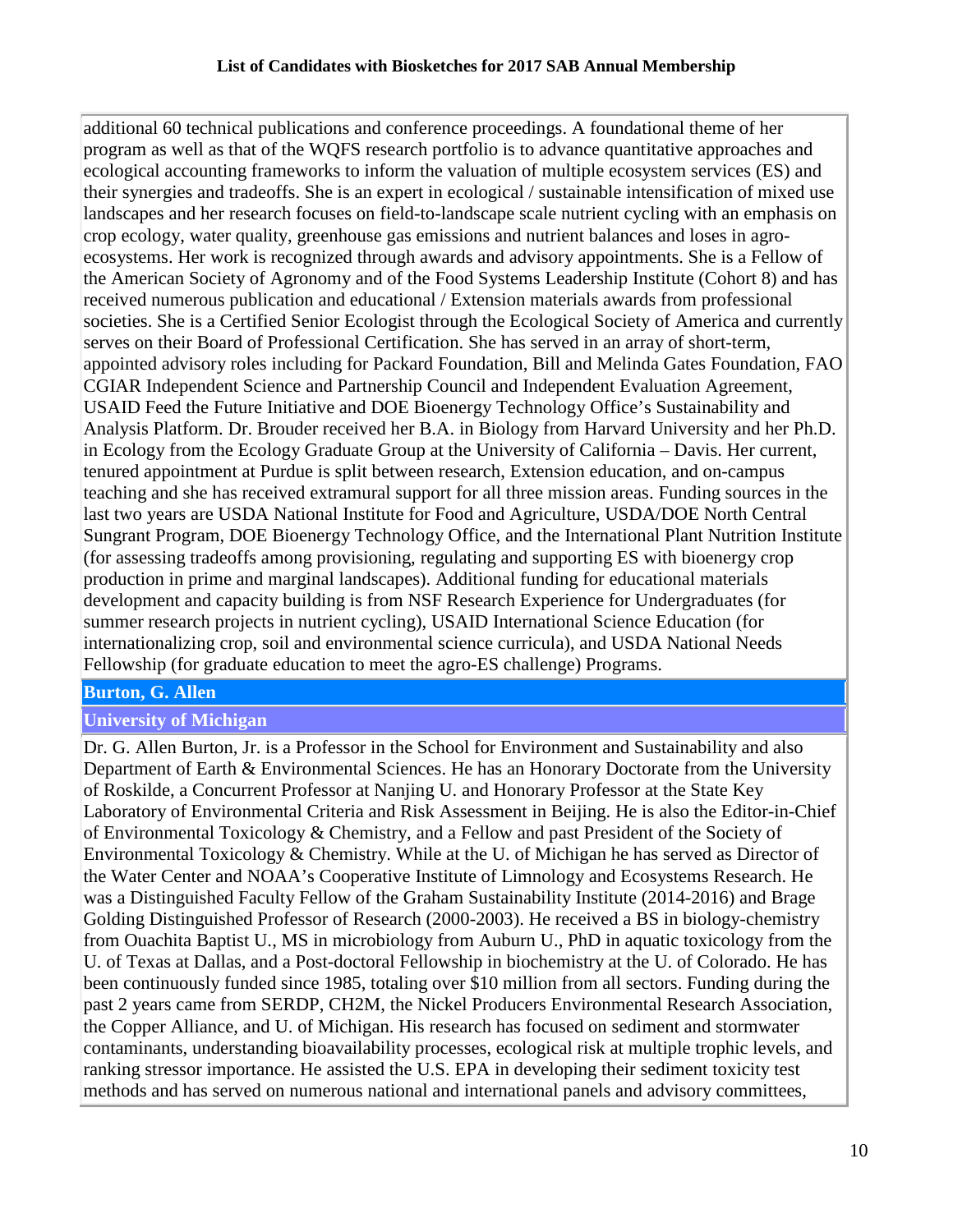such as the National Research Council (Committee on Evaluation of the Effectiveness of Dredging at Contaminated Sediment Sites), 7 U.S. EPA's Science Advisory Panel and Science Advisory Board ad hoc committees, Chair of NIEHS Special Emphasis Panel, and NIEHS Basic Superfund Research Program review panel. Dr. Burton has authored 197 peer-reviewed papers, including books and chapters.

# **Bus, James**

# **Exponent, Inc.**

Dr. James S. Bus is a Senior Managing Scientist in the Health Sciences Group of Exponent, a leading global consulting firm (May 2013-present). Prior to joining Exponent, Dr. Bus retired from The Dow Chemical Company as Director of External Technology and Fellow in the Toxicology and Environmental Research and Consulting unit (1989-2013). Prior to Dow, he held positions as Associate Director of Toxicology and Director of Drug Metabolism at The Upjohn Company (1986- 1989), Senior Scientist at the Chemical Industry Institute of Toxicology (CIIT, 1977-1986), and Assistant Professor of Toxicology, University of Cincinnati (1975-1977). Dr. Bus has served in advisory roles to a variety of institutions including ILSI, ILSI-HESI, The Hamner Institutes (formerly CIIT), American Chemistry Council Long-Research Initiative, and on advisory boards of the EPA (BOSC and Chartered SAB), FDA (NCTR), the National Toxicology Program, and the National Academy of Sciences (BEST). He has served as President of the Society of Toxicology, The American Board of Toxicology, and the Academy of Toxicological Sciences, and in various editorial roles for Toxicology and Applied Pharmacology, Environmental Health Perspectives, and Regulatory Toxicology and Pharmacology. Dr. Bus has received the Society of Toxicology Achievement (1987) and Founders (2010) awards, the Toxicology Forum George H. Scott Award (2013), Rutgers University Robert A. Scala Award (1999), the Michigan State University K.E. Moore Outstanding Alumnus Award), and the International Society of Regulatory Toxicology and Pharmacology International Achievement Award (2015). He received his B.S. in Medicinal Chemistry from the University of Michigan (1971) and PhD in pharmacology from Michigan State University (1975), and currently is an Adjunct Professor in the Dept. Pharmacology and Toxicology at that institution. He has authored/co-authored over 130 publications, books, and scientific reviews. His primary research interests include modes of toxic action of industrial chemicals and pesticides, including the importance of non-linear toxicokinetics as a key consideration for improving the human relevance of in vitro and in vivo toxicity test findings.

# **Carlin, Alan**

# **Retired Federal Employee**

As discussed extensively in my multidisciplinary 2015 book on climate change, EPA needs to use good science and good economics in carrying out its responsibilities to the extent allowed by statute. I offer expertise in both subject areas after 50 years of experience and research in both the physical science and economic aspects of environmental protection. This provides the ability to evaluate environmental protection risks and proposed protection measures from both perspectives. This has proved invaluable in such environmental issues as climate change, which must be evaluated from multiple disciplines if it is to be accurately evaluated. In the case of climate change, for example, important current research can be found in a sub-field of economics, not just the physical sciences, although both need to be carefully considered. My strong belief in supporting valid science without regard to its current popularity was honored in 2014 with the Climate Change Whistleblower Award at the Heartland Institute's Ninth International Conference on Climate Change in Las Vegas. My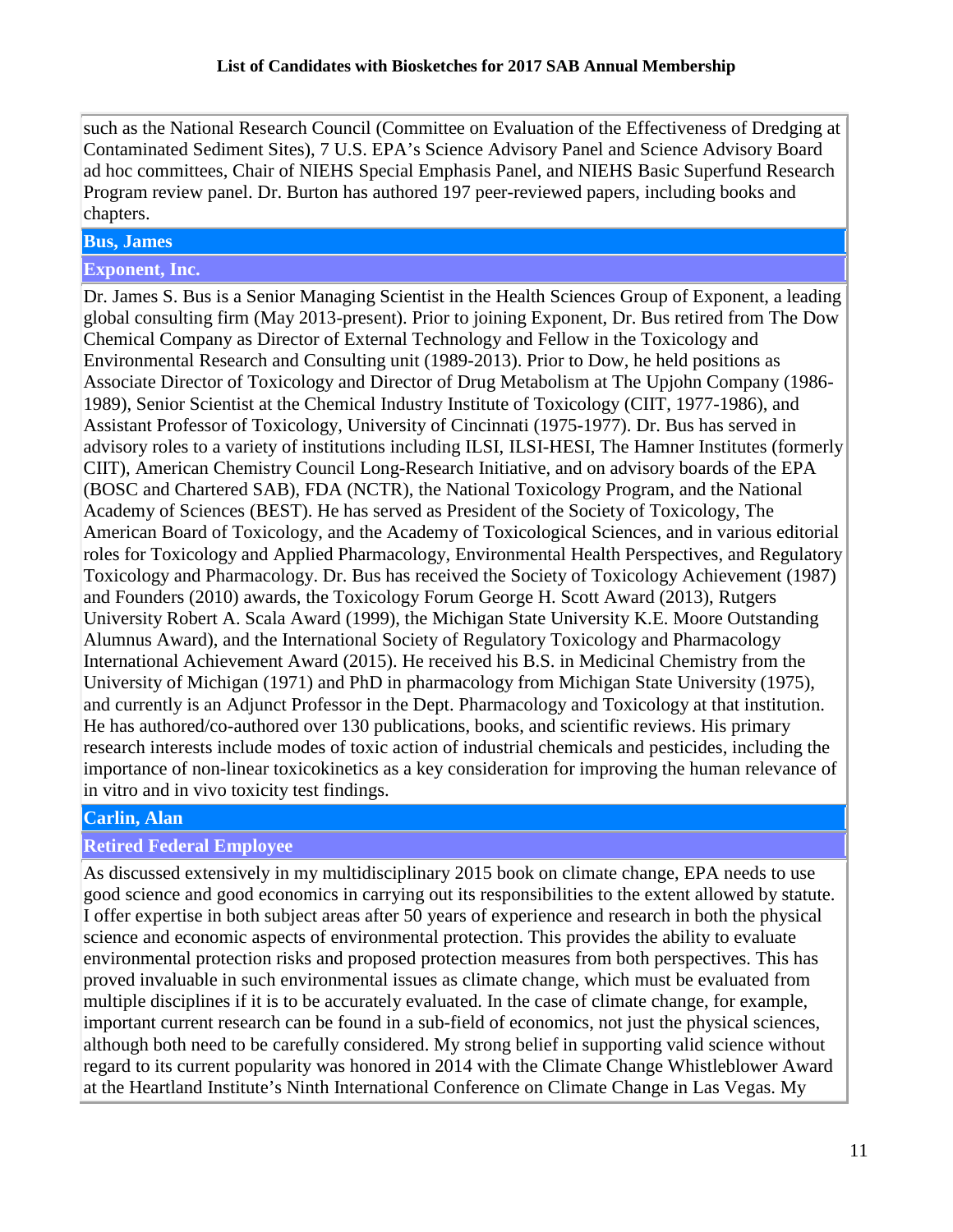academic background reflects this multidisciplinary approach. I have a PhD in economics from the Massachusetts Institute of Technology and a BS in physics from the California Institute of Technology. I worked at the RAND Corporation as an Economist for almost 8 years and at the US Environmental Protection Agency as a manager and a Senior Operations Research Analyst for almost 39 years. At EPA the US Office of Personnel Management determined that I was fully qualified in both the physical sciences and economics. I have about 40 publications, including one commercially published book and one published both commercially and by USEPA, and about 20 published in professional journals or as chapters in books. I worked at EPA primarily as a physical scientist for over 7 years, including supervising the production of pollutant assessment documents at EPA and by the National Academy of Sciences. I supervised research in both the Office of Research and Development and the Office of Policy, Economics, and Innovation at the multi-million dollar level for many years and have worked in many areas of environmental protection.

# **Cohen, Samuel**

# **University of Nebraska Medical Center**

Dr. Samuel M. Cohen is Professor of Pathology and Microbiology and Havlik-Wall Professor of Oncology at the University of Nebraska Medical Center, Omaha, NE, and a member of the Buffett Cancer Center. He received his MD and PhD (Experimental Oncology) from the University of Wisconsin-Madison, residency training in anatomic and clinical pathology at St. Vincent Hospital, Worcester, MA and is board certified in anatomic and clinical pathology. He continues to be active as a surgical pathologist and in basic research, and teaches medical and graduate students, pathology residents and fellows. His research has been in chemical carcinogenesis, toxicology, and pathology, with an emphasis on extrapolation from animal models to humans. He has published over 400 peer reviewed articles and book chapters, and has served on numerous national and international panels and committees, including for the National Institutes of Health (NIH), National Academy of Sciences, Environmental Protection Agency, Food and Drug Administration, International Programme on Chemical Safety, International Agency for Research on Cancer, National Comprehensive Cancer Network, and the Expert Panel of the Flavor and Extract Manufacturers Association. He also has served on the Boards of Scientific Counselors of the National Toxicology Program and the National Institute of Environmental Health Sciences, and has been on the Board of Trustees of the International Life Sciences Institute (ILSI) and Health and Environmental Sciences (HESI). His research is funded from the NIH, Arsenic Science Task Force, Sumitomo Chemical Company, and Kumiai Chemical Company. He has received numerous awards, including the Lehman and Merit Awards from the Society of Toxicology, the Lifetime Achievement Award from the Society of Toxicologic Pathology, and the Distinguished Scientist Award from the American College of Toxicology. He is a fellow of the Academy of Toxicological Sciences and the International Academy of Toxicologic Pathology.

# **Cooper, Cal**

# **Apache Corporation**

Dr. Cal Cooper is Director of Special Projects and Emerging Technologies at Apache Corporation in Houston, TX. He earned his Ph.D. in Geology and Geophysics from Rice University and did his undergraduate in Geophysical Sciences at the University of Chicago. He has been an industry leader across broad areas of applied sciences. At Apache Corporation since 2009 he has led teams to enable the recycling and use of produced water instead of using fresh water resources for hydraulic fracturing. He has championed the use of inherently safer chemicals and funded innovative ways to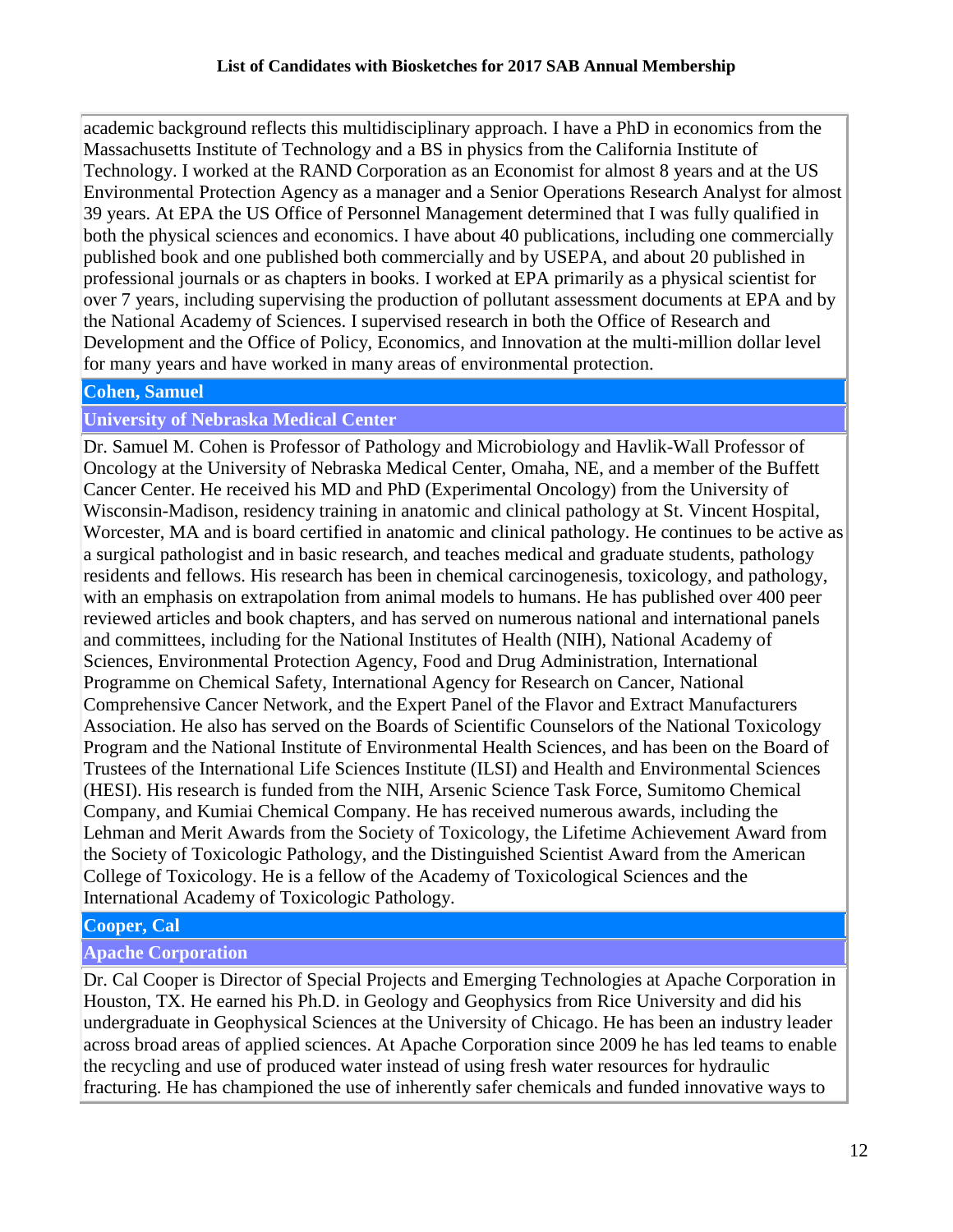produce highly reactive and useful chemicals on-site in processes that maximize safety and minimize risk to humans and eliminate any residual risk to freshwater resources. He has also researched the availability of groundwater resources, especially brackish water in west Texas. His active research includes advanced water filtration systems, innovative carbon based gas separation devices, developing tools for environmental remediation of salts and attempting to understand how to limit seismicity associated with underground injection. He evaluates methane detection and emissions quantification techniques. Dr. Cooper was among the first industry scientists to participate in EPA workshops on Hydraulic Fracturing. He also testified about proposed EPA studies of hydraulic fracturing to the U.S. House Committee on Space, Science and Technology. He played a pivotal role in the realization of FracFocus, the hydraulic fracturing chemical disclosure register, and acted as an advisor to the Groundwater Protection Council. Prior to joining Apache, Dr. Cooper was ConocoPhillips Corporate Science Fellow as well as Chief Geoscientist and Center Manager of Geosciences in the corporate technology organization. He served as the Vice Chairman of the Carbon Capture Project, and on the boards of several thematically related international projects. He has also served on advisory boards for scores of US university programs. Dr. Cooper has not received any funding from non-employer sources since Ph.D. completion.

### **Cox, Tony**

### **Cox Associates**

Tony Cox is President of Cox Associates, a Denver-based applied research company specializing in quantitative health risk analysis, epidemiology, causal analytics, and operations research. Since 1986, Cox Associates' mathematicians and scientists have applied epidemiological and biomathematical models, biostatistical and computational risk analyses, causal data mining, machine learning, artificial intelligence, bioinformatics, and operations research models to measurably improve health risk assessment and decision-making for public and private sector clients. In 2006, Cox Associates was inducted into the Edelman Academy of the Institute for Operations Research and Management Science (INFORMS), recognizing outstanding real-world achievements in the practice of operations research and the management sciences. In 2012, Dr. Cox was inducted into the National Academy of Engineering (NAE), "For applications of operations research and risk analysis to significant national problems." He has served as a member of the National Academies' Board on Mathematical Sciences and their Applications and has served on many National Academies and National Research Council committees dealing with health and safety risk analysis. In 2013, he co-founded NextHealth Technologies, a Denver-based company offering advanced data analytics solutions to healthcare plans to reduce health, financial, and member attrition risks. Since 2015, Dr. Cox and Cox Associates have received funding from The George Washington University Regulatory Studies Center to develop statistical software for causal analysis of epidemiological data; the American Chemistry Council to develop predictive analytics software and research lung diseases caused by crystalline silica and other poorly soluble particles; the American Petroleum Institute and its members for research on methods of causal analysis applied to epidemiological data on asthma, coronary heart disease, all-cause mortality, and other adverse health effects associated with exposure to fine particulate matter and ozone; the U.S. EPA for expert review of research proposals; the National Stone, Sand, and Gravel Association for research on the statistical reliability and variability of laboratory measurements of crystalline silica in air filters; the European petroleum consortium CONCAWE for research on low-dose metabolism of benzene among Chinese workers; plaintiff's attorneys for expert opinions on the use of statistical methods and models in construction defect litigation; and telecommunications companies for research and software on high-reliability optical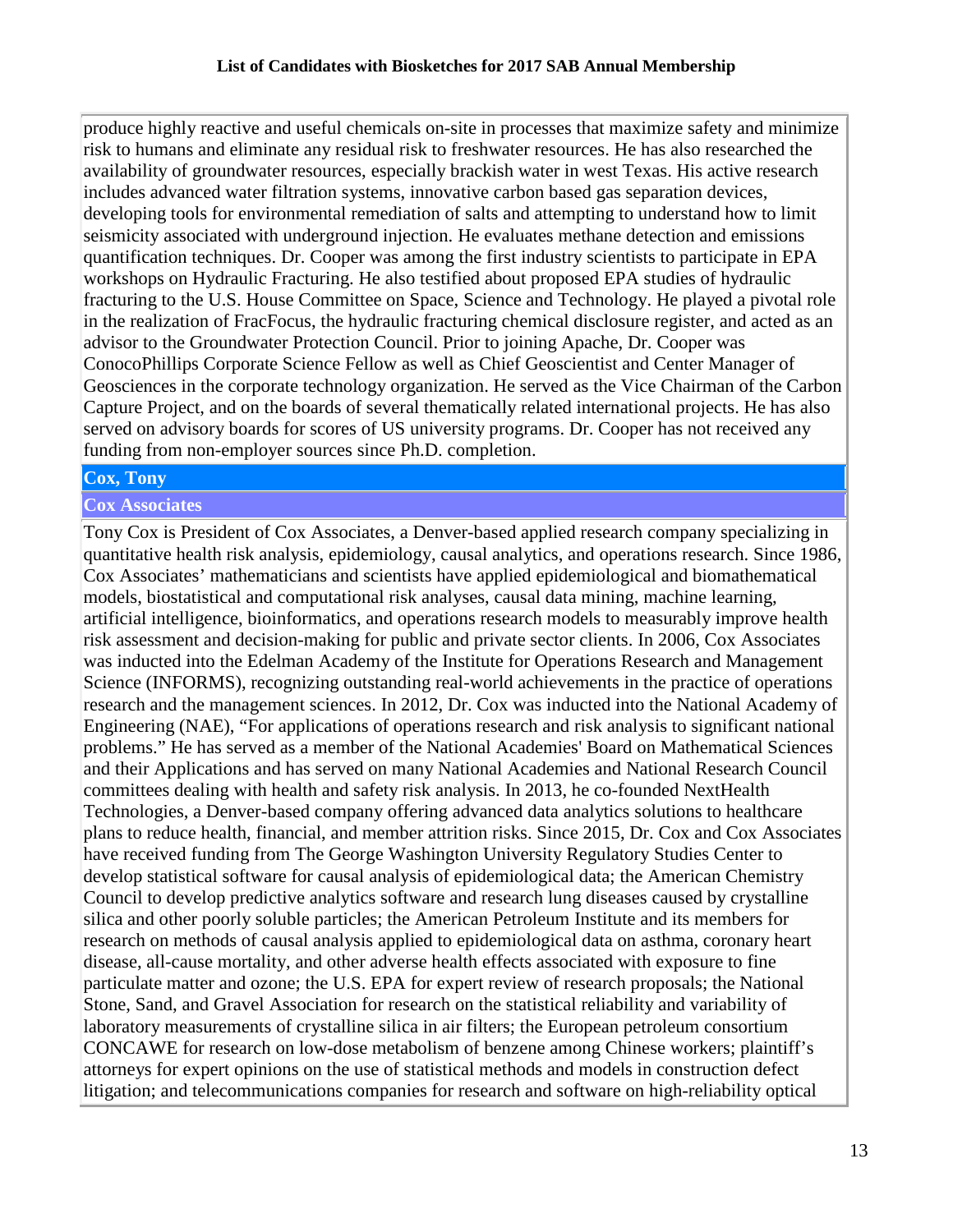networks. Dr. Cox holds a Ph.D. in Risk Analysis and an S.M. in Operations Research both from MIT; an AB from Harvard University; and is a graduate of the Stanford Executive Program. He is Clinical Professor of Biostatistics and Informatics at the University of Colorado Health Sciences Center and has served at the University of Colorado, Denver as Honorary Full Professor of Mathematics, lecturing on decision and risk analysis, biomathematics, health risk modeling, computational statistics and causality; and on the Faculties of the Center for Computational Mathematics and the Center for Computational Biology. He has taught many graduate and professional courses in decision and risk analysis, causal analytics, computational statistics, and biomathematical modeling. Dr. Cox is Editor-in-Chief of Risk Analysis: An International Journal. He is Area Editor for Real World Applications for the Journal of Heuristics, and is on the Editorial Board of the International Journal of Operations Research and Information Systems. He is an Edelman Laureate of INFORMS, a member of the American Statistical Association, and a lifetime Fellow of the Society for Risk Analysis. He has authored and co-authored over 200 journal articles and book chapters on these fields. His most recent books are Breakthroughs in Decision Science and Risk Analysis, Improving Risk Analysis, Risk Analysis of Complex and Uncertain Systems and the Wiley Encyclopedia of Operations Research and Management Science, which Dr. Cox co-edited. He has over a dozen U.S. patents on applications of artificial intelligence, signal processing, statistics and operations research in telecommunications. His current research interests include computational statistical methods for causal inference in public health risk analysis, data-mining, and advanced analytics for risk analysis and public policy applications.

# **Cromar, Kevin**

# **New York University**

Dr. Kevin Cromar is the Director of the Air Quality Program at the Marron Institute of Urban Management at New York University and a member of the Utah Air Quality Board. An environmental epidemiologist by training, he has appointments in the departments of Population Health and Environmental Medicine at NYU School of Medicine. He is recognized as an expert in environmental health policy having previously worked as a research fellow at NYU School of Law Institute for Policy Integrity and currently serves on the Environmental Health Policy Committee for the American Thoracic Society. His translational health and policy work has led to improvements in transportation, energy, and health policy at the local level both in the US and internationally. His current research includes collaborations with NASA, UNICEF, UNEP, and SEDEMA (Mexico) and currently serves on the science advisory committee for the Air Quality Health Index of Health Canada. Cromar has published research on the health effects of air pollution using a variety of study designs including ecologic, cohort, and animal toxicology studies. He was part of the international expert panel that produced the joint ERS/ATS policy statement on what constitutes an adverse health effect of air pollution and served as the organizing chair of the inter-agency (ATS, US EPA, NASA, NIEHS) workshop on air pollution monitoring for health research and patient care. Cromar has presented his scientific research on critical aspects of the Clean Air Act, particularly as it relates to the National Ambient Air Quality Standards, at international conferences and at invited talks at EPA NCEE, National Association of Clean Air Agencies, and other governmental and professional meetings. This research includes: the importance of non-incremental mortality risks in estimating economic benefits of air pollution mitigation, understanding local preferences regarding economic and health impacts of air pollution regulation, assessing the effectiveness of risk communication using the Air Quality Index, and addressing the unique needs of states in the Intermountain West in the planning and implementation of NAAQS.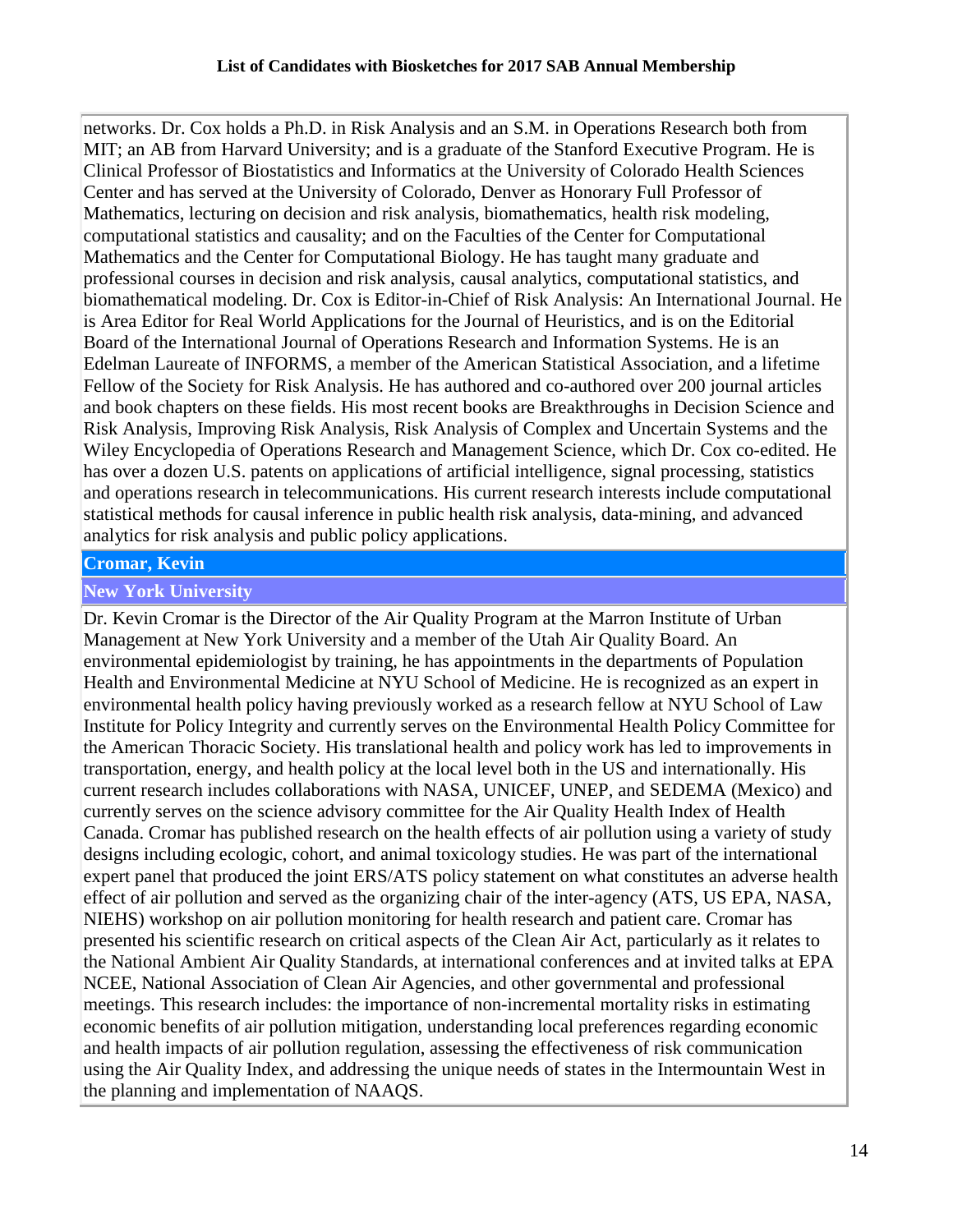# **D'Aleo, Joseph**

### **WeatherBELL Analytics, LLC**

Joseph S. D'Aleo is a chief meteorologist/climatologist at WeatherBELL Analytics, LLC. He is a Certified Consulting Meteorologist, a Fellow of the AMS, formerly chair of the AMS Committee on Weather Analysis and Forecasting and a Councilor of the Society. He co-chaired national conferences for both the American Meteorological Society and the National Weather Association. He received BS and MS degrees in Meteorology from the University of Wisconsin, and received a Doctoral Traineeship grant in Air Resources from NYU (ABD). He helped establish the meteorology program at Lyndon State College where he was a professor and chair of the department of Meteorology and Climatology for 6 years. He was co-founder and the first Director of Meteorology at the cable TV Weather Channel. He was chief meteorologist at WSI Corporation and chief scientist at their Intellicast division. He was a partner and chief forecaster at Hudson Seven LLC and then WeatherBELL Analytics. Since the 1970s, he has focused on, lectured on, authored or co-authored papers, research reports and books on how natural cycles in the oceans, sun and volcanism along with urbanization and land use changes can explain most all the changes in temperatures and extremes of our weather and climate and on the many challenges with attempts to estimate temperature trends. Since the 1980s, he has developed and refined skillful statistical multi-season forecasting models incorporating these factors to advise clients in industry.

### **Dasgupta, Purnendu**

### **University of Texas at Arlington**

The nominee is currently the Jenkins Garrett Distinguished Professor and the Hamish Small Chair in Ion Analysis at the University of Texas in Arlington; he is also an adjunct Professor of Physics. He received his PhD in Analytical Chemistry with a minor in Electrical Engineering from Louisiana State University (LSU) in 1977 and has worked in various capacities at LSU, The University at California at Davis and previous to his present position as Paul Whitfield Horn Professor at Texas Tech University. His major recognitions include Benedetti-Pichler Award of the American Microchemical Society (1989), American Chemical Society (ACS) Award in Chromatography (2011), Dal Nogare Award in Chromatography (2012), ACS J Calvin Giddings Award in Chemical Education (2015), Fellow of the Institute of Electrical and Electronics Engineers (2015), honorary membership of the Japan Society of Analytical Chemistry (2015), Eastern Analytical Symposium Fields of Analytical Chemistry Award (2016). The majority of his 400+ peer-reviewed publications are published in Analytical Chemistry and Environmental Science and Technology, the flagship journals of these disciplines. At the present time the nominee has authored more papers in Analytical Chemistry than any other individual. The air and water environment both feature in a major fashion in the nominee's research. His work on environmental perchlorate and its general occurrence in human milk was the first to bring general attention in this area – two different publications in ES&T in 2005 were respectively the most cited paper of the year for the journal and the Editor's Choice for the Best Science Paper of the year. The nominee has been a pioneer in designing air quality instrumentation. Extant approaches to comprehensive simultaneous gas-particle measurements rely on his work. He has a great interest and understanding of the ultimate effects of contaminants – his interest in perchlorate ultimately led him to examine the status of iodine nutrition in this country, for example. He has been a pioneer in atmospheric measurement instrumentation – extant approaches to comprehensive simultaneous gas-particle measurement are based on his work. The nominee has received various competitive EPA research grants in the past and has served as a reviewer for various Federal Agencies.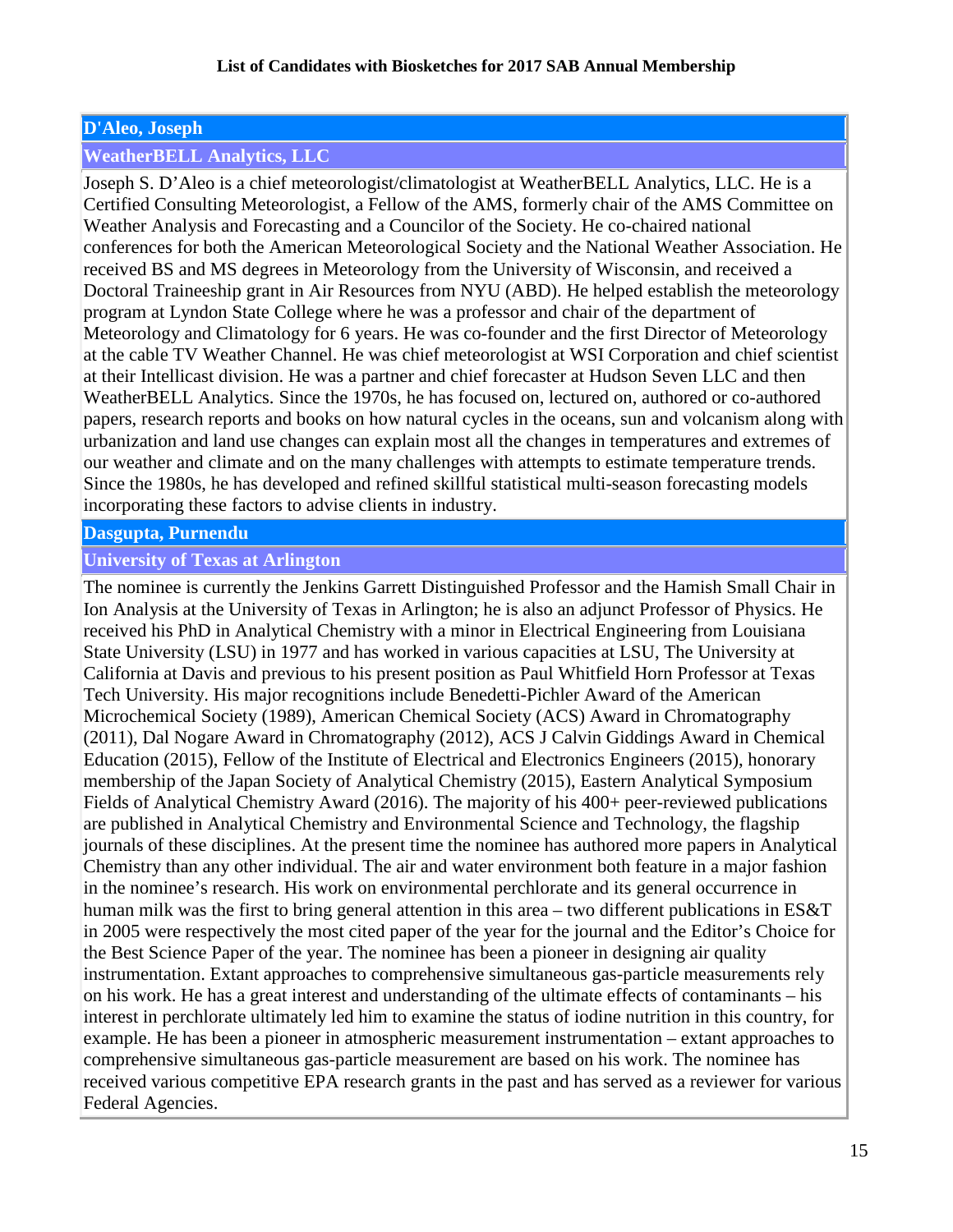# **Dayaratna, Kevin**

### **The Heritage Foundation**

Kevin D. Dayaratna, Ph.D is Senior Statistician and Research Programmer in The Heritage Foundation's Center for Data Analysis (CDA). He is also an adjunct professor of Mathematics and Data Science at the George Washington University. An applied statistician, he has researched and published on the use of high-powered statistical models in public policy, medical outcomes, business, economics, and even professional sports. In terms of policy specifically, Dayaratna has published statistical work on energy, climate, tax, health care, welfare, and labor policy. Regarding climate policy, Dr. Dayaratna has published extensively on the social cost of carbon, both at The Heritage Foundation and in the peer-reviewed literature. He has also testified on the topic twice in front of Congress. Dr. Dayaratna's work on energy policy has been referenced by the Trump Administration. Dr. Dayaratna did his undergraduate work at the University of California, Berkeley, majoring in applied mathematics with a specialty in mathematical physics. He also holds two masters degrees from the University of Maryland, one in business and management and the other in mathematical statistics. In 2014, Dayaratna completed his Ph.D. in mathematical statistics from the University of Maryland with specialties in Bayesian modeling and statistical computing.

### **Diez Roux, Ana V.**

### **Drexel University**

Ana Diez Roux, M.D., Ph.D., is Professor of Epidemiology and Dean of the Drexel School of Public Health. Before joining Drexel she was Chair of Epidemiology and Director of the Center for Social Epidemiology and Population Health at the University of Michigan School of Public Health. Dr. Diez Roux has been an international leader in the investigation of the social determinants of health, the application of multilevel analysis in health research, and the study of neighborhood health effects. Her research areas include social epidemiology and health disparities, environmental health effects, urban health, psychosocial factors in health, and cardiovascular disease epidemiology. Recent areas of work include social environment-gene interactions and the use of complex systems approaches in population health. She has led large NIH and foundation funded research and training programs in the United States and in collaboration with various institutions in Latin America. She has been a member of the MacArthur Network on Socioeconomic Factors and Health and is a Co-Director of the Network on Inequality, Complexity and Health. Dr. Diez Roux has served on numerous review panels and advisory committees including most recently the Clean Air Scientific Advisory Committee (CASAC) of the Environmental Protection Agency, the Board of Scientific Counselors (BSC) of the National Center for Health Statistics, the Committee on Health and Wellbeing in the Changing Urban Environment of the International Council for Science (ISCUS) and the Editorial Board of the Annual Review of Public Health. She was awarded the Wade Hampton Frost Award for her contributions to public health by the American Public Health Association. She is an elected member of the American Epidemiological Society, the Academy of Behavioral Medicine Research, and the Institute of Medicine of the National Academy of Sciences. Dr. Diez Roux received an M.D. from the University of Buenos Aires, a master's degree in public health and doctorate in health policy from the Johns Hopkins School of Hygiene and Public Health.

### **Driessen, Paul**

### **Global-Comm Partners**

Paul Driessen is president of Global-Comm Partners, a sole proprietorship that conducts research, prepares reports and articles, and gives interviews and speeches on scientific ethics and integrity,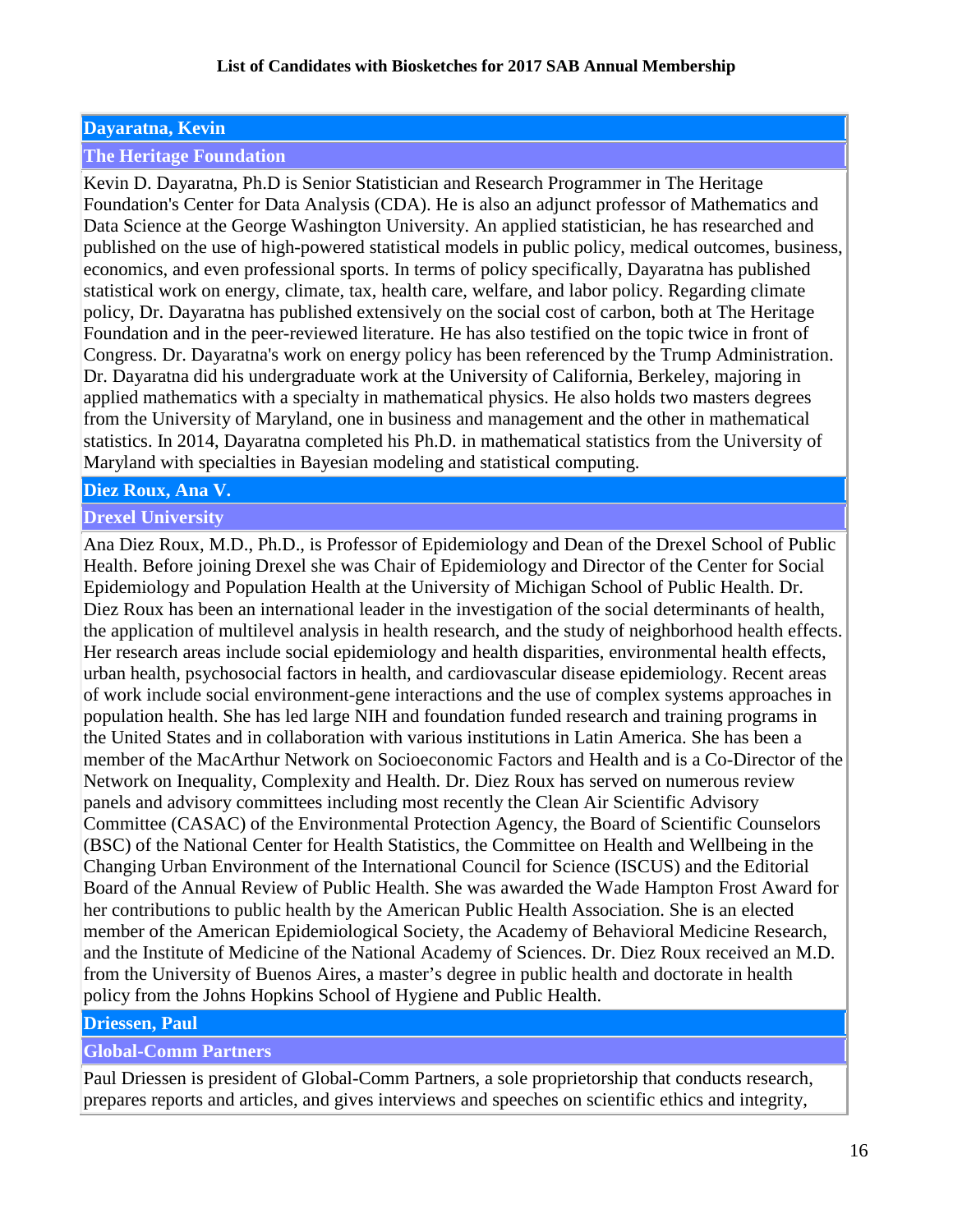corporate social responsibility, climate change, renewable and fossil fuel energy, land use, sustainability, malnutrition, biotechnology, pesticides, disease control, economic development and human rights. He has been active in these areas since 1976, and is the author of four books, dozens of reports and hundreds of articles on these topics. He has a BA in geology, biology and ecology, and a JD emphasizing environment and natural resources law. Following a year with state government, three years with an energy trade association, and eight years with the U.S. Senate and U.S. Department of the Interior, since 2005 he has served as a policy analyst and advisor on these issues for the Committee for A Constructive Tomorrow (CFACT) and Congress of Racial Equality (CORE). He held leadership roles with the Public Relations Society of America but has not served previously on an EPA or other government advisory board.

### **Easton, Zachary**

### **Virginia Polytechnic Institute and State University (Virginia Tech)**

Dr. Zachary Easton is an Associate Professor in Biological Systems Engineering at Virginia Tech. He holds a B.S. in Soil Science from the University of Massachusetts, and an M.S. and Ph.D. in Hydrology from Cornell University. The primary focus of Dr. Easton's work is to improve the understanding of hydrologic and terrestrial processes that control biogeochemical cycles and fluxes with the ultimate goal of developing policies and management practices that protect water, soil, and other natural resources. Water is typically Dr. Easton's central focus because it is arguably the most critical and at-risk resource to humans and ecosystems. His research addresses both native and managed systems, considers processes at plot- to large river basin-scales, and is relatively evenly divided among field study/monitoring, modeling, and application of results to real world problems. Three broad and somewhat overlapping research themes around which Dr. Easton focuses are: (1) Impact of land use and climate change on water quality and quantity, (2) Impact of watershed management practices on water quality, and (3) Bridging basic research and modeling to management and application. Ongoing projects funded by the National Science Foundation (NSF), the U.S. Department of Agriculture (USDA), and the U.S. Environmental Protection Agency (EPA) focus on determining relationships among biogeochemical hotspots, landscape hydrology, and the impact that climate change and variability have on these processes, and how climate change impacts the phenology of agricultural management and the ensuing effect on water quality. His research also focuses on the Chesapeake Bay watershed. He is the Virginia representative to the USDA Southeast Region Climate Hub, an elected member of the EPA Chesapeake Bay Scientific and Technical Advisory Committee, past chair of SERA-43 (the "Water" SERA), and an advisor to the Natural Resources Conservation Service (NRCS) on revisions to the 590 Nutrient Management Standard P-Index. His research over the past two years has been supported by the NSF, USDA's Natural Resources Conservation Service (NRCS), the Pratt Endowment, the Delmarva Land Grant Institution Collaborative Research Seed Funding Program, and EPA.

# **Enstrom, James**

### **University of California, Los Angeles**

Dr. James E. Enstrom is a retired Research Professor/Researcher from the School of Public Health and Jonsson Comprehensive Cancer Center at the University of California, Los Angeles. He is President of the Scientific Integrity Institute in Los Angeles. He received a BS in physics from Harvey Mudd College, a PhD in elementary particle physics from Stanford University, and a MPH and postdoctoral certificate in epidemiology from UCLA. Dr. Enstrom has authored, primarily as first or sole author, about 50 peer-reviewed articles and book chapters on physics, epidemiology, and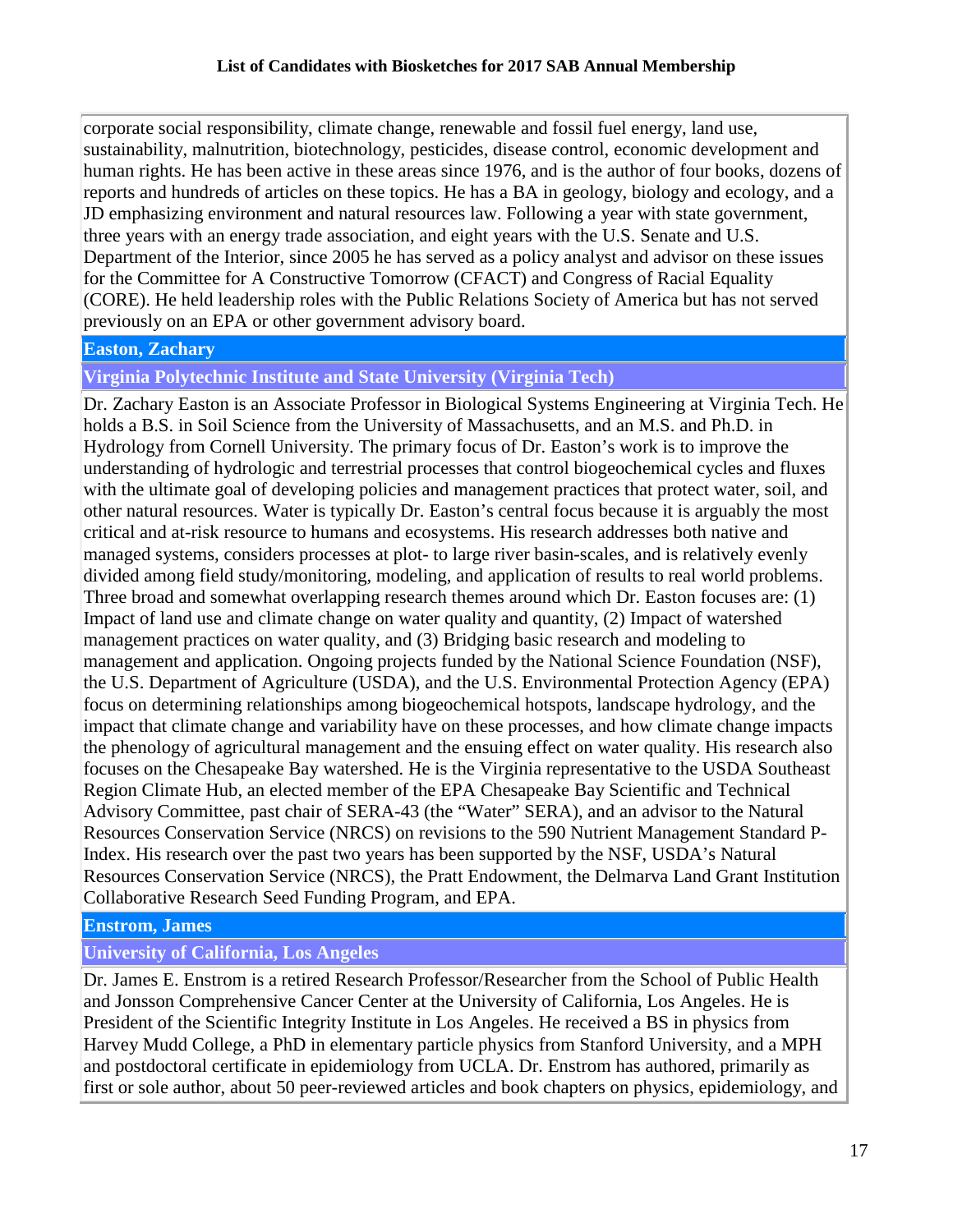scientific integrity. He has received research funding from many sources, including NIH, ACS, UC, foundations, industry sources, and personal donations. He has received no funding in recent years, but has still conducted important research by using innovative and cost-effective methods. He has taught graduate classes on environmental health science. He has given numerous lectures on epidemiology and ethics. He has published important articles relating good health practices to reduced mortality and most recently has shown that fine particulate matter (PM2.5) is not related to total mortality in the ACS CPS I and CPS II cohorts. He is the only independent scientist to obtain and analyze original ACS CPS cohort data. His research shows that the EPA PM2.5 NAAQS must undergo complete and objective reassessment. His Scientific Integrity Institute website contains thousands of documents relevant to air pollution epidemiology, lifestyle epidemiology, statistics, and scientific integrity. He understands air pollution health research from the perspectives of both physics and epidemiology and maintains the highest level of integrity. He is a Life Member of the American Physical Society, a Founding Fellow of the American College of Epidemiology, and a current member of the ACE Ethics Committee. In 2015 he received the Heroes of Conscience Award from the American Freedom Alliance in Los Angeles.

# **Farland, William**

# **Colorado State University**

Dr. William H. Farland is the Vice President for Research at Colorado State University in Fort Collins, CO. He is also a Professor in the Department of Environmental and Radiological Health Sciences, School of Veterinary Medicine and Biomedical Sciences at that institution. He serves as the chief institutional advocate and facilitator for faculty research activities and is responsible for programmatic excellence in research. Specific responsibilities of the position include oversight and promotion of external research funding and associated regulations, needs and capabilities; serving as liaison with federal research officials and agencies; identification of research opportunities; and development and oversight of interdisciplinary programs and research centers. In 2006, Dr Farland was appointed Deputy Assistant Administrator for Science in the US Environmental Protection Agency's (EPA) Office of Research and Development (ORD). He had served as the Acting Deputy Assistant Administrator since 2001. In 2003, Dr. Farland was also appointed Chief Scientist in the Office of the Agency Science Advisor. He served as EPA's Acting Science Advisor throughout 2005. Formerly, he was the Director of the ORD's National Center for Environmental Assessment (NCEA) which had major responsibility for the conduct of chemical-specific risk assessments in support of EPA regulatory programs, the development of Agency-wide guidance on risk assessment, and the conduct of research to improve risk assessment. Dr. Farland's 27-year federal career was characterized by a commitment to the development of national and international approaches to the testing and assessment of the fate and effects of environmental agents.

# **Flint, Courtney**

# **Utah State University**

Dr. Courtney Flint is a Professor of Natural Resource Sociology at Utah State University. She was previously faculty in the Department of Natural Resources and Environmental Sciences at the University of Illinois at Urbana-Champaign. Dr. Flint received her B.S. in Geography from Northern Arizona University, M.S. in Geography from the University of Colorado at Boulder, and her Ph.D. in Rural Sociology from The Pennsylvania State University. Dr. Flint has author of over 50 peerreviewed journal authors and several book chapters. She has led and collaborated on research funded by federal agencies including the National Science Foundation (NSF), the US Department of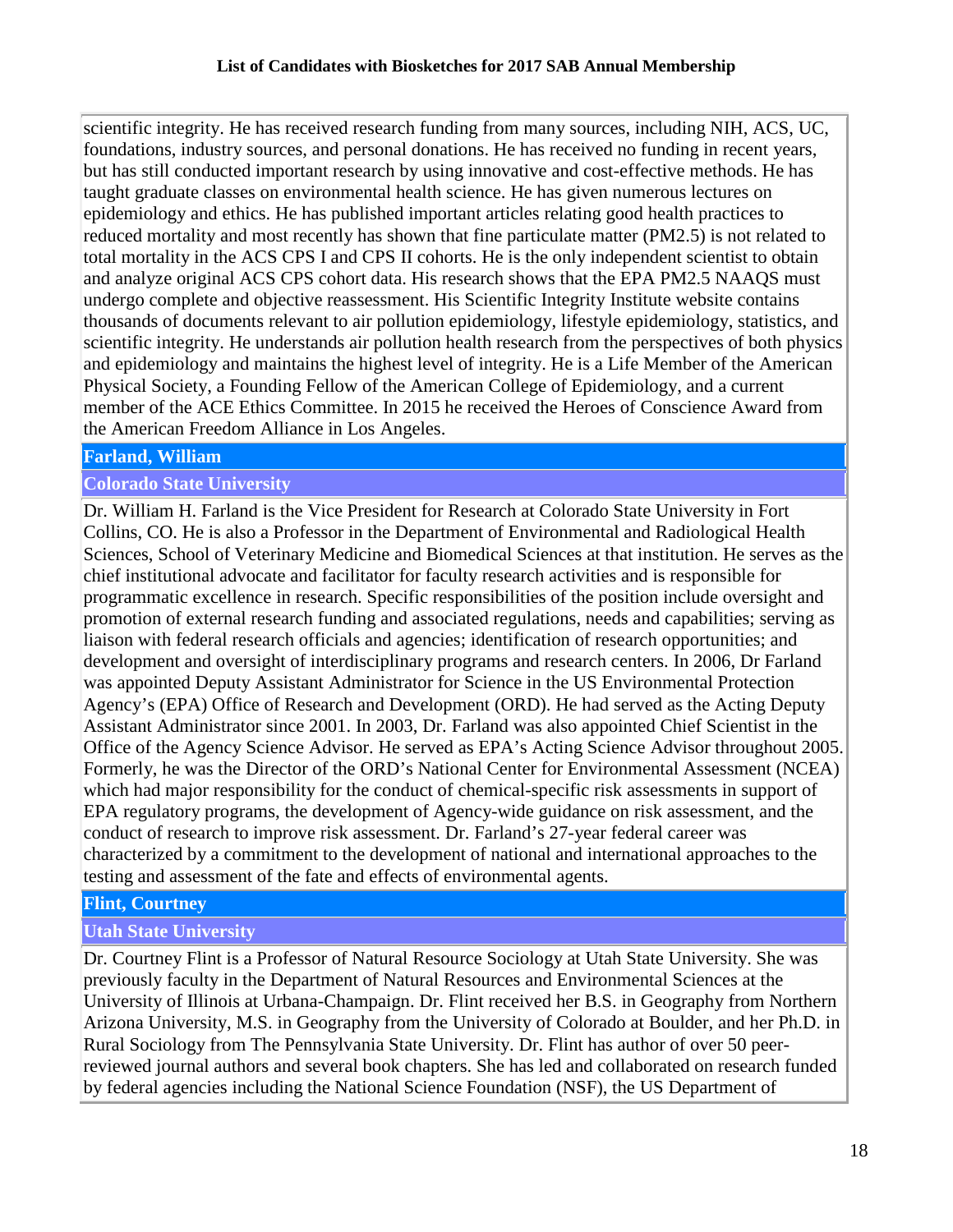Agriculture (USDA), the US Fish and Wildlife Service (USFWS), and the Environmental Protection Agency (EPA). Dr. Flint's expertise is on community and regional response to environmental disturbance and risk as well as the integration of social science and environmental science to address natural resource related vulnerabilities. Her research has focused on numerous natural resource contexts including water management, forestry, agriculture, subsistence tribal resources, and mountain landscapes. She employs qualitative, quantitative, and participatory research methods. Dr. Flint has collaborated with an interdisciplinary array of scientists as well as community and regional stakeholders in North America, Europe, and recently South Africa. Dr. Flint has served on the Executive Committee of the US EPA Board of Scientific Counselors (BOSC) and as Vice Chair of the Sustainable and Healthy Communities Subcommittee of the BOSC. She serves on the Advisory Board of the Afromontane Research Unit at the University of the Free State in South Africa. She is an associate editor for the journal Society and Natural Resources and she is the treasurer-elect of the International Association for Society and Natural Resources.

### **Fowle, John**

### **Science to Inform, LLC**

Since 2012 Dr. Jack Fowle has been in solo practice as an independent consultant about 1) the use of science to inform decisions regarding environmental risk, and 2) in the development and use of more informative and efficient approaches to traditional toxicity testing. Previously he worked for 33 years for the US Environmental Protection Agency. His last position was to serve as the Deputy Director of EPA's Health Effects Division in the Office of Pesticide Programs (OPP) in Washington, DC where he directed the health risk assessment activities supporting the re-registration of existing pesticides. He also managed the integration of new Toxicity Testing in the 21st Century approaches into OPP's human health risk assessments. Before OPP he was Acting Director of EPA's Neurotoxicology Division, as well as Assistant Laboratory Director for Chemical Safety, at the National Health and Environmental Effects Research Lab (NHEERL) in Research Triangle Park, NC. There he managed a research division and helped develop alternatives to animal approaches and to establish the Agency's computational toxicology program. He also served as Deputy Director of EPA's Science Advisory Board, and as the Science Advisor to U.S. Senator Daniel Patrick Moynihan. He serves on the Board of Directors for the Institute of In Vitro Sciences in Gaithersburg, MD and the Center for Alternatives to Animal Tests (CAAT) at the Johns Hopkins University. He is President of the Board of Trustees for the Evidence Based Toxicology Consortium, also at the Johns Hopkins University, and is an AltTox Editor. He is Councilor for the American Society for Cellular and Computational Toxicology as well as Past President of the Society of Toxicology's In Vitro and Alternative Methods Specialty section and past Treasurer of the Society for Risk Analysis. He is a member, and former Vice Chair, of the American Chemical Society's Committee on Environmental Improvement (CEI) that helps develop ACS policy statements and advice about chemical safety and sustainability. He serves on a science advisory committee to a tobacco company. He received his baccalaureate and doctoral degrees in genetics from George Washington University in Washington, D.C., and he is a board certified toxicologist.

### **Frampton, Mark**

### **University of Rochester**

Dr. Mark W. Frampton is Professor Emeritus in Medicine in the Pulmonary & Critical Care division, at the University of Rochester Medical Center (URMC), Rochester, NY. Dr. Frampton holds an M.D. from New York University. During pulmonary specialty training at URMC in the late 1980s, Dr.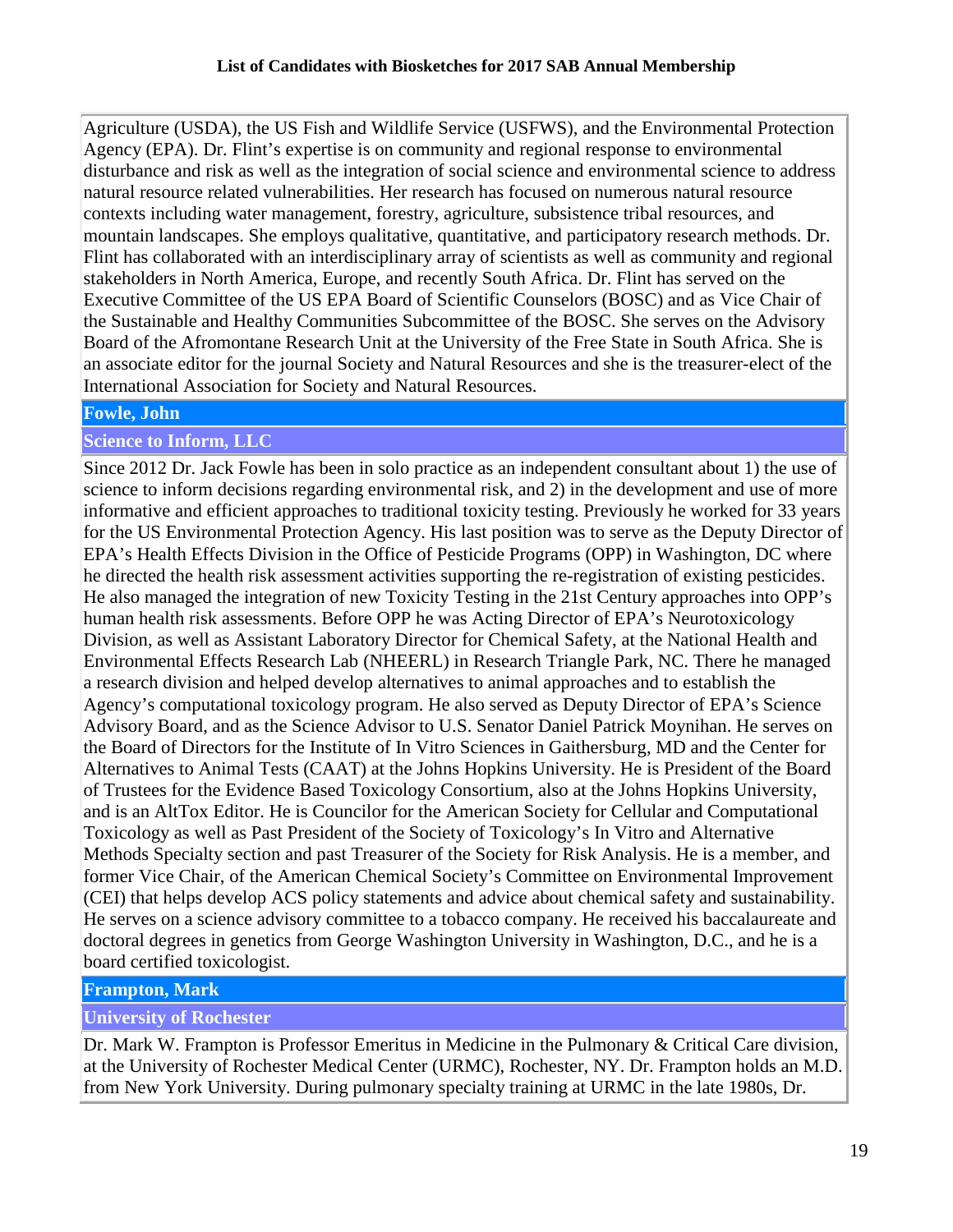Frampton became interested in the adverse health effects of air pollution, at a time when epidemiology studies were beginning to provide strong links between ambient particulate air pollution and mortality. Working with Dr. Mark Utell and utilizing the human clinical studies facility at URMC, he expanded the focus of human clinical air pollution studies beyond pulmonary function effects to include effects on airway inflammation, host defense against viral infection, and cardiovascular effects. Dr. Frampton's laboratory was the first to conduct human clinical studies of ultrafine particles (smaller than 100 nm), first using laboratory generated elemental carbon particles, and subsequently with concentrated ambient ultrafine particles, using the Harvard ultrafine concentrator system. Over the years his laboratory has studied healthy subjects as well as those considered to have increased susceptibility, including older subjects and people with mild asthma, chronic obstructive pulmonary disease, type 2 diabetes, and even genetic susceptibility. Dr. Frampton's laboratory is one of three centers completing a study of the cardiovascular effects of ozone exposure in healthy older subjects, funded by the Health Effects Institute. These studies have helped to understand the physiological changes and pathways to adverse effects that occur in response to pollutant exposure, and have helped to inform the EPA's promulgation of rational ambient air quality standards. Funding for these studies has come from the National Institutes of Health, the U.S. EPA, the Health Effects Institute, the New York State Energy Research and Development Authority, CONCAWE, ExxonMobil, the American Petroleum Institute, and others. Dr. Frampton has served on numerous scientific review panels with the National Institutes of Health and other scientific funding organizations. He has been active in the Environmental and Occupational Health Assembly of the American Thoracic Society, serving as its Chair in 2001-2003. At the request of the ATS President at the time, Dr. Frampton chaired a Task Force on Bioterrorism, and helped to form a new Section on Bioterrorism, serving as its first Chair in 2003-2005. He recently served as a member of the ATS committee preparing a revision of the important and oft-cited document, "What Constitutes a Health Effect of Air Pollution?", which has now been published. Dr. Frampton has served as a consultant and reviewer for the Health Effects Institute, a health research organization jointly funded by EPA and the automobile industry. He is currently a member of the Science Review Committee for the Health Effects Institute. He participated in an HEI review panel on the health effects of traffic-related air pollution, and chaired an HEI Review Panel on ultrafine particles, which produced a recent HEI Perspectives, "Understanding the Health Effects of Ambient Ultrafine Particles". Dr. Frampton has served as a consultant to the EPA in developing and reviewing Integrated Scientific Assessments (formerly Criteria Documents) for nitrogen dioxide, ozone, and particulate matter. In addition, he has served on several EPA grant and fellowship review panels and scientific workshops, and has been invited to speak at EPA functions. He currently serves on the CASAC PM Review Panel.

# **Fry, Juliane**

# **Reed College**

Dr. Juliane L. Fry is associate professor and department chair of Chemistry at Reed College, as well as a founding faculty member of the College's interdisciplinary Environmental Studies program. Dr. Fry obtained a BS in chemistry from the University of Rochester, a PhD in atmospheric chemistry from the California Institute of Technology, and completed post-doctoral training in atmospheric chemistry at the University of California – Berkeley. She holds a Master's degree in environmental, natural resources and energy law from Lewis and Clark Law School. Dr. Fry teaches general, analytical, and environmental chemistry, and an interdisciplinary course on climate change. Dr. Fry's scientific research program is focused on interactions between anthropogenic air pollution and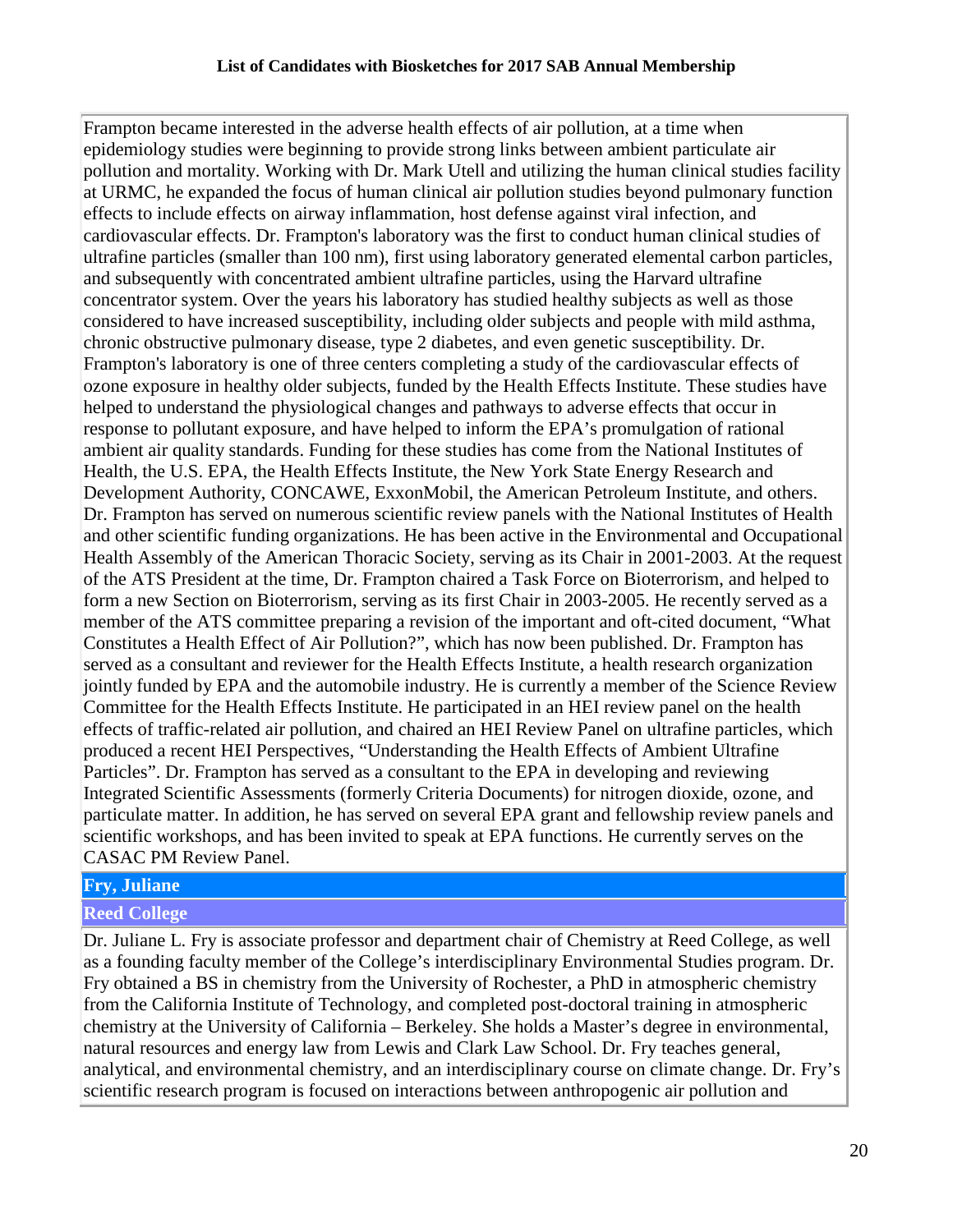climate change, in particular via the role of nitrogen oxides in chemical mechanisms of particulate matter production; her interdisciplinary scholarship focuses on regulation of secondary pollutants and the role of science in climate litigation. She has been funded by the Environmental Protection Agency (EPA), the National Oceanic and Atmospheric Administration (NOAA), and the Camille and Henry Dreyfus Foundation, and has authored over 35 peer-reviewed papers and over 80 oral and poster presentations. Dr. Fry is a member of the American Chemical Society and American Geophysical Union, has served on the American Meteorological Society Committee on Atmospheric Chemistry and the Urban Ecology Research Consortium Steering Committee, convened panels for the Association for Environmental Studies and Sciences, and served as a proposal reviewer and panelist for NOAA, the National Science Foundation, and the Pacific Northwest National Laboratory Environmental and Molecular Sciences Lab. Dr. Fry received an Advanced Study Program Faculty Fellowship from the National Center for Atmospheric Research in 2011, an EPA Early Career Award in 2013, a Fulbright U.S. Scholar Award to the Netherlands in 2016, and the Henry Dreyfus Teacher-Scholar Award in 2017.

# **Fulks, Gordon**

# **Gordon Fulks and Associates**

Gordon J. Fulks, PhD is an experimental astrophysicist who has worked on a wide variety of important science, from the basic science of galactic cosmic ray propagation through the spiral magnetic fields of the heliosphere to the applied science of nuclear weapon effects to the evaluation of many scientific scares using the concept of 'acceptable risk.' Dr. Fulks has done extensive work on the climate issue and is considered a national expert. He has a BS, MS, and PhD, all from the University of Chicago, and all in physics. In a paper published in 1975, he correctly predicted that the heliosphere, filled by the solar wind, stretched beyond the farthest planet, a view substantially at odds with opinion at the time. The greatest reward for a scientist is to be proven correct, and NASA spacecraft did just that decades later. In his work for Mission Research Corporation, Dr. Fulks studied nuclear weapon effects, under contract to Defense Nuclear Agency. He also worked on hardening of various systems and facilities against electromagnetic attacks. When the threat environment changed at the end of the Cold War, Dr. Fulks worked on hardening US Embassies against physical and electromagnetic attacks. This included the US Embassy in Moscow during the period when Reagan was negotiating with Gorbachev. After the demise of the Soviet Union, Dr. Fulks began consulting for businesses and government agencies concerned about a proliferating number of scientific scares. He has researched the climate paradigm and helped to educate many as to what is real and what is not. He has also reviewed epidemiological studies on diesel particulates for the California Air Resources Board and the South Coast Air Quality Management District and is thoroughly familiar with the Linear No Threshold controversy. All his efforts in recent years have been pro bono.

# **Galloway, James**

### **University of Virginia**

Dr. James N. Galloway is Sidman P. Poole Professor of Environmental Sciences at the University of Virginia. He received the B.A. degree in Chemistry and Biology from Whittier College. He received a Ph.D. degree in Chemistry from the University of California, San Diego. After a postdoctoral appointment with Gene Likens at Cornell University, he joined the faculty of the University of Virginia. He was the founding chair of the International Nitrogen Initiative from 2003 to 2008, and was a member of the U.S. Environmental Protection Agency Science Advisory Board from 2003 to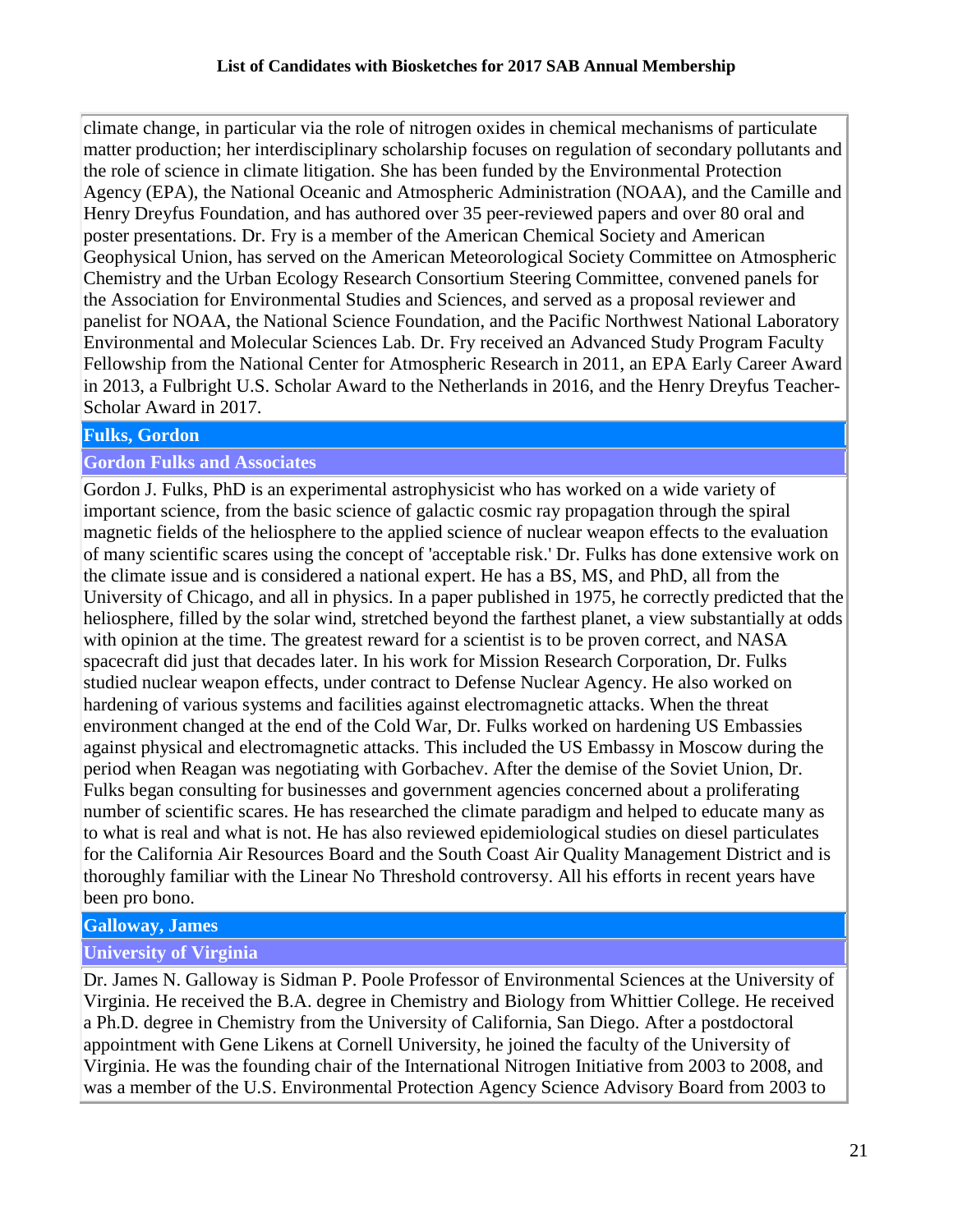2009. Most recently he served as a lead author on the Intergovernmental Panel on Climate Change (IPCC) Fifth Assessment and as a coordinating lead author on the U.S. Third National Climate Assessment. His research on biogeochemistry includes the natural and anthropogenic controls on chemical cycles at the watershed, regional, and global scales. His current research focuses on beneficial and detrimental effects of reactive nitrogen as it cascades between the atmosphere, terrestrial ecosystems and freshwater and marine ecosystems, and on the interactions of sulfur, nitrogen, and carbon biogeochemical cycles. Dr. Galloway is currently funded by: the U.S. EPA (to develop nitrogen footprint tools for a number of stakeholders); and The Organic Center (to include questions related to organic food production and the nitrogen footprint of food).

### **Gordon, Terry**

### **New York University School of Medicine**

Dr. Gordon is a Professor of Environmental Medicine at New York University's School of Medicine. He is the Director of a National Institute of Environmental Health Sciences (NIEHS) T32 Training Grant and is the Deputy Director of NYU's NIEHS-supported Core Center. Dr. Gordon received a B.S. in Physiology and an M.S. in Toxicology from the University of Michigan and his PhD from the Massachusetts Institute of Technology (MIT). He has been funded by the National Institutes of Health (NIH), Centers for Disease Control and Prevention (CDC), and Environmental Protection Agency (EPA) for nearly 3 decades. Dr. Gordon's broad research interest is in inhalation toxicology with a major focus on the identification and understanding of the role of individual susceptibility and genetic factors in the pathogenesis of the adverse pulmonary effects produced by inhaled environmental and occupational agents. Other major research foci include identifying PM components which contribute to the adverse effects of PM and the toxicity of alternative tobacco products such as secondhand hookah smoke. Dr. Gordon teaches graduate level courses and has authored over 130 papers and chapters. He has served as a consultant/author to the Army, NIEHS, National Aeronautics and Space Administration (NASA), and EPA on a number of issues of pulmonary toxicology and air pollution that are related to the development of various documents and on EPA's Clean Air Science Advisory Committee (CASAC) ad hoc advisory panels. Dr. Gordon has also served on a number of committees for the Society of Toxicology and is currently an Associate Editor for Environmental Health Perspectives and a member of the Threshold Limit Value (TLV) committee. Dr. Gordon's research is funded by grants from NIH and NYU/Abu Dhabi Institute. Dr. Terry Gordon holds the rank of Professor of Environmental Medicine at the New York University (NYU) School of Medicine. He holds a B.S. in Physiology (1974) and an M.S. in Toxicology (1976) from the University of Michigan, and a Ph.D. in Toxicology from Massachusetts Institute of Technology (1981), and was appointed to the faculty of the Department of Environmental Medicine in 1989. He has served as an ad hoc member of grant review panels and/or site visit teams for the National Institute of Environmental Health Services (NIEHS), National Institute of Allergy and Infectious Diseases (NIAID), National Coalition for Cancer Research (NCCR), U.S. Department of Defense (DOD), Bureau of Mines, Health Canada, and the U.S. Environmental Protection Agency (EPA). Dr. Gordon currently serves as Chair of the American Conference of Governmental Industrial Hygienists (ACGIH) Threshold Limit Value committee, a volunteer organization that publishes occupational exposure levels that are used as workplace safety guidelines throughout the world. Dr. Gordon's broad research interest is in inhalation toxicology. The major focus of his research lab is the identification and understanding of the role of genetic host factors in the pathogenesis of the adverse pulmonary effects produced by inhaled environmental and occupational agents. Because interindividual responses to inhaled particles and gases vary so greatly in both human subjects and test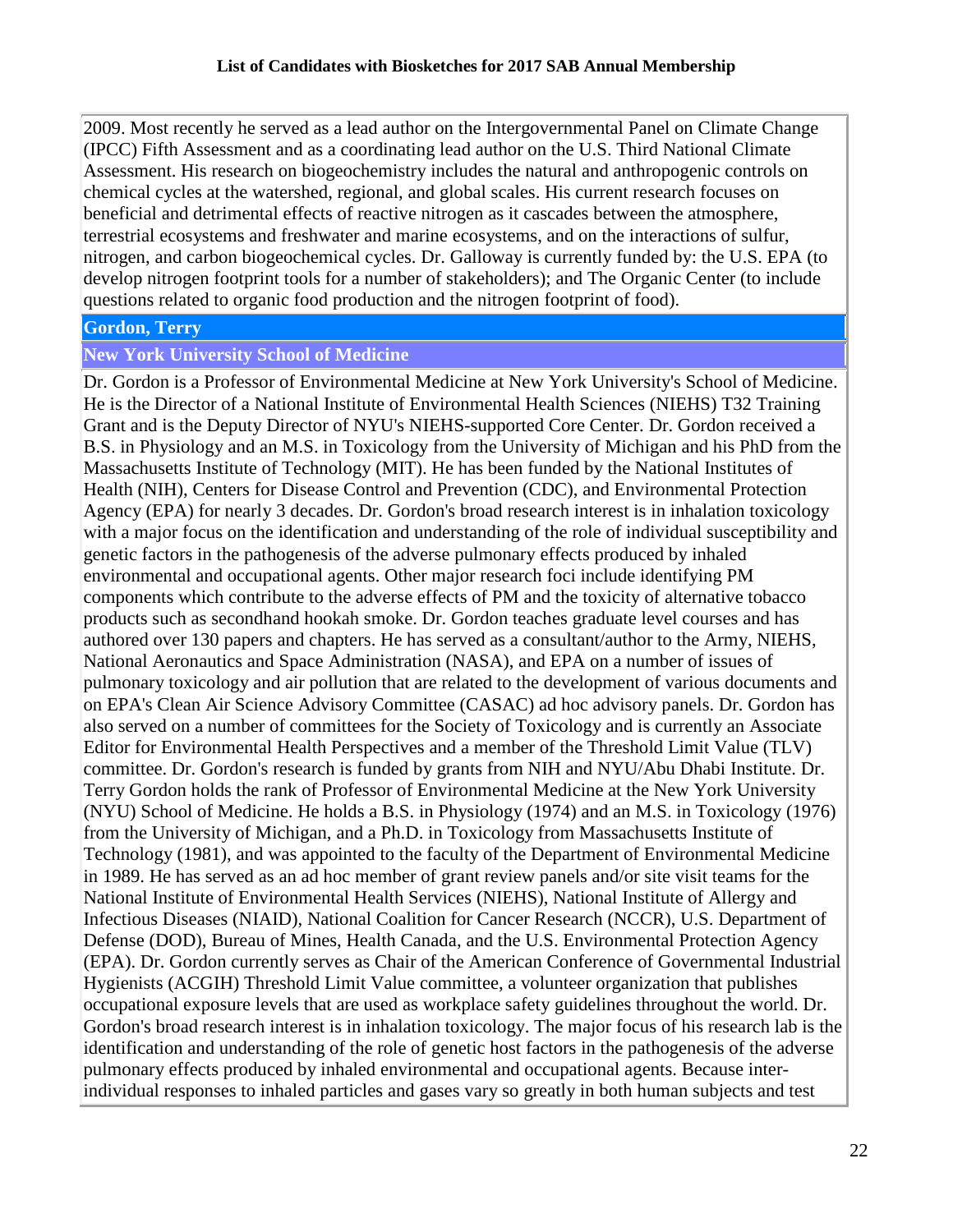animals, Dr. Gordon has hypothesized that genetic susceptibility factors play a major role in environmental and occupational lung disease. In collaboration with a number of investigators in the department, his laboratory uses classic murine genetics models, computational genomics, and DNA microarrays to identify genes involved in the acute response as well as in the development of tolerance to repeated exposure to inhaled toxicants. Dr. Gordon also plays a major role in the particulate matter (PM) research program at NYU, and was among the first researchers to use concentrator technology to study the adverse cardiopulmonary effects of ambient PM. He also led a large collaborative effort amongst EPA's five original PM research centers to evaluate the in vitro and in vivo toxicity of size-segregated PM collected in the U.S. and Europe. Dr. Gordon's research has been supported by grants from both government agencies and private companies, with core grant research support primarily being from the federal government (U.S. Environmental Protection Agency, Centers for Disease Control, National Institute of Environmental Health Sciences), with additional grant support from state and local governments, and industry. Dr. Gordon is an active member of the Society of Toxicology (SOT), and has served on the Program Committee (2002- 2005), the Placement Service (1998-2001), Membership Committee (2009-2012), and as President of its Inhalation Specialty Section during 2002-2003. He has served as a consultant/author to the EPA on issues of pulmonary toxicology related to the development of various documents, and he served on EPA's Clean Air Scientific Advisory Committee (CASAC) Oxides of Nitrogen (NOx) and Sulfur Oxides (SOx) Primary National Ambient Air Quality Standards (NAAQS) Review Panels.

# **Graham, John D.**

### **Indiana University**

John D. Graham has been Dean of the School of Public and Environmental Affairs (SPEA) at Indiana University (Bloomington and Indianapolis) since 2008. His previous academic roles include Dean of the Pardee RAND Graduate School in California (2006-2008) and tenured Professor of Policy and Decision Sciences at the Harvard School of Public Health (1985-2001), where he founded and led the Harvard Center for Risk Analysis. At the request of President George W. Bush, Dean Graham also served in the Executive Office of the President as Administrator of the U.S. Office of Management and Budget's Office of Information and Regulatory Affairs (2001-2006). In this capacity, Dean Graham led the regulatory-review, statistical, and information-policy functions of the federal government. Dean Graham earned his BA in economics and politics from Wake Forest University (1978), his MA in public affairs from Duke University (1980), and his Ph.D. in public affairs from Carnegie-Mellon University (1983). As an EPA-funded post-doctoral fellow in environmental health at the Harvard School of Public Health (1984-5), he was trained in the methods of risk assessment. He is an author or co-author of over 200 scientific articles and ten books, several that focus on environmental science and public policy: In Search of Safety: Chemicals and Cancer Risk (Harvard University Press, 1988), Harnessing Science for Environmental Regulation (Praeger Press, 1991), Risk Versus Risk: Tradeoffs in Protecting Health and the Environment (Harvard University Press, 1995), The Greening of Industry: A Risk Management Approach (Harvard University Press, 1997), and Persistent, Bioaccumulative, and Toxic (PBT) Chemicals: Technical Aspects, Policies and Practices (CRC Press, 2016). As a professor, Dr. Graham has taught courses in risk analysis, decision analysis, benefit-cost analysis, and policy analysis. Dean Graham is an elected fellow of the National Academy of Public Administration, has served on several NRC/NAS Committees on various topics, has served the EPA Science Advisory Board as a committee member, and is the recipient of the highest honor of the Society for Risk Analysis, its distinguished lifetime achievement recognition for contributions to the field of risk analysis. During the last two years, Dean Graham has been principal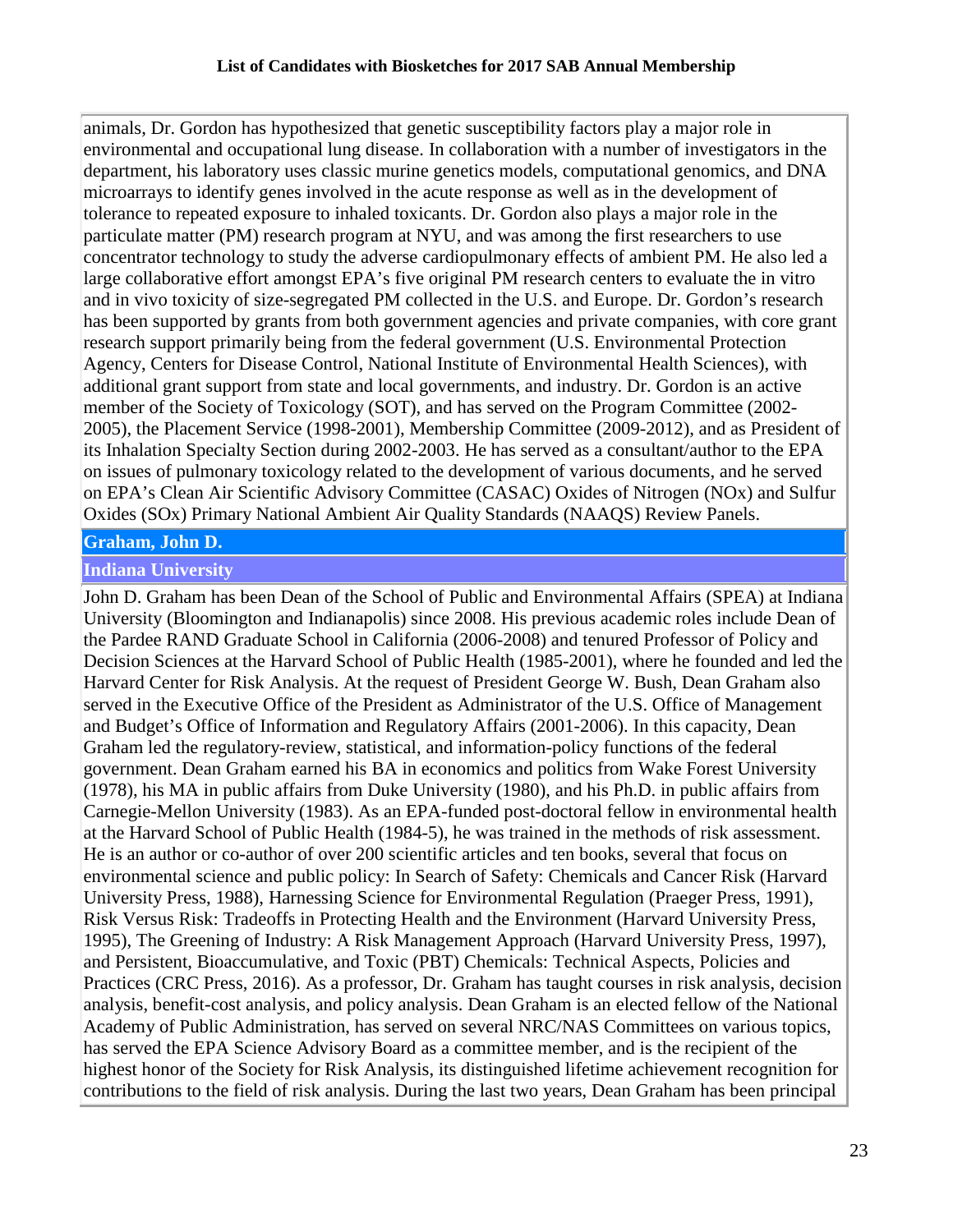investigator of two grants, one on the economics of fuel-economy regulation (Alliance of Automobile Manufacturers) and another on regulatory reform (Searle Freedom Trust). Dr. Graham has consulted widely with government agencies and legislatures, non-profit organizations, businesses, and trade associations around the world.

### **Green Jr., Johney**

### **National Renewable Energy Laboratory**

Dr. Johney Green Jr. is the Associate Laboratory Director for Mechanical and Thermal Systems Engineering at NREL. He oversees the laboratory's transportation, buildings, wind, water and geothermal research programs. Green comes to NREL from Oak Ridge National Laboratory (ORNL), where he has held a number of leadership roles including director of the Energy and Transportation Science Division and group leader for Fuels, Engines, and Emissions Research. Green managed a broad science and technology portfolio and user facilities that made significant science and engineering advances in building technologies; sustainable industry and manufacturing; fuels, engines, emissions, and transportation analysis; and vehicle systems integration. It was during his tenure as a division director that ORNL developed the Additive Manufacturing Integrated Energy (AMIE) demonstration project.

### **Haas, Charles**

### **Drexel University**

Charles N. Haas is the L.D. Betz Professor of Environmental Engineering and head of the Department of Civil, Architectural and Environmental Engineering, at Drexel University, where he has been since 1991. He received his BS (Biology) and MS (Environmental Engineering) from the Illinois Institute of Technology and his PhD in Environmental Engineering from the University of Illinois at Urbana-Champaign. He has served on the faculties of Rensselaer Polytechnic Institute and the Illinois Institute of Technology prior to joining Drexel. He co-directed the USEPA/DHS University Cooperative Center of Excellence – Center for Advancing Microbial Risk Assessment (CAMRA). He is a fellow of the International Water Association, American Academy for the Advancement of Science, the Society for Risk Analysis, the American Society of Civil Engineers the American Academy of Microbiology and the Association of Environmental Engineering and Science Professors. He is a Board Certified Environmental Engineering Member by eminence of the American Academy of Environmental Engineers. He has received the Dr. John Leal Award of the American Water Works Association, the distinguished achievement award from the Society of Risk Analysis. and the Clarke Water Prize. Over his career, Professor Haas has specialized in the assessment of risk from and control of human exposure to pathogenic microorganisms, and in particular the treatment of water and wastewater to minimize microbial risk to human health. He has over 200 papers, has recent and current funding from NSF, USEPA, the Water Environment Research Foundation, and industry. Professor Haas has served on numerous panels of the National Research Council. He is a past member of the Water Science and Technology Board of the National Academies, and the US EPA Board of Scientific Counselors. His primary work focuses on assessment of risk from and control of microorganisms in water, wastes and other environments.

# **Harrington, Joseph**

### **MineWater LLC**

Mr. Joseph G. Harrington is President of MineWater. MineWater researches, develops and implements innovative cleanup strategies for addressing environmental impacts of abandoned hard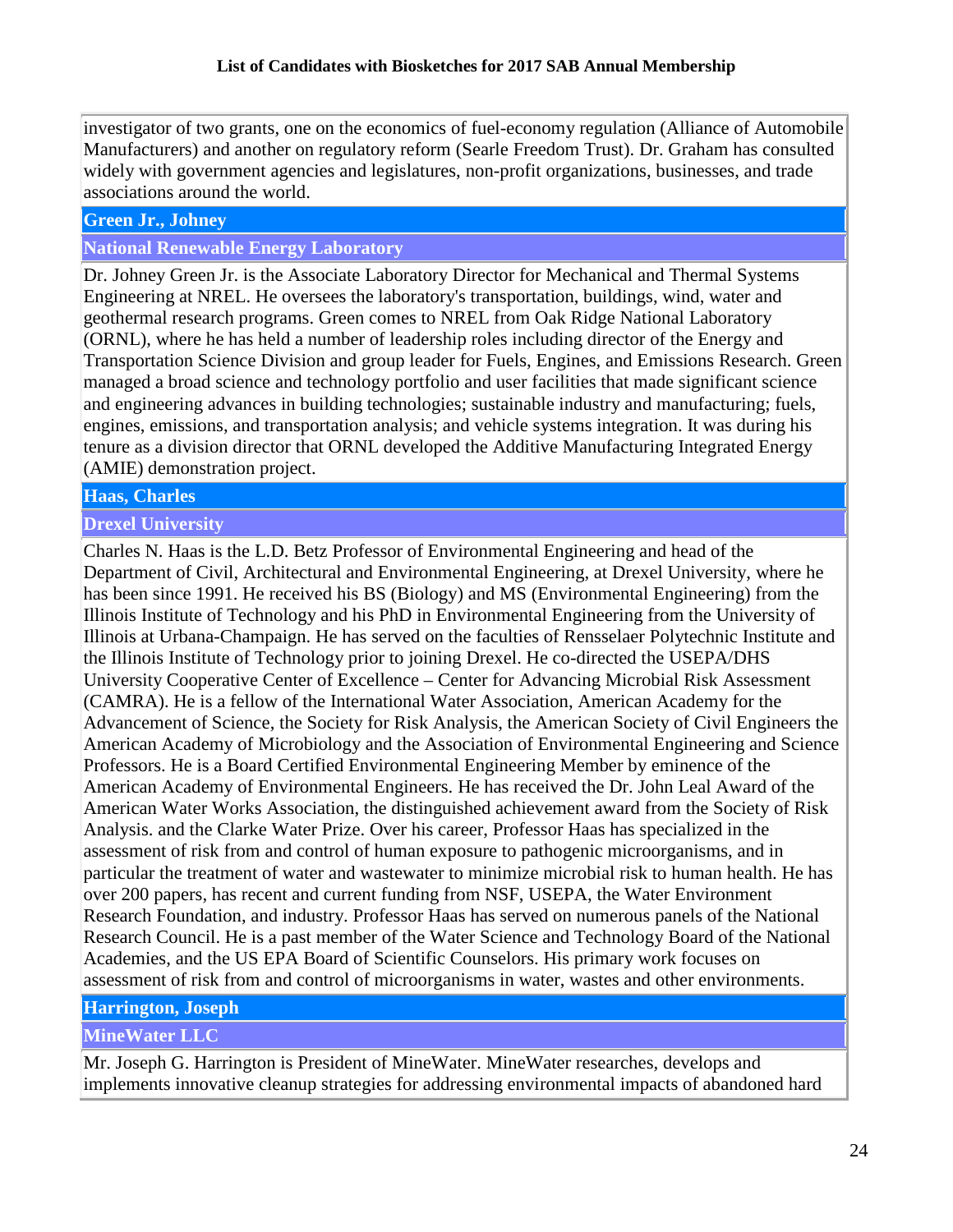rock mine sites. Properly treating these sites is critical for the United States to grow our industrial output and enable rapid industrial permitting and production of resources such as silver, copper, zinc and uranium. Mr. Harrington led the design/build for the Gold King spill interim clean-up under emergency conditions which delivered a fully operational treatment plant within 21 days. Mr. Harrington has published over 40 papers, conference talks and proceedings on strategies for addressing mine waste pollution issues. Mr. Harrington invented 6 patents on mine drainage source treatment. Mr. Harrington also led the 4 year in situ bioremediation cleanup of the Globe Smelter in Denver Colorado, one of the first hydrometallurgical smelters in the United States to have been remediated, delisted from the National Priorities List (Superfund) and fully redeveloped for commercial use. 1, 000 jobs have been created at the 80-acre Globe Smelter site that was slated for 300 years of pump and treat in the original (1993) ROD. Mr. Harrington was a 2004 delegate of the United States to the International Atomic Energy Agency for the preparation of the uranium guidance document (Uranium Redbook). Mr. Harrington was an advisory board member of Energy Metals and then for Uranium One (ending before the well-publicized sale to Russian interests). Mr. Harrington completed studies at the University of Idaho in biohydrometallurgy (undergraduate, magna cum laude) and conducted graduate studies in metallurgy (masters work at University of Idaho) and medicine (first year, Loma Linda University). Mr. Harrington received the John B. George award in metallurgy (University of Idaho), and was awarded a Barry Goldwater fellowship (1995). Mr. Harrington's only source of research funding during the past two years was provided by his own company." Immediately after the Gold King spill in 2015, the Denver Post published a front page article which documented that there were 240 mine sites in Colorado alone, each of which discharged without treatment a volume of wastewater equal in volume to that which was spilled from the Gold King Mine. Obviously the EPA and States cannot construct treatment plants at 240 mine sites in one state, and therefore there is a substantial risk of reoccurrence of Gold King type spills unless a method is developed to address and reduce risk at many sites rapidly and in a less costly manner. My research over the past 20 years has focused on development of science and engineering for scalable ways to rapidly screen underground mines and determine if contaminated water is building within underground mines and to reduce mass loading at abandoned mine sites. We can use this basic science to observe (infer) the existence of hidden contamination and the potential for certain methods to prevent further contamination at the source. I also developed innovative soil treatment strategies for addressing soil contamination to address urban air pollution about the Globe Smelter which is generally applicable at numerous sites throughout the United States.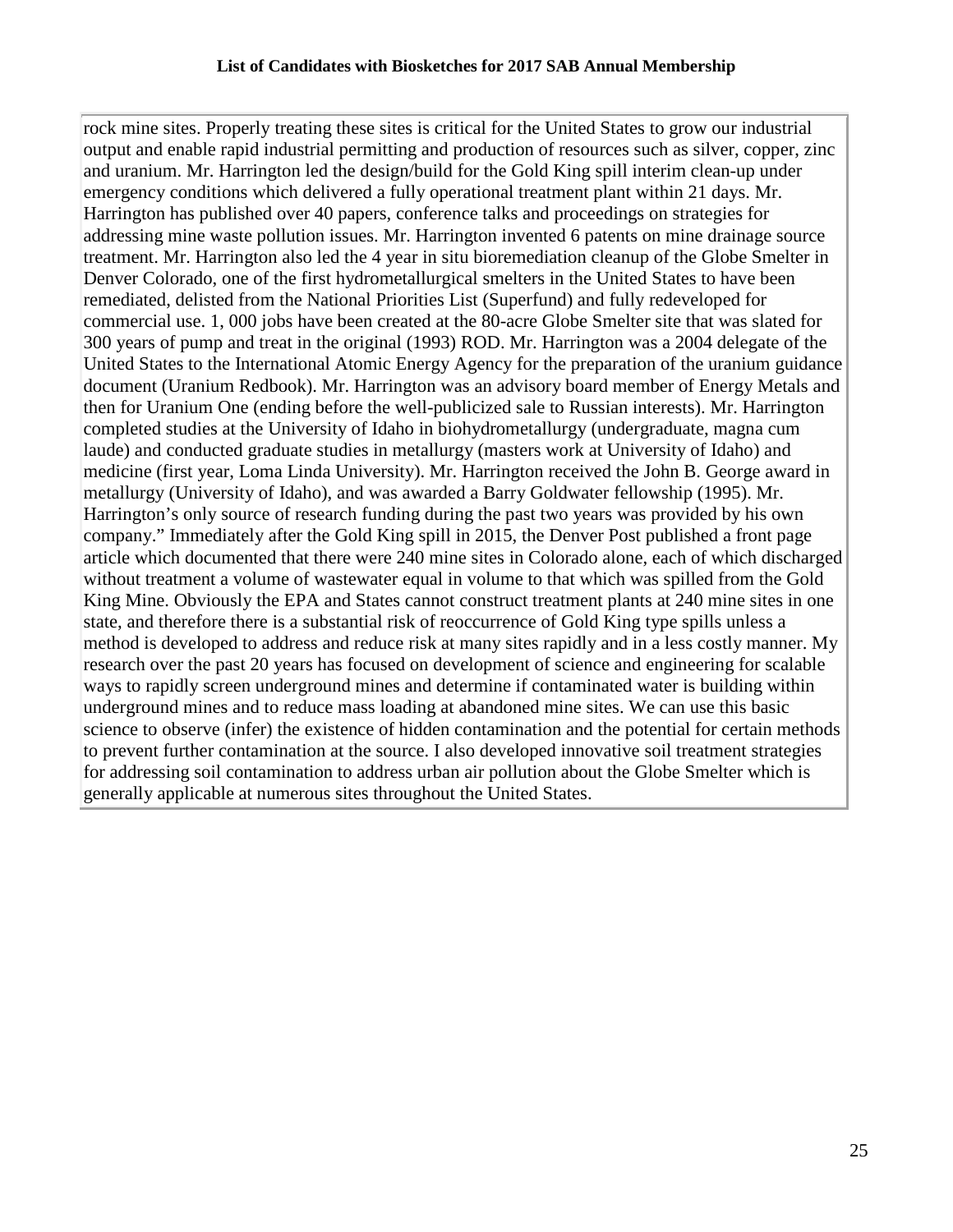# **Hattis, Dale**

# **Clark University**

Dr. Dale Hattis is Research Professor with the George Perkins Marsh Institute at Clark University. For the past 37 years he has been engaged in the development and application of methodology to assess the health, ecological, and economic impacts of regulatory actions. His work has focused on approaches to incorporate interindividual variability data and quantitative mechanistic information into risk assessments for both cancer and non-cancer endpoints. Recent research (nearly all funded directly or indirectly by EPA) has explored PBPK-based dosimetry for chlorpyrifos, based on observations of blood levels in pregnant women and their newborn infants, possibilities for the use of new in vitro gene expression and similar measurements as contributors to risk assessments, use of continuous biomarkers such as birth weight and thyroid hormone levels to predict effects on infant mortality and IQ, quantitative analysis of uncertainties for cancer and non-cancer health risks of dioxin, and age-related differences in sensitivity to carcinogenesis and other effects. He is a leader in efforts to replace the current system of uncertainty factors with distributions based on empirical observations. He has been a member of the Environmental Health Committee of the EPA Science Advisory Board, and for several years he served as a member of the Food Quality Protection Act Science Review Board. He has also served as a member of the National Research Council Committee on Estimating the Health-Risk-Reduction Benefits of Proposed Air Pollution Regulations. He has been a counselor and is a Fellow of the Society for Risk Analysis. Recently (12/11) he received the Society's Distinguished Educator award. He holds a Ph.D. in Genetics from Stanford University and a B.A. in biochemistry from the University of California at Berkeley. His research is funded directly or indirectly (e.g. via consulting firms) from EPA.

# **Hollis, Adrienne**

### **WE ACT for Environmental Justice**

Dr. Hollis is the Director of Federal Policy at WE ACT for Environmental Justice and adjunct professor at American University's Washington College of Law and George Washington University's School of Public Health. She has a degree in biology, a doctorate in biomedical sciences and a law degree. She completed her postdoctoral study at Harvard School of Public Health, focusing on antioxidants, ozone exposure and the respiratory system. She was a Section Chief at the Agency for Toxic Substances and Disease Registry, performing health assessments and reviewing environmental data on exposures to hazardous chemicals. She was an associate professor in the Master of Public Health Program at Florida A&M University's Institute of Public Health, and developed the Environmental and Occupational Health track, focusing on the disproportionate impact of environmental contamination on the poor and underserved. She attended Rutgers Law School and is admitted to the Bars in New Jersey, Pennsylvania, and the Court of Appeals for the Third Circuit. She has been a member of the American Public Health Association, the American Bar Association, the National Bar Association, the Florida Public Health Association and was editor for the Journal of Environmental Health and reviewer for the National Institute of Environmental Health Sciences. Dr. Hollis has worked as a senior policy analyst for EPA's National Environmental Justice Advisory Council. She was recently appointed to EPA's Clean Air Act Advisory Committee and EPA's Chemical Data Reporting Inorganic Byproducts Negotiated Rulemaking Committee. Dr. Hollis has received numerous research grants in the past from agencies including the Environmental Protection Agency, the Agency for Toxic Substances and Disease Registry and others. Although she is not currently a principal investigator on any research grant, she is the lead on a number of foundation grants received by WE ACT, including the JPB Foundation and the Environmental Defense Fund.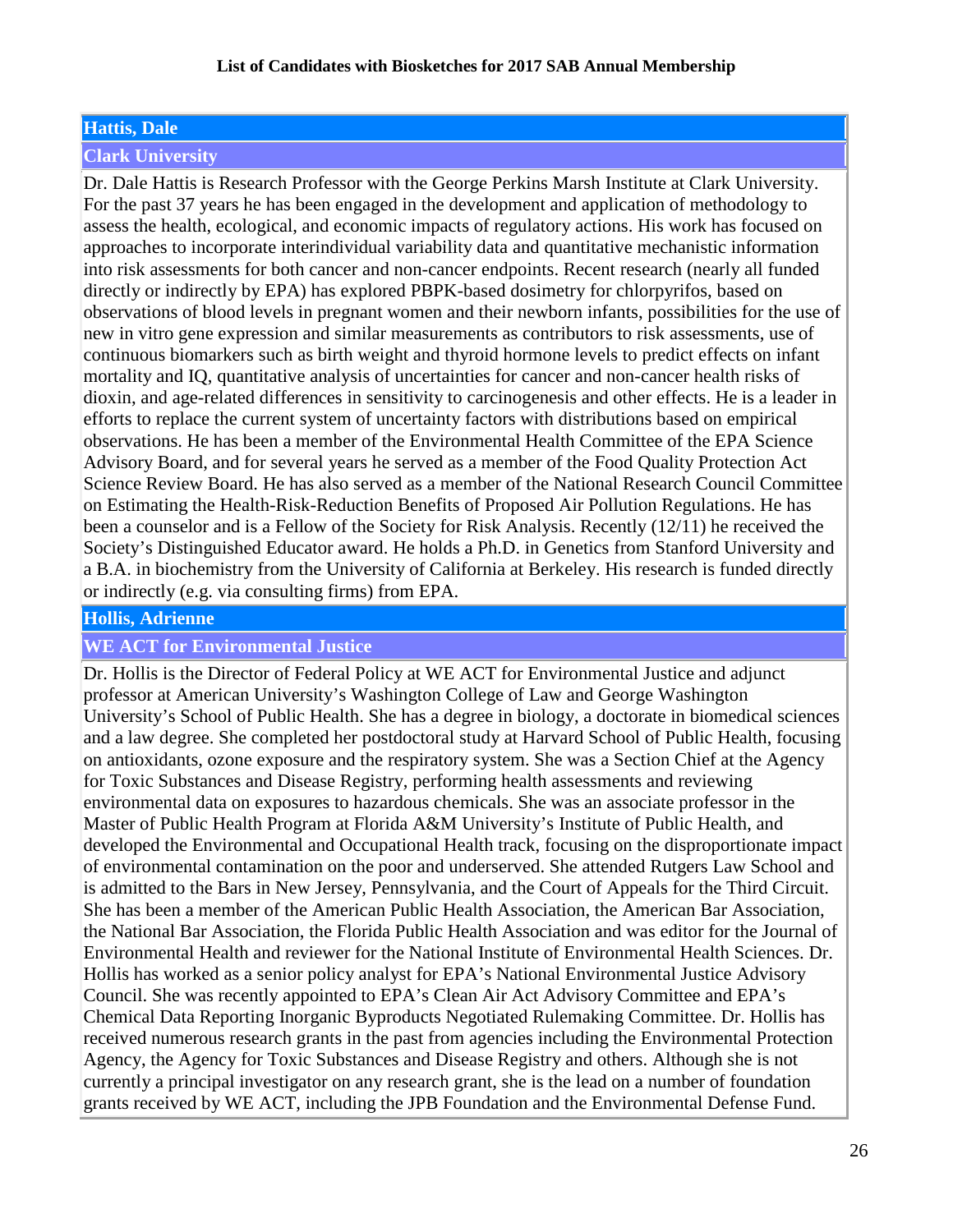# **Honeycutt, Michael**

# **Texas Commission on Environmental Quality**

Dr. Michael E. Honeycutt is the director of the Toxicology Division of the Texas Commission on Environmental Quality (TCEQ). He has been employed by the TCEQ since 1996 and has managed the division of 14 toxicologists since 2003. His responsibilities include overseeing health effects reviews of air permit applications, overseeing the review of the results of ambient air monitoring projects, and overseeing the reviews of human health risk assessments for hazardous waste sites. Dr. Honeycutt spearheaded the updating of TCEQ's Effects Screening Levels (ESLs), or toxicity factors for chemicals (http://www.tceq.texas.gov/toxicology/esl/guidelines/about.html). He has a strong technical background and research interest in hazard identification, dose-response assessment, dosedependent transitions in mode of action and toxicity, inhalation dosimetry, inter- and intra-species differences in toxicokinetics and toxicodynamics, high-dose to low-dose extrapolation issues, and weight-of-evidence evaluations. Dr. Honeycutt serves as a technical resource for TCEQ management and staff on issues concerning air and water quality, drinking water contamination, soil contamination, and emergency response. He has extensive knowledge on state and federal permitting, remediation, and risk assessment issues. He also serves as an expert witness in public and state legislative hearings, participates in public meetings, and has conducted hundreds of media interviews. Dr. Honeycutt is an adjunct professor in two departments at Texas A&M University, has published numerous articles in the peer-reviewed literature, serves or has served on numerous external scientific committees, and has provided invited testimony at Congressional hearings. He earned both a B.S. and a Ph.D. in Toxicology from the University of Louisiana at Monroe. His research for the past two years was funded entirely by the State of Texas.

### **Hood, Darryl**

# **The Ohio State University**

Dr. Darryl B. Hood is a nationally recognized expert in the area of Neurotoxicology, particularly with respect to the effects of environmental toxicants on the developing fetus and subsequent effects on learning, memory and behavior. He graduated from Johnson C. Smith University with a B.S. (cum laude) in Biology and Chemistry. He matriculated at Quillen College of Medicine of East Tennessee State University earning a Ph.D. in Biochemistry. Dr. Hood completed postdoctoral training in Biophysics and Molecular Toxicology as a National Science Foundation E.E. Just fellow in the Center in Molecular Toxicology at Vanderbilt University School of Medicine in Nashville, TN. Following his 4-year postdoctoral fellowship, he accepted a faculty position at Meharry Medical College. He recently joined the faculty of the College of Public Health at OSU from Meharry Medical College where he interrogated hypotheses on the mechanisms governing neurotoxicity of environmental chemicals for nearly two decades. Seminal work conducted in his laboratory demonstrated for the first time, the functional impact of in utero exposure to benzo(a)pyrene on laterlife behavioral phenotypes mediated by maturing glutamatergic cortical circuits. From his work, the field has learned that postnatal brain development requires input from the environment in order to induce the release of glutamate and thereby promote critical aspects of synaptic maturation. Dr. Hood is a member of the Environmental Protection Agency's National Environmental Justice Advisory Committee (NEJAC) working group which recently recommended that a reassessment of ambient levels of polycyclic aromatic hydrocarbon emissions from smokestacks be conducted. Once implemented, public policy changes such as this will serve to decrease the adverse health effects associated with environmental exposures in susceptible populations.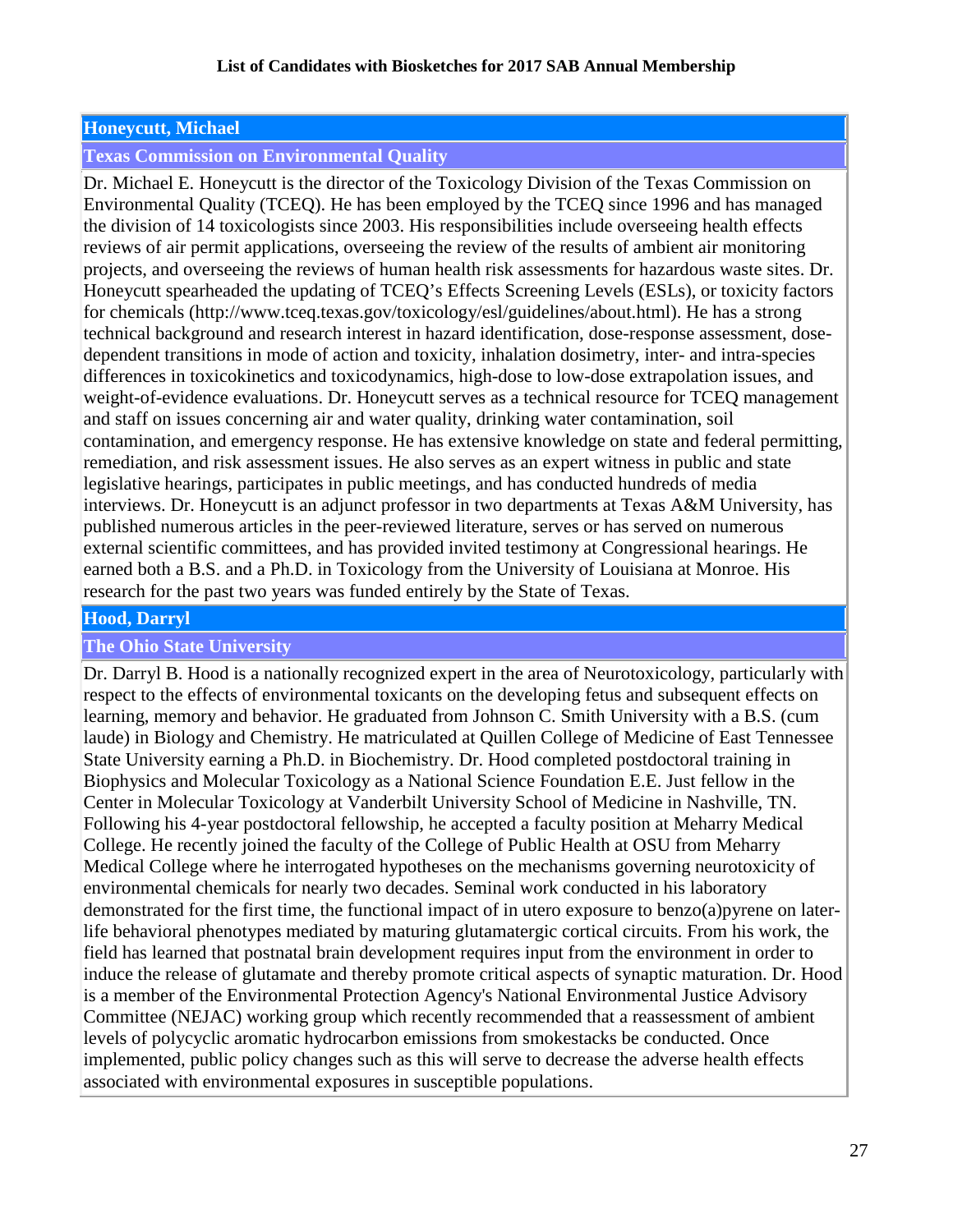# **Hornberger, George**

### **Vanderbilt University**

George M. Hornberger is University Distinguished Professor and Director of the Vanderbilt Institute for Energy and the Environment. He is the Craig E. Philip Professor of Engineering and Professor of Earth and Environmental Sciences. He previously was a professor at the University of Virginia where he held the Ernest H. Ern Chair of Environmental Sciences. He has been a visiting scholar at the Australian National University, Lancaster University, Stanford University, the U.S. Geological Survey (USGS), the University of Colorado, and the University of California, Berkeley. His current research is aimed at understanding complex water-energy-climate interrelationships with funding from the National Science Foundation (NSF). Dr. Hornberger is a fellow of the American Geophysical Union, the Geological Society of America, and the Association for Women in Science. He has served on numerous boards and committees of the National Academies of Sciences, Engineering, and Medicine including as chair of the Commission on Geosciences, Environment, and Resources (1996-2000); chair of the Board on Earth Sciences and Resources (2003-2009); and chair of the Water Science and Technology Board (2013-2017). He completed a term as Chair of the Advisory Committee for the Geosciences Directorate at NSF in 2017. Dr. Hornberger was elected as a member of the National Academy of Engineering in 1996. He holds a B.S. degree in civil engineering and a M.S. degree in hydrology from Drexel University and a Ph.D. degree in hydrology from Stanford University.

### **Hufford, Walt**

### **Repsol**

Walt Hufford is the United States Director of Government and Regulatory Affairs at Repsol with 31 years of experience in the energy industry including upstream  $-E\&P$  and downstream  $-R\&M$ . Under Mr. Hufford's direction and counsel, hundreds of sites across the United States have achieved environmental regulatory closure. Mr. Hufford was recently appointed to USEPA's Science Advisory Board Ad Hoc Panel providing counsel to the agency's efforts in evaluating the potential impact to drinking water resources associated with hydraulic fracturing. He has also joined the Texas A&M graduate faculty as a Professor of Practice. Hufford has served on various boards including Pennsylvania Environmental Council (PEC), Pennsylvania Resource Council (PRC), NAEM, and on trade organizations (MSC and AXPC).

# **Idso, Craig**

### **Center for the Study of Carbon Dioxide and Global Change**

For the past 20 years Dr. Idso has worked as the Chairman of the Center for the Study of Carbon Dioxide and Global Change, a non-profit science educational organization based out of Gilbert, AZ. His Ph.D. degree is in Geography, where he was trained in climatology at Arizona State University. His Masters Degree is in Agronomy (Agricultural Meteorology) from the University of Nebraska. His research activities and area of expertise include the biological and climatological impacts of carbon dioxide on the biosphere. Dr. Idso's research has appeared many times in peer-reviewed journals and he is the author of several books. In 2009, he became the lead author and editor for the Nongovernmental International Panel on Climate Change (NIPCC), overseeing a team of internationally renowned scientists in the production of several major reports on climate change. He also holds numerous affiliations with professional scientific organizations and think tanks.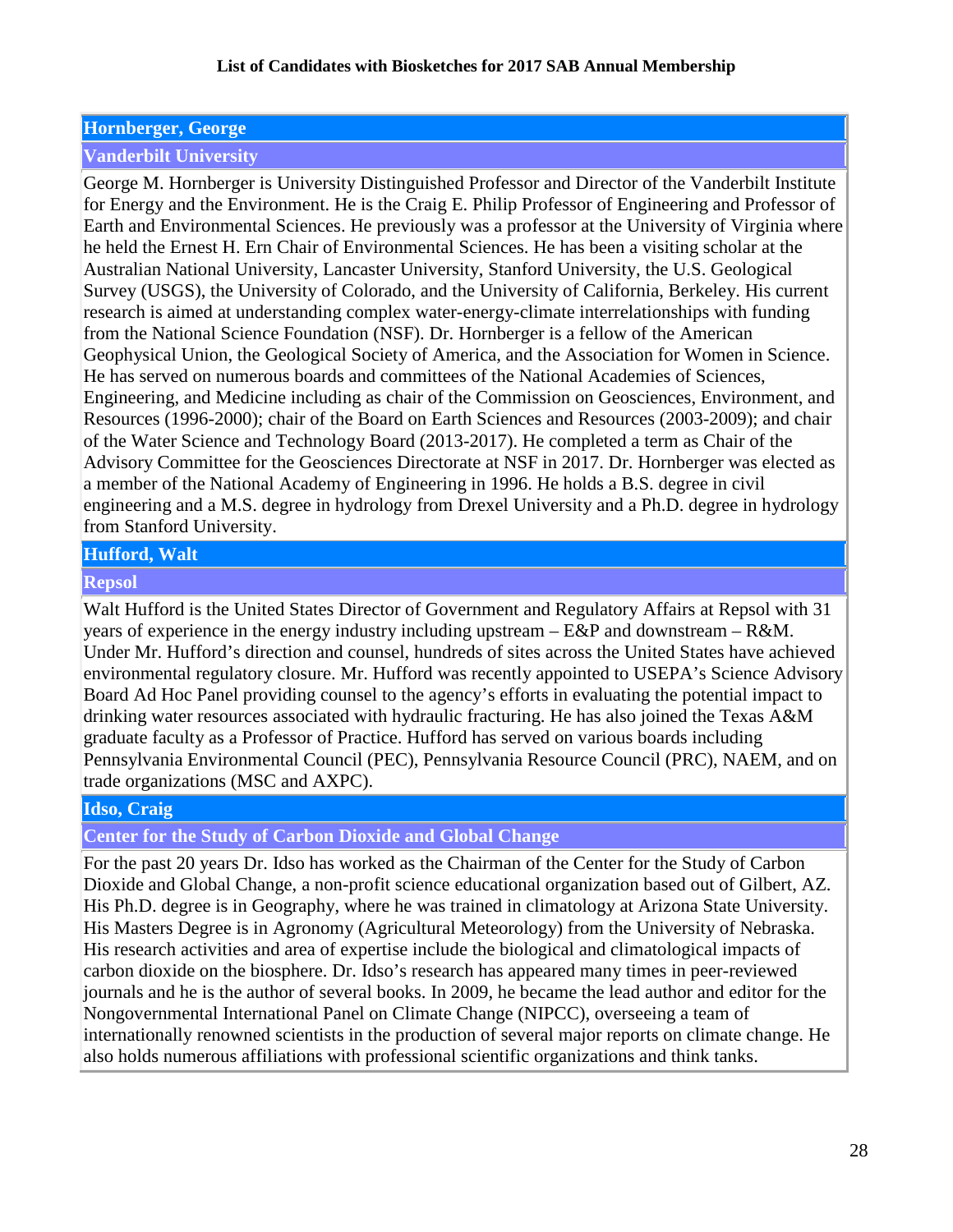# **Jacksier, Tracey**

# **Air Liquide**

Dr. Tracey Jacksier is an International Senior Expert and Director of the Analytical Sciences Global Lab at the Newark, Delaware Research and Technology Center of Air Liquide. She holds a B.S. in Biochemistry from Purdue University (1983) and a Ph.D. in Physical Chemistry from the University of Massachusetts (1992). Dr. Jacksier is responsible for defining the world-wide development of key technologies in specialty gases used for environmental compliance and improved industrial process quality, as well as the recommendation of new analytical technologies within the Air Liquide Group. She is also the Project Manager covering research entitled "Assessment of CO2 Compression and Purification Technology for Near Zero Emissions from Oxy-Coal Combustion" on a CRADA (cooperative research and development agreement) with the National Risk Management Research Laboratory of the U.S. Environmental Protection Agency. She has conducted research for measuring many criteria emissions, both domestically and internationally. She has been with Air Liquide for 20 years; prior to her current position, she has served as Analysis Group Manager, Project Manager for Elemental Analysis, and Postdoctoral Researcher. Her research includes impurity measurements in alternative fuels and gaseous emissions at ultra-low concentrations. Prior to joining Air Liquide, Dr. Jacksier served in the Cooperative Education Program and as a Chemist at International Business Machines in New York. She has authored or co-authored more than 100 articles and technical presentations and holds patents in the areas of gas purification and standard manufacturing. Dr. Jacksier currently serves on the advisory board of Princeton University Engineering Research Center on Mid-Infrared Technologies for Health and the Environment. She is also a member of the Committee of Visitors for the Engineering Education and Centers Division of the Directorate for Engineering of the National Science Foundation. Dr. Jacksier's research has been supported by funding from Air Liquide, and she has received no external grants from government agencies, private companies, or foundations.

# **Jackson, C. Rhett**

# **University of Georgia**

Dr. Jackson's research focuses on the effects of human land use activities, specifically forestry, agriculture, and urbanization, on water quality and aquatic habitat. He conducts applied research into the effectiveness of best management practices (BMPs) in reducing nonpoint pollution. His interests in the basic science of hillslope hydrology inform his research on the fate and transport of nonpoint pollutants. His recent findings on the relative role of shallow lateral subsurface flow in hillslopes have implications for understanding and modeling the transport of dissolved pollutants like nitrate nitrogen. A particular current interest of his is the relationship between riparian vegetation, channel structure, and stream temperature. Given that BMPs are never fully effective, he has lately pondered the question, "How much water quality and habitat change is too much?" His work is transdisciplinary, and he frequently collaborates with ecologists, animal biologists, and biogeochemists. Dr. Jackson's work has influenced the development of BMPs for forestry and urban development. He currently receives research support from the Dept. of Energy, the USDA Forest Service, USDA AFRI, NSF, and USEPA. Other agencies that have supported his work include the USACE, USFWS, the states of Washington and Georgia, and NGOs. Dr. Jackson earned BSE and MSE degrees in Civil and Environmental Engineering from Duke University and a PhD in Civil and Environmental Engineering from the University of Washington.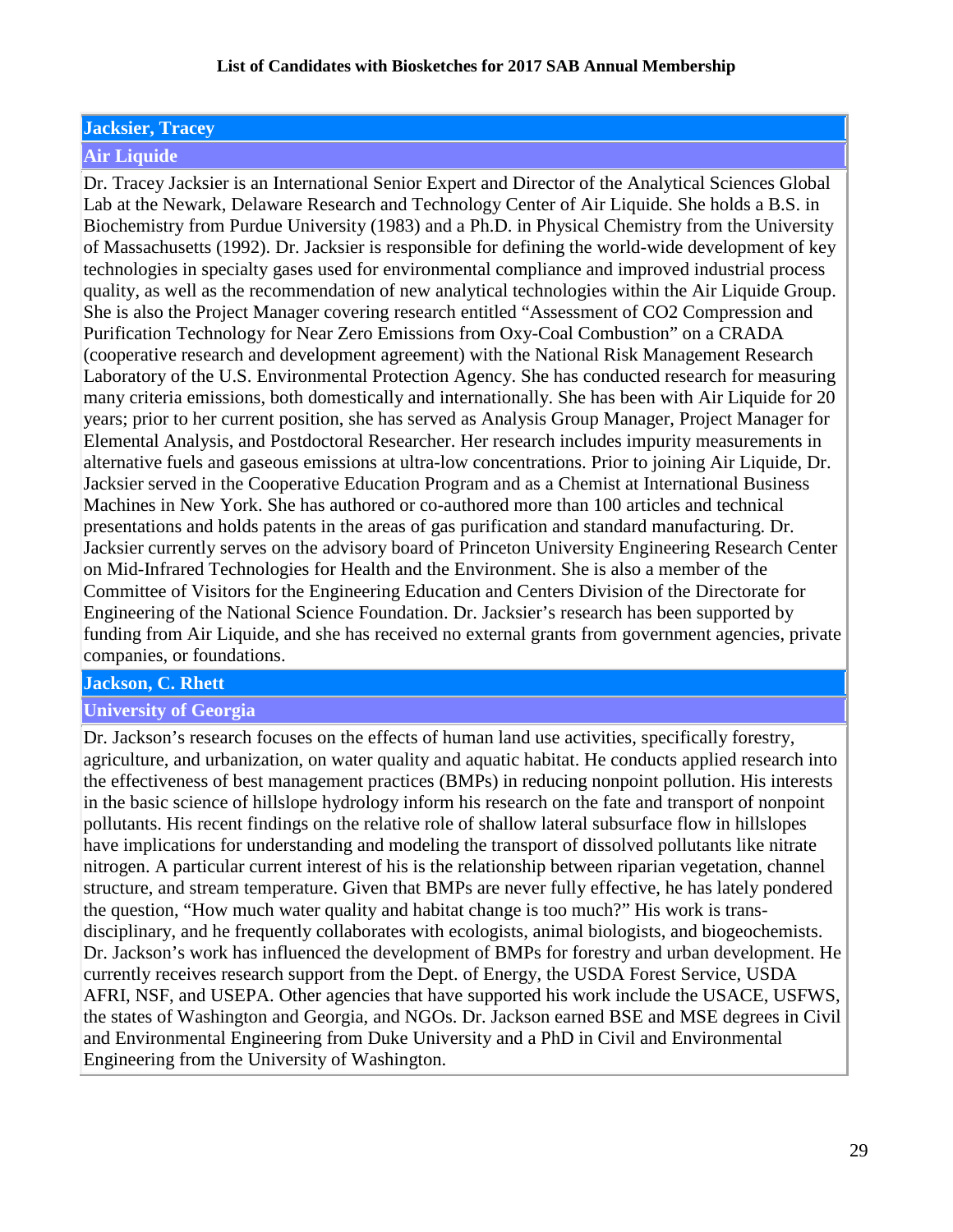# **Jayjock, Michael**

# **Drexel University**

Dr. Michael A Jayjock is the Sole Proprietor of Jayjock Associates, LLC and Senior Analyst of the 501(c)3 non-profit LifeLine Group. He has a BS in Secondary Education with a major in chemistry from The Pennsylvania State University. He also has an MS and PhD in Environmental Engineering from Drexel University. Dr. Jayjock's research includes the development of chemical and substance exposure models and model input data for human health risk assessment. All of his income and founding has been through clients, with his primary client being The Dow Chemical Company. Recent service on other national advisory committees or national professional organizations includes being a reviewer of the EPA Draft Guidelines for Human Exposure Assessment in 2016, a member of the Hanford Tank Vapor Assessment Team (U.S. DOE) in 2014, a member of the Peer Review Panel for the Draft Risk Assessment for Trichloroethylene (TCE)/Degreaser Arts/Crafts Uses (U.S. EPA) in 2013. Mike was also on the EPA Science Advisory Board Panel on Lead Exposure and the EPA Peer Consultation Panel for Perfluorooctanoic Acid (PFOA) Site-Related Environmental Assessment Program.

# **Kang, Juhyon**

# **University of Nebraska-Lincoln**

Juhyon Kang is a post-doctoral research associate at University of Nebraska-Lincoln. She is currently working on the lignocellulosic biomass valorization. She received her Ph.D degree from Iowa State University with dissertation on microalgal environment pollutant mitigation. Her research interest includes clean air, water, and energy for future generation. Although she has not served any advisory committees outside of the school, she has a zeal on keeping eyes on the environmental policies and regulations. She supports several environmental non-profit organizations, such as Union of Concerned Scientists, Peoples Climate Movement, and Catholic Relief Services. Her hope by applying this advisory board staff is to build a bridge between academic research endeavors and public awareness of on-going achievements. She also wants to gain an insight on policy making level and expend her expertise to general environment and energy realm.

# **Keen, Richard**

# **University of Colorado**

Dr. Keen is a meteorologist who has taught classes and researched climate change, weather, and severe storms at the University of Colorado, National Center for Atmospheric Research, National Oceanic and Atmospheric Administration, National Park Service, Juneau (Alaska) Ice Field Research Program, and the U.S. Army. He is the author and co-author of more than a dozen books, including Skywatch West: The Complete Weather Guide and The Audubon Society Pocket Guide to Clouds and Storms. His research papers on climate topics (such as el Nino. glaciers, and volcanoes) have been published in major journals, including Science, Monthly Weather Review, Journal of Climate, Annals of Glaciology, Geophysical Monographs, Bulletin of the Global Volcanism Network, and International Comet Quarterly. He is currently an expert reviewer for the International Panel on Climate Change (IPCC) Fifth Climate Assessment Report. An avid "chaser" of natural phonomena (especially those in the sky), Keen has seen four total solar eclipses, four annular eclipses, 24 total lunar eclipses, 230 comets, 40 tornadoes, the eyes of two hurricanes, and 2 erupting volcanoes. Keen also enjoys photographing the sky, and his cloud photographs have appeared in the WMO International Cloud Atlas and on United States postage stamps. He now resides in the Colorado Rocky Mountains, where he records 4-foot snow storms at a high altitude weather station for the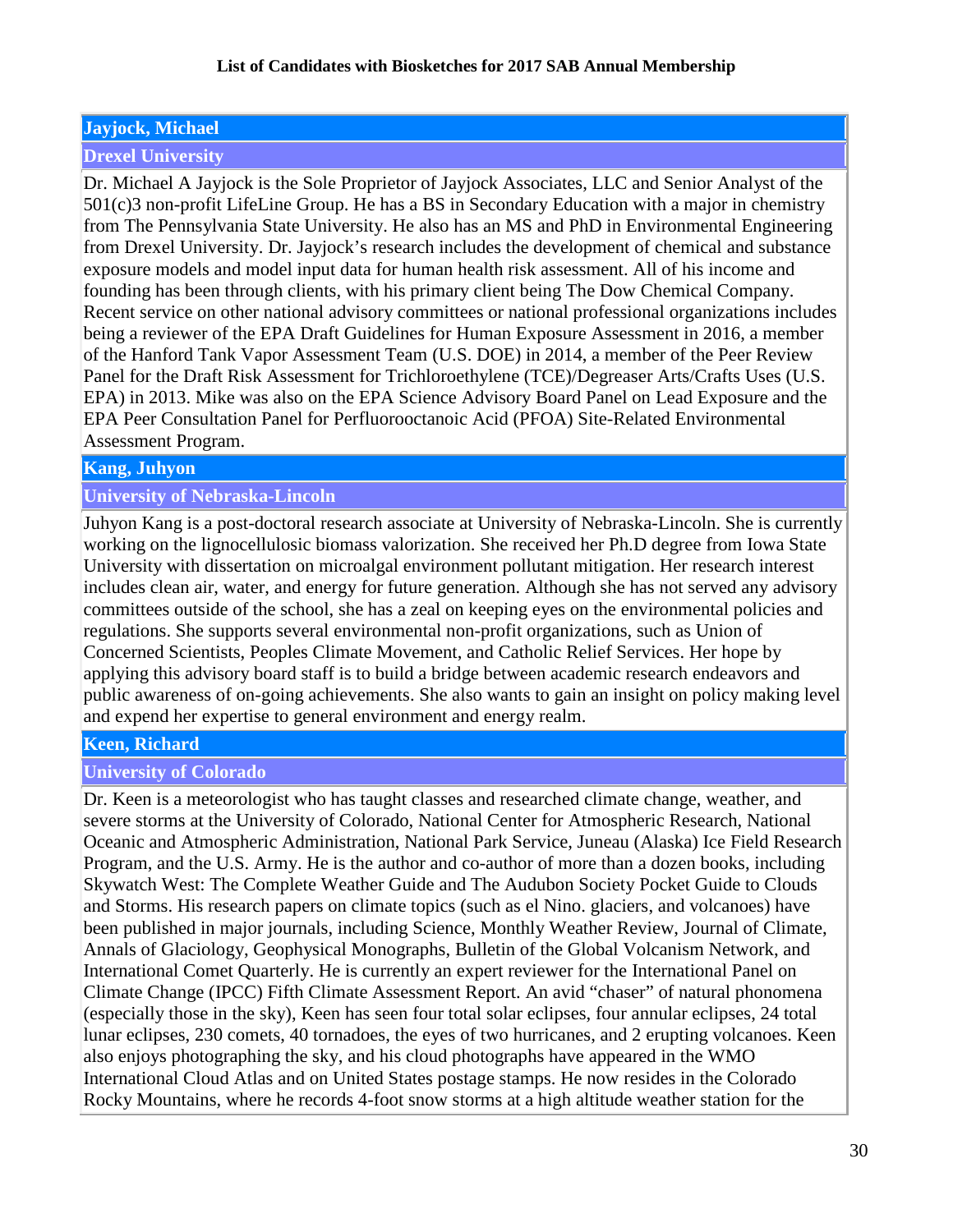National Weather Service, continuing a tradition of volunteer climate observation begun by Ben Franklin and Thomas Jefferson. Higher in the sky, Keen co-discovered Nova Cygni, the brightest "new star" in the past 70 years, and is honored with a mountain-sized asteroid, (4129) Richelen, bearing his (and his wife's) name. He has spotted the asteroid with his home built 12-inch telescope.

### **Kenny, Leo**

# **PLANET SINGULAR**

Dr. Kenny is a technology consultant, based in the SF Bay Area, focusing on several key areas based on my expertise: green chemistry/engineering and materials design, environmental technology development and Design for Environment (specifically for the semiconductor, chemical and electronics industries), and IoT, sensors and smart cities/infrastructure, and holds BS degrees in both Ecology & Evolutionary Biology and Chemistry from the University of Arizona in Tucson, and a Ph.D. in Physical Inorganic Chemistry from Tufts University in Boston. Previously, he managed Intel's first US Smart City Project for San Jose, and he was a Senior Materials Development Engineer for Intel Corporation, where he oversaw Intel's programs for green chemistry and alternative assessment methodology development. Prior to that role, he was a Senior Engineering Manager for Environmental Process Engineering at Intel's Technology Development factory in Santa Clara and was a senior development engineer for Mitsubishi Corporation in Epitaxial Silicon. He has conducted research in diverse areas of study, including thin film batteries, electro-chromic window thin film devices (including the design and construction of two CVD systems), agricultural rangeland re-vegetation, marine algal life cycles, molecular laser spectroscopy on small gas molecule structure and the development of a spectral diagnostic for a fiber optic device to treat atherosclerotic plaque in humans, holding a patent in this area. He is a long time member of the American Chemical Society, affiliated with the IRDS (long range semiconductor roadmap), INEMI (electronics industry roadmap), Tsensors Organization, Meeting of the Minds (urban sustainability group) and an Executive in Residence at the Silicon Valley Leadership Group, based in San Jose, CA.

# **Kersting, Annie B.**

### **Lawrence Berkeley National Laboratory**

Dr. Annie Kersting is Director of University Relations and Science Education at the Laurence Livermore National Laboratory (LLNL). She holds a B.S. in Geology and Geophysics from the University of California, Berkeley, and an M.S. and Ph.D. in Geology and Geophysics from the University of Michigan. Dr. Kersting previously served as the Director of the Glenn T. Seaborg Institute in the Physical and Life Sciences Directorate, where she focused together with her deputies, Ian Hutcheon and Dawn Shaughessy, on collaborative research between LLNL and the academic community in nuclear forensics, super heavy element discovery and environmental radiochemistry. Dr. Kersting's research interests include the fields of radiochemistry, isotope geochemistry, and environmental chemistry. Her current research focuses on the geochemical mechanisms that control actinide transport in the soil and groundwater, and on identifying the dominant bio-geo-chemical processes and the underlying mechanisms that control actinide (U, Pu, Np, Am) transport. In particular, she is interested in understanding how nanoparticles facilitate transport of contaminants in both the saturated and unsaturated environment. Dr. Kersting was a Board member of the Nuclear and Radiation Studies Board, National Research Council 2010-2012, and a Committee member on the National Academy Sciences National Research Council, Nuclear and Radiation Studies Board Committee from 2006-2007. She served on the Environmental Management Sciences Program Review Panel of the U.S. Department of Energy's Office of Science in 2006, and served as a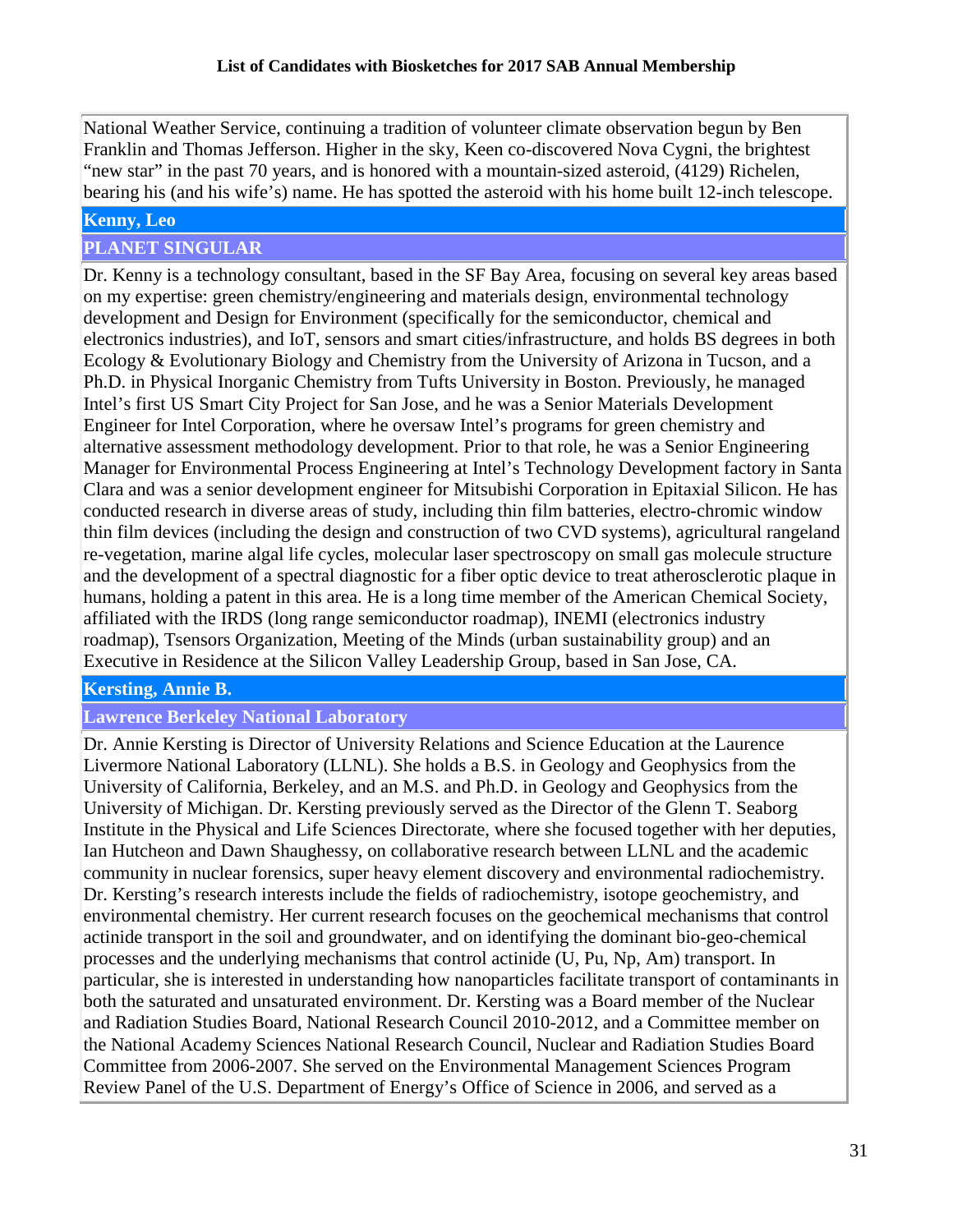scientific advisor on the Actinide Migration Committee for Rocky Flats from 2000-2003. Her current research funding comes from the Department of Energy's Office of Science, Biological & Environmental Research. As University of Relations Director, she reports to the Director of Science & Technology in the Director's office.

### **Kissel, John**

### **University of Washington**

John C. Kissel, Ph.D. Dr. Kissel is currently Professor of Environmental and Occupational Health Sciences at the University of Washington in Seattle, where he has been a member of the faculty since 1990. He held a prior position in the School of Public and Environmental Affairs at Indiana University. Dr. Kissel holds a Ph.D. in Civil/Environmental Engineering from Stanford University, an S.M. in Environmental Engineering from Harvard University, and a B.S. in Civil Engineering from the University of Notre Dame. He is a registered Professional Engineer. Dr. Kissel's research interests generally involve human exposure assessment, with emphasis on exposures related to waste management, agricultural and residential use of pesticides, and consumer products. He is particularly interested in probabilistic prediction of aggregate exposure and reconciliation of model predictions with observed biomarker data. Dr. Kissel and his students have produced multiple papers describing human exposure to soil that are listed as "key studies" in US EPA's Exposure Factors Handbook and have conducted both in vitro and in vivo investigations of dermal exposures to chemicals. Dr. Kissel is a former President and Councilor of the International Society of Exposure Science and also served one term as chair of the Exposure Assessment Specialty Group within the Society for Risk Analysis. He was a member of a National Academy of Sciences Committee that evaluated Superfund-related remediation of mining and smelting related contamination in the Coeur d'Alene Basin in Idaho and is currently a member of an Institute of Medicine committee examining post-war exposures to dioxin residues in C-123 aircraft that had been used to spray Agent Orange in Vietnam. Dr. Kissel has served as an ad hoc member of US EPA's FIFRA Science Advisory Panel on multiple occasions and is currently a member of EPA's Human Studies Review Board. He was also a reviewer of the WHO environmental health criteria document on Dermal Exposure. His research activities have been funded by US EPA, US DOE, US DOD, NIOSH and the Washington State Departments of Ecology and Health.

### **Klaunig, James**

# **Indiana University**

Dr. James E Klaunig is Professor of Environmental and Occupational Health at Indiana University School of Public Health at Bloomington. He also holds an appointment in the IU School of Public and Environmental Affairs. Dr. Klaunig received a BS in Biology from Ursinus College, an MA in Biology from Montclair State University, and a PhD in Experimental Pathology from the University Of Maryland School Of Medicine. He completed post-doctoral training in carcinogenesis and toxicology at the Medical College of Ohio and CIIT. From 1991 to 2010 he served as Professor and Director of Toxicology at Indiana University School of Medicine. During this period he also served as State Toxicologist for Indiana and as Associate Director of the IU Cancer Center. His laboratory has been continually funded by extramural sources for almost three decades. His funding sources have included Department of Defense, NIH, US EPA, the State of Indiana and corporate sources. His research is hypothesis driven and involves the application of systems biology, pathology and toxicology in understanding the toxicological and pathological effects of chemical agents including pharmaceuticals with application to human risk assessment. Dr. Klaunig has authored over 250 peer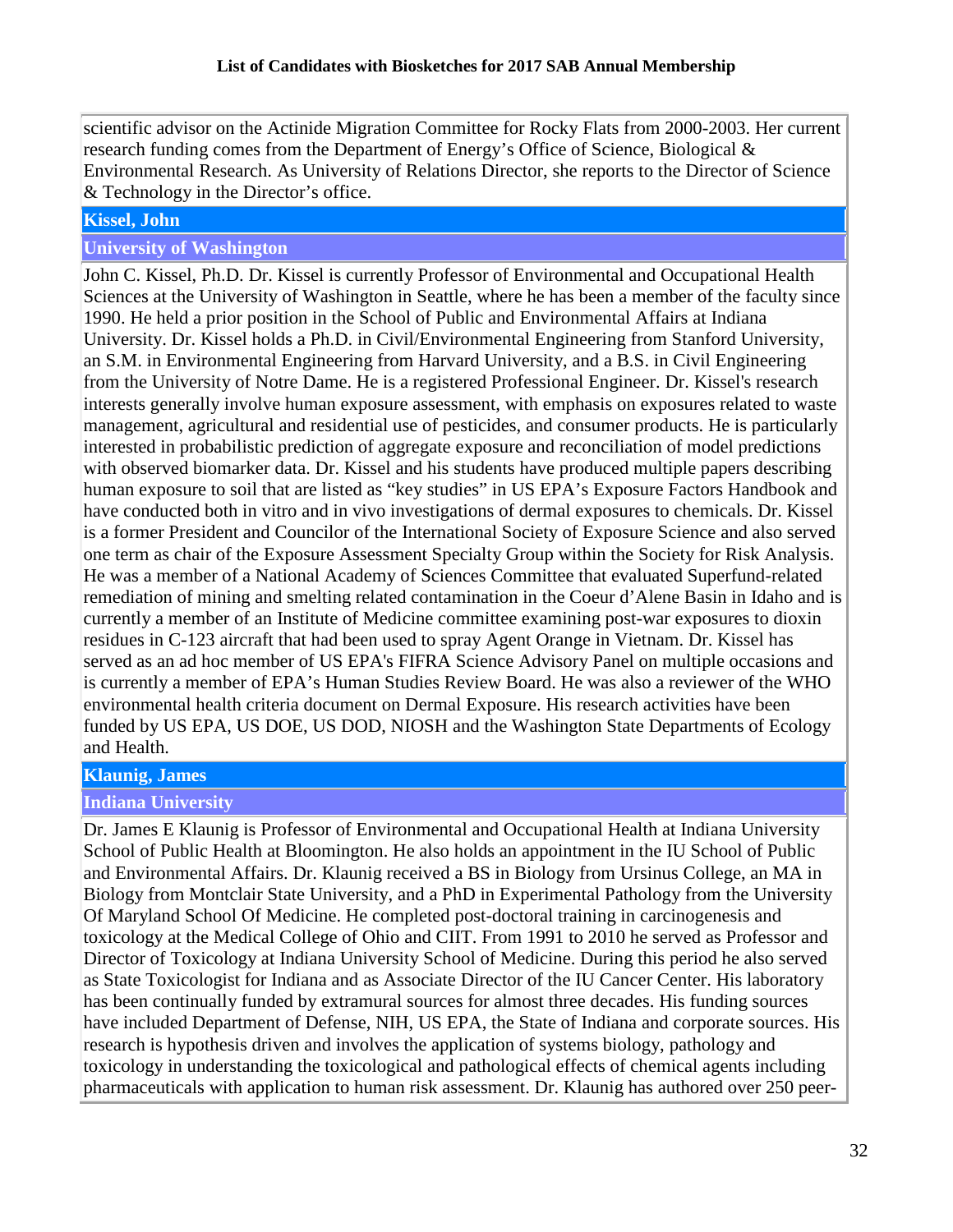reviewed papers and book chapters. His publications are highly referenced and cited as is evident by his designation in 2013, 2015, and again in 2017 as a highly cited author in pharmacology and toxicology by the Thomson Reuters. He teaches undergraduate and graduate level courses on environmental health, toxicology, risk assessment and pathology and has mentored over 70 graduate students and postdoctoral fellows. He has served on a many of editorial and review boards for scientific journals, government agencies, and academia. He is past editor in chief of Toxicologic Pathology and Associate Editor of Toxicological Sciences. He has served on NIH study sections and has been a member and chair of multiple review panels for USEPA, NTP, and the National Academy of Sciences. He is the recipient of several awards including George H. Scott Award (Toxicology Forum), Sagamore of the Wabash (Indiana Governor), Benjamin F. Trump Lectureship (Aspen Cancer Conference), Ken Dubois Award (Midwest SOT), IU Trustees Teaching Excellence Award, Freehold HS Hall of Fame, and Chairman's Award (Indiana Criminal Justice Institute). He has also been recognized as a fellow of the Academy of Toxicological Sciences and a fellow of the International Academy of Toxicological Pathology.

# **Kleinman, Michael T.**

### **University of California, Irvine**

Dr. Michael T. Kleinman is an Adjunct Professor of Toxicology in the Department of Medicine's Occupational and Environmental Medicine Division at the University of California, Irvine (UCI), with a joint appointment in the Program in Public Health. He was previously employed by the U.S. Atomic Energy Commission (AEC) as an environmental scientist and he directed the Aerosol Exposure and Analytical Laboratory at Rancho Los Amigos Hospital in Downey, CA. He has more than 40 years of experience researching the health effects of environmental contaminants. He holds a M.S. in Chemistry (Biochemistry) from the Polytechnic Institute of Brooklyn and a Ph.D. in Environmental Health Sciences from New York University. He is the Co-Director of the Air Pollution Health Effects Laboratory at UCI. He has published more than 115 peer-reviewed journal articles on effects of environmental contaminants on cardiopulmonary and immunological systems and on global and regional distribution of environmental contaminants including heavy metals and radioactive contaminants from nuclear weapons testing. He has directed more than 50 controlled exposure studies of human volunteers and laboratory animals to ozone and other photochemical oxidants, carbon monoxide, ambient particulate matter (PM) and laboratory-generated aerosols containing chemically or biologically reactive metals such as lead, cadmium, iron and manganese. He has served on two National Academy committees to examine issues in protecting deployed U.S. Forces from the effects of chemical and biological weapons. Dr. Kleinman's current research focuses on neurological and cardiopulmonary effects of inhaled particles, including nanomaterials and ultrafine, fine and coarse ambient particles in humans and laboratory animals. His recent health effects studies have the role of inhaled combustion-generated particles on the promotion of airway allergies and acceleration of development of cardiovascular disease and how these effects are mediated by organic and elemental carbon components of PM. Dr. Kleinman's current research grants and contracts include a grant to examine the effects of inhaled particles on brain stem cells related to tumor development from the California Brain and Lung Tumor Foundation, a contract from the California Environmental Protection Agency to study the role of semi-volatile components of fine and ultrafine PM on cardiac function and atherosclerosis, and a contract to examine the effects of long term inhalation exposure to concentrated fine particles on brain inflammation. Dr. Kleinman has previously served on the U.S. EPA Clean Air Scientific Advisory Committee (CASAC) Ozone, PM and NO2 panels and was appointed to Chair the Scientific Review Panel for Toxic Substances for the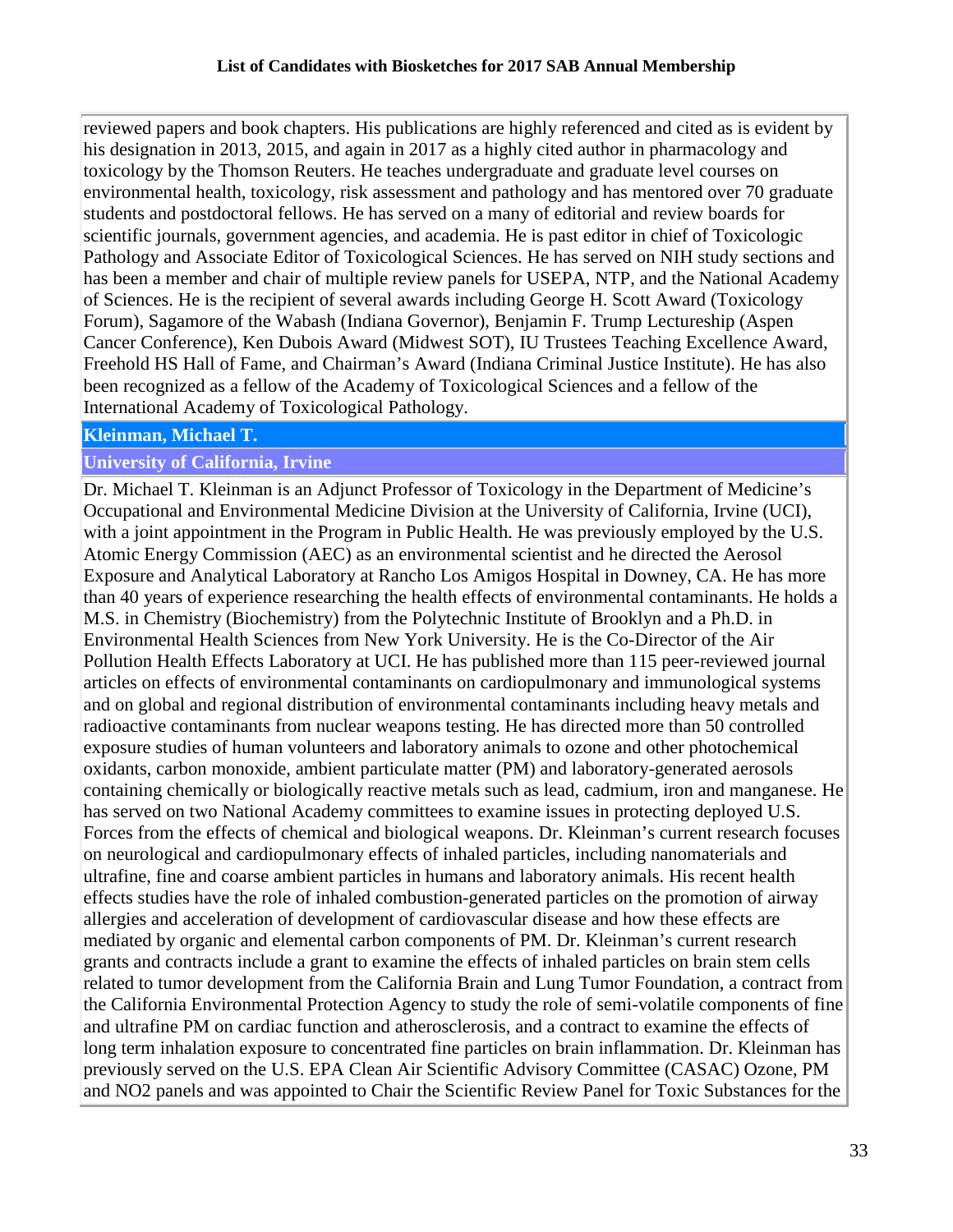state of California. Dr. Kleinman's current research focuses on neurological and cardiopulmonary effects of inhaled particles, including nanomaterials and ultrafine, fine and coarse ambient particles in humans and laboratory animals. His recent health effects studies have the role of inhaled combustion-generated particles on the promotion of airway allergies and acceleration of development of cardiovascular disease and how these effects are mediated by organic and elemental carbon components of PM. Dr. Kleinman is a co-Investigator on grants from NIH and NSF as well as contracts from the California Brain and Lung Tumor Foundation and from the California Environmental Protection Agency to study the role of semi-volatile components of fine and ultrafine PM on cardiac function, atherosclerosis, and effects of subchronic and chronic inhalation exposures to concentrated fine particles on brain inflammation.

### **Kontou, Eleftheria**

### **National Renewable Energy Laboratory**

Dr. Eleftheria (Ria) Kontou is a Postdoctoral Researcher at the Transportation and Hydrogen Systems Center of the National Renewable Energy Laboratory (NREL). She received a B.Sc. from the National Technical University of Athens, a M.Sc. from Virginia Tech, and a Ph.D. from University of Florida, all in civil engineering focusing on transportation systems. Staring 2017, she is appointed for three years to the Committee on Alternative Transportation Fuels and Technologies of the Transportation Research Board of the National Academies of Science, Engineering, and Medicine. Dr. Kontou is particularly interested in solving problems at the transportation/energy nexus; her research interests lie in the fields of emerging vehicle technologies, sustainable transportation planning, operations, and economics. The research projects that she is currently involved in at NREL are funded through the Vehicle Technologies Office and the Office of Energy Policy and Systems Analysis of the Department of Energy, as well as the California Energy Commission. Dr. Kontou has also conducted research at the Center of Transportation Analysis of the Oak Ridge National Laboratory and at the Office of Safety of the Turner-Fairbank Highway Research Center, Federal Highway Administration during her tenure as a graduate student. At that time, she also collaborated with Shanghai Maritime University, University College of London, and Cornell University on a project funded by Lloyd's Register Foundation. Finally, she has contributed on projects sponsored by the Florida Department of Transportation and the National Science Foundation. Dr. Kontou is an associate member of the American Society of Civil Engineers and has received fellowship/recognition awards from the Society of Women Engineers, the Women's Transportation Seminar, and the International Road Federation.

### **Kotchen, Matthew**

# **Yale University**

Dr. Matthew Kotchen is an Associate Professor of Environmental Economics and Policy at Yale University. His primary appointment is in the Yale School of Forestry and Environmental Studies, with affiliated appointments in the Yale School of Management and the Department of Economics. He is also a faculty research fellow at the National Bureau of Economic Research (NBER). Professor Kotchen's research interests lie at the intersection of environmental and public economics, and ongoing projects employ both theoretical and empirical methods covering a range of topics, including energy, climate change, "green" markets, corporate social responsibility, and applied game theory. Several projects involve collaborations with ecologists and political scientists. Dr. Kotchen joined the Yale faculty in 2009 and has held previous and visiting positions at Williams College, University of California (Santa Barbara and Berkeley), Stanford University, and Resources for the Future (RFF).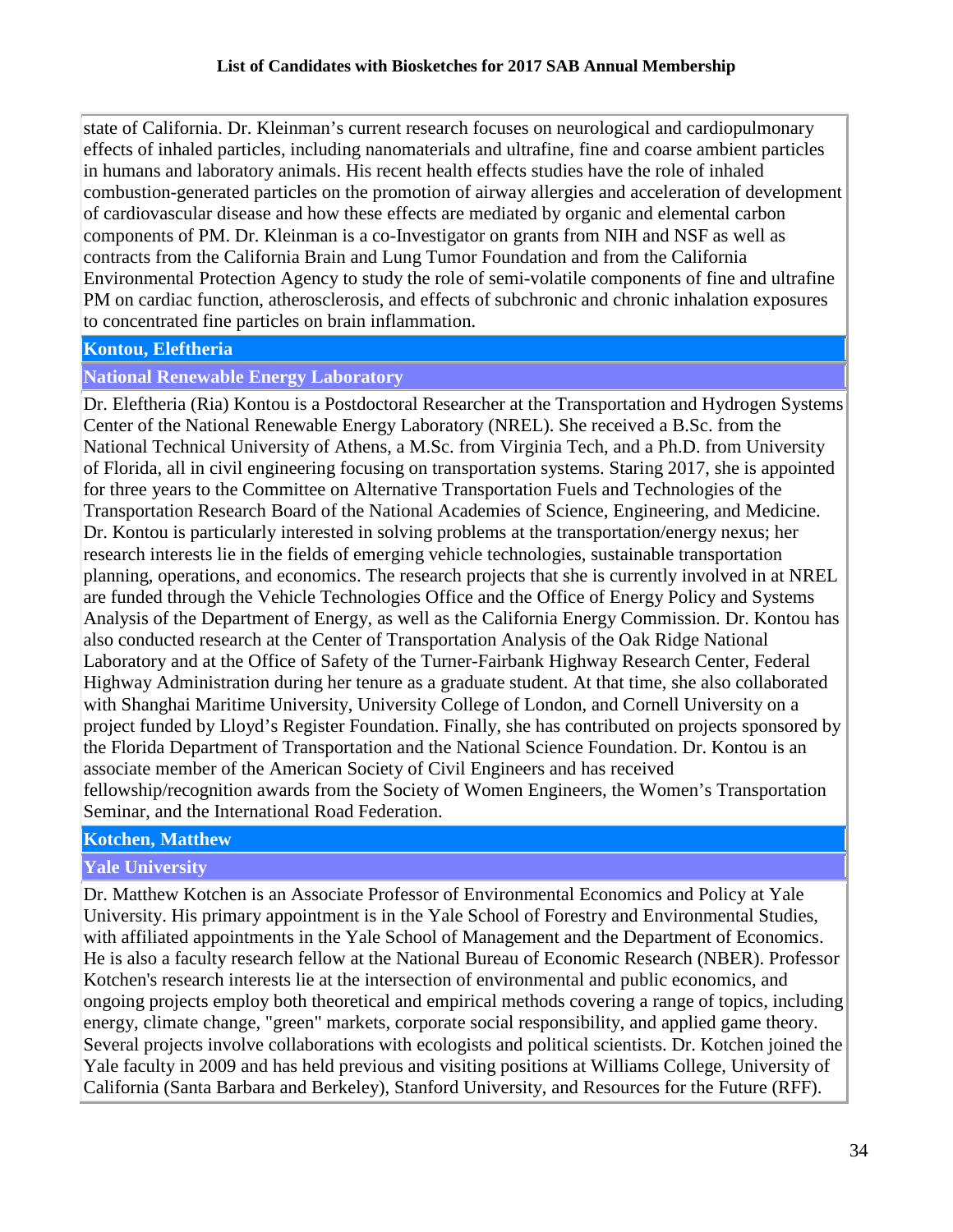Dr. Kotchen has received no external research funding over the last two years.

### **Landis, Wayne**

# **Western Washington University**

Dr. Wayne Landis is Professor and Director, Institute of Environmental Toxicology Huxley College of the Environment, Western Washington University. He holds a B.A. in Biology from Wake Forest University, (1974), an M.A. in Biology from Indiana University (1978), and a Ph.D. in Zoology from Indiana University (1979). Dr. Landis' areas of expertise and research activities include: environmental toxicology, the effects of toxicants on populations, and ecological risk assessment at large spatial and temporal scales. His research contributions also include: co-development of the Community Conditioning Hypothesis, the use of multivariate analysis in microcosm data analysis, creation of the Action at a Distance Hypothesis for landscape toxicology, the application of complex systems theory to risk assessment, and development of the Relative Risk Model for multiple stressor and regional-scale risk assessment and specialized methods for calculating risk due to invasive species and emergent diseases. Dr. Landis has authored over 150 peer-reviewed publications and government technical reports, made over 235 scientific presentations, edited four books, and wrote the textbook, Introduction to Environmental Toxicology, now in its fourth edition. He has consulted for industry; nongovernmental organizations as well as federal (U.S. and Canada), state, provincial, and local governments. Dr. Landis' research has been supported by grants and contracts from federal agencies (U.S. Air Force, Environmental Protection Agency, U.S. Forest Service, ), industry (DuPont, and Teckcominco Ltd.), with additional grant support from state, provincial and local governments, industry, NGOs and foundations. Dr. Landis has served on the American Society of Testing and Materials (ASTM) Committee on Publications overseeing a variety of environmentally related symposia proceedings. He currently serves on the editorial boards of the journals Human and Ecological Risk Assessment and Integrated Environmental Assessment and Management, and just retired as the ecological risk area editor for Risk Analysis. Dr. Landis is a member of the Society of Environmental Toxicology and Chemistry (SETAC) and served on the SETAC Board of Directors from 2000-2003. In 2007 he was named a Fellow of the Society for Risk Analysis. He has just been selected for his second term on the Science Panel of the Puget Sound Partnership, a state of Washington agency charged with the restoration of Puget Sound.

# **Legates, David**

# **University of Delaware**

Dr. David R. Legates is Professor of Climatology in the College of Earth, Ocean, and Environment at the University of Delaware and holds adjunct appointments in the Department of Applied Economics and Statistics as well as the School of Marine Science & Policy. Dr. Legates is the co-founder of the Delaware Environmental Observing System – a statewide network of about fifty weather stations that report in real-time. He also serves as the Coordinator of the Delaware Geographic Alliance and the Delaware Geography Bee and has served as the Delaware State Climatologist and Director of the Center for Climate Research. Dr. Legates received a BS in mathematics and geography (double major) and an MS and a PhD in climatology from the University of Delaware. He has served on the faculty of the University of Oklahoma and Louisiana State University and has taught at the University of Virginia. Over the past two years, Dr. Legates has been funded by the State of Delaware and the National Geographic Society. Dr. Legates has authored more than 80 peerreviewed papers and book chapters. He teaches both undergraduate- and graduate-level courses in climatology, hydrology, and statistics and has mentored 15 MS and PhD students. Dr. Legates has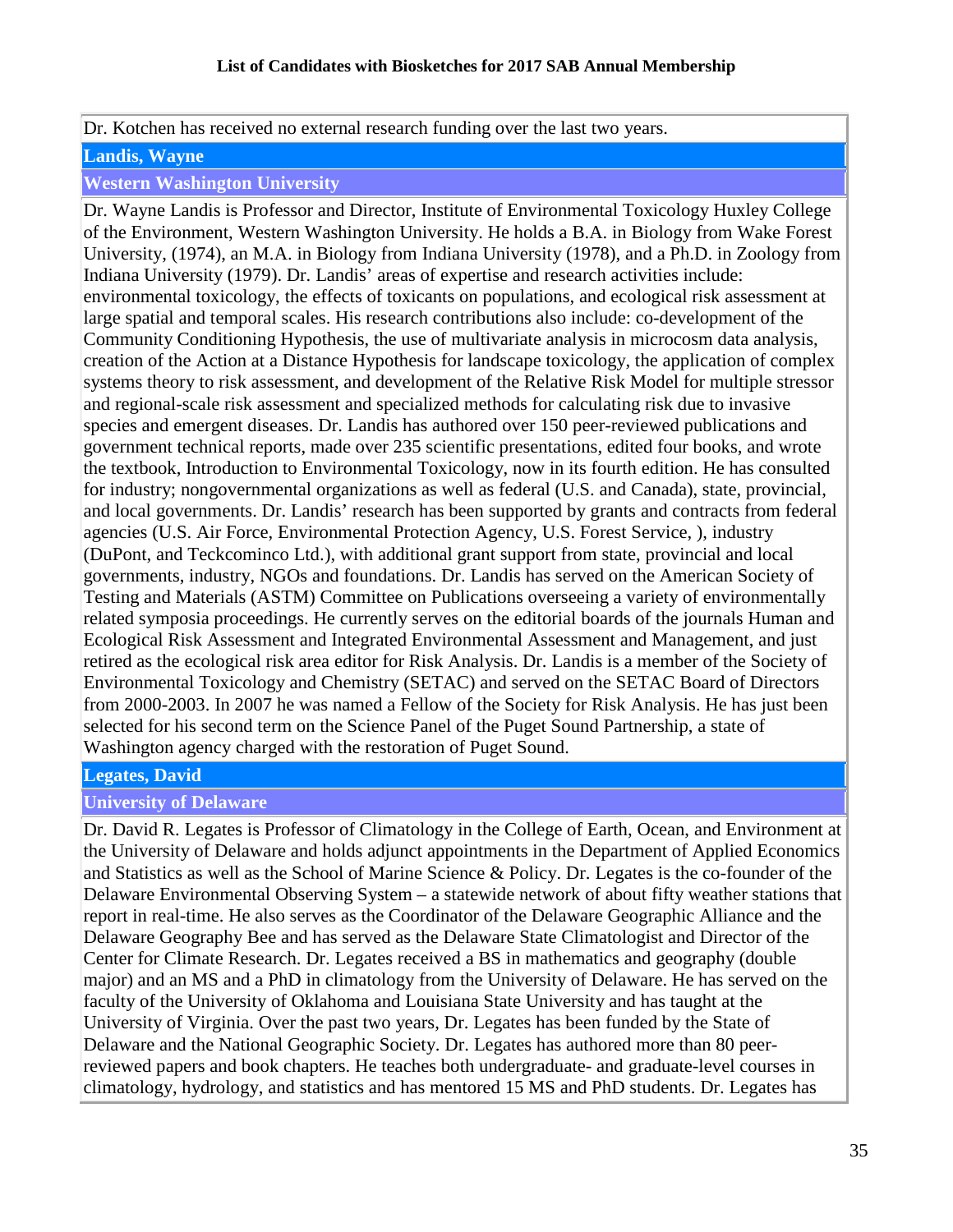served on several editorial and review boards for scientific journals. He is the recipient of the Courage in Defense of Science Award, sponsored by the Texas Public Policy Foundation, and was awarded the 2002 Boeing Autometric Award for the Best Paper in Image Analysis and Interpretation by the American Society of Photogrammetry and Remote Sensing. He also participated in the joint USA/USSR Working Meeting on Development of Data Sets for Detecting Climatic Change in Obninsk, USSR – the first cooperation between the USA and the USSR in exchanging climate data for climate change research.

# **Lewis, Jeffrey**

# **Exxon Mobil Biomedical Sciences, Inc**

Jeffrey Lewis is a Senior Scientific Associate with ExxonMobil Biomedical Sciences, Inc. In this position, Dr. Lewis is responsible for providing support to ExxonMobil's epidemiology and health risk assessment scientific programs. He currently manages company scientific programs related to children's health, emerging environmental health issues, legislative/regulatory affairs and regulatory impact analysis (e.g., benefit-cost analysis). He has served on a number of industry trade association scientific committees, external science advisory boards (e.g., Peer Consultation panel for EPA's Voluntary Children's Chemical Evaluation Program), and is a member of ExxonMobil's Occupational Exposure Limits committee. Dr. Lewis also has an adjunct faculty appointment at the University of Texas School of Public Health and is currently Treasurer Elect of the Society for Risk Analysis. Dr. Lewis received his Bachelors of Science degree in biology from the University of Kansas in 1985 and a M.S. and Ph.D. in Epidemiology from the University of Texas School of Public Health in 1987 and 1990, respectively. In addition, he earned a Masters in Business Administration from Rutgers University in 1997.

# **Lindstrom, Merlin R.**

# **Phillips 66 Research Center**

Dr. Merl Lindstrom is vice president of Technology for Phillips 66 Company, a diversified energy manufacturing and logistics company. He has more than 35 years of experience in research and development (R&D) and has been a champion of safety, technical innovation, sustainable research, and employee development. Dr. Lindstrom received a BS and PhD in polymer chemistry from North Dakota State University (NDSU). Through his 39-year career, Lindstrom has had leadership roles in refining management, corporate planning, exploration, production, and downstream technology management. Research areas included: exploration, production, seismic modeling, chemicals, carbon fibers, polymers, natural gas to liquids, biofuels, alternative energy, water and air. A strong supporter of technical collaboration and partnership, Lindstrom initiated a 7.5-year joint research effort with Iowa State University, Archer Daniel Midland (ADM), Haldor-Topsoe and ConocoPhillip for the development of biofuels from a wide variety of biomass feedstocks, and a 4-year technology demonstration project with UPM, Gas Technology Institute, Andritz, Haldor Topsoe and Phillips 66 to convert waste wood into gasoline. Additionally, collaborative work with Tyson Foods to produce diesel fuel from oils, fats, and algal lypids; ADM to hydrothermally convert cellulose to starches, sugars and sugar alcohols and conversion of those molecules to gasoline; and Sapphire Energy to grow and convert algae to fuels. In 2012, after Phillips 66 was spun off from ConocoPhillips, Lindstrom expanded the sustainability research in four distinct areas: Organic Photovoltaics (OPV), Solid Oxide Fuel Cells (SOFC), Water minimization and purification, and particulate matter formation in air. Under Lindstrom's leadership, Phillips 66 holds the world record for OPV efficiency, is developing novel technology in support of water use and recycle, and is performing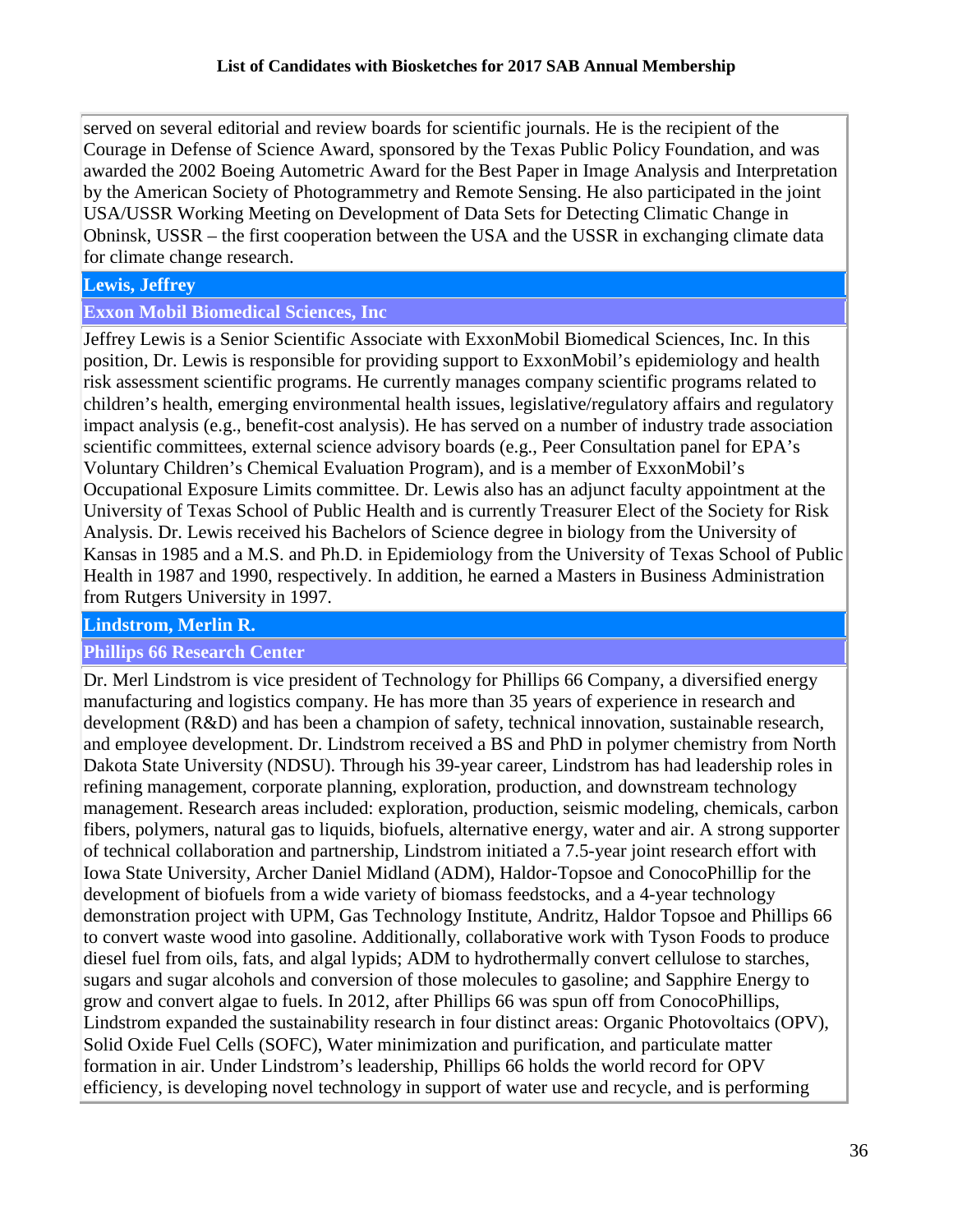fundamental research in dark reaction mechanisms of VOC's in air. Lindstrom owes his success to embracing diversity of thought, enabling success in others, and always being curious. Lindstrom is a distinguished alumni of NDSU, inducted into the University of Tulsa Engineering Hall of Fame, sits on the boards of i2E (technology incubator), Woolaroc Museum and Nature Preserve, Jane Phillips Medical Center, and several other philanthropies.

# **Lohmann, Rainer**

### **University of Rhode Island**

Dr. Rainer Lohmann joined the University of Rhode Island's Graduate School of Oceanography in 2004. He will be Full Professor of Oceanography as of July 1, 2013. He received a degree in chemical engineering at the European Higher School of Chemistry in Strasbourg (France) in 1996, and Ph.D. in Environmental Science from Lancaster University, England, in 2000. Dr Lohmann currently serves as Editor for Environmental Toxicology and Chemistry and Clean - Air, Soil and Water, and is on the Editorial Board for Environmental Pollution, among others. He has been included in the Pool of Experts for the upcoming World Ocean Assessment organized by the UN EP. Dr. Lohmann has published over 70 peer-reviewed articles covering the atmospheric and marine fate of organic pollutants, the effect of geochemistry on the sorption and bioavailability of organic contaminants and the use of passive samplers in detecting various contaminants in air and water. Current research efforts cover the cycling of legacy and emerging organic pollutants in the Great Lakes, the Arctic and Antarctic and Superfund sites. Dr. Lohmann has been awarded national and international awards and fellowships for his contributions to environmental engineering and chemistry. His research has been supported by grants from and contracts with both government agencies and private companies, with core research support primarily being from the federal government (U.S. Environmental Protection Agency, and the National Science Foundation), with additional support from the Hudson River Foundation.

# **Lupo, Anthony**

# **University of Missouri**

Dr. Anthony R. Lupo is Professor of Atmospheric Science in the School of Natural Resources, which is housed in the College of Agriculture, Food and Natural Resources at the University of Missouri. He received an AS in Math and Science from Cayuga County Community College, a BS in meteorology from the State University of New York at Oswego, an MS and PhD in Atmospheric Science at Purdue University, and post-doctoral training in synoptic and large-scale meteorology at The State University of New York at Albany. Since 1997, he has received funding through the National Science Foundation, the United States Department of Agriculture, United States Department of Energy, Civilian Research and Development Foundation Global, and the State of Missouri. His research topics have included atmospheric dynamics, synoptic meteorology, long-range forecasting, tropical meteorology, and climate variability and change. Dr. Lupo has authored more than 100 peerreview papers and book chapters. He teaches graduate level courses in atmospheric dynamics, chaos theory, tropical meteorology, the general circulation, and climate science. He has advised 44 graduate students, been a member of 47 graduate committees in atmospheric science, mathematics, education, and political science, and hosted five post-doc or visiting scientists. Dr. Lupo has served on review boards for many journals, government and private research funding agencies, and academic boards. He has been a contributing author and expert reviewer for the Intergovernmental Panel on Climate Change. He is a member of many professional societies and served on committees, currently serving as chair of the American Meteorological Society Board of Certified Consulting Meteorologists, and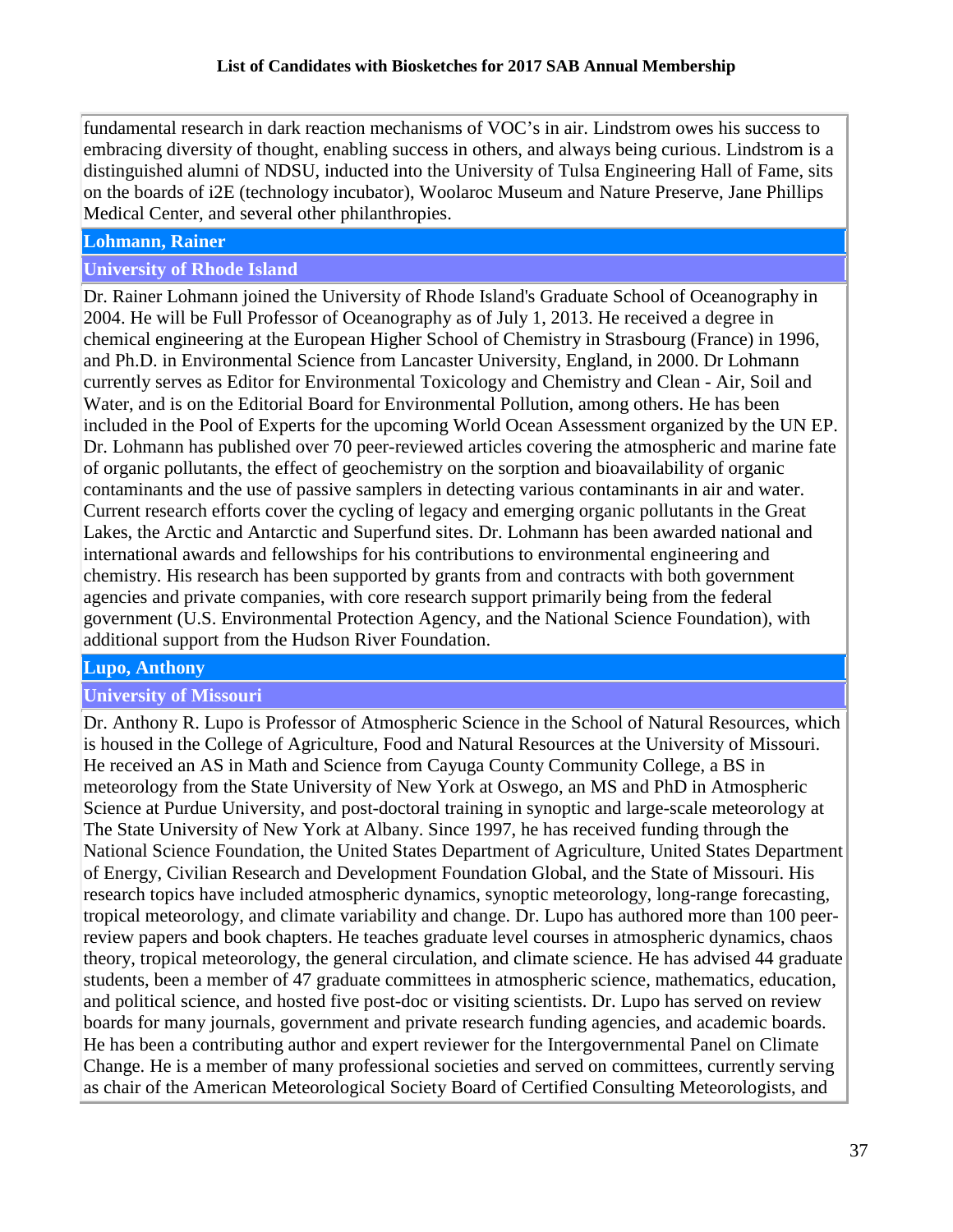as associate director of Research and Doctoral Constituency for Sigma Xi. He has received two Fulbright Teaching and Research awards and is currently on the Fulbright Specialist roster.

### **Marinas, Benito**

### **University of Illinois**

Dr. Benito J. Mariñas is Ivan Racheff Endowed Professor of Environmental Engineering, and Department Head of Civil and Environmental Engineering (CEE), University of Illinois at Urbana-Champaign (UIUC). He is also Director of the UIUC Safe Global Water Institute and past Director of the Center for Advanced Materials for the Purification of Water with Systems, a recent graduate of the National Science Foundation Science and Technology Centers program. Dr. Mariñas holds a B.S. in civil engineering from the Universidad Politecnica de Madrid, Spain (1982); and M.S. (1985) and Ph.D. (1989) degrees in civil (sanitary and environmental) engineering from the University of California at Berkeley. Dr. Mariñas has taught courses covering fundamental, laboratory experimentation, and design aspects of environmental engineering and science. His research explores mechanistic aspects of chemical and ultraviolet light disinfection processes, formation and control of nitrogenous disinfection by-products, and membrane technologies. His research funding comes from federal government (National Science Foundation-NSF, US Environmental Protection Agency), industry (BP International, Suez), and philanthropy (UIUC Institute for Sustainability, Energy and Environment). Dr. Mariñas has served on the Board of Directors of Association of Environmental Engineering and Science Professors (AEESP), editorial boards of Journal American Water Works Association (AWWA) and American Society of Civil Engineers (ASCE) Journal of Environmental Engineering, project advisory committees for the Water Research Foundation, conference/workshop steering committees for the International Water Association (IWA) and NSF, chair/organizer for American Chemical Society and IWA conference themes and sessions. Dr. Mariñas has received awards for his teaching and research including making twenty one (21) times the UIUC List of Teachers Ranked as Excellent, holding the Arthur and Virginia Nauman Endowed Faculty Scholar award at UIUC-CEE, and advising student recipients of the AEESP Parsons Engineering Science Doctoral Thesis Award, and several best oral and poster presentations at professional meetings.

### **Marlborough, Sidney**

# **Noble Energy, Inc**

Dr. Sidney Marlborough is currently a Senior Environmental Toxicologist with Noble Energy, Inc. in Houston, Texas. He is responsible for corporate chemical stewardship program and is responsible for the risk evaluation of new products for oil and gas exploration and production. He received a BS in Environmental Management Systems, MS in Environmental Toxicology and Ph.D. in Environmental Science minoring in molecular genetics from Louisiana State University. He has 18 years of experience in environmental risk management, toxicology, risk assessment, litigation, and research. He has worked for state government, academia, private consulting and industry. He has developed numerous human health and ecological risk assessments for expert reports and remedial cleanup requirements. He has studied the toxicity of metals, chlorinated solvents, poly-aromatic hydrocarbons and pesticides in both human and ecological receptors. Dr. Marlborough has developed an uptake kinetic model simulating the phytoremediation of arsenic with various plant species. He has developed formulas for the extrapolation of toxicity of arsenate and arsenite as part of ecological risk assessment. He has conducted published research in the areas of marine toxicity to benthic invertebrates, arsenic speciation toxicity in ecological receptors, TNT exposure to benthic fish, phytoremediation of metals, and microsatellite instability in squamous cell carcinoma. Dr.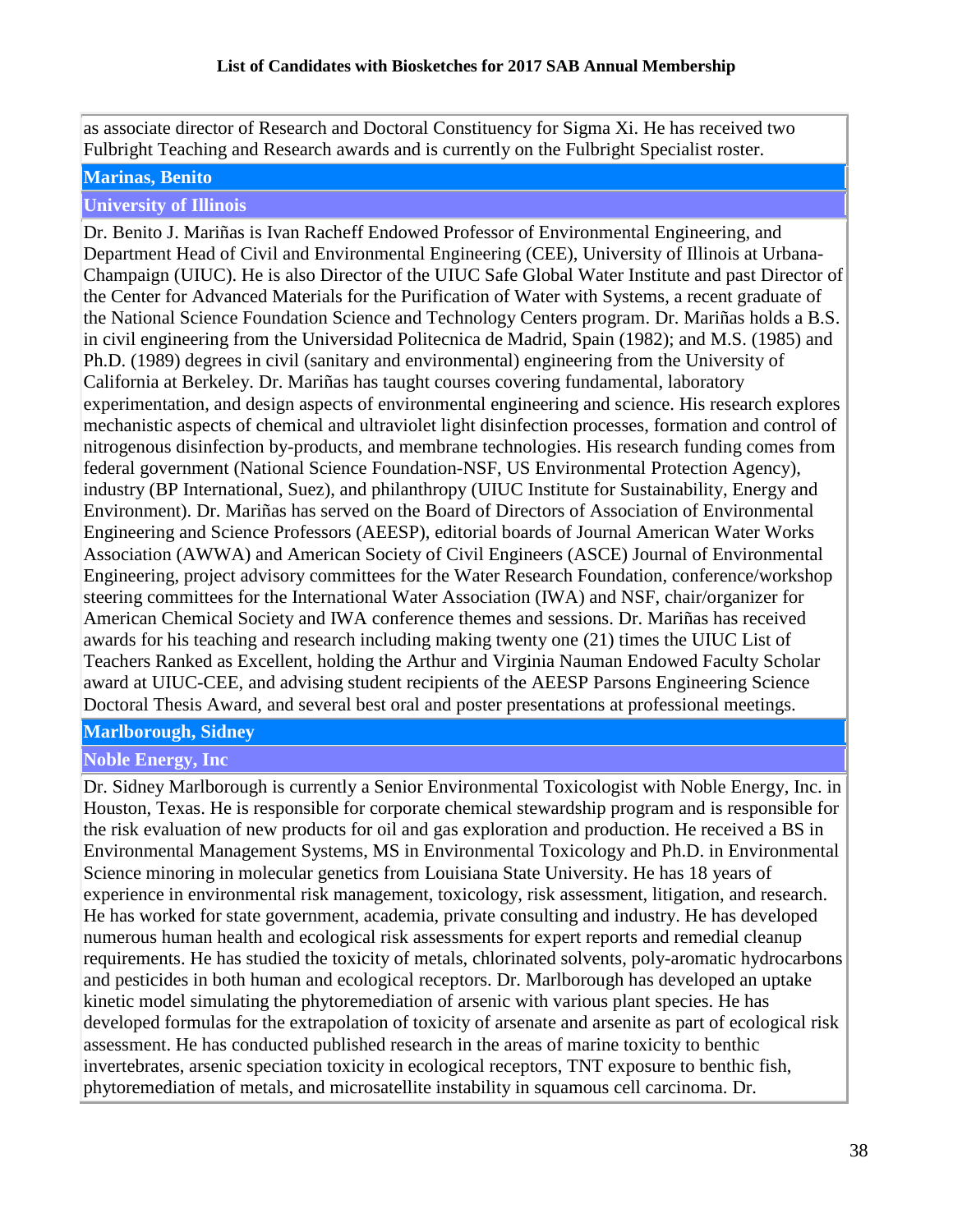Marlborough is currently a member of the Society of Toxicology and the Society of Petroleum Engineers..

# **Marsit, Carmen**

# **Dartmouth College**

Dr. Carmen J. Marsit is Associate Professor in the Department of Pharmacology and Toxicology and Associate Professor in the Section of Epidemiology in the Department of Community and Family Medicine at the Geisel School of Medicine at Dartmouth. He received a B.S. in biochemistry, summa cum laude, from Lafayette College (Easton, PA) and a Ph.D. in the Biological Sciences in Public Health from Harvard University. After two and a half years of postdoctoral training in environmental molecular epidemiology at the Harvard School of Public Health, he joined the faculty of Brown University in the Department of Pathology and Laboratory Medicine, as an Assistant Professor. Dr. Marsit re-located to Dartmouth and was promoted to Associate Professor in 2011. His research program focuses on the impact of the environmental on human health, focusing on human cancer as well as children's health. Dr. Marsit's work is in human populations where he examines novel genomic and epigenomic biomarkers and their relationship with environmental exposures and health outcomes. Dr. Marsit serves as the co-Director of the Program in Cancer Epidemiology at the Norris Cotton Comprehensive Cancer Center at Dartmouth. He has served on a number of Study Review Groups for the National Institutes of Health as well as the Flight Attendants Medical Research Institute, and has or currently serves on the editorial boards of Environmental Toxicology, Frontiers in Toxicogenomics, and PLoS One. In 2011, Dr. Marsit received the National Institute of Mental Health, Biobehavioral Research Award for Innovative New Scientists. He has published over 140 peer reviewed manuscripts and maintains an active and well-funded laboratory with support from the NIH National Institute of Mental Health, National Institute of Environmental Health Sciences, and the EPA.

# **Matthews, H. Scott**

# **Carnegie Mellon University**

Scott Matthews is a professor in the Department of Civil and Environmental Engineering and the Department of Engineering and Public Policy at Carnegie Mellon University. He is also a member of the Green Design Institute, an interdisciplinary research consortium at Carnegie Mellon focused on modeling energy and environmental problems as systems, building decision support tools, and supporting robust policy decisions under uncertainty. Matthews's research and teaching focuses on valuing the socioeconomic implications of social systems, such as energy and transportation infrastructure. His work intends to facilitate economic and social decision-making under uncertainty via large datasets, computation, and visualization methods.

# **Mauzerall, Denise**

# **Princeton University**

Dr. Denise Mauzerall is Professor of Environmental Engineering and International Affairs at Princeton University holding a joint appointment between the Woodrow Wilson School of Public and International Affairs and the Department of Civil and Environmental Engineering. Her research examines linkages between air pollution origin, transport and impacts, including impacts on human health, food security and climate change. She explores potential co-benefits for air quality, health and climate of various energy strategies including increased use of natural gas, wind and solar energy. Recent research has focused on China and has evaluated air quality, health and climate implications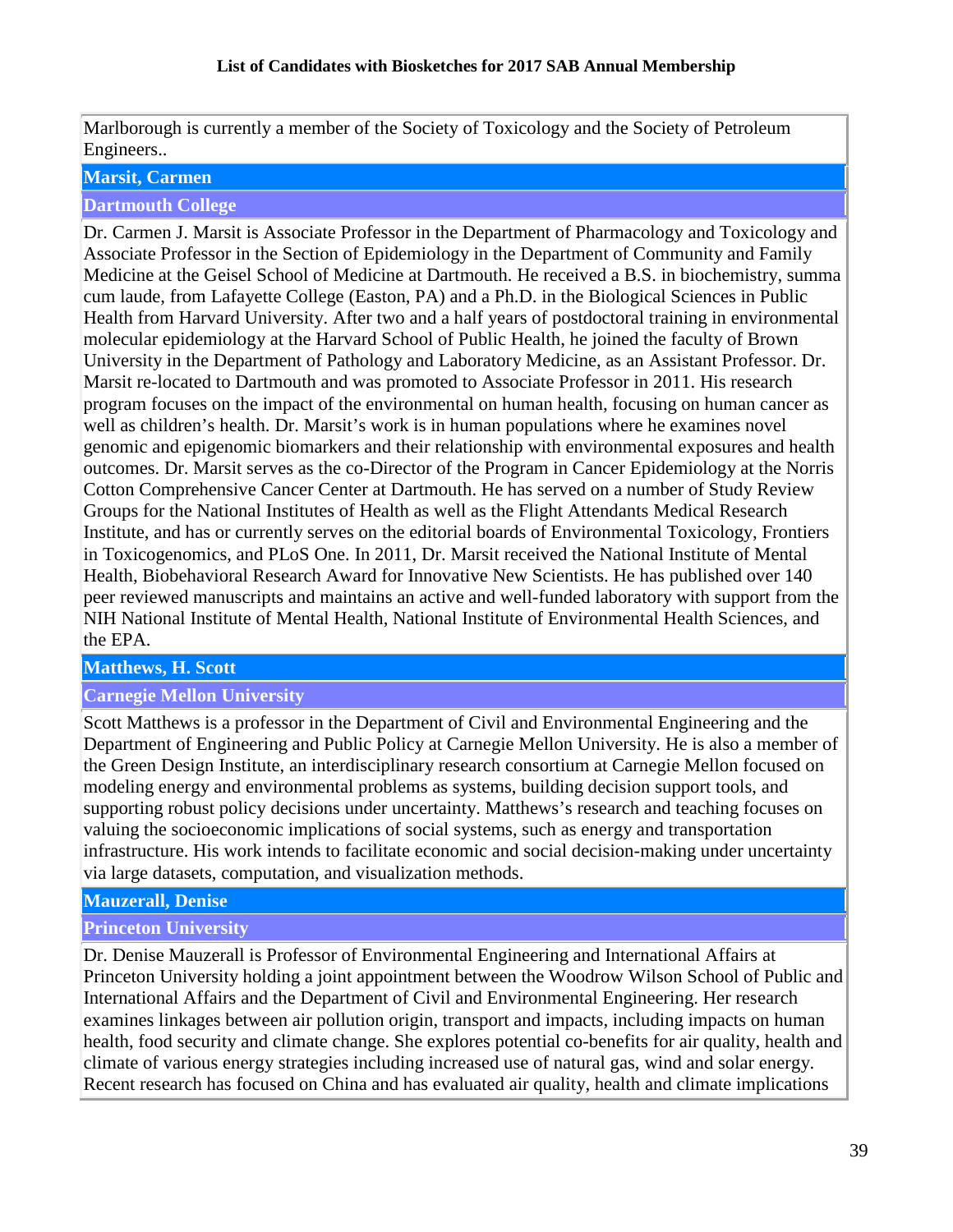of China's synthetic natural gas development, shale gas development, various air pollution mitigation strategies in the power, transport, residential and industrial sectors, long-distance electricity transmission, deployment of renewable energy, and potential of sectoral electrification to improve air quality and reduce carbon emissions. Additional research has examined, inter-continental transport of air pollution, and an evaluation of nitrogen management in agriculture. Prior to Princeton Dr. Mauzerall was a post-doctoral fellow at the National Center for Atmospheric Research, a program manager in the Global Change Division of the U.S. EPA where she implemented the Montreal Protocol, and an environmental consultant. She has authored over 65 peer-reviewed papers, has lectured widely around the world, and currently is on the editorial board of the journal Atmospheric Environment. Her research has been funded by NASA, NOAA, and various foundations. Dr. Mauzerall received a Sc.B. in chemistry from Brown University, an M.S. in Environmental Engineering from Stanford University and a Ph.D. in atmospheric chemistry in the Earth and Planetary Science department at Harvard University.

# **McConnell, Charles**

# **William Marsh Rice University**

The Honorable Charles D. McConnell is currently the Executive Director of the Energy and Environment Initiative at Rice University in Houston, TX. He joined Rice in 2013 after having served 2 years as Assistant Secretary of Energy at the U.S. Department of Energy (2011 – 2013). Prior to that, Mr. McConnell spent 2 years at the Battelle Memorial Institute as Vice President of the Carbon Management and Energy Business, directing and leading the Regional Carbon Sequestration Partnership activities as well as working directly with the National Laboratories operated by Battelle. His early career was spent working in international energy technology and business management for 32 years at Praxair, Inc. Mr. McConnell's publications over the past several years have been placed in the Wall Street Journal, Forbes Magazine, The Hill, and others, all on the subject of energy sustainability for U.S. and global energy strategic policy. While at Rice University, he developed and launched an online course entitled "Leadership and Decision Making in the Energy Industry," which teaches the fundamentals of energy markets, value chains, and the decision making framework necessary to assess risk, returns, and investment choices, all rooted in the need for technology solutions and optionality within the framework. His professional associations include serving on the Board of Trustees for the Energy & Environmental Research Center Foundation in North Dakota, the Gasification & Syngas Technology Council, the Gulf Coast Carbon Center, the Clean Carbon Technologies Foundation of Texas, the Pittsburgh Coal Council, and the Greater Houston Partnership. He also has a pending 2017 nomination to the National Coal Council. He received a BS degree in Chemical Engineering from Carnegie-Mellon University and an MBA from Cleveland State University.

# **McDonald, William**

# **JBS Five Rivers Cattle Feeding LLC**

William Thomas (Tom) McDonald is Vice President of Environmental Affairs for JBS Five Rivers Cattle Feeding LLC. His primary responsibilities include ensuring regulatory compliance and developing sustainable environmental systems at JBS Five Rivers' twelve beef cattle feed yards. Tom received his B.S. degree in Animal Science from West Texas A&M University and his M.S. degree in Beef Cattle Production and Management from the University of Tennessee. Tom currently serves on the Board of Directors, Executive Committee and Past Chairman of the Texas Cattle Feeders Association, and the Board of Directors and Executive Committee of the National Cattlemen's Beef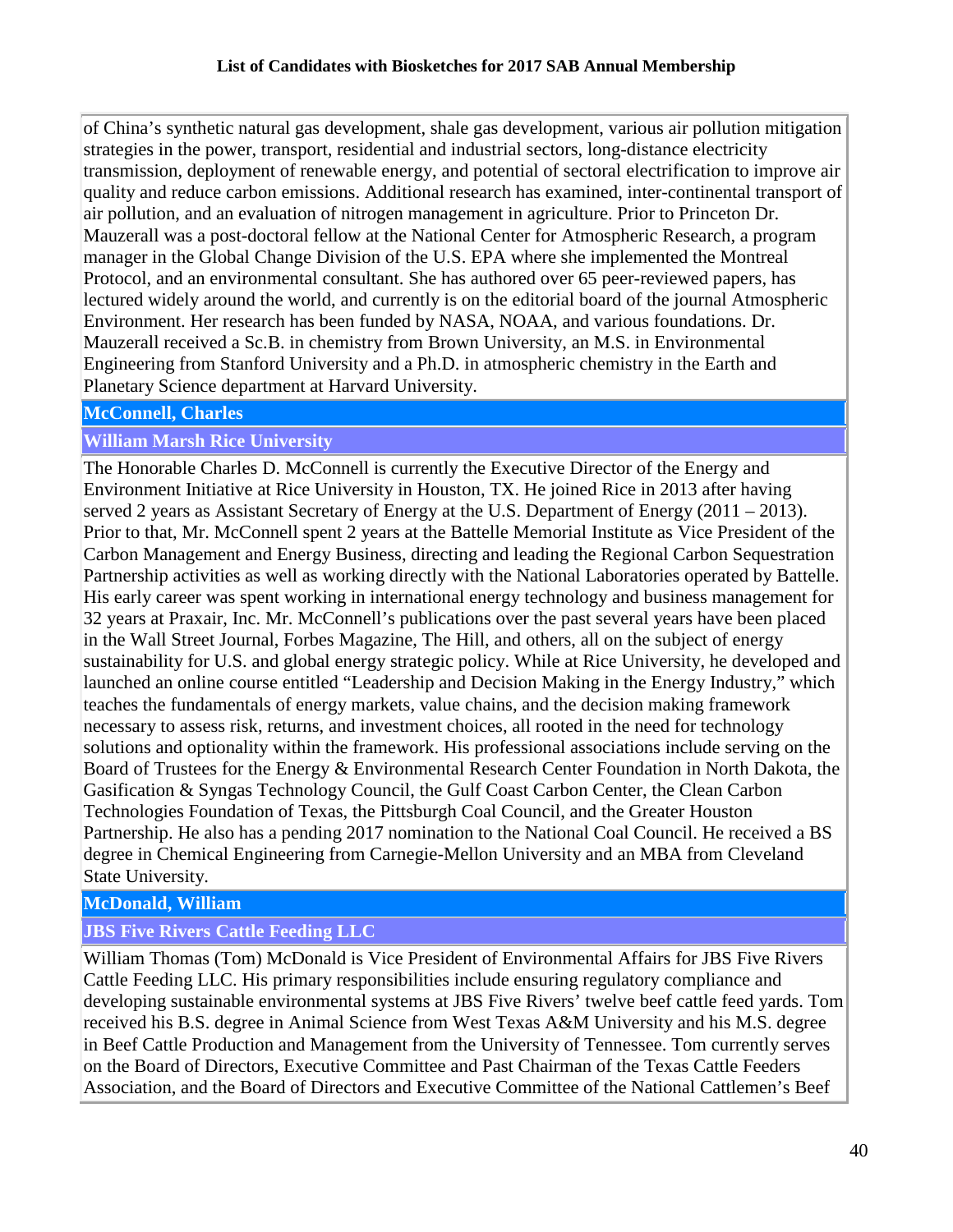Association. Tom was a charter member of the EPA Farm, Ranch and Rural Communities Federal Advisory Committee. He has chaired NCBA's environmental working group for 16 years and served on the TCFA Legislative and Regulatory Committee for 19 years. McDonald, now a third generation rancher oversees their family's 3,000-acre ranch located in eastern New Mexico. The time he spends with his family caring for the cattle and natural resources lets him see first-hand the importance of conserving our natural resources for future generations. In addition, he understands the economic challenges facing small, family farming enterprises. Tom oversees the environmental research conducted by JBS Five Rivers Cattle Feeding. Areas of focus include: best management practices for dust control, phosphorus and nitrogen reduction and recovery in feedyard wastewater, gasification conversion of beef cattle manure to energy, evaporation losses in the central plains, reducing pathogen loading in feedlot wastewater, crop yield response to various combinations of commercial fertilizer and manure and comparing various soil amendments effect on soil pH. Most of the research is conducted in-house and therefore not published, however, we have cooperated with West Texas A&M University, Texas A&M AgriLife Extension Service, Colorado State University and The University of Arizona.

### **Melaina, Marc**

**National Renewable Energy Laboratory**

Dr. Marc W. Melaina is a Senior Engineer and Team Lead for Infrastructure Systems Analysis within the Transportation and Hydrogen Systems Center at the U.S. Department of Energy's National Renewable Energy Laboratory (NREL). His research addresses early market transitions for alternative fuels, with a focus on scenario development, market barriers, and fueling infrastructure. Before joining NREL in 2007, Dr. Melaina was the Policy and Business Strategy research track director at the Institute of Transportation Studies at the University of California at Davis. He has worked for Argonne National Laboratory, the National Academy of Sciences, the Defense Logistics Agency, the City of Ann Arbor Energy Office, and the National Transportation Research Center at Oak Ridge National Laboratory. Dr. Melaina graduated from the University of Michigan in 2005 with a Ph.D. from the School of Natural Resources and Environment and an M.S.E. in Civil and Environmental Engineering. He has a B.A. in Physics.

# **Merritt, Robert W.**

### **Total**

Prior to his upcoming retirement at the end of 2017, Rob Merritt has been a manager in the geoscience domain for Elf and then Total for more than three decades. He received a BS in Geology from the University of Kansas before pursuing a MS in Structural Geology at the University of Texas. He has worked in petroleum industry settings throughout the United States, onshore and offshore, from Alaska to the Gulf of Mexico and a dozen states in between. Rob is recognized as an expert in oil and gas industry data sources, and has had a hand in the design and development of a number of successful commercial and public database systems. His primary focus has been on the application of information technology to improving efficiency in the exploration and production of oil and gas, both in his own organization and as part of industry-wide consortia, including chairing national client users groups for major information suppliers like Petroleum Information (now IHS Markit) and leadership roles in petroleum industry standards development initiatives like POSC (now Energistics), where beside chairing the Well and Production Data Design Committee, he directed the Well Industry Pilot Project which performed the first commercial tests of this standard. Because the innovative use of information has the potential to benefit so many fields of endeavor, he has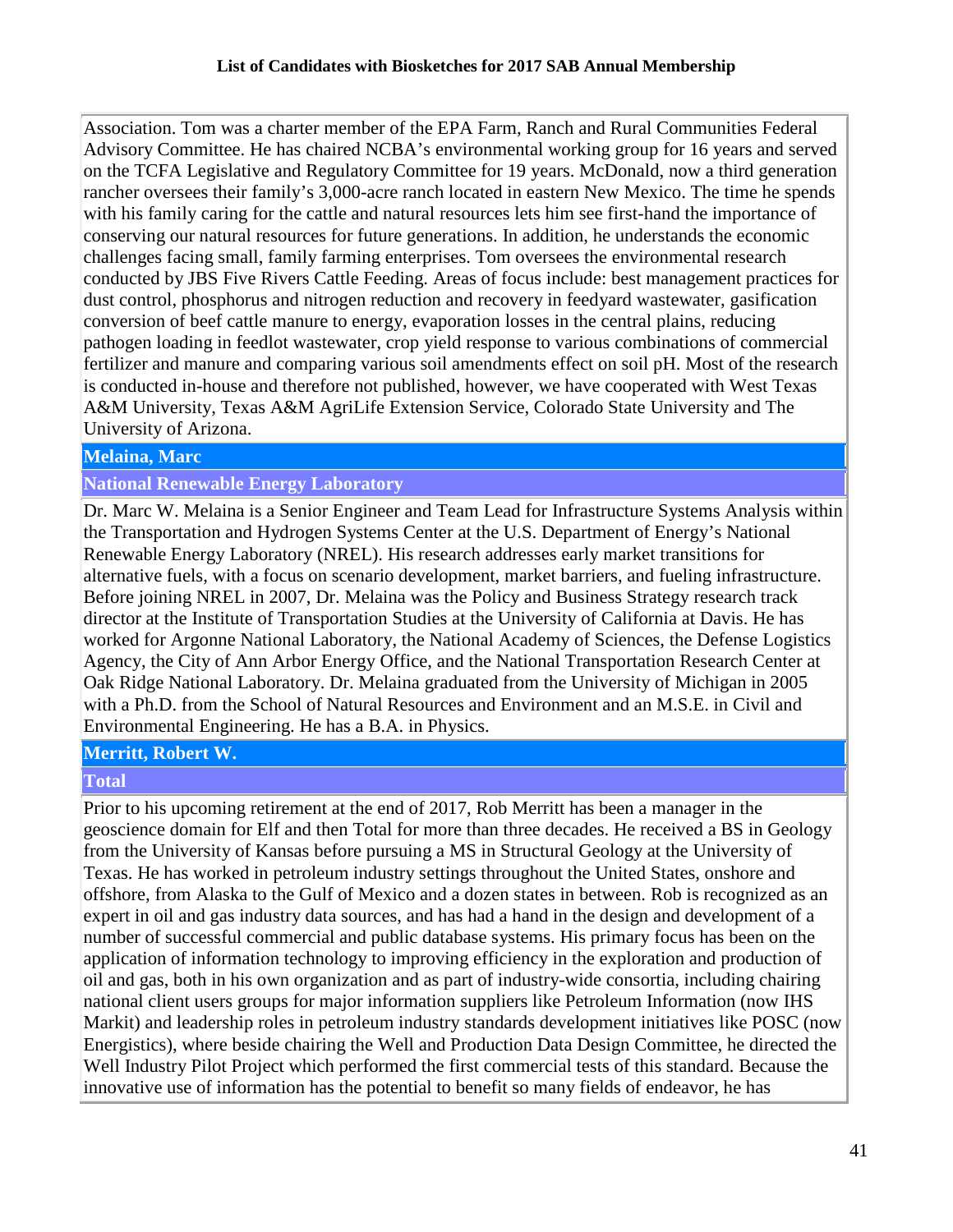participated in a number of activities beyond the normal scope of a geologist or geoinformation specialist, including nuclear waste storage, minimization of environmental impact of industrial activities in the Arctic, disaster response following Hurricanes Ivan and Katrina, venture capital analysis, and as an expert witness in pipeline litigation. This year Rob was awarded company-wide recognition for his role in the Smart Predictive Analytics project, which used artificial intelligence algorithms to allow better prediction of the performance of new wells.

# **Monique, Mark**

### **The Savogran Company**

Small business leader as the president of The Savogran Company. Over twenty years' experience in the chemical enterprise. Would provide a small business prospective to the heavily weighted academic represented board. B.Sc. Chemistry.

### **Monroe, Larry**

### **Southern Company**

Dr. Larry Monroe is an energy and environmental consultant in Braselton, GA. Dr. Monroe recently retired as the Chief Environmental Officer of Southern Company, a large public utility based in Atlanta, GA. Simultaneously, he served as the Senior Vice President responsible for leading Southern's research and development department. Dr. Monroe received a Bachelor of Science in chemical engineering from Auburn University and a Doctor of Philosophy in chemical engineering from the Massachusetts Institute of Technology. He has served in the electric utility industry in various roles in research of emissions control technologies, demonstrating the first project to control mercury from a full scale power plant in the US. Dr. Monroe also served as a general manager of air compliance and analytical services for Georgia Power. He specializes in forward looking strategic research investments, water and air emission controls for power plants, environmental and business strategies, and environmental regulation and compliance. Over the past two years, Dr. Monroe – on behalf of the Southern Company research organization – received research funding from the US Department of Energy, the Electric Power Research Institute, and other utilities. He is currently a member of the External Advisory Council of the National Renewable Energy Laboratory. Dr. Monroe has served in various leadership positions in national utility organizations including the Electric Power Research Institute, the Utility Air Regulatory Group, and the Coal Utilization Research Council. He has direct experience as a stakeholder in the regulatory process at the Environmental Protection Agency, participating as an industry representative in the Environmental Protection Agency's Clean Air Act Advisory Committee stakeholder process for developing regulations for controlling mercury emissions from coal-fired power plants and for greenhouse gas Best Available Control Technology guidance.

### **Mooney, Laura**

# **City of Tallahassee**

Laura Mooney received her Bachelor of Science and Master of Science in Geology from Auburn University in 1994 and 1997, respectively. While at Auburn University, her research focus was the structural geology and metamorphic petrology of the Lofoten Archipelago in Northern Norway. Laura is the Regulatory Compliance Manager for the City of Tallahassee (COT), Natural Gas Utility. Prior to, she was the operations manager for a small scale environmental construction and consulting engineering firm. Mrs. Mooney's work is diverse; she has over 20 years of experience in the regulatory and private industry, specializing in environmental assessment and remediation of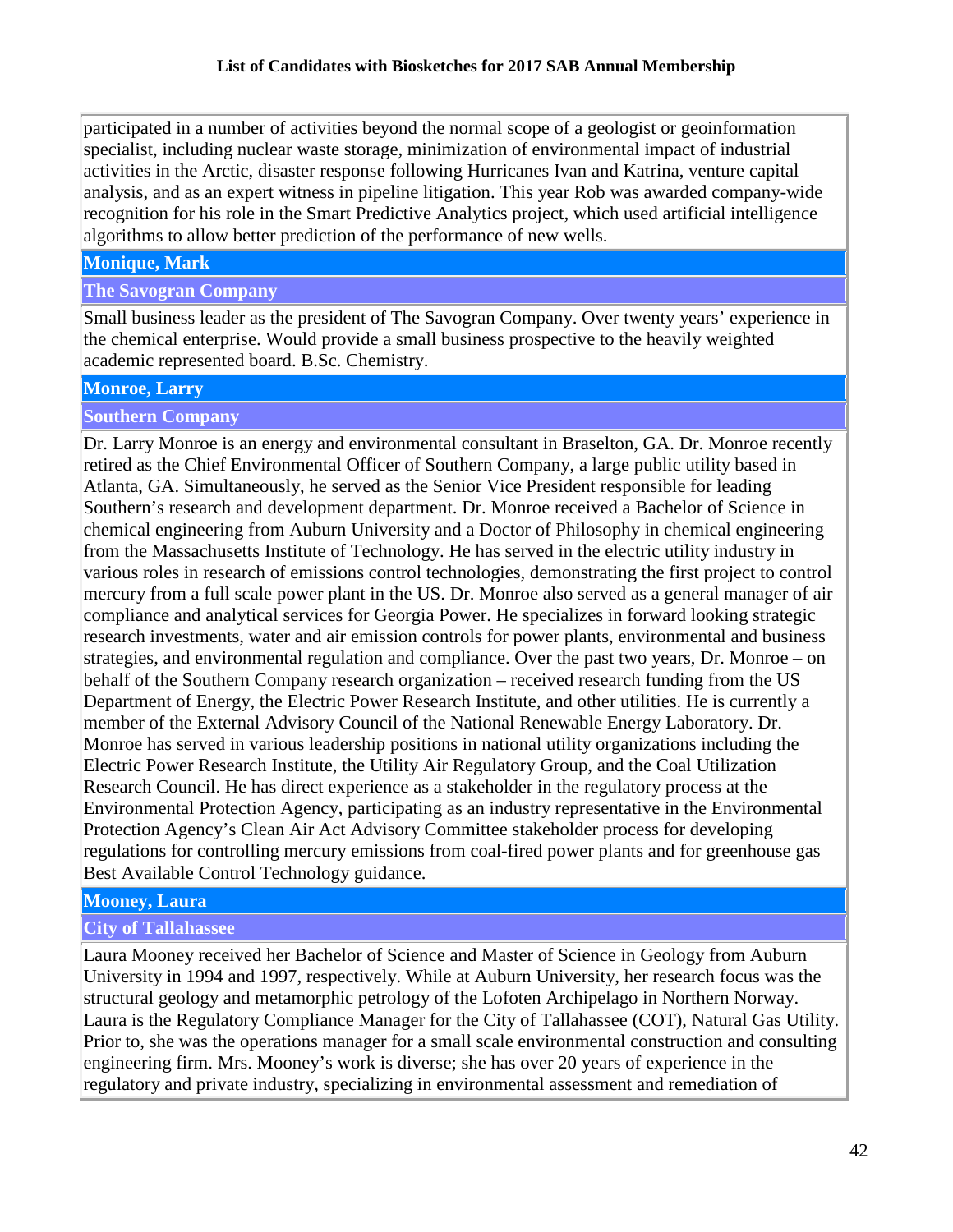petroleum and chlorinated solvent cleanup sites. Her expertise includes project management, technical plan formulation, data compilation, evaluation and interpretation, monitor well design and installation. She has experience in review and assessment of rulemaking activities at the Federal and State levels. Since 2015, she has managed the COT gas operations including construction, maintenance and cathodic protection, and serves as the regulatory compliance representative to the Florida Public Service Commission. Additionally, she leads the management of environmental and safety training for the Natural Gas Utility. Other areas of responsibility are preparation and submittal of the Pipeline and Highway Materials Safety Administration gas distribution system annual report, Environmental Protection Agency Greenhouse Gas Report and oversight of the Distribution Integrity Management Program. Laura is a member of the Florida Natural Gas Association Government Relations Committee and a licensed Professional Geologist with the State of Florida.

### **Moore, Christopher**

# **Gas Technology Institute**

Dr. Chris Moore is a senior scientist at the Gas Technology Institute where he is the principle investigator for the Center for Methane Research. Dr. Moore currently conducts research focused on determining methane emissions from the natural gas industry and how to efficiently and economically reduce those emissions. He holds a BS in chemistry from West Virginia University Institute of Technology, an MS in environmental science from the University of Virginia, a PhD in marine-estuarine environmental sciences from the University of Maryland, and has conducted postdoctoral work at the Desert Research Institute in Reno, NV before joining the faculty there. Dr. Moore also served on the graduate faculty of the environmental sciences and health and atmospheric sciences departments at the University of Nevada, Reno. He has mentored one postdoctoral fellow, eight graduate students, and one undergraduate student. Dr. Moore has more than 13 years of experience studying pollutant cycling through the environment with an emphasis on air quality, air toxics ambient air measurements, and gaseous surface-atmosphere exchange (flux) measurements. Dr. Moore has worked extensively in extreme environments from the cold of the Arctic to the heat of the Mediterranean. Two of Dr. Moore's 20 peer-reviewed scientific papers have focused on changes occurring in the Arctic and have been published in the journal Nature. Dr. Moore has also presented on the air quality impacts of unconventional natural gas development and published a critical review paper on the topic in Environmental Science & Technology. He has been a member of the American Geophysical Union since 2007, has received funding from NSF and NASA, and currently receives funding from DOE and Operations Technology Development, NFP.

# **Moore, James C.**

# **Spire Inc**

Jim Moore is an experienced executive with over 34 years in the energy business. Jim has experience at engineering firms, gas and electric utilities, brokers and consultants. Jim has been involved in coal, power, natural gas, refined products, crude oil and environmental products. Jim has wide ranging experience in many aspects of the utility business including: engineering design, risk analysis, commodity trading, resource planning, rate making, analytics, demand side planning, reliability analysis, budgeting and reporting. Jim earned his bachelor's degree in electrical engineering from Missouri University of Science & Technology, and a master's in business administration from Washington University, John M. Olin School of Business. He was awarded the Advanced Certificate in International Affairs from the Washington University, School of Arts and Sciences with an emphasis on the Far East energy business. Moore is a certified Professional Engineer in Missouri, a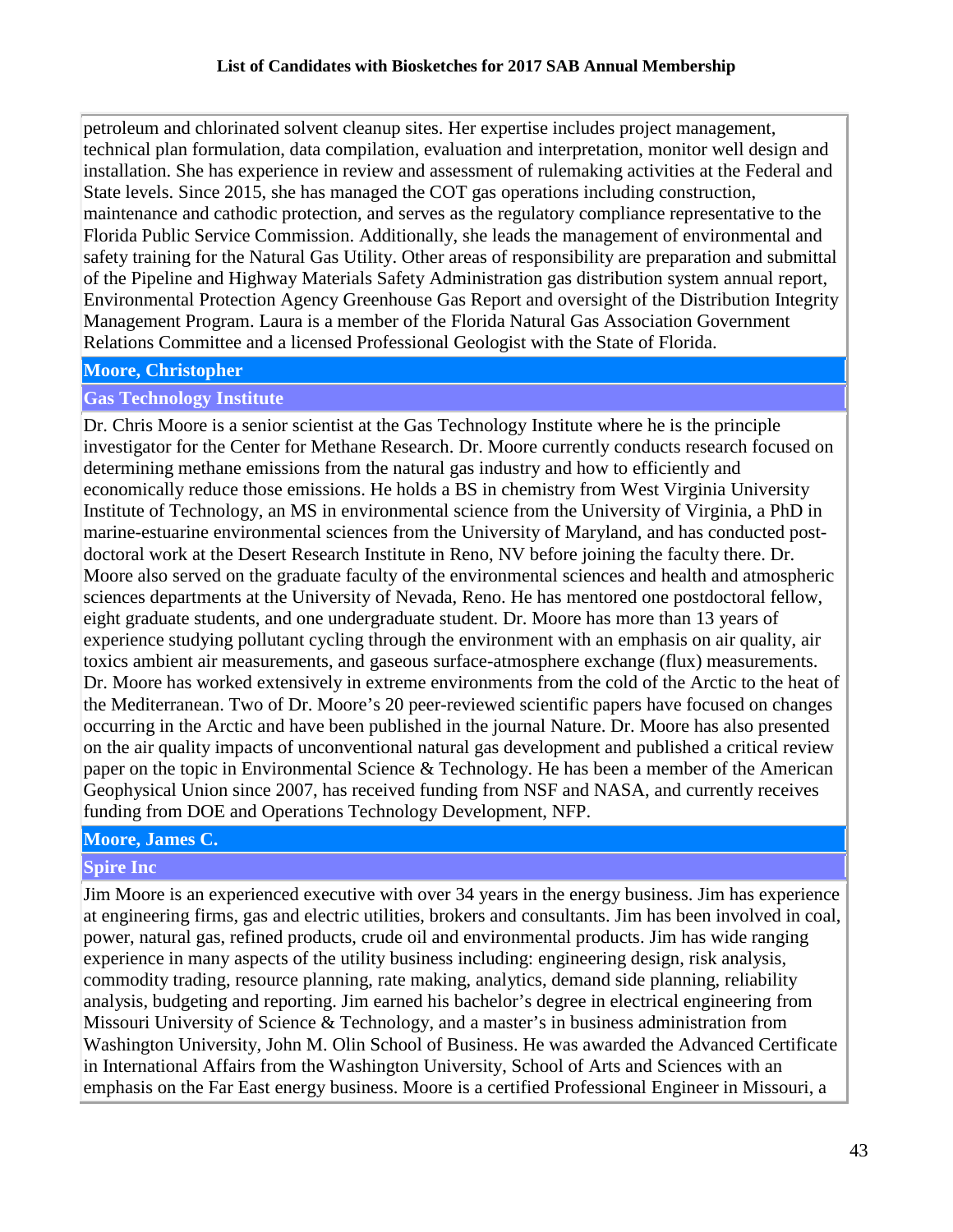Senior Member of IEEE, earned NFA Series 3 and Series 30 certifications and is an ABET accreditation evaluator.

### **Morello-Frosch, Rachel**

#### **University of California, Berkeley**

Rachel Morello-Frosch is Associate Professor of Environmental Science, Policy and Management and the School of Public Health at the University of California, Berkeley. She has an M.P.H. in epidemiology and biostatistics and a Ph.D. in environmental health sciences from UC Berkeley's School of Public Health. Dr. Morello-Frosch's research examines race and class determinants of environmental health among diverse communities in the United States. A focus of her current work is assessing the relationship between social inequality, psychosocial stress and how these factors may interact with chemical exposures to amplify pollution/health outcome relationships and produce environmental health inequalities. Much of her work has examined this question in the context of ambient air pollution and indoor chemical exposures and children's health, often using communitybased participatory research approaches for data collection and risk communication. As part of this work she also explores the scientific challenges and bioethical considerations associated with exposure assessment and chemical biomonitoring research in economically and racially marginalized communities. Dr. Morello-Frosch has also examined ways in which measures of material deprivation (e.g. poverty) and social inequality (e.g. racial residential segregation) may modify observed relationships between pollution exposures and poor perinatal outcomes such as low birth weight and risk of preterm delivery. Finally, in collaboration with scientific colleagues and regulatory scientists, she has worked to develop scientifically valid and transparent tools for assessing the cumulative impacts of chemical and non-chemical stressors to inform regulatory decision-making and environmental policy in ways that advance environmental justice goals and that address the disparate impacts of chemical and non-chemical stressors in vulnerable communities. Other Experience and Professional Memberships: She has served on the California Air Resources Board, Research Screening Committee: Environmental Health Perspectives, Editorial Review Board Member; Environmental Health, Editorial Review Board Member; Center for Occupational and Environmental Health, UC Berkeley; Robert Wood Johnson Health and Society Scholars Program Faculty, UC Berkeley and UCSF; and the Energy and Resources Group, UC Berkeley, Affiliated Faculty.

### **Mueller, Thomas**

### **University of Tennessee**

Dr. Thomas C Mueller is Professor of Plant Sciences at the University of Tennessee, which is housed within the University of Tennessee Institute of Agriculture. He received a BS in Agronomy from the University of Illinois, MS in Crop Sciences from the University of Kentucky, PhD in Crop Science from the University of Georgia and completed post-doctoral training in soil microbiology with USDA-ARS in Stoneville, MS. Dr. Mueller directs a research program focusing upon the environmental fate of pesticides, with a priority to examine herbicides. His research endeavors to provide pest management systems that are effective and economical to end users and environmentally sustainable. He has been funded by commodity groups, especially the Tennessee Soybean Promotion Board, and by the Tennessee Agricultural Experiment Station. Dr. Mueller has authored  $> 130$  peer-reviewed papers that have been published in  $> 20$  different journals. He teaches undergraduate courses in Agricultural Production (Pest Management) and graduate level courses on Modes of Action and Environmental Fate of Herbicides, and has mentored 27 MS and PhD students. Dr. Mueller has previously served on the Ecological Processes and Effects (EPEC) committee for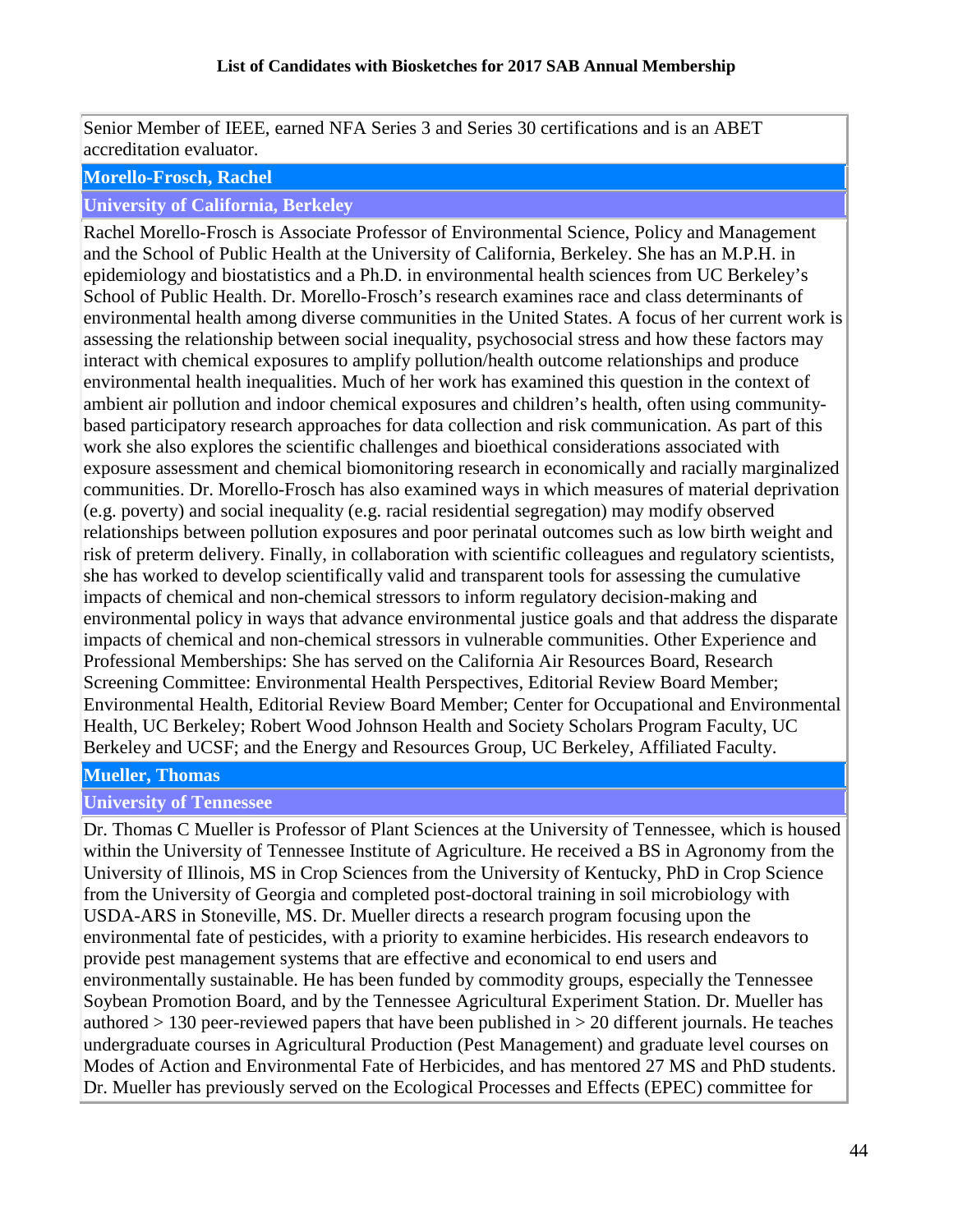EPA-SAB, served on editorial and review boards for scientific journals, and has shared his research perspectives numerous times as an invited speaker in Europe, Australia, South America and across North America. He has served his regional and national professional societies in a range of capacities. He is a fellow of his national technical society, and has been awarded numerous awards for service, teaching and research in those societies.

# **Nuckols, John**

# **Colorado State University**

John R. Nuckols holds BS, MS and PhD degrees in General, Environmental Health, and Agricultural/Civil Engineering, respectively. He's an Emeritus Professor in Environmental Health Sciences (Colorado State University), and Principal of JRN-Environmental Health Sciences (North Bethesda, Maryland). He has 40 years of experience in research and application of environmental sciences in ecological and human health risk assessment, including 11 years private practice in Kentucky (1980-1991). There he conducted studies related to water and health impacts, including a landmark lands unsuitable for surface mining designation as well as numerous hydrologic assessments concerning implementation of the Clean Water Act and the Surface Mining and Reclamation Act. In 1992, Dr. Nuckols established the Environmental Health Advanced Systems Laboratory at CSU, with the mission to conduct research on the development and application of computer-based technology, including simulation modeling, geographic information systems, and remote sensing technology, to exposure assessment for environmental health risk assessment. Funding sources included Battelle Memorial Institute, the American Water Works Research Foundation, and the U.S. National Cancer Institute, Centers for Disease Control and Prevention, Environmental Protection Agency, NIH Fogarty International Center, Agency for Toxic Substances and Disease Registry, and National Institute of Occupational Safety and Health. Dr. Nuckols is particularly recognized for his advocacy of collaboration between engineering, earth, and health sciences. His laboratory was instrumental in development of the exposure assessment strategy for the US CDC National Birth Defects and Prevention Study. Through Intergovernmental Personnel Agreements he served as a lead scientist on exposure assessment for epidemiological risk studies in research units of the US National Cancer Institute (2002-2010) and the Fogarty International Center (2009-2011). Dr. Nuckols has served on numerous advisory committees concerning environment and health at the local, state, national, and international level. A recent notable achievement was his selection as finalist for the prestigious 2017 American Association for the Advancement of Science Revelle Fellowship. His current professional focus is a capstone web-based program for teaching, research, and consultation of a more standardized assessment tool for environment and health risk analysis. He has no current funded research activities, but is actively seeking financial support for this endeavor. To this end he recently gave invited lectures on the subject at the 2016 meeting of the International Society for Environmental Epidemiology in Rome, and at the 2017 Gordon Research Conference on Byproducts of Water Disinfection.

# **Orlov, Alexander**

**State University of New York, Stony Brook**

Dr. Alexander Orlov is an Associate Professor of Materials Science and Engineering at State University of New York, Stony Brook, USA. He is also a faculty member of the Consortium for Interdisciplinary Environmental Research, Chemistry Department and the Institute for Advanced Computational Science. In addition, Dr. Orlov is the European Research Council (EU) and National Science Foundation (US) funded Visiting Professor of Chemistry at the University of Cambridge.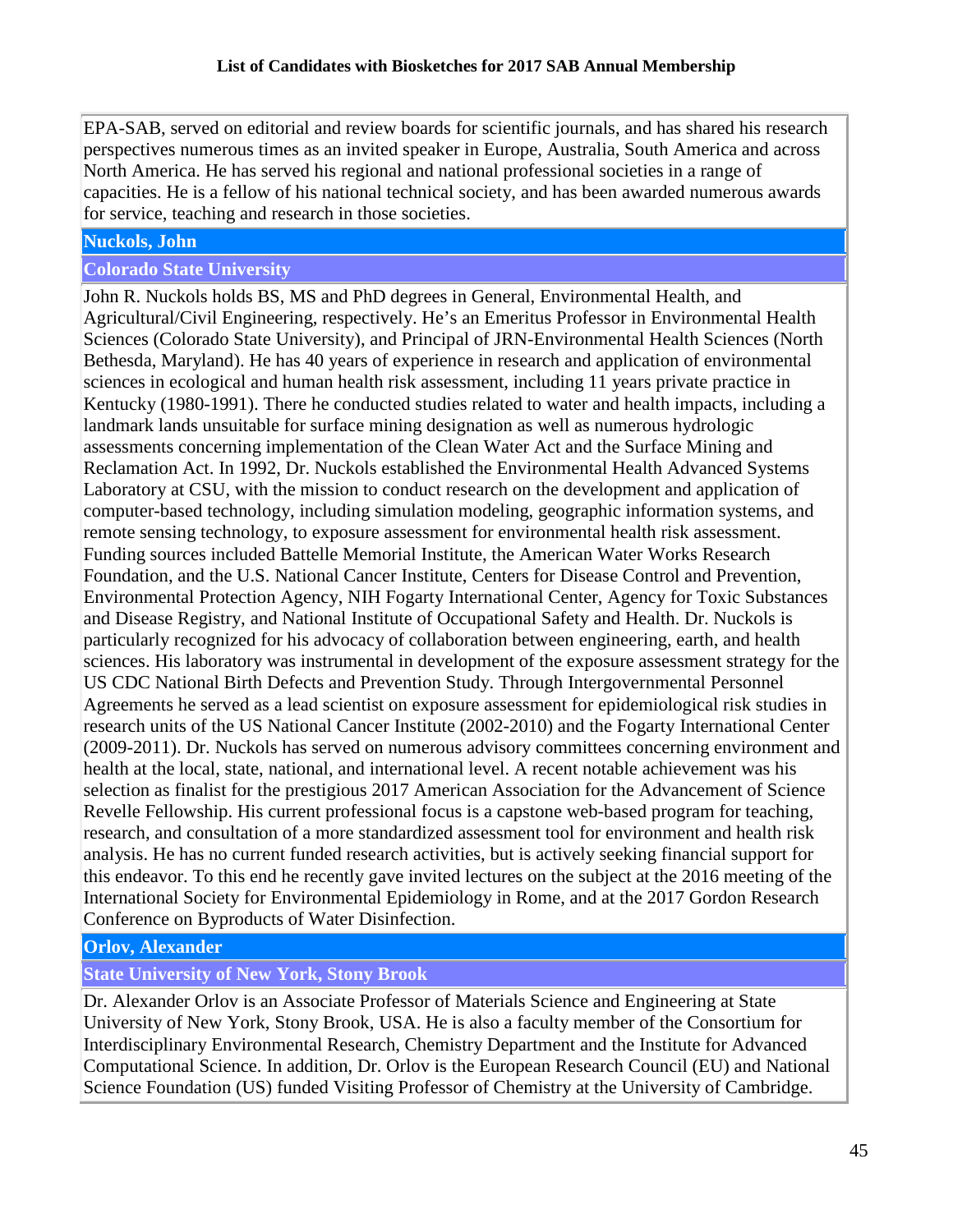Furthermore, he is President and Founder of the Sustainable Nanotechnology Corporation. Dr. Orlov has already a substantial experience on providing advice to policy makers on environmental, consumer protection and agricultural matters. From 2007 till 2014 he was appointed by two UK Secretary of States for Environment, Food and Rural Affairs to advice the Government on such issues as hazardous substances, sustainability, environmental health/engineering and environmental impact of nanotechnology. More specifically he provided guidance on risk assessment of more than dozen chemicals and nanomaterials, where he evaluated submissions to the UK government and the European Chemicals Agency (ECHA). In particular, he was co-author of reports on DecaBDE toxicity, cumulative toxic effects of phthalates, behavior of pharmaceuticals in the environment and risk assessment of nanosilver/nanoseria to name a few. Several of his current NSF funded projects are focused on development of new technologies for air purification using waste materials, water and air remediation utilizing novel catalytic materials and risk analysis for nanomaterials release in the environment. Dr. Orlov has 5 degrees from various European and the US institutions, including: Doctoral and Master's degrees in Physical and Environmental Chemistry from the University of Cambridge (UK) and Master's degree in Environmental Engineering from the University of Michigan (US). He also holds Diploma in Economics from the London School of Economics. Among his current activities Dr. Orlov is contributing to work of the United Nations Environmental Program (Lead Author for the GEO report and reviewer of various UN reports) and the US-EU working group on Risk Assessment of Nanomaterials under auspices of the US White House and European Commission cooperative program on nanotechnology research. He serves as expert for over 20 Governmental agencies throughout the world, which includes grant reviewing for the NSF (13 Programs), DOE, DOD and the EU Commission. He also chairs the American Institute of Chemical Engineering Committee on Research and New Technologies, and participates in the Executive Committee of the American Chemical Society Environmental Division. Dr. Orlov was awarded the US National Science Foundation CAREER Award and the UK National Endowment for Science Technology and Arts CRUCIBLE award. He was also selected to the Fellowship of the UK Royal Society of Chemistry, the US National Academy of Engineering (NAE) Frontiers of Engineering (US), the EU-US (NAE) Frontiers of Engineering and was made Kavli Fellow in 2014 by the Kavli Foundation and the US National Academy of Sciences. In 2016 Dr. Orlov has been named Sigma Xi Distinguished Lecturer and was recognized by the State University of New York with Chancellor's Award of Excellence in Scholarship and Creative Activities. In addition to research awards, Dr. Orlov has received several teaching awards, including the 2015 NAE Frontiers of Engineering Education selection and the 2017 American Chemical Society Award for Incorporating Sustainability into Chemistry Education.

### **Osmond, Deanna**

# **NC State University**

Dr. Deanna Osmond is Professor and Extension Leader in the Department of Soil Science at North Carolina State University, Raleigh, NC. She received a BS in agronomy and anthropology from Kansas State University, a MS in soil science from NC State University, and a PhD in crop, soil, and atmospheric sciences from Cornell University. Since 1991, Dr. Osmond has worked at the interface of nutrient management, conservation practice adoption, and water quality, first with the Water Quality Group and then in the Soils Department, both at NC State University. She has mentored over 20 graduate students and produced over 65 refereed journal proceedings. Dr. Osmond's funding is diverse, ranging from the United States Department of Agriculture (USDA)-National Institute of Food and Agriculture, USDA-Natural Resources Conservation Service, Environmental Defense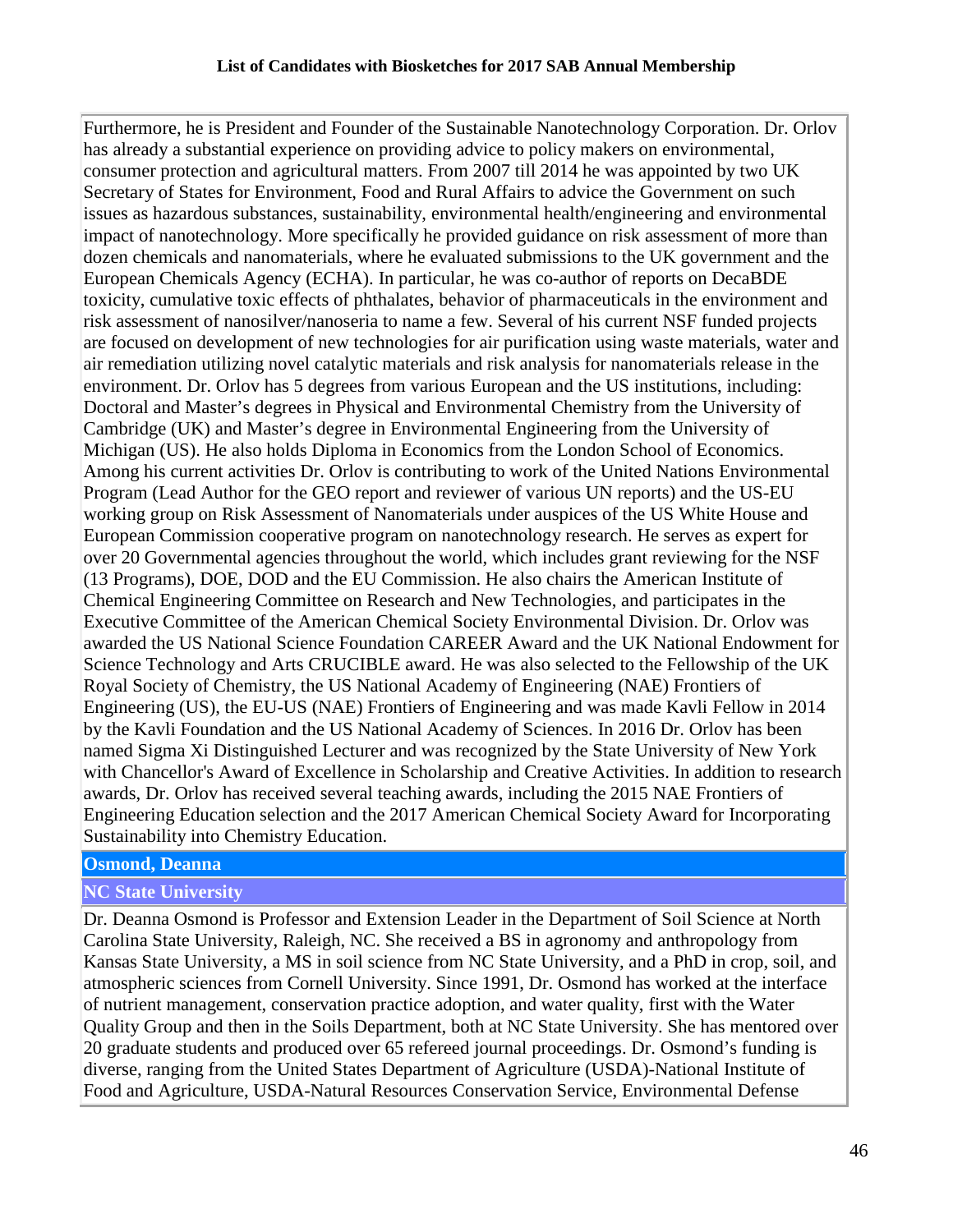Fund, Koch Industries, Small Grain Association of North Carolina, and Soybean Growers Association of North Carolina. Dr. Osmond has received numerous federal, state, and professional awards, and is a Fellow of both the American Society of Agronomy and the Soil Science Society of America. She has served on review panels for the U.S. Department of Agriculture and has been invited to several national-level EPA water quality meetings. She currently serves as chair of multiple state-level agricultural committees that focus on the intersection of water quality and agriculture and was also appointed to serve on the nutrient criteria panel for the state of North Carolina. She has served as either chair or president of several professional organizations, including the Southern Extension and Research Activity (SERA)-17, American Society of Agronomy, and Soil Science Society of North Carolina.

### **Pande, Krishna**

### **National Chiao Tung University**

Dr. Pande is currently CEO of Microvoyage (a start-up company addressing the 5G wireless communications market). He is also a full professor teaching postgraduate engineering courses at National Chiao Tung University in Taiwan. He previously served as senior director at Rockwell Collins' Advanced Technology Center where he managed the Advanced Radio Systems Department involved with the development of next-gen radios for both military and commercial systems. Dr. Pande interfaced with defense R&D agencies (such as DARPA) to address the technology needs of DoD customers. Under his leadership, more than a \$100 million in DARPA programs were won and successfully executed. Prior to his tenure at Rockwell Collins, Dr. Pande was CEO of Synoptel Corporation, executive vice president and general manager of Microwave Signal, Inc., executive director at COMSAT Corporation, director at Sperry/Unisys, and manager at Bendix. Prior to his corporate tenure, Dr. Pande was assistant professor in the Electrical Engineering Dept. at Rutgers University. Under Dr. Pande's leadership, a number of pioneering technologies were implemented for wireless communications, avionics, satellite payload and cross-link, advanced radio systems, MMW seekers, beam formers, MMICs, solar power, soil pH assessment sensors, and III-V semiconductor devices. Throughout his career, Dr. Pande has advised top U.S. government officials, championed an increase in the national science budget and served on a number of committees. These include the ERC Technology Advisory Committee for the National Science Foundation, University of Cincinnati and University of Maryland engineering advisory boards, IEEE Nanotechnology Manufacturing Committee, and the SAE Committee on WDM LAN Cognitive Radio Working Group/IEEE SDR Forum. He also served as US co-chair of Space Track 2003, PIERS-2002 chair on mm-wave technology, chair of AIAA Iowa Section, AIAA Space Systems Committee, vice chair of the IEEE Washington/N. Virginia chapter. He also served on the Howard County Education Advisory Council for Mathematics, the US-South Africa Business Council, and the U.S.-Korea Science and Technology forum. Dr. Pande also advised numerous companies including Digital Broadband Networks, Princeton Electronics, Hexawave, and Phoenix Microwave. He was also an advisor to Bellcore, ITT, Telcordia, and Air Force Research Laboratories. Dr. Pande received a Ph.D. in solid-state physics from the Indian Institute of Technology. He has published over 80 research papers, and holds 8 patents and 22 other inventions. He is an IEEE fellow and senior member of the American Institute of Aeronautics and Astronautics. He has been recognized with the prestigious AIAA Aerospace Communications Award and interviewed by media outlets, such as Business Week Asia, for his multi-media technological insight. Dr. Pande has been inducted into the National Aviation and Space Exploration Wall of Honor. He is currently active in various committees, including AIAA TCCS. Dr. Pande played a critical role as a member of the "Partner in Sky"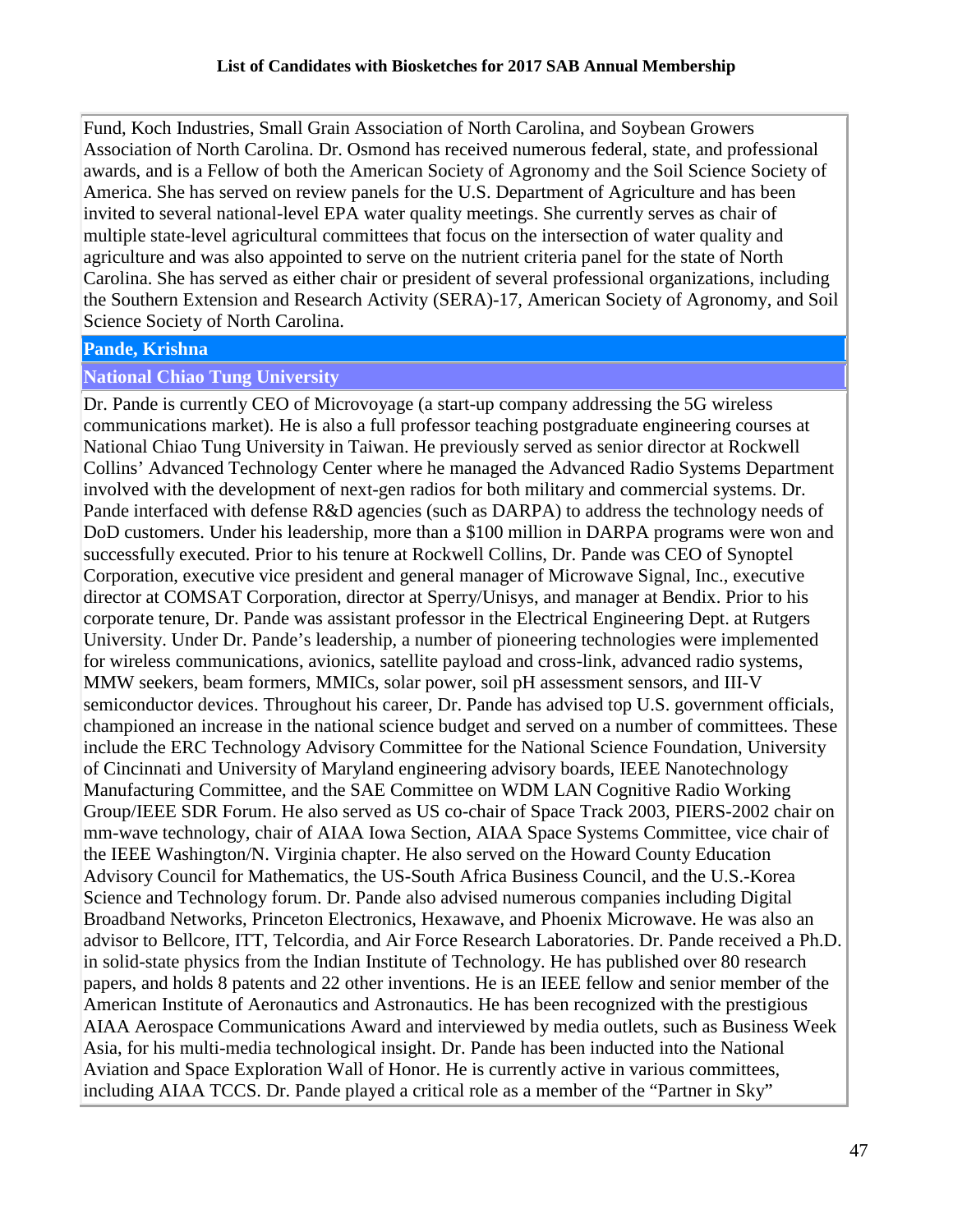committee on animal tracking led by Smithsonian Institute of Biology. He is currently volunteering for MicroMentor, helping young entrepreneurs globally.

# **Peltier, Richard**

### **University of Massachusetts**

Dr. Richard Peltier is an Associate Professor in the Department of Environmental Health Sciences at the University of Massachusetts Amherst. He is an expert in air quality assessment and human exposure science and has substantial focus in chemical speciation of aerosol components, source apportionment, and attribution of specific sources to specific health outcomes. He has extensive experience in conducting research projects in remote locations where traditional research approaches are particularly difficult. As an empiricist, his laboratory is centered on high quality data analysis, uncertainty in sparse datasets, and reducing exposure misclassification, and has resulted in nearly 50 publications to date. Effective science communication to engage the public is also of significant interest, and he is involved in production of effective dissemination tools of scientific findings through mass media. Dr. Peltier completed a BS in Biology of the University of Massachusetts, a MPH in Environmental Health Science at Columbia University, and a PhD in Atmospheric Chemistry from the Georgia Institute of Technology. He conducted postgraduate training at the Institute of Environmental Medicine at New York University's Langone School of Medicine. A former Rosenblith awardee from the Health Effects Institute, Dr. Peltier has prior or current funding from US EPA, the Institute for Advanced Sustainability Studies (Germany), World Resources Institute Ross Center for Sustainable Cities, Worldwide Universities Network, Climate and Health Research Network, and the Commonwealth of Massachusetts Department of Energy Resources. Dr. Peltier is a recipient of a US-UK Fulbright award, and is the Deputy Editor in Chief of the Journal of Exposure Science and Environmental Epidemiology.

# **Phalen, Robert**

# **University of California-Irvine**

Dr. Phalen is Professor, Department of Medicine; Co-Director, Air Pollution Health Effects Laboratory; Professor of Occupational and Environmental Health, Center for Occupational and Environmental Health, University of California, Irvine. Professor Phalen [Ph.D. in Biophysics from University of Rochester, NY] brings expertise on the health effects of air pollutants to the ORU. His research focus and expertise includes: Particle deposition in the developing lung and in the adult lung is one major focus of his research; another is assessment of lung defense mechanisms against inhaled particles. Quantitative morphometry by hand and image analysis has been used to study the respiratory tract anatomy for the purpose of computer modeling fates of inhaled particles. Additional studies are in developing methods for the use of laboratory animals in order to protect humans against air pollutants. His career emphasis is on the application of quantitative tools to biomedical problems: Lung injury from inhaled aerosol/gas combinations, Highly concentrated aerosols: properties and deposition in the respiratory tract, Respiratory tract aerosol dosimetry models, Comparative respiratory tract anatomy in young and adult humans and laboratory animals., Laboratory generation and characterization of aerosols

### **Puls, Robert**

# **Robert Puls Environmental Consulting**

Dr. Robert Puls is owner and principal scientist of Robert Puls Environmental Consulting, LLC. His company has received funding from the National Ground Water Association, the Ground Water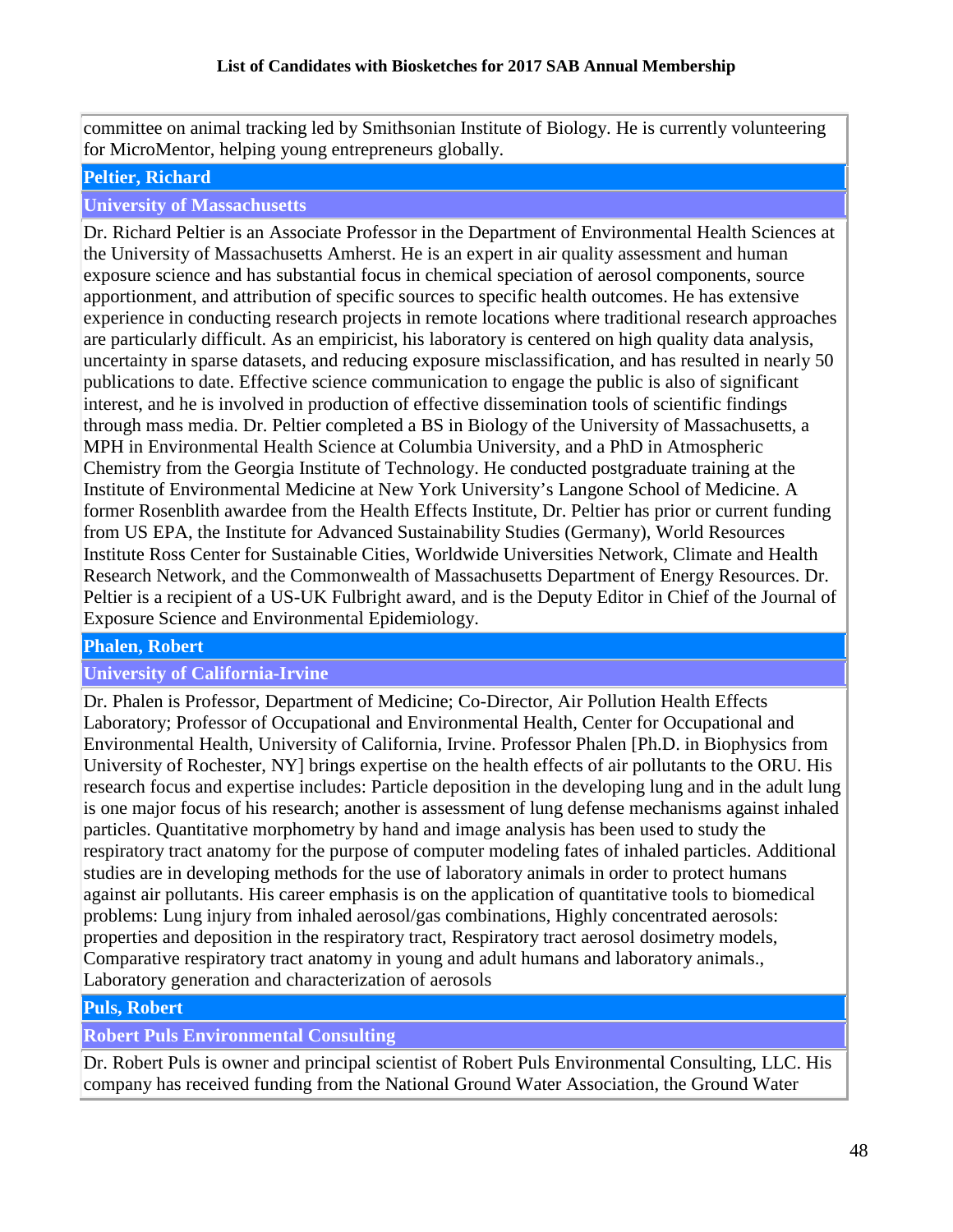Protection Council, the Environmental Defense Fund, and the Wyoming Outdoor Council for projects related to water quality monitoring, aquifer drinking water exemptions, risk assessment and management, and protection of water resources during oil and gas exploration and production. Dr. Puls recently retired as Director of the Oklahoma Water Survey and Associate Professor in the College of Atmospheric and Geographic Sciences at the University of Oklahoma. As Director, his research interests included ground water protection from nonpoint sources, water resource protection related to oil and gas operations, wastewater reuse strategies, assessment of ecological impacts from climate change, and aquifer storage and recovery as a means to conserve water and augment drinking water supplies. He received funding in 2014-2015 from the National Science Foundation. He received his PhD in Soil and Water Science from the University of Arizona. Dr. Puls received his Masters in Forest Resources from the University of Washington and his BS in Soil Science and Natural Resources from the University of Wisconsin-Madison. Before coming to the University of Oklahoma, he worked for 25 years at the U.S Environmental Protection Agency (EPA) Office of Research and Development in the Ground Water and Ecosystems Restoration Division in Ada, Oklahoma. He has held positions with EPA as Senior Soil Scientist, Branch Chief, and Director of Research of the Division. His research focused on passive systems to restore groundwater, contaminated site characterization and risk assessment, ground-water sampling, and the transport and fate of contaminants in the subsurface. He has served on Advisory Boards and Committees with the US Geological Survey, EPA, US Department of Energy, National Research Council, the Nature Conservancy, Ground Water Protection Council, ASTM, and private industry. Dr. Puls currently serves on the Editorial Board of the Land Contamination and Reclamation Journal and the journal, Water. Dr. Puls has authored / co-authored more than 150 research articles on the above topics, and received a number of EPA interagency and industry awards for his research.

### **Richardson, David B.**

# **University of North Carolina**

Dr. David B. Richardson is Associate Professor of Epidemiology in the School of Public Health at the University of North Carolina at Chapel Hill. His research focuses on the health effects of occupational and environmental exposures, particularly with regards to ionizing radiation. Dr. Richardson has a strong background in occupational epidemiology, with specific training and expertise in occupational cancer studies, radiation epidemiology, and epidemiological methods. He has conducted research on strengthening epidemiological methods for cohort studies, and laid the groundwork for the proposed research through a history of research on workers employed at U.S. Department of Energy (DOE) facilities, including prior cohort and case-control studies of workers employed at DOE's Oak Ridge, Savannah River, and Hanford facilities, as well as participation in large international collaborative studies of nuclear workers. Dr. Richardson has conducted studies of cancer among nuclear workers at several U.S. Department of Energy facilities, as well as studied cancer among the Japanese survivors of the atomic bombings of Hiroshima and Nagasaki. He has served as a visiting scientist at the World Health Organization's International Agency for Research on Cancer in Lyon, France and at the Radiation Effects Research Foundation in Hiroshima, Japan. Since 2007, he has served as Director of the National Institute of Occupational Safety and Healthfunded training program in occupational epidemiology at the University of North Carolina-Chapel Hill. In addition, he is a core faculty member at the Injury Prevention Research Center at the University of North Carolina, and a member of the Exposure and Biomarkers Research Core at the University's Center for Environmental Health and Susceptibility. He is an Associate Editor of the journals Occupational and Environmental Medicine, American Journal of Epidemiology and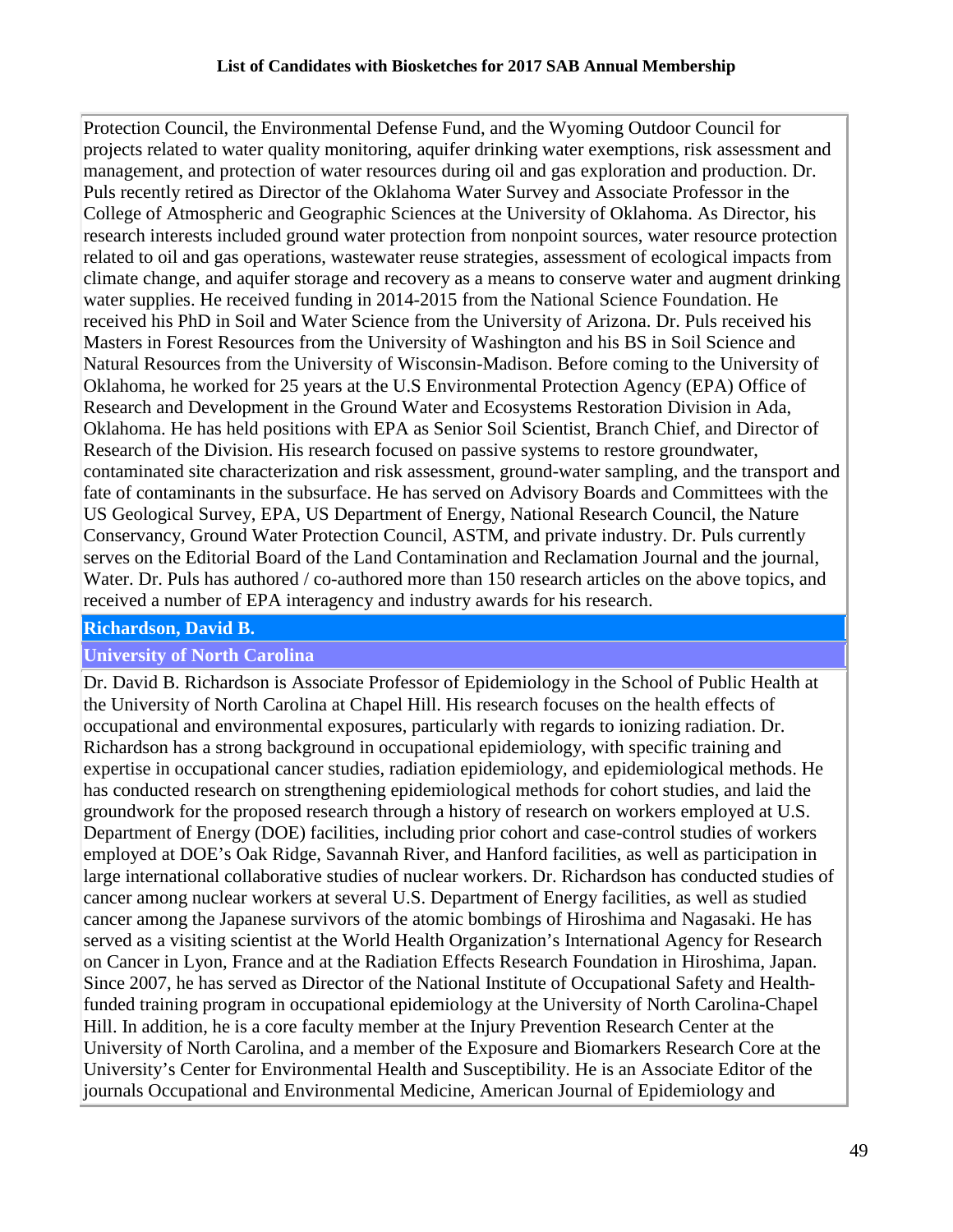Environmental Health Perspectives, is a member of the President's Advisory Board on Radiation and Worker Health, and recently served on the Institute of Medicine's Committee on Review of the Department of Labor's Site Exposure Matrix Database. Dr. Richardson's current research includes studies of mortality among workers in the nuclear industry and development of innovative methods for occupational cancer studies. These research activities are supported by grants from the National Institute for Occupational Safety and Health, and the National Cancer Institute. Dr. Richardson received a Ph.D. and M.S.P.H., both in epidemiology, from the University of North Carolina.

### **Richardson, Mary Jo**

# **Texas A&M University**

Dr. Mary Jo Richardson is a Regents' Professor of Oceanography and Geology and Geophysics, (2006-present) at Texas A&M University. She researches the dynamics and biogeochemistry of particle formation, sinking, resuspension, transport and deposition in the ocean from the continental shelf to the deep sea and from surface waters to the seafloor. She seeks to quantify particulate organic carbon (POC) in the ocean through the development of algorithms from satellite ocean color that are sea-truthed with in-situ POC and transmissometer data to unravel global ocean processes of carbon recycling. She is dedicated to increasing the participation and advancement of women in academic science and engineering careers as well as increasing diversity in Geoscience disciplines and improving Geoscience education opportunities through enhanced undergraduate and graduate experiences. Dr. Richardson obtained her Ph.D. from the MIT/WHOI Joint Program in Oceanography in 1980 and has served in professorial and academic administrative roles at Texas A&M University. She has lived in Greece (4 months) while on faculty development leave in 2009 and led a geoscience-based study abroad program at Texas A&M University's Santa Chiara Center in Castiglion Fiorentino, Italy during fall 2011. Dr. Richardson is an award-winning teacher receiving the Texas A&M University's Association of Former Students Teaching Award in 1991 and 2016. She has served on advisory committees for the National Science Foundation and on the Board of Trustees for the University Corporation for Atmospheric Research.

# **Rodewald, Amanda D.**

# **Cornell University**

Amanda D. Rodewald is the endowed Garvin Professor and Director of Conservation Science at the Cornell Lab of Ornithology and the Department of Natural Resources at Cornell University. Prior to joining the Cornell faculty in 2013, she spent 13 years as a professor in the School of Environment and Natural Resources at The Ohio State University. Dr. Rodewald received a B.S. in Wildlife Biology from University of Montana (1992), an M.S. in Zoology from University of Arkansas (1995), and a Ph.D. in Ecology from Pennsylvania State University (2000). She is a fellow of the American Ornithological Society, Peter Wall Institute for Advanced Studies, Public Voices / Op-Ed Project, and the CIC Academic Leadership Program. Her leadership roles have included serving on the Science Advisory Board of US EPA, the Scientific Review Committee of the National Socioenvironmental Synthesis Center (SESYNC), nominating committee of the American Association for the Advancement of Science, council of the American Ornithologists Union, editorial boards of scientific journals, and the Faculty Advisory Board for the Atkinson Center for a Sustainable Future. Dr. Rodewald has built an interdisciplinary, international research program in ecological and sustainability sciences that addresses global challenges linked to changing climate, land cover, and human activities in temperate and tropical working landscapes that need to serve both social and ecological needs. Since 2000, she has generated nearly \$8 million in research funding, including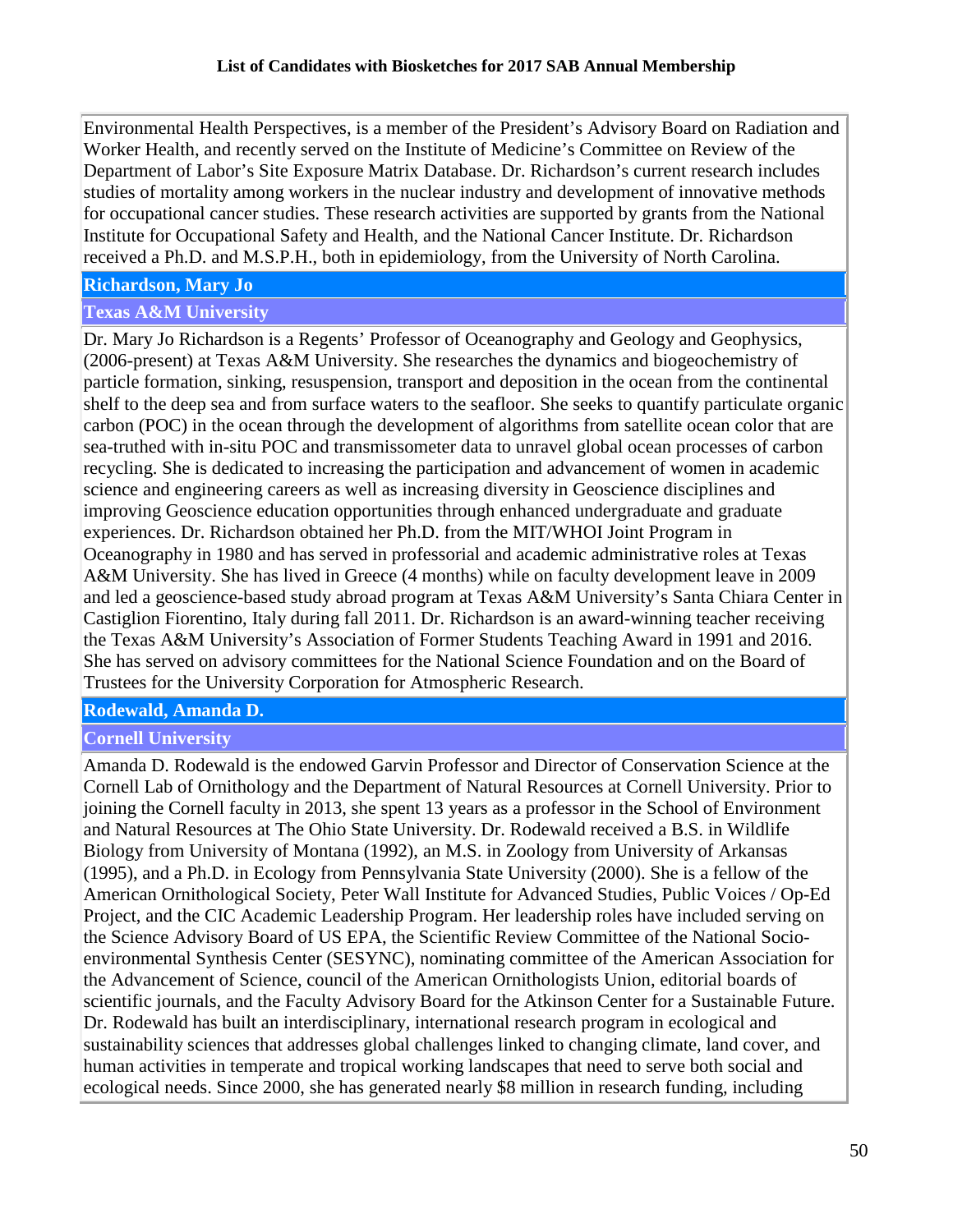competitive awards from National Science Foundation. She has published 118 scientific papers, 9 book chapters, as well as many popular outreach articles for broad audiences, and she consistently extends and applies her research through programs for managers, decision-makers, community members, and private sector partners. Dr. Rodewald also contributes to the national and state-level environmental decision-making process in her ad-hoc advisory and panel roles with National Science Foundation, USDA Forest Service, U.S. Fish and Wildlife Service, Ohio Department of Natural Resources, and North American Bird Conservation Initiatives.

### **Rolband, Michael**

# **Wetland Studies and Solutions, Inc.**

Michael (Mike) S. Rolband is the founder and president of Wetland Studies and Solutions, Inc. (WSSI), a 120+ person natural and cultural resources consulting firm headquartered in Gainesville, Virginia, which is now a subsidiary of The Davey Tree Expert Company. He has led the firm from its roots in 1991 as a one-person wetlands consulting firm into an integrated multi-discipline natural and cultural resource consulting firm focused on solving Clean Water Act permitting and regulatory requirements of the Chesapeake Bay Preservation Act. Mike was responsible for WSSI's development of the first wetlands bank in Virginia in 1994 (fourth in U.S.), the first mitigation bank to provide stream credits in Virginia (2001), the first urban stream bank in Virginia (2006 approval; 45, 000 linear feet restored in Reston, Virginia to date), WSSI's office facility receiving the first LEED Gold approval in Virginia (2006), and a full-scale LID laboratory. In the area of wetlands and stream restoration, Mike created a research program, the Wetland Research Initiative, that has funded \$3.5 million to date on grants to several universities since 2007, and created a 501(c)(3) (Resource Protection Group, Inc.) to continue this program. Mike's interest in stormwater management and its interaction with natural waterbodies has led to legislation, the development of the "Energy Balance" Methodology (adopted in Virginia regulations), and a permeability testing protocol now contained in the June 11, 2015 Draft of VDOT's VTM-134 Bioretention Soil Media Test. Under his direction, WSSI has provided natural and cultural resources studies and permitting on over 7, 500 projects and nearly 275, 000 acres of land in the region. Beyond the operational requirements of managing the firm, Mike's current focus is on new stormwater regulations, the Chesapeake Bay TMDL process, local environmental ordinance and comprehensive plan changes, and compensatory mitigation project design. Mike has served on the Chesapeake Bay Local Assistance Board and numerous committees at the state and local government level dealing with the Chesapeake Bay Preservation Act, stormwater, and wetlands/stream regulations. Additionally, he has testified before the U.S. Congress, and lectured to numerous organizations on stormwater management, mitigation, wetlands and stream regulatory policy, and Chesapeake Bay Act Regulations on many occasions. Mike was also instrumental in developing Virginia's new wetlands laws in the 2000 legislative session, as well as over a dozen pieces of state legislation involving wetlands, streams and stormwater regulations. He attended Cornell University where he obtained a BS in Civil and Environmental Engineering, a Master of Engineering (Civil), and an MBA.

### **Rosen, Barry**

### **Florida International University**

Barry P. Rosen is currently Associate Dean for Basic Research and Graduate Programs at the Herbert Wertheim College of Medicine, Florida International University in Miami, Florida since 2009. For 22 years he was Chair and Distinguished Professor of Biochemistry and Molecular Biology at Wayne State University School of Medicine in Detroit, Michigan. He received his B.S. from Trinity College,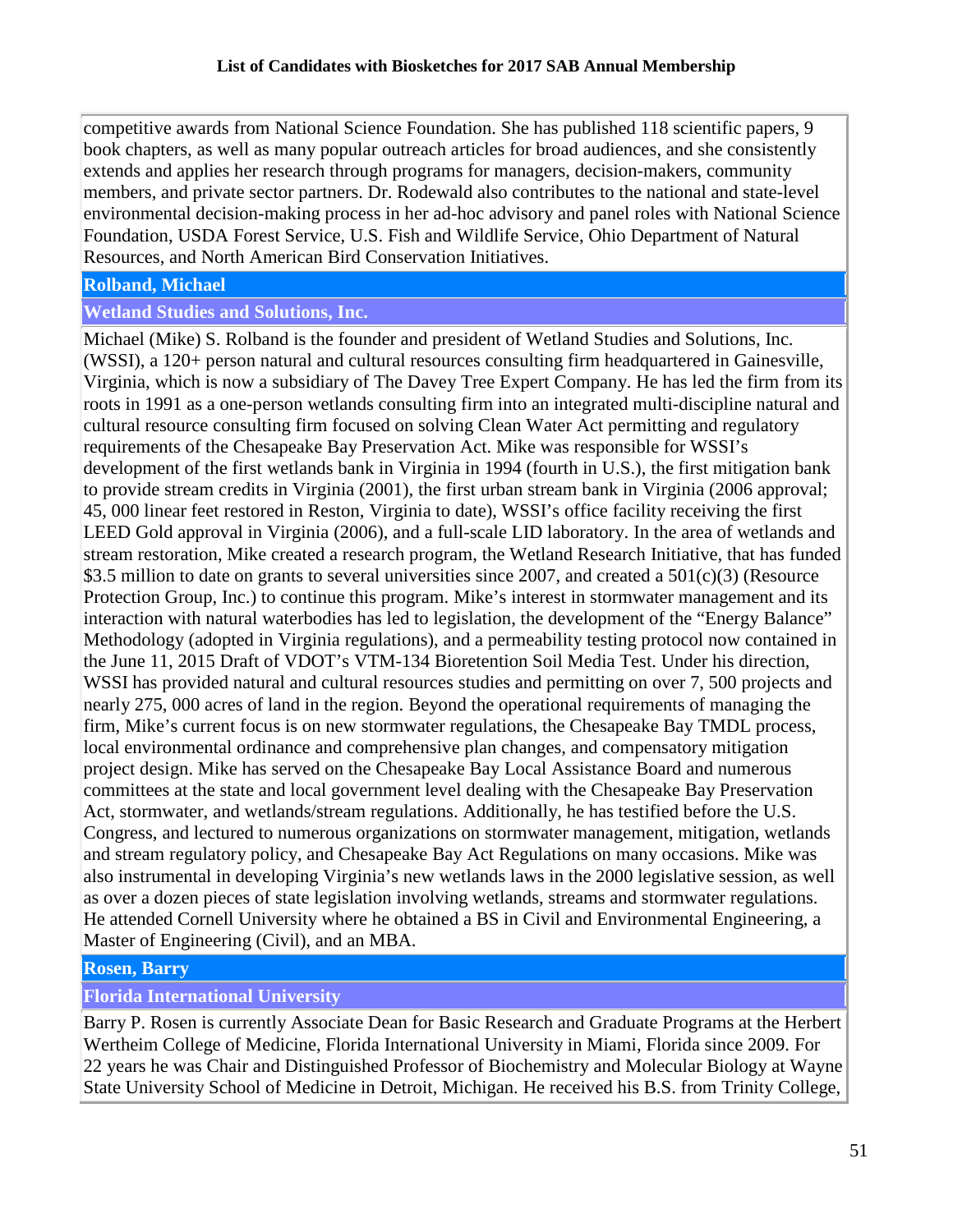Hartford, Connecticut in 1965 and his M.S. (1968) and Ph.D. (1969) from the University of Connecticut and was an NIH postdoctoral fellow at Cornell University (1969-1971). He was on the faculty at the University of Maryland School of Medicine in Baltimore, Maryland for 15 years. For nearly four decades his laboratory has investigated the mechanisms of transport and detoxification of transition metals, heavy metals and metalloids in bacteria, yeast, protozoans, mammals and plants. He identified the pathways of arsenic uptake, efflux, biotransformation and regulation in organisms from E. coli to humans. He identified most of the known arsenic detoxification genes and characterized their gene products at the biochemical and structural level. He solved the crystal structure of many of those proteins. He identified and named the ArsR family of metalloregulatory proteins. He made the seminal discovery that aquaglyceroporin channels, from E. coli GlpF to human AQP9, are the transporters that nearly every cell uses to take up As(III). He is currently elucidating the enzymes and transporters of the arsenic biomethylation and organoarsenical redox cycles. He has published more than 320 papers, reviews and books and is the holder of a prestigious MERIT Award from NIGMS and an R01 from NIEHS. He is recipient of numerous awards, including Basil O'Connor Award from the March of Dimes, Maryland Distinguished Young Scientist Award, Josiah Macy, Jr. Faculty Scholar Award, Gershenson Distinguished Faculty Fellow Award (WSU), Outstanding Graduate Mentor Award (WSU) and Lawrence Weiner Medical Alumni Award (WSU) and is an elected fellow of both the American Association for the Advancement of Science (AAAS) and the American Society for Microbiology (ASM). He has been on many national and international panels at NIH, NSF, and American Heart Association, and on multiple editorial boards. He has served as both President of the Wayne State University Academy of Scholars and President of the Association of Medical and Graduate Departments of Biochemistry. He was a member of the EPA Scientific Advisory Board Arsenic Review Panel, 2005-2006. Most recently he served as an external Reviewer of the FDA proposed limit for inorganic arsenic in infant rice cereal.

**Russell, Armistead (Ted)**

### **Georgia Institute of Technology**

Professor Armistead (Ted) Russell is the Howard T. Tellepsen Chair and Regents' Professor of Civil and Environmental Engineering at Georgia Tech, where his research is aimed at better understanding the dynamics of air pollutants at urban and regional scales and assessing their impacts on health and the environment to develop approaches to design strategies to effectively improve air quality. He earned his M.S. and Ph.D. degrees in Mechanical Engineering at the California Institute of Technology, conducting his research at Caltech's Environmental Quality Laboratory. His B.S. is from Washington State University. Dr. Russell was a member of EPA's Clean Air Science Advisory Committee (CASAC) and a member of the National Research Council's Board on Environmental Studies and Toxicology. He chaired the CASAC NOx-SOx, Secondary NAAQS review panel, the Ambient Air Monitoring Methods Subcommittee and the Council on Clean Air Compliance Analysis' Air Quality Modeling Subcommittee, and served on the Health Effects Institute's Report Review Committee. He was an Associate Editor of the journal Environmental Science and Technology and co-directed the Southeastern Center for Air Pollution and Epidemiology. He currently co-directs the NSF-funded Integrated Urban Infrastructure Solutions for Environmentally Sustainable, Healthy, and Livable Cities network.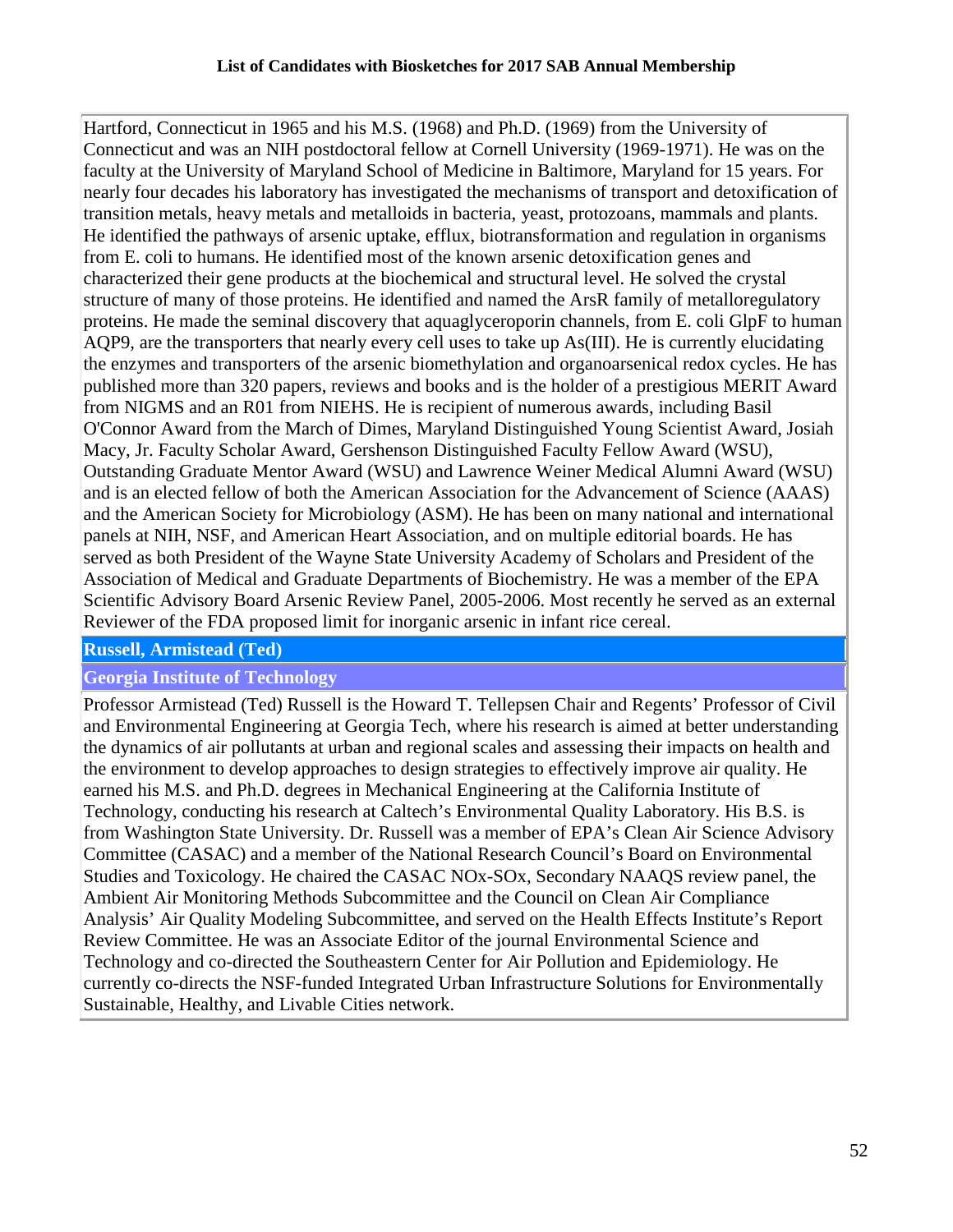# **Sager, Allana**

### **Dexter ATC Field Services, Inc.**

Mrs. Allana Sager is an Environmental Engineer for Dexter ATC Field Services, providing onsite support for the Water and Wastewater Treatment program at the Total Petrochemicals and Refining Facility in Port Arthur, TX. She received a Bachelor of Science in Biology and Biochemistry from Texas A&M University. She continued her studies and received a Master of Science in Civil Engineering with a specialty focus in Environmental Engineering, and a Business Certificate from the Mays School of Business at Texas A&M University. Allana was awarded a graduate research assistantship by the Texas Engineering Experiment Station at Texas A&M University where she conducted research in the Global Petroleum Research Institute regarding the stability of hydraulic fracturing waters and methods to monitor microbial activity in these waters. Her work was published and presented to the Society of Petroleum Engineer's Industry Board at the Unconventional Resource Technology Conference where she was commended for bringing a revolutionary topic forward for industry wide discussion. Post publication, her work was also featured in the Journal of Petroleum Technology as a feature story detailing the best available technology and practices identified by her team's research. Her technical background also includes biotechnology, biopolymers, wastewater treatment, stormwater management, water reuse, membrane technology, industrial water storage and containment. In addition, she has also developed an expertise in the implementation and maintenance of federal and state water and air quality standards covering the discharge of treated process water, facility stormwater, particulate matter, volatile organics, benzene waste operations, and national emissions standards for hazardous air pollutants. She is recognized as an effective communicator of science and engineering to both technical and non-technical audiences. Since Allana has joined industry, she has received the Engineer-In-Training (EIT) certification from the Texas Board of Professional Engineers, and is currently working towards her Professional Engineering (PE) License. She actively works to give back to her community by being an active member of Engineers without Borders, the American Society of Civil Engineers, the American Chemical Society, and the American Water Works Association. She is not currently a recipient of any research grants or federal funding, but she did receive funding from a private sector environmental consulting firm (GSI Environmental) during her research.

# **Scherer, Michelle**

### **University of Iowa.**

Dr. Michelle M. Scherer is the Donald E. Bently Professor of Civil and Environmental Engineering at the University of Iowa. She holds a B.S. in Systems Engineering from the University of Virginia (1989), an M.S. in Civil and Environmental Engineering from the University of Connecticut (1994), and a Ph.D. (1998) in Environmental Science and Engineering from the OGI School of Science and Engineering. Dr. Scherer is currently Chair of the Department of Civil & Environmental Engineering (www.engineering.uiowa.edu/cee/) and is an expert in environmental geochemistry and reactions of environmental pollutants at the mineral –water interface. Her research and teaching interests center around the redox chemistry of minerals in soils and water, biogeochemical cycles of nutrients and metals, hazardous waste treatment, and nanogeochemistry. Dr. Scherer is a past Associate Editor for the journal Environmental Science & Technology and was awarded the 2010 Malcolm Pirnie Frontier in Research Award by the Association of Environmental Engineering and Science Professors (AEESP) and the 2016 May Brodbeck Distinguished Achievement Award for Faculty at U. Iowa. She has published numerous articles in leading environmental engineering and science journals, as well as several book chapters. Dr. Scherer's current research and education initiatives are supported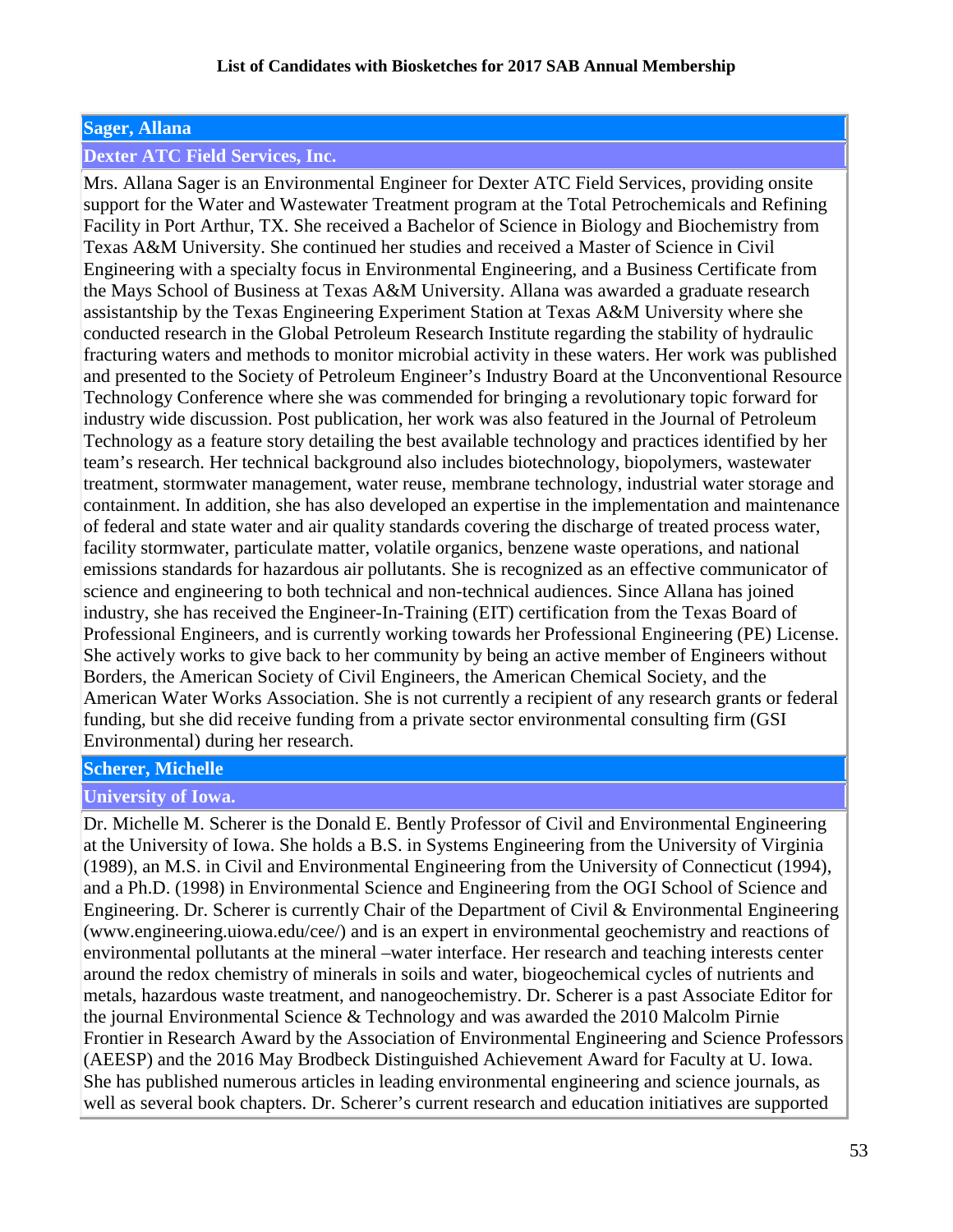by competitive grants from the National Science Foundation, Department of Energy, and the Strategic Environmental Research and Development Program (SERDP) to provide funding to understand processes controlling heavy metal and chlorinated solvent cleanup and redox behavior of semiconductor minerals. Current work is focused on perchlorethylene, trichloroethylene, heavy metals (such as arsenic) and iron, manganese, and clay minerals. She has also recently begun working on lead and copper contamination in drinking water.

### **Shea, Damian**

### **Statera Environmental, Inc.**

Dr. Damian Shea is a Professor of Environmental Chemistry and Toxicology at North Carolina State University and President and Founder of Statera Environmental, Inc., an environmental technology and consulting company. He received his Ph.D. in Environmental Chemistry from the University of Maryland in 1985 and was awarded a National Research Council Post-Doctoral Fellowship at the National Institute of Standards and Technology (1985-1987). In 1987, he was awarded an American Association for the Advancement of Science Environmental Science and Engineering Fellowship to work at the US Environmental Protection Agency From 2001 to 2011 he served as Head of the Department of Environmental and Molecular Toxicology and Department of Biology and also was the Founding University Director of the U.S. Department of the Interior Southeast Climate Science Center and the Program Director for the Howard Hughes Medical Institute Undergraduate Science Education Program. Dr. Shea has been studying the sources, fate, and effects of chemicals in the environment for over 30 years. His research and teaching is highly interdisciplinary and applied to solving real-world environmental problems. By combining his knowledge and experience in chemistry, toxicology, risk assessment, and the social sciences his ultimate goal is to improve our ability to assess, communicate, and mitigate the risks of chemicals to human and ecological health. He is a member of the American Chemical Society, Society for Environmental Toxicology and Chemistry, and International Society of Exposure Science and previously a member of the Society of Toxicology, American Geophysical Union, among others. He also provides scientific leadership to a startup company focusing on environmental technologies. Dr. Shea receives research funding from National Institute of Environmental Health Sciences, US Department Agriculture, US Geologic Survey, and US Fish and Wildlife Service.

# **Shelby, Laurie**

# **Alcoa Corporation**

Laurie Muse Shelby obtained her Bachelors of Science in Chemistry from Radford University and her Master's in Public Health from the School of Biomedical Engineering at the Medical College of Virginia. She is a Board Certified Industrial Hygienist (CIH) and Board Certified Safety Professional (CSP). Laurie is the Vice President of Environmental, Health, and Safety at Alcoa Corporation. She previously worked at Radian Corporation and Dominion Energy. Laurie has served as the President for local industrial hygiene sections in the Central Virginia region and Potomac region. Laurie is currently an executive member of the ORCHSE, a global thought leadership group for Environmental, Health and Safety excellence. Laurie is leading a team of global experts on the revision of the American Society of Safety Engineers Z10 management system standard. Laurie is an expert in risk assessment and risk auditing. She has worked to develop global compliance strategies sulfur dioxide, ozone, PM2.5 and residual risk in her current role within the Aluminum industry. Laurie is married with two children.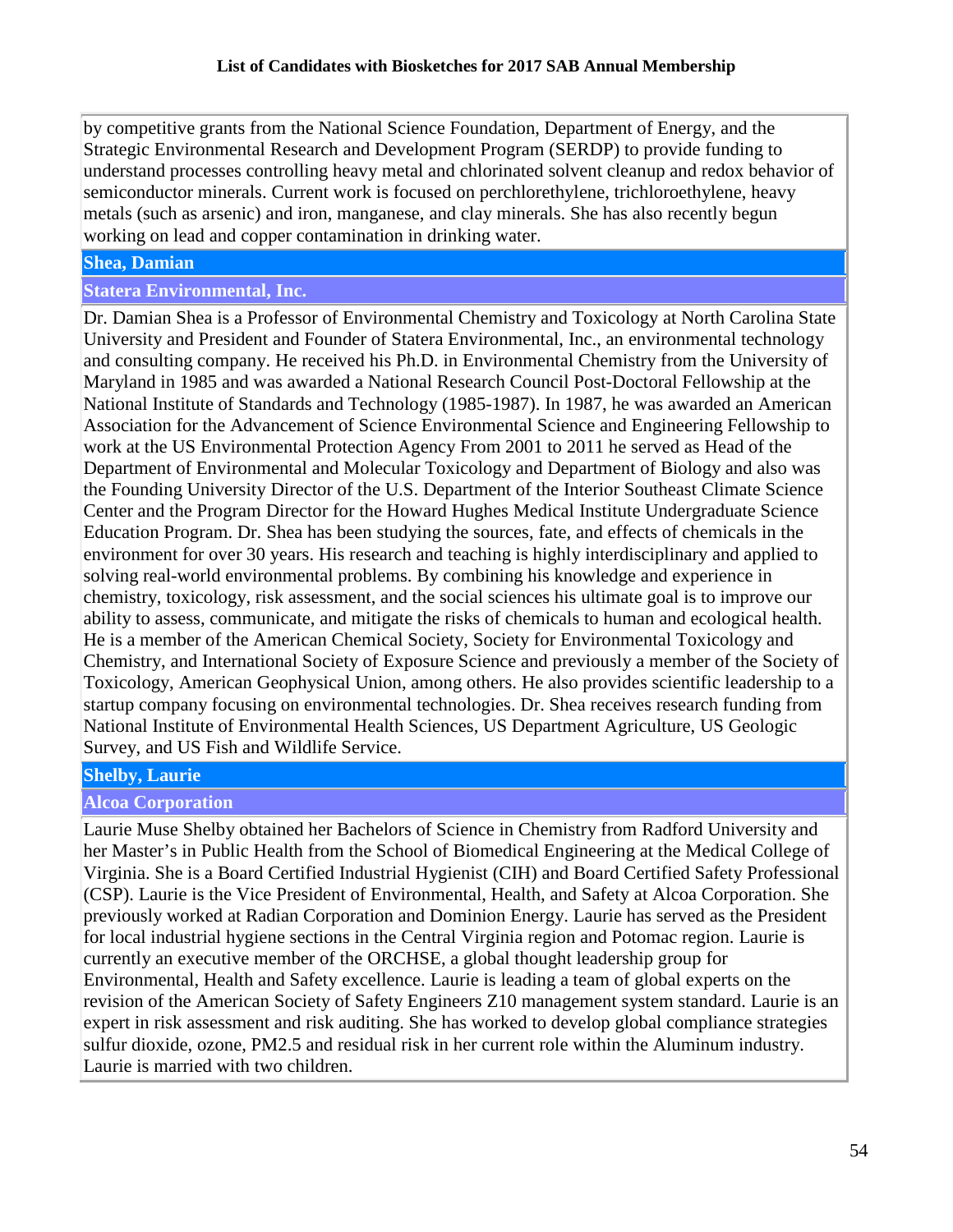# **Sherman, Michael**

# **North Carolina Farm Bureau Federation**

M. Paul Sherman is the Associate State Legislative Director with the North Carolina Farm Bureau Federation (NCFB). In this position, he represents NCFB's 500, 000+ member families on engineering, air quality, energy, renewable energy, global climate change, transportation, and other regulatory issues. In this capacity, Paul has advocated for North Carolina's farmer and rural citizen energy interests through participation on many stakeholder groups, boards, and commissions such as: North Carolina's Strategic Plan for Biofuels Leadership, NC Legislative Commission on Global Climate Change, NC Legislative Subcommittee on Offshore Energy Exploration, NC Agricultural Open Burning Stakeholder Group, and NC Idle Reduction Stakeholder Group. Paul has served or continues to serve on the boards of the NC Irrigation Society and the NC State University Biological and Agricultural Engineering department advisory board. He was the agricultural representative during the development and ongoing implementation of the NC Renewable Energy and Energy Efficiency Portfolio Standard. Paul was the project administrator for the NC Farm Energy Efficiency Project where he facilitated farm energy audits and farm scale renewable energy projects including wind, solar, swine methane, and hydro putting farmers in control of their own energy use and production. Paul attended North Carolina State University where he earned a Bachelor of Science degree in Biological and Agricultural Engineering. He is certified as a Professional Engineer in North Carolina. His previous work experience includes livestock confinement design, construction engineering, animal waste management, and environmental permitting. Prior to joining Farm Bureau, Paul worked for the North Carolina Department of Environment and Natural Resources where he directed the animal waste permitting program and served on the technical advisory panel researching alternative swine waste treatment options (Smithfield Agreement). No research funding was received for these activities.

### **Simon, Ted**

### **University of Georgia**

Dr. Ted W. Simon operates a solo consulting practice in Winston, GA near Atlanta. He holds a B.A. in Biology from Middlebury College and a Ph.D. in Neuroscience from Georgia State University. Dr. Simon worked at EPA's Region 4 offices from 1993 until 2006. There he served as the senior toxicologist in the Waste Management Division. At EPA, he was a lead author of Risk Assessment Guidance for Superfund: Volume III – Part A, Process for Conducting Probabilistic Risk Assessment. He also received bronze medals for his work on the Base Realignment and Closure effort and for a method for assessing the efficacy of institutional controls for risk mitigation at military facilities. After leaving EPA, he has provided consultation to clients in both the public and private sectors including the Ontario Ministry of the Environment, Health Canada, trade associations including the American Chemistry Council and the European Chemical Industry Council, and others. He has served as a peer reviewer for the journals Regulatory Toxicology and Pharmacology, Environmental Health Perspectives, Critical Reviews in Toxicology and a number of other journals. He has been a member of the Society of Toxicology since 1993. Dr. Simon is the author of over 40 scientific publications including a graduate level textbook, Environmental Risk Assessment: A Toxicological Approach publishing in 2014 by Taylor and Francis. His scientific interests include: 1) the use of dose-response analysis to inform mode of action; 2) Bayesian methods for characterizing uncertainty in risk assessment; and 3) endocrine-active substances. Over the past four years, he has received consulting fees from corporations in the US and England, attorneys in the US, and government entities such as the Los Angeles County Sanitation Division and the Fairfax County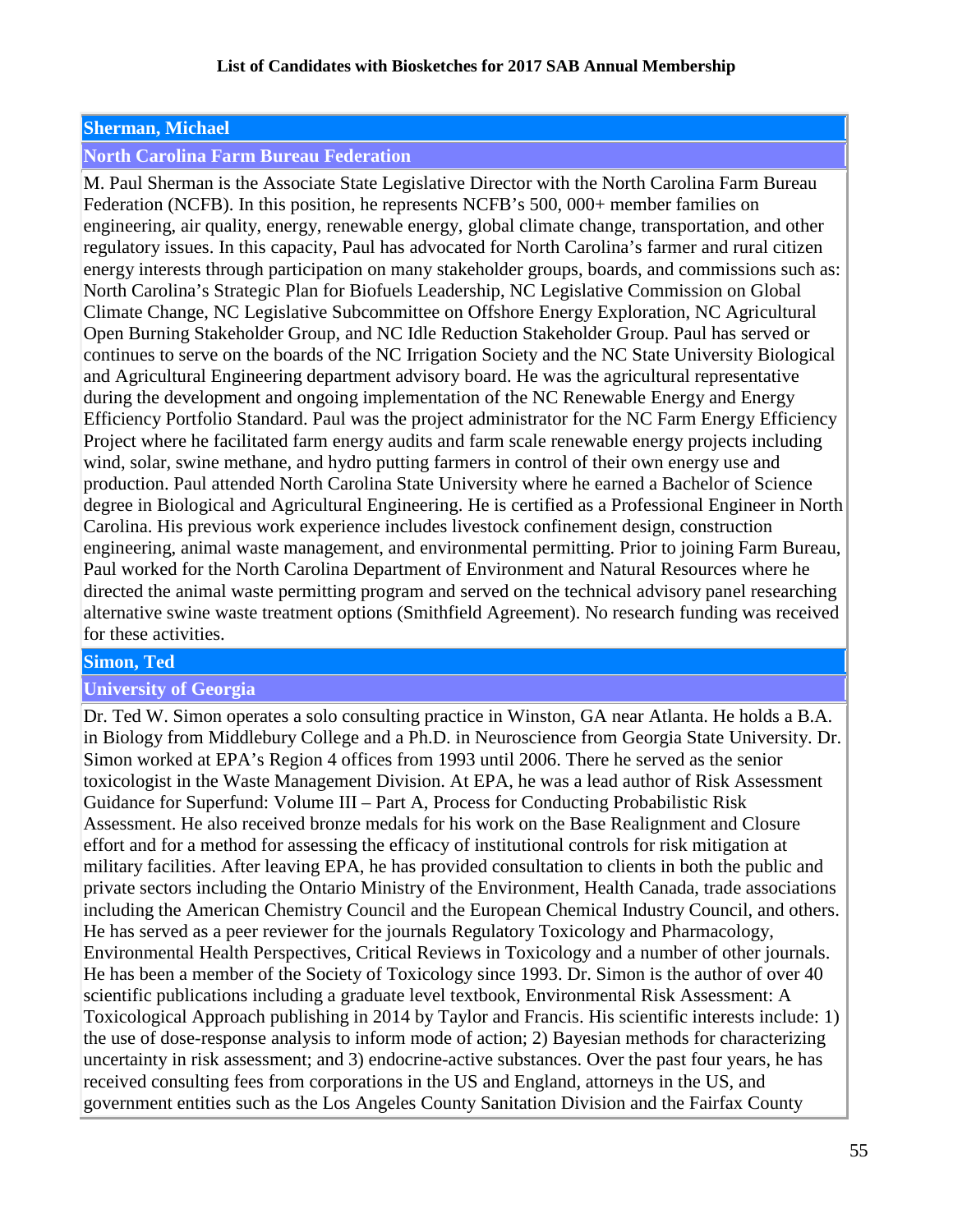Virginia Police Department. He is not currently a recipient of research grants from the Environmental Protection Agency, other federal agencies, or the private sector.

### **Skoglund, Robert**

### **Covestro LLC**

Dr. Robert Skoglund is the Head of Product Safety and Regulatory Affairs for Covestro LLC, a world-leading manufacturer of high-tech polymer materials. In addition he holds an adjunct faculty appointment in the Department of Environmental Health Sciences of the Richard M. Fairbanks School of Public Health at Indiana University and adjunct faculty and graduate school appointments in the Division of Environmental Health Sciences of the School of Public Health at the University of Minnesota. Dr. Skoglund received his MS in toxicology and PhD in environmental chemistry from the University of Minnesota and is working on an MBA in sustainable business at Marylhurst University. In addition, he is certified in toxicology by the American Board of Toxicology and industrial hygiene by the American Board of Industrial Hygiene. With over 30 years of experience in regulatory and applied toxicology, environmental chemistry, and industrial hygiene, areas of proficiency include product EHS and stewardship, hazard and risk assessments, fit for purpose and alternative analyses, chemical management regulations, and sustainability, but he has not engaged in any externally funded research in the last two years. Dr. Skoglund teaches in graduate level courses, sits on MS and PhD committees, and has authored a number of peer-reviewed abstracts, papers, and book chapters. He presently serves on the EPA Science Advisory Board's chemical assessment advisory committee and on an advisory board for the NIEHS hazardous waste worker training program. Dr. Skoglund is active in various professional and trade organizations with a focus on the training of public and environmental health practitioners, the funding of student research, and advocacy for science-based regulations.

### **Smith, Anne**

### **NERA Economic Consulting**

Anne Smith is a Managing Director of NERA Economic Consulting and co-head of its environmental practice. She is trained in economics, decision sciences, and modeling. She has MA and PhD degrees in economics from Stanford University, and a PhD minor from Stanford Engineering School's Department of Engineering-Economic Systems. She received her BA summa cum laude in economics from Duke University. Prior to joining NERA, Dr. Smith headed the Climate & Sustainability Group at Charles River Associates; headed the Environmental Policy Practice of Decision Focus Incorporated (and served on its Board of Directors); was a decision analyst at SRI International; and served as an economist in the Office of Policy Planning and Evaluation of USEPA. Dr. Smith has conducted studies and published papers on benefit-cost analysis, epidemiological risk analysis, uncertainty analysis, energy-environmental modeling, and economic impact analysis. She has applied this expertise to issues including air quality, climate change, contaminated sites, food safety, and nuclear waste management. She has also conducted training courses in health risk assessment and risk management for staff of corporations and government agencies. Her consulting involves a wide array of clients, including research institutions, businesses, non-profit organizations, trade associations, multi-stakeholder commissions, and government agencies in the U.S. and abroad. This experience gives her insight into the diversity of perspectives that public policies must address. Dr. Smith has also gained sensitivity to diverse perspectives from prior service on expert committees, including five committees of the National Academies of Sciences, three committees convened by the United Nations Economic Commission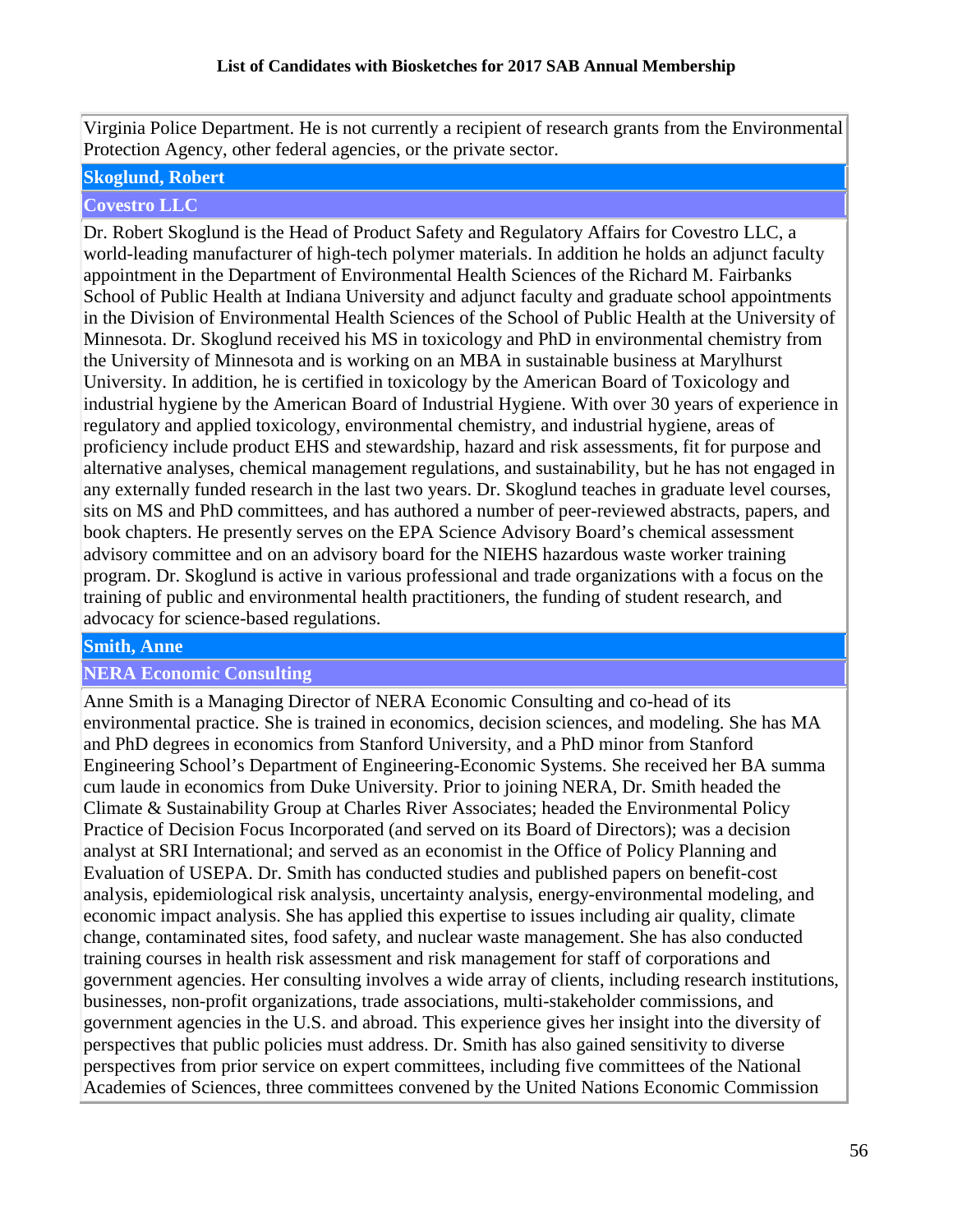for Europe and the UN's Joint Group of Experts on the Scientific Aspects of Marine Environmental Protection (GESAMP), and for a programmatic review of PM2.5 research by EPA's Board of Scientific Counselors. She is a member of many different professional societies, performs peer reviews for journal articles, and served on the Board of Directors of the Society for Benefit-Cost Analysis in 2013 and 2014.

# **Smith, Eric P.**

**Virginia Polytechnic Institute and State University**

Dr. Eric P. Smith is Chair of the Department of Statistics at Virginia Polytechnic Institute and State University. He holds a B.S. in Mathematics from the University of Georgia and an M.S. and Ph.D. from University of Washington in Biomathematics. Dr. Smith has been a member of the Virginia Tech faculty since 1982. His research focuses on the development and application of statistical methods to help understand and solve environmental and ecological problems. Dr. Smith was the Director of the Statistical Consulting Center 1995-2004. In that position he was responsible for providing statistical support to students, faculty and staff and provided training to statistics students on the art of consulting. Dr. Smith has worked on a variety of statistical and scientific problems from areas such as engineering, education and natural resources. He teaches courses on multivariate analysis and linear models (regression, analysis of variance). Dr. Smith is a former Associate Editor of Environmetrics, the Journal of Agricultural, Biological and Environmental Statistics, and the Journal of the American Statistical Association. He was a section editor for the Natural Resources section for the Encyclopedia of Environmetrics and associate editor for Environmental Management. He has supervised 14 Ph.D. students. Dr. Smith's research is currently funded by grants from the Office of Naval Research, the U.S. Department of Agriculture (Improvement and Marketing of the Food and Agricultural Education Information System), and the National Marine Fisheries (Model complexity and stock assessment quality: an investigation of the performance of models of different complexity and implications for model selection in fisheries).

# **Smith, Richard**

### **University of North Carolina**

Richard L. Smith is Mark L. Reed III Distinguished Professor of Statistics and Professor of Biostatistics in the University of North Carolina, Chapel Hill. He is also Director of the Statistical and Applied Mathematical Sciences Institute, a Mathematical Sciences Institute supported by the National Science Foundation. Dr. Smith holds a B.A. in Mathematics from Oxford University, and a Ph.D. in Operations Research from Cornell University. He previously held academic positions at Imperial College (London), the University of Surrey (Guildford, England) and Cambridge University. Dr. Smith's main research interest is environmental statistics and associated areas of methodological research such as spatial statistics, time series analysis and extreme value theory. He is particularly interested in statistical aspects of climate change research, and in air pollution including its health effects. Dr. Smith is a Fellow of the American Statistical Association and the Institute of Mathematical Statistics, an Elected Member of the International Statistical Institute, and has won the Guy Medal in Silver of the Royal Statistical Society, and the Distinguished Achievement Medal of the Section on Statistics and the Environment, American Statistical Association. In 2004 he was the J. Stuart Hunter Lecturer of The International Environmetrics Society. Dr. Smith is also a Chartered Statistician of the Royal Statistical Society. He is currently a member of the Research Committee of the Health Effects Institute.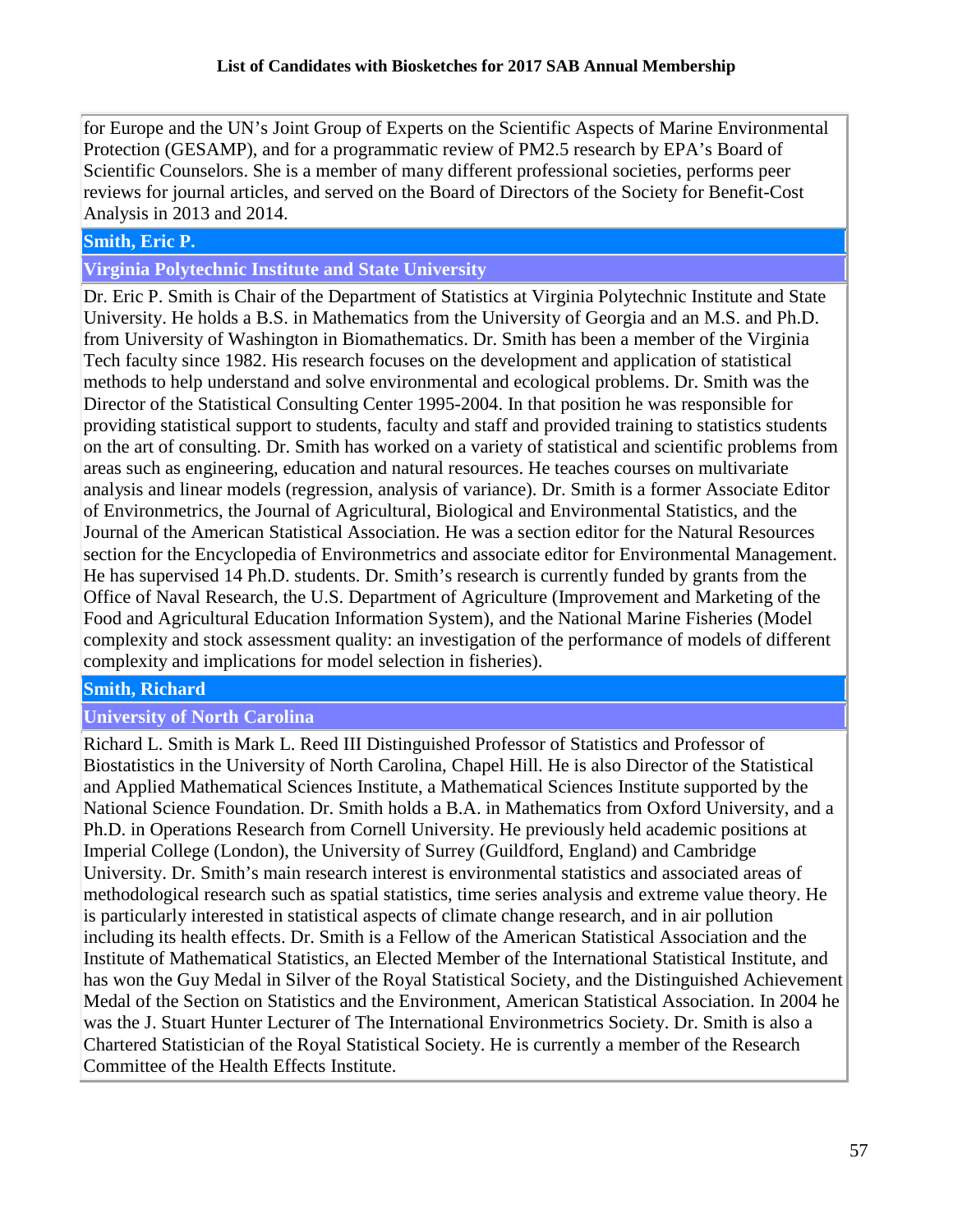### **Stevenson, David**

### **Caesar Rodney Institute**

David T. Stevenson is an economist (Bachelor of Science in Agricultural Economics from Rutgers University), served on the Environmental Protection Agency Presidential Transition Team, and has worked in the field of energy and environmental policy as an analyst for the last seven years at the Caesar Rodney Institute, a state policy think tank. Stevenson led six major business development projects at the DuPont Company and has founded six businesses as an independent entrepreneur providing a strong perspective for balancing economic development and environmental regulation. He has been involved in numerous Public Service Commission dockets as an intervener and consultant, providing guidance on Solar Renewable Energy Credit auctions, electric grid resilience and reliability, electricity and natural gas pricing and service expansion, and electric supply strategies. He has analyzed Delaware's compliance with National Ambient Air Quality Standard's on six criteria pollutants and ozone down to the individual Air Quality Monitoring Station level. He has extensive experience with cost versus benefit analysis, including for proposed Environmental Protection Agency regulations. Stevenson has a strong background in conservation starting with taking the very first environmental science course offered at Rutgers University, creating the first crankcase oil recycling program and greenways land use plan as Conservation Commission Chairman in Southbury, CT. He was part of a team involved in creating today's solar industry in the United States and India, and also in approving Material Safety Data Sheets as a lab supervisor for the DuPont Company. As a board member of the Delaware Home Builders Association Stevenson cofounded Delaware's Green Building Council along with building the first "gold" level green home in Delaware using the beta program of the National Association of Home Builders Green Building Program. The transition team briefing experience provided a foundational understanding of the Environmental Protection Agency priorities, organization, budget, and mandated deadlines for 2017/18. He has received no research grants in the last two years.

# **Steward, H. Leighton**

# **CO2 Coalition**

Mr. Steward earned an MS in Geology, from Southern Methodist University. He is an environmentalist and former energy industry executive. He has a background of extensive corporate leadership and a lifetime of environmental activities and recognition for the same. He can bring some balance to the many discussions facing the EPA today. Mr. Steward is a firm believer in the application of the scientific method which has seemed to be lacking in some of the previous administrations. He held leadership roles in several organizations that also rely on empirical science can help access this information quickly and pass it on to the Science Advisory Board and the Administrator. He is currently active on committees with M.D. Anderson Cancer Center, the CO2 Coalition and the ex·NASA Right Climate Stuff team. Was lead author of the New York Times best seller Sugar Busters that led the nutritional industry in 1992 in helping to control weight and Type II diabetes and sold over 4 million copies. Mr. Steward was a leader in the discovery that hydrocarbons can be detected from earth's surface with geophysical methods and that oil and gas can be produced commercially from extremely tight source shales. He has met one on one with six secretaries and or EPA Administrators as to how "no net loss" of wetlands could be accomplished and it work. Mr. Steward won EPA Region 6 Environmental Excellence Award. He currently receives no outside funding and funds a variety of research and believes "We owe our Administrator all the pertinent empirical evidence that underpins his decisions."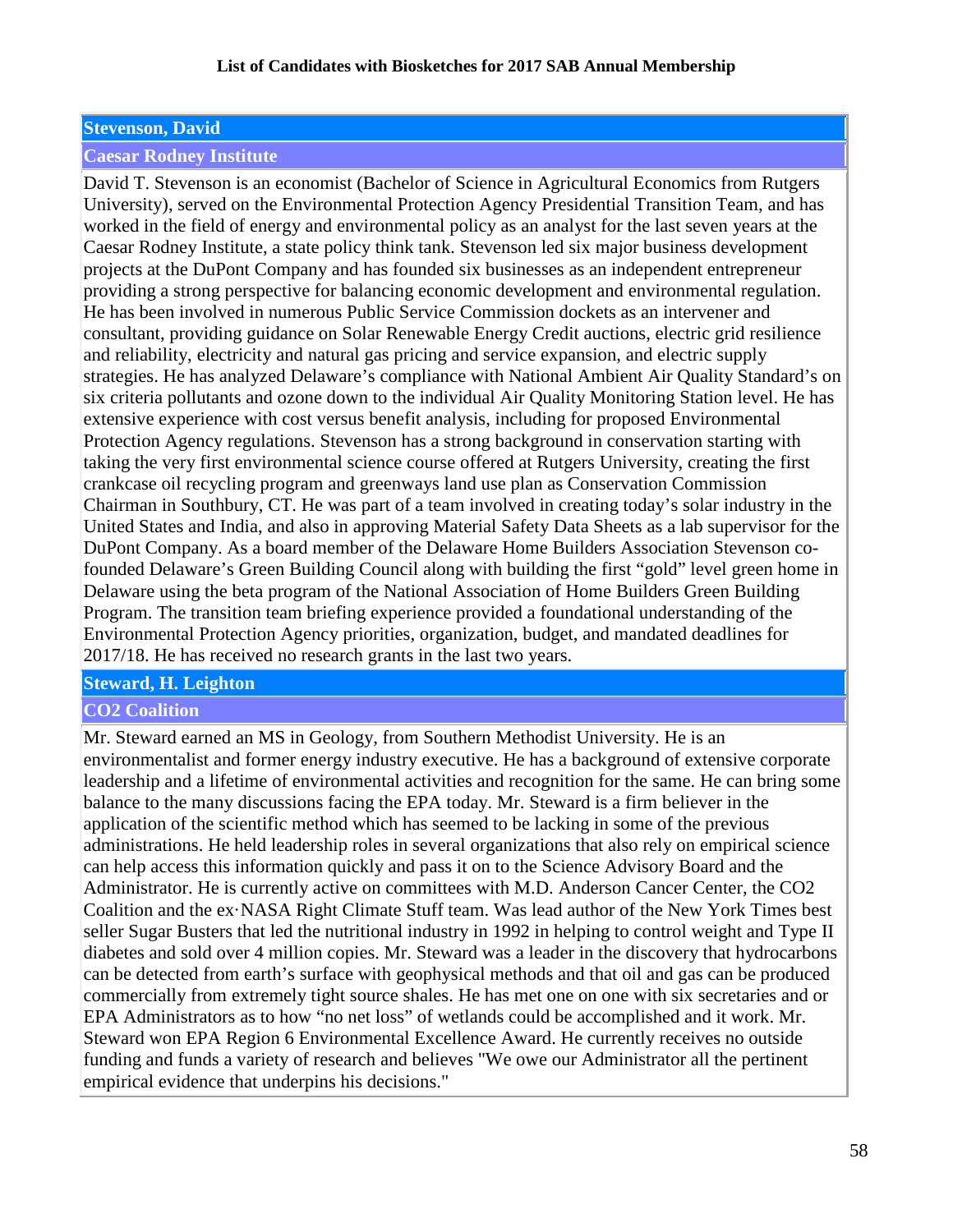# **Stuart, Amy**

### **University of South Florida**

Amy L. Stuart, Ph.D. is a Professor at the University of South Florida (USF) in the Department of Environmental and Occupational Health, College of Public Health. She holds a joint appointment in the Department of Civil and Environmental Engineering, and courtesy appointments in the Center for Urban Transportation Research, and the Patel College of Global Sustainability. She is also the founder and director of the Graduate Certificate Program in Environmental Health at USF. Dr. Stuart earned a BS in chemical engineering, a MS in civil engineering, and a PhD in civil and environmental engineering from Stanford University. She completed postdoctoral training at the Center for International Security and Cooperation at Stanford. Dr. Stuart leads and collaborates on multi-disciplinary research and teaching initiatives related to air pollution, public health, and environmental sustainability. Her research has contributed to understanding the impacts of urban design and transportation on air pollution exposure equity, the fate of volatile chemicals during cloud freezing, mercury contamination and exposures, and associations between air pollution and birth defects, resulting in over 100 scholarly publications. During the last two years, Dr. Stuart's work has been funded by the National Institute of Environmental Health Sciences and by the United States Department of Transportation. She is also a previous recipient of a National Science Foundation Career award. Dr. Stuart is professionally involved in the Association of Environmental Engineering and Science Professors, currently serving on the Lectures Committee. She is a member of the Air and Waste Management Association, including previous service as the Chair of the Student Awards Committee of the Higher Education Council, and is a member of the International Society of Exposure Sciences. She regularly serves as a reviewer of manuscripts for several scientific journals and of proposals for grant sponsors on air pollution topics.

### **Tharakan, John**

### **Howard University**

Dr. John Tharakan is Professor of Engineering in the Department of Chemical Engineering at Howard University, College of Engineering and Architecture. He has served as Chair, Director of Graduate Studies and is founding Faculty Adviser, Engineers Without Borders, HU Chapter. He received his BS (chemical engineering) at Indian Institute of Technology, Madras, MS and PhD in Engineering Science (Biochemical Engineering) from the University of California, San Diego, with post-doctoral training at American Red Cross, Plasma Derivatives Laboratory and then appointed Research Scientist, prior to joining Howard. His research expertise is in environmental engineering and biotechnology, appropriate technology development, engineering education, sustainable development and ethics in science and engineering, with funding from US EPA, DOD and NSF. He was Fulbright Senior Scholar, India ('06-'07), researching biological methods of waste treatment in South India. With Engineers Without Borders, he has worked on clean water, sanitation and renewable energy technology implementation in Senegal, Kenya and El Salvador. Dr. Tharakan is Co-Chair of an on-going series of biennial International Conferences on Appropriate Technology held across Africa facilitating knowledge and technology transfer for social justice, and has served as Editor for published conference proceedings. He was Fulbright-Nehru Senior Scholar ('15-'16) at Cochin University of Science and Technology, India, researching social impact assessment of innovative technology implementation. Dr. Tharakan has authored over 50 peer-reviewed papers and book chapters. He teaches undergraduate and graduate engineering courses in chemical, environmental and bioprocess engineering, hazardous waste treatment, and appropriate technology. Dr. Tharakan served two terms on the Executive Committee of the Board of Scientific Counselors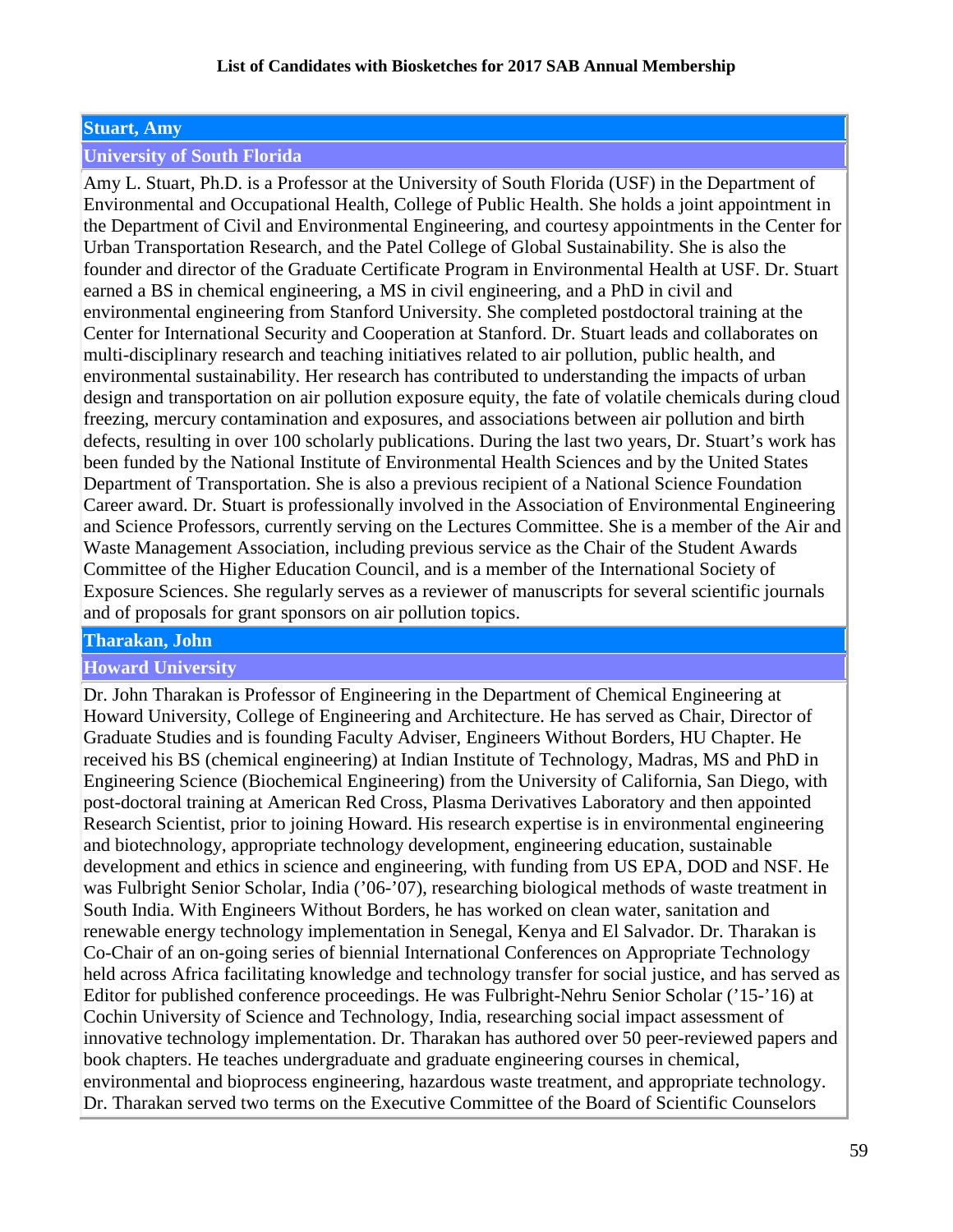and on the BOSC-EC Subcommittee on Safe and Healthy Communities. Dr. Tharakan has served on the editorial and review boards of scientific journals, government agencies and academia, and has chaired sessions at national and international scientific and engineering conferences.

# **Theis, Thomas L.**

# **University of Illinois at Chicago**

Professor Theis is Director of the Institute for Environmental Science and Policy (IESP) at the University of Illinois at Chicago. He was most recently at Clarkson University, where he was the Bayard D. Clarkson Professor and Director of the Center for Environmental Management. His areas of expertise include life cycle assessment, industrial ecology, the mathematical modeling and systems analysis of environmental processes, environmental policy; pollution prevention, and hazardous waste management. He has published in excess of 130 peer-reviewed articles, and is the co-author (with Jonathan Tomkin) of the text Sustainability: A Comprehensive Foundation. He was co-chair (with James Galloway and Otto Doering) of the Integrated Nitrogen Committee of the USEPA SAB. Their final report: Reactive Nitrogen in the United States: An Analysis of Inputs, Flows, Consequences, and Management Options was released in 2011. Dr. Theis is a past member of the USEPA Congressionally Chartered Science Advisory Board, and is past editor of the Journal of Environmental Engineering. From 1980-1985 he was the co-director of the Industrial Waste Elimination Research Center (a collaboration of Illinois Institute of Technology and University of Notre Dame), one of the first Centers of Excellence established by the USEPA. In 1989 he was an invited participant on the United Nations' Scientific Committee on Problems in the Environment (SCOPE) Workshop on Groundwater Contamination, in 1998 he was invited to by the World Bank to assist in the development of the first environmental engineering program in Argentina, in January, 2009 he delivered the keynote address at the NitroEurope Conference in Gothenburg, Sweden, and in October 2009 he was a member of the US delegation to the US-Japan Workshop on Life Cycle Assessment and Infrastructure Materials in Sapporo, Japan. He is the founding Principal Investigator of the Environmental Manufacturing Management Program.

# **Thomas, Valerie**

# **Georgia Institute of Technology**

Dr. Valerie Thomas is the Anderson Interface Associate Professor in the School of Industrial and Systems Engineering at the Georgia Institute of Technology, with a joint appointment in the School of Public Policy. Dr. Thomas received a Ph.D. in theoretical physics from Cornell University, and a B. A. in physics from Swarthmore College. She was a post-doctoral Research Fellow at the Department of Engineering and Public Policy at Carnegie Mellon University, and a Research Scientist at Princeton University, at the Princeton Environmental Institute and at Princeton's Center for Energy and Environmental Studies. She has worked on a wide range of issues including nuclear arms control verification, international security, and environmental sustainability. She has spent a year as a Science Fellow in the U.S. Congress, as the American Physical Society Congressional Science Fellow. Her expertise is in quantitative approaches to environmental assessment, and the lifecycle environmental impacts of products and materials. Current research is in the area of industrial ecology, including biofuels and bioenergy, energy efficiency, and the use of information technology and markets to increase recycling and efficiency. She is a Fellow of the American Physical Society, and an elected Council Member of the International Society for Industrial Ecology.

**Thompson, Timothy**

**Science and Engineering for the Environment, LLC**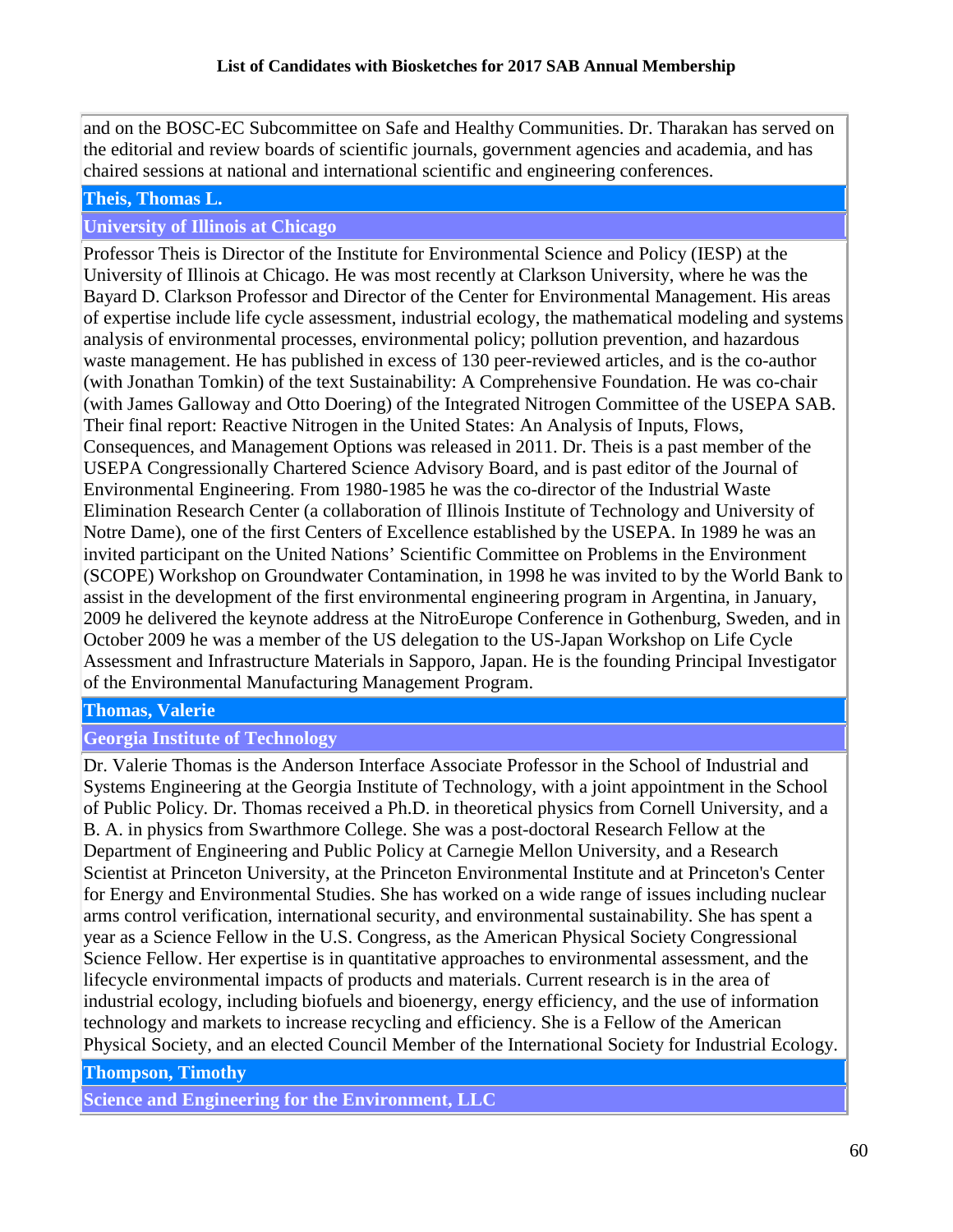Mr. Timothy Thompson is a Senior Environmental Scientist with Science, Engineering and the Environment, LLC. In his current position his principal responsibilities are in the field of characterization, risk assessment, and management of contaminated sediments. He received his B.Sc. in Agricultural Sciences from the University of Arizona, his M.Sc. in Ocean Sciences from the University of British Columbia, and was a Monbusho Fellow, at the University of Nagasaki and Tokyo Fisheries University, Japan. In his 18 years of experience as a practicing professional in environmental science he has been program manager and principal scientist for several large contaminated sediment programs under CERCLA and RCRA. His current work in sediments also includes habitat evaluations and integration of field data with spatial modeling tools, spatial characterization and statistical analysis of bedded sediment data, bedded sediment characterization, water quality monitoring, sediment remediation and ecological risk assessment. Mr. Thompson is currently a member of the EPA's Science Advisory Boards Ecological Process and Effects Committee and sits by request with the Environmental Engineering Committee and with the EPA's Board of Scientific Counselors. He serves in a peer review capacity for two of the largest contaminated remediation projects in the U.S, and has several publications on risk assessment and contaminated site management.

### **Thorne, Peter S.**

# **University of Iowa**

Dr. Peter S. Thorne is Professor of Toxicology and Head of the Department of Occupational and Environmental Health at the University of Iowa, College of Public Health. He holds a secondary appointment as Professor of Civil and Environmental Engineering. Dr. Thorne is Associate Director and co-founder of the Interdisciplinary Graduate Program in Human Toxicology. He received a BS in chemical engineering, MS in biomedical engineering and PhD in toxicology from the University of Wisconsin-Madison and completed post-doctoral training in immunotoxicology at the University of Pittsburgh. Since 2001 he has served as Director of the NIH-funded Environmental Health Sciences Research Center. Dr. Thorne directs a major community-based research project and the Inhalation Toxicology Core for the Iowa Superfund Research Program. He has been continuously funded by NIH for over two decades and runs a productive research laboratory engaging his students in studies of environmental risk factors for asthma, health effects of inhaled air pollutants, inflammatory lung diseases, endotoxin-induced immunomodulation, nanotoxicology and novel methodology for exposure assessment to airborne toxicants. Dr. Thorne has authored 200 peer-reviewed papers and book chapters. He teaches graduate level courses on environmental health and human toxicology and has mentored 75 MS, PhD and Postdoctoral trainees. Dr. Thorne has served on a wide variety of editorial and review boards for scientific journals, government agencies, and academia and regularly chairs grant reviews for NIH. From 2003 to 2006, he served on the NIH National Advisory Environmental Health Sciences Council. He is the recipient of the Thomas Bedford Memorial Prize from the British Occupational Hygiene Society, the John Doull Award from the Society of Toxicology (Central States Chapter) and was the 2003 Whitehead Memorial Lecturer at the Children's Hospital of Pittsburgh.

# **Thurston, George**

# **New York University**

Dr. George Thurston is a Professor at the New York University School of Medicine's Department of Environmental Medicine, where he is Director of the Program in Exposure Assessment and Health Effects. He received his Bachelor of Science in Engineering from Brown University (with Honors),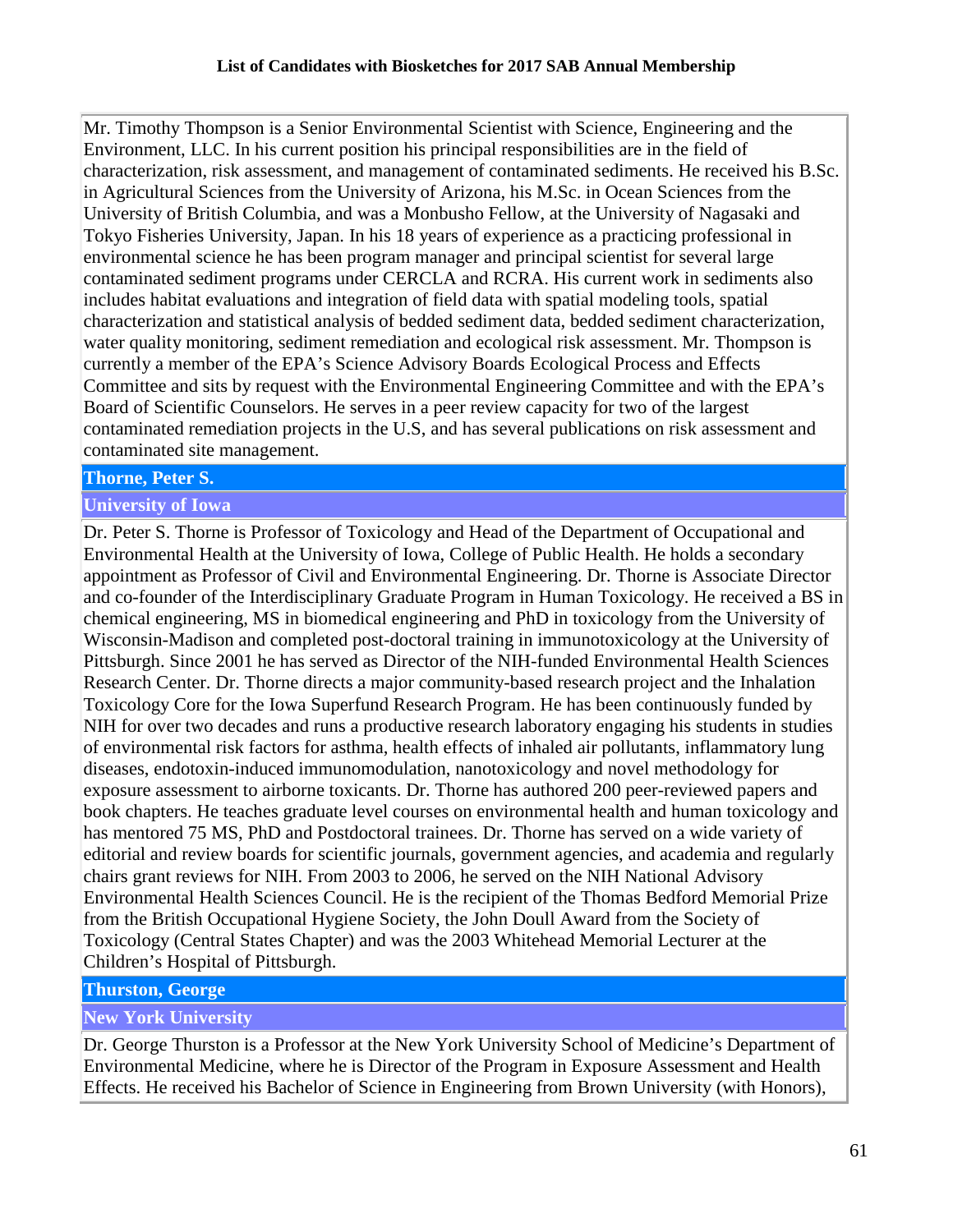and his Masters and Doctorate in Environmental Health Sciences from the Harvard University School of Public Health. He has been a faculty member at the New York University School of Medicine since 1984. He has previously served on the EPA's CASAC Committee on NOx and SOx from 2007 to 2010, and is presently the Chair of the American Thoracic Society's Environmental Health Policy Committee. Professor Thurston's research has focused on the human health effects of air pollution exposures. His research in recent years has been funded by the NIH through both R01 and R21 grant mechanisms, as well as under the NYU-NIEHS Center of Excellence grant. He has also received research support from the NYU/Abu Dhabi Institute for Public Health Research. In addition, one of Dr. Thurston's students presently has a EPA STAR grant, which he oversees (without salary support). Recent awards for his scientific research include: the 2012 "Haagen Smit Prize" given by the scientific journal Atmospheric Environment, and; "The Top Science Paper of 2012" by the journal Environmental Science & Technology for a Global Burden of Disease report on global particulate matter air pollution exposures around the world.

### **Turco, Ronald**

### **Purdue University**

As a faculty member in the College Agriculture for 30 years, Dr. Ronald F. Turco Jr. has developed a research and teaching (80R/20T) position based on the application of basic science to solve problems facing Indiana and the nation. Turco's earliest efforts at Purdue led him to realize the significance that a microbiologist could play by developing an applied research program to understand and deliver information on the biological components of environmental stewardship, ecosystem sustainability and farming operations. His research program now stresses water quality and soil health, emphasizing the importance of understanding the behavior of environmental microorganisms as well as understanding the impact of humans on the soil microbiome. Microbiology affects all aspects of our lives; most encounters are neutral, but an ingestion of contaminated water or food can have devastating effects on people and animals. Turco's early efforts were significant in that he realized the role a microbiologist could play by developing an applied research program to understand and deliver information about the microbiology of environmental processes. His program has stressed work on how microorganisms control critical soil processes related to N transformations, the buildup of soil carbon reserves, and the decomposition of plant and waste residues. His work has also stressed that certain microorganisms can produce disease in humans and animals, create water contamination or create the greenhouse gases CH4 and N2O that pose potential harmful effects. Over the last few years Turco has taken on a number of administrative responsibilities including serving as the founding Director of Purdue's Environmental Sciences and Engineering Institute (ESEI) now the Center for the Environment, service on the board of directors for the Purdue Climate Change Research Center (PCCRC), the Directorship of the Indiana Water Resources Research Center (IWRRC) and most recently he have served as the director of the Purdue Water Community, and now is the Director of the Global Sustainability Institute and an Assistant Dean in the College of Agriculture.

# **van der Vaart, Donald**

# **NC State Government**

Dr. van der Vaart has experience at all levels of Environmental Management within the State Government Department responsible for Environmental Protection. He has worked in a variety of scientific areas relevant to the environment including combustion and refining. His work has primarily been focused on Air Quality related challenges. In addition to his scientific work, Dr. van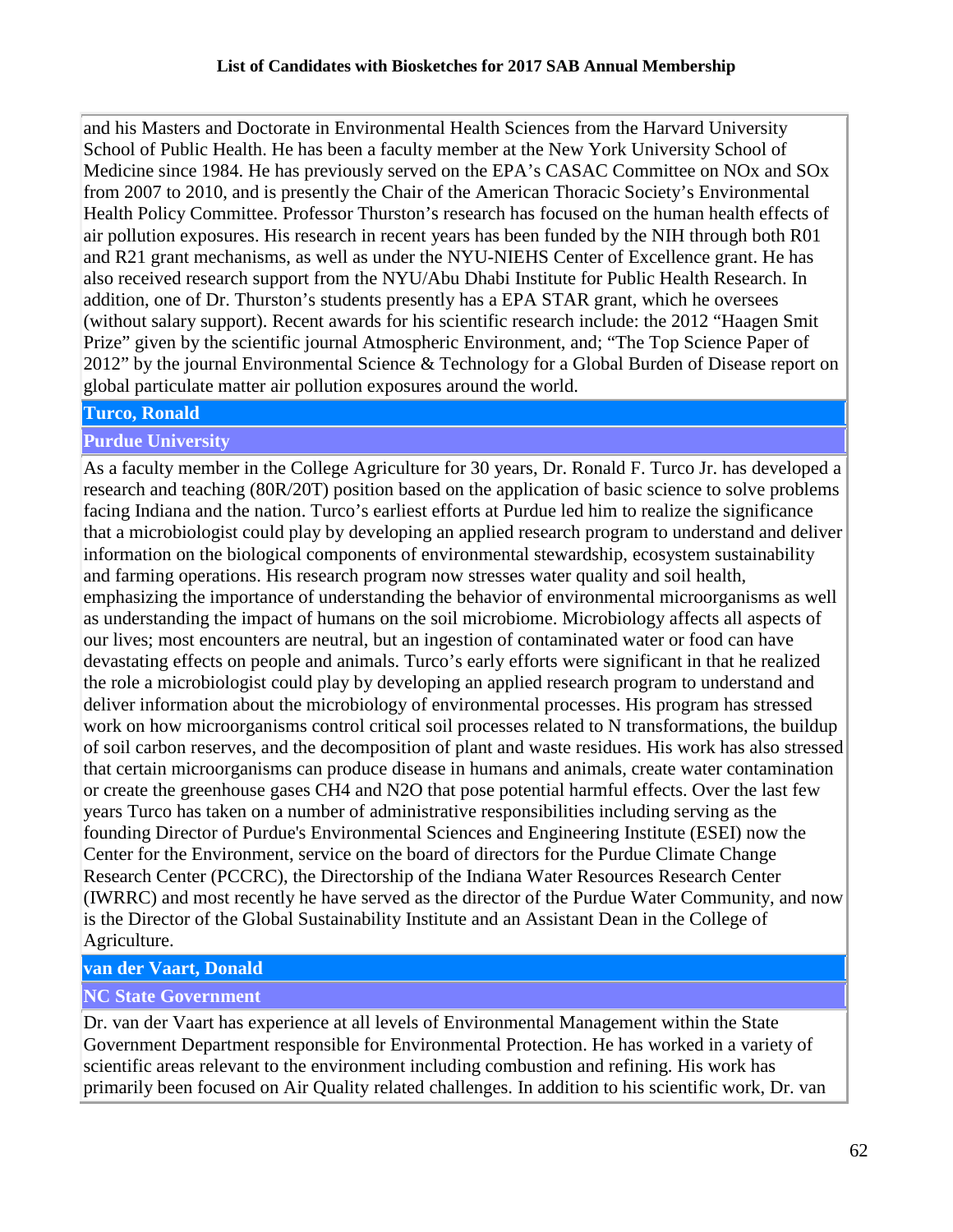der Vaart has significant regulatory experience implementing the rules that derive from environmental science.

### **Van Houtven, George**

### **RTI International**

Dr. George Van Houtven is Program Director for Ecosystem Services Research at RTI International and a senior environmental economist with over 20 years of experience managing and conducting applied policy research, primarily for the U.S. Environmental Protection Agency (EPA) and other federal agencies. He received a B.A. in Political Economy from Johns Hopkins University and a Ph.D. in Economics from the University of Maryland. Over the course of his career, Dr. Van Houtven's research has primarily focused on economic valuation of human health and ecological benefits and on markets for ecosystem services. Through grants, cooperative agreements, and task order funding from several EPA offices, he has specialized in the development and application of nonmarket valuation methods linking economic and environmental models to assess the benefits of a wide range of air, water, and hazardous waste pollution regulations. This research has included the development of innovative structural and meta-analytic benefit transfer methods, with a particular emphasis on valuing human health and water quality improvements. It has also involved the design, implementation, and analysis of several stated preference surveys valuing environmental benefits ranging from reduced mortality and reproductive risks to improved lake water quality, as well as the advancement of methods for combining revealed and stated preference data. He is also currently leading an EPA-funded effort to develop an ecosystem service classification system designed to support the quantification and valuation of environmental benefits. In recent years, Dr. Van Houtven's research has also increasingly focused on incentive-based mechanisms for environmental policy, in particular water quality trading, and the application of optimization methods to analyze the cost-benefit tradeoffs associated with alternative trading program designs. Over the last two years, his main sources of research funding have been EPA and the Environment Agency—Abu Dhabi.

# **van Wijngaarden, Edwin**

### **University of Rochester**

Dr. Edwin van Wijngaarden is Associate Professor of Public Health Sciences, Environmental Medicine, Pediatrics, Dentistry and Community Health at the University of Rochester School of Medicine and Dentistry, Rochester, NY. He is Chief of the Division of Epidemiology and Director of the Doctoral and Masters Programs in Epidemiology. Dr. van Wijngaarden received an MSc in Environmental Sciences from Wageningen University in The Netherlands, and a PhD in Epidemiology from University of North Carolina at Chapel Hill. He has extensive experience in managing and conducting epidemiologic studies and in academic leadership. He has authored about 100 peer-reviewed manuscripts primarily in the areas of environmental and occupational health. For the past 15 years, his research has focused on the potential effects of exposure to metals and pesticides on nervous system outcomes in children and older adults, including behavioral and cognitive development, mental disorders, and dementia and related conditions. Dr. van Wijngaarden is currently the PI of a longitudinal cohort study investigating the potential influence of exposure to methyl mercury from fish consumption on child development. He is also a key investigator in the University of Rochester's Clinical and Translational Sciences Institute and Environmental Health Sciences Center. He has trained over 70 graduate students in public health. Dr. van Wijngaarden is a fellow of the American College of Epidemiology (FACE) and a member of the Society for Epidemiologic Research. He has served in consulting and expert review roles at institutional, state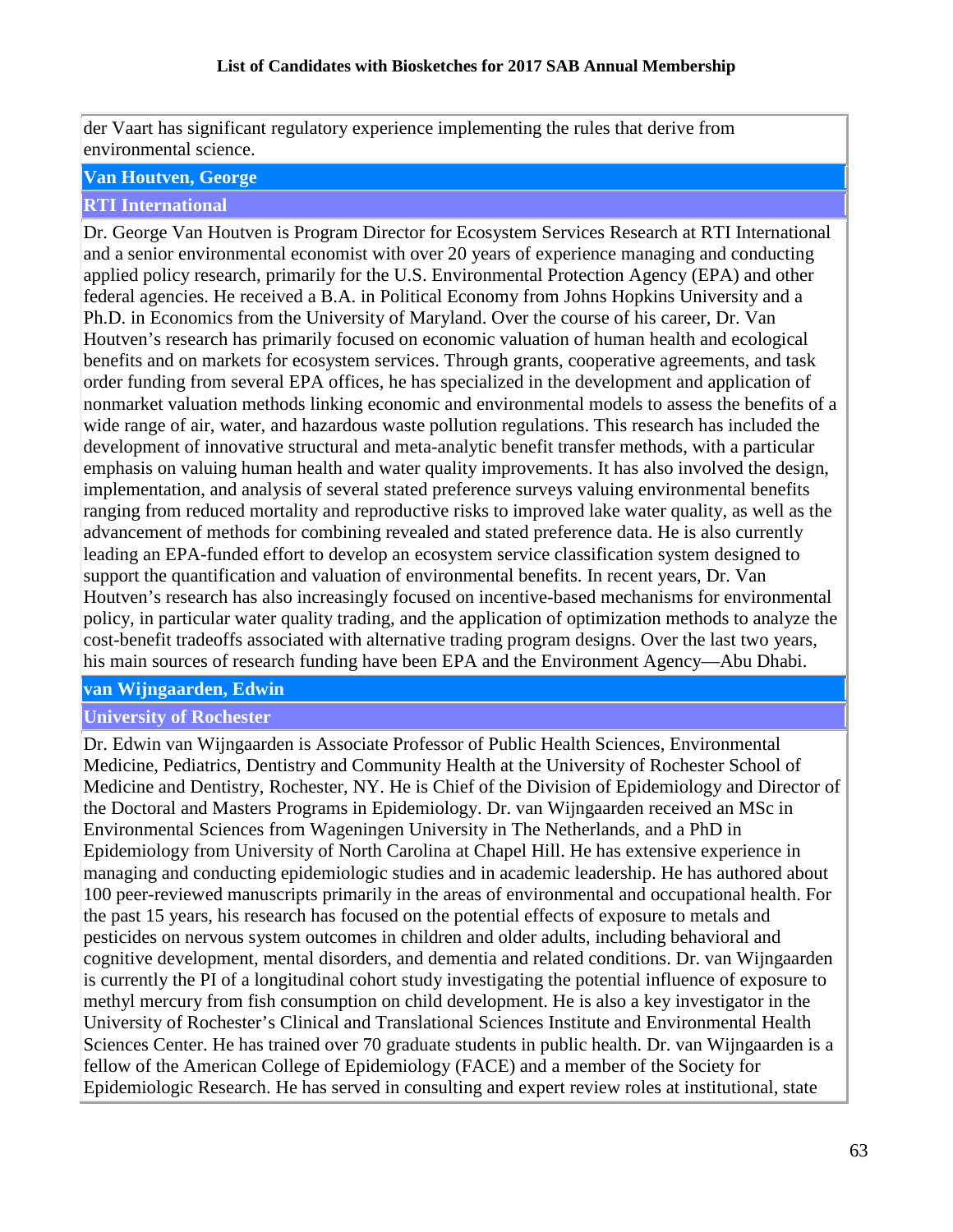and national levels, including study sections for federal research programs. He is Associate Editor of two peer-reviewed scientific journals. His research has been supported by the National Institutes of Health and the Centers for Disease Control and Prevention.

### **VanBriesen, Jeanne M.**

# **Carnegie Mellon University**

Dr. Jeanne VanBriesen is the Duquesne Light Company Professor of Civil and Environmental Engineering at Carnegie Mellon University, and Director of the Carnegie Mellon Center for Water Quality in Urban Environmental Systems (WaterQUEST). She holds a B.S. in Education (Chemistry) from Northwestern University, and an M.S. and Ph.D. in Civil Engineering (Environmental) from Northwestern University. She is a registered professional engineer in Delaware. Her expertise is in water quality engineering. Her research foci include, detection of biological agents in drinking water and natural water systems, coupling watershed behavior and drinking water system operations and security, and energy-water systems interactions. Dr. VanBriesen's research has been funded through grants from the National Science Foundation, the Department of Defense Strategic Environmental Research and Development Program, the Colcom Foundation, the Heinz Endowments, the Packard Foundation, the Pennsylvania Infrastructure Technology Alliance, the Pennsylvania Water Resources Research Center, and the Natural Resources Defense Council. She has served on the boards of the Association for Environmental Engineering and Science Professors, the Ohio River Basin Consortia for Research and Education, and the Nine Mile Run Watershed Association. She currently serves on the board of the Consortium for the Advancement of Hydrologic Sciences (CUAHSI). Dr. VanBriesen has received numerous awards, including the 2015 Carnegie Science Center Environmental Award and the 2015 American Society of Civil Engineering Margaret S. Peterson Award. Dr. VanBriesen served on the National Research Council's Committee on Water Quality in Southwestern Pennsylvania in 2002-2004. She was a selected presenter at the National Academy of Engineering Indo-US Frontiers of Engineering Symposium on Infrastructure in 2008, and an invited speaker at the National Academy of Engineering Education Symposium in 2010. She was selected as a National Academy of Engineering Gilbreth Lecturer in 2011.

# **Vikesland, Peter**

# **Virginia Tech**

Dr. Peter Vikesland is a Professor in the Department of Civil and Environmental Engineering at Virginia Tech with research expertise in water treatment, environmental nanotechnology, antimicrobial resistance, and advanced environmental sensor platforms. He received his BA in Chemistry from Grinnell College, his PhD from the University of Iowa, and he was a postdoctoral fellow in Geography and Environmental Engineering at the Johns Hopkins University. He has served as the UPS Foundation Visiting Associate Professor of Civil and Environmental Engineering at Stanford University and as a Visiting Professor at ETH-Zurich. Vikesland is a NSF CAREER awardee and both he and his students have received numerous national awards in recognition of their scholarly and research accomplishments. Dr. Vikesland teaches courses on environmental nanotechnology, public health engineering, and environmental chemistry. Dr. Vikesland currently serves as the co-Director of the Virginia Tech Sustainable Nanotechnology Program (VTSuN) and its corresponding interdisciplinary graduate research program. His recent research funding comes from NSF, EPA, and the Bill and Melinda Gates Foundation. He is a Fellow of the Royal Society of Chemistry and is the immediate-Past President of the Association of Environmental Engineering and Science Professors (AEESP).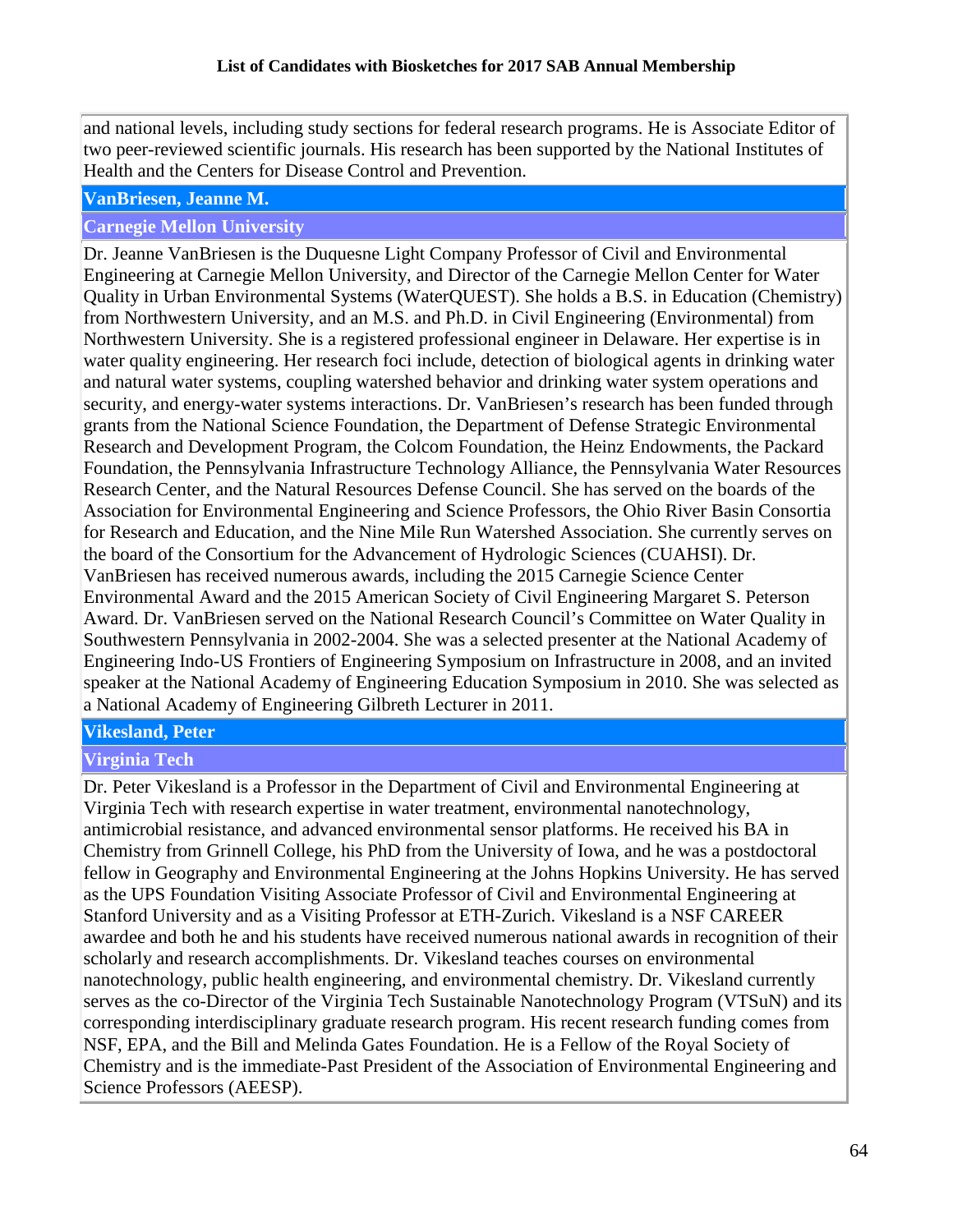# **Walsh, Daniel**

# **NYC Mayor's Office/Columbia University**

Dr. Daniel C. Walsh a geochemist with over 30 years of experience in government regulation of environmental quality including direction of Superfund, Hazardous Materials, Brownfields, Solid Waste, RCRA, Pesticides, Petroleum Spills and Emergency Response programs for the New York State Department of Environmental Conservation (NYSDEC) and the City of New York. Throughout his career, Dr. Walsh has directed government regulation of environmental investigation and cleanup of over 10, 000 properties, arguably as many as any other person in U.S. history. He served as the Chief of Operations for NYSDEC's Civilian Environmental Response to the World Trade Center disaster in 2001-2002 where he oversaw all state environmental operations and communications, and supervised state personnel performing full-time oversight of World Trade Center debris transport, processing, disposal and permitting operations. In 2008, he was appointed by Mayor Michael Bloomberg as founding Director of the New York City (NYC) Office of Environmental Remediation where he established the nation's only municipally-regulated land cleanup program, the NYC Voluntary Cleanup Program (VCP), in 2011. Specializing in high quality cleanups, the NYC VCP has become one of the most prolific cleanup programs in the country, with cleanup leading to the development of over 30 million square feet of new building space resulting in over \$10 billion in private investment in mostly vacant urban land. He has established numerous programs that achieve broad goals for new uses of blighted land in underserved neighborhoods. For instance, over 50% of the properties enrolled for cleanup and redevelopment in the NYC VCP are located in low-income communities and will result in over 4, 500 new units of affordable housing for over 12, 000 residents. Dr. Walsh is one of the country's leading advocates for municipal control of environmental regulation and the use of these environmental functions for the achievement of municipal goals. He has established over 30 environmental programs including the nation's first exchange for clean soil (the NYC Clean Soil Bank) and other recyclable building materials, the NYC Green Property Certification program, and local programs for revitalization of vacant, contaminated urban land. He is currently piloting programs to correct environmental contamination of urban community gardens. Since 1999, Dr. Walsh has been an Adjunct Senior Research Scientist at Columbia University Lamont Doherty Earth Observatory & The Earth Institute. He holds B.S. in Geological Sciences from Binghamton University, an M.S. in Geophysics from University of Massachusetts, and a Ph.D. in Geochemistry from Rensselaer Polytechnic Institute. He formerly served on EPA's Homeland Security Advisory Committee for the Science Advisory Board and for the EPA's Board of Scientific Counselor's Homeland Security Advisory Committee. Dr. Walsh does not currently have any research grants. He is the author of numerous technical papers and articles and his work has received national recognition including the American Bar Association's 2013 Environmental, Energy and Resources Stewardship Award, the 2014 National Brownfield Person of the Year and his municipal environmental programs were a finalist for Harvard's Excellence in Governance Award in 2015.

# **Weber, Elke**

# **Princeton University**

Dr. Elke Weber is the Gerhard R. Andlinger Professor in Energy and the Environment and Professor of Psychology and Public Affairs at Princeton University. She is an expert on descriptive models of decision-making under uncertainty and time delay in environmental and financial contexts. Prior to coming to Princeton she spent 17 years at Columbia University, where she founded and co-directed the Center for Decision Sciences, which generates and facilitates interdisciplinary decision research relevant to the needs of real world decision makers, and the Center for Research on Environmental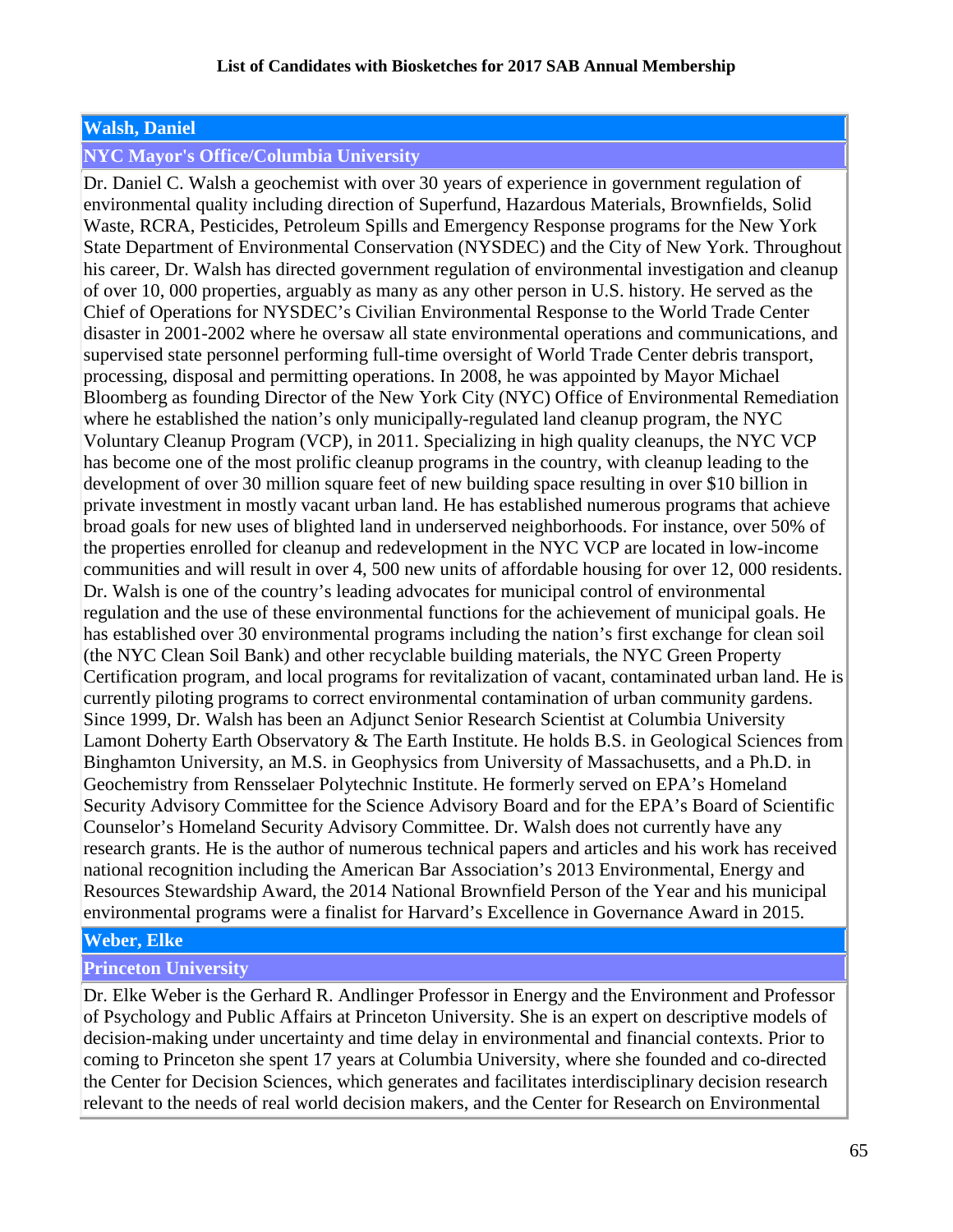Decisions, which investigates ways of facilitating human responses to climate change and climate variability and has published a widely-used Climate Change Communications Guide (cred.columbia.edu/Guide). She is the author of over 160 papers and multiple books and project reports. Her expertise in the decision sciences has been sought out by several advisory committees of the National Academy of Sciences on human dimensions in global change. She served on the American Psychological Association Task Force that issued a report on the Interface between Psychology and Global Climate Change, and was a lead author in Working Group III for the 5th Assessment Report of the U.N. Intergovernmental Panel on Climate Change (IPCC). She is past president of the Society for Neuroeconomics, the Society for Judgment and Decision Making, and the Society for Mathematical Psychology. She is a fellow of the American Academy of Arts and Sciences, the American Psychological Association, the Association for Psychological Science, the Society for Risk Analysis, and was elected to the German National Academy of Sciences. Dr. Weber received her B.A. degree in psychology (summa cum laude) from York University in Canada and her M.A. and Ph.D. degrees from Harvard in behavior and decision analysis. She has held academic positions at the University of Chicago, University of Illinois, and the Ohio State University and visiting appointments in Europe (London Business School, Copenhagen Business School, Fribourg University, Beisheim Graduate School of Corporate Management) and the USA (Princeton University and California Institute of Technology). She spent fellowship years at the Center for Advanced Studies in the Behavioral Sciences at Stanford, the Russell Sage Foundation, and the Wissenschaftskolleg in Berlin. The University of Basel awarded her an honorary doctorate for her work that differentiates the roles played by subjective perception of risk and risk attitude in risk taking. Dr. Weber's research and her research centers have been supported continuously since 1986 by the National Science Foundation, the National Institute of Health, and other agencies and foundations.

# **Weinstein, Laurie**

### **University**

Dr. Laurie Weinstein is Professor, Anthropology, at Western Connecticut State University where she chairs the Jane Goodall Center for Excellence in Environmental Studies. The Center, a partnership created by Jane Goodall in 1995, links the international Jane Goodall Institute with the university. Dr. Weinstein created a campus permaculture garden that links the region's food pantries with the university. Dr. Weinstein overhauled the administrative side of the JGC and made it self-sustaining by writing grants and turning it into a 501 3c charity. The Center's mission also includes a climate advocacy role. Dr. Weinstein directs the archaeology program at WCSU. She leads a summer field school and teaches Cultural Resource Management. She completed a Section 106 NPS course that also included training in NEPA and writing EIS. Dr. Weinstein has an active research agenda, publishing books, journal articles and edited volumes, and running a book series from the University of Arizona Press. These publications are related to indigenous peoples of the Americas; her own work has centered on New England and the Southwest. Native Peoples of the Southwest: Negotiating Land, Water and Ethnicities (Prager Press), focused on water wars in the region. Weinstein has also published edited books, journal articles and reviews related to women and the U.S. and Canadian militaries. Dr. Weinstein has been a leader (President of University Senate, Chair of the Department of Social Sciences) at Western Connecticut State University. She was a visiting professor at Western State Colorado University and Colorado College. Research funding for the archaeological field schools, and/or publications on Native America, provided by the American Philosophical Society, The Harcourt Foundation, and the Association of University Professors (AAUP). Funding for the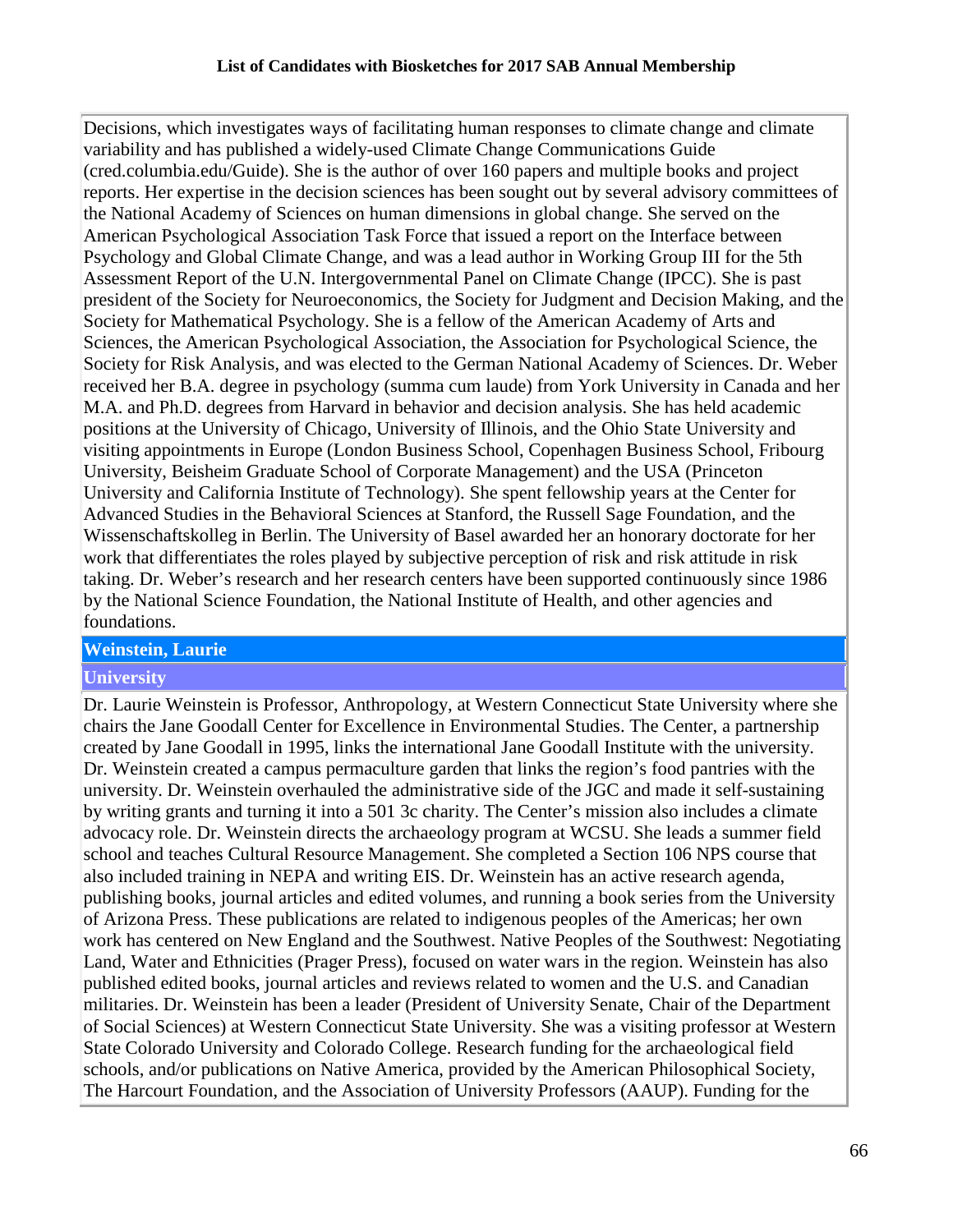JGC provided by Staples, Aquarion Water, Constellation Energy, the Danbury Women's Club, and private donations. The JGC won awards as environmental champions for all the corporations mentioned above.

### **Wells, E. Christian**

# **University of South Florida**

Dr. E. Christian Wells is Professor of Anthropology and Director of the Center for Brownfields Research and Redevelopment at the University of South Florida (USF), where he has served as the Founding Director of the Office of Sustainability (2009-2012) and as Deputy Director of the Patel School of Global Sustainability (2010-2012). He holds affiliate faculty appointments at USF in the Patel College of Global Sustainability, the Water Institute, the Institute for the Study of Latin America and the Caribbean, and the Florida Institute of Forensic Anthropology and Applied Science. He has served on numerous regional and national advisory committees on applied social and environmental science, including for the American Anthropological Association and the Environmental Protection Commission of Hillsborough County Florida. He currently serves as Advisor to the Florida Brownfields Association Board of Directors. Wells received his B.A. from Oberlin College and his M.A. and Ph.D. in Anthropology from Arizona State University. He is an applied environmental anthropologist whose research takes place at the nexus of environmental justice and environmental health, and addresses key issues related to: sustainable development, brownfields communities, landscape legacies, anthrosol formation, water/wastewater management, science-policy interactions, and quantitative modeling and simulation of social and environmental science data. Over the past 20 years, he has undertaken social science and geoscience research throughout Central America and the Caribbean with over \$4.5 million in funding from the National Science Foundation and other agencies. Currently, he serves as Co-Principal Investigator of a fiveyear, \$3.9 million NSF-funded research project that examines resource recovery technologies (from wastewater) and their impact on the relationship between tourism and coastal health. His research has been featured by various media outlets, including The New York Times, New Scientist, and Chemical & Engineering News, among others. He has written or edited seven books and journal issues as well as more than 100 articles, chapters, and reviews. He was recently awarded the Jerome Krivanek Distinguished Teacher Award (the highest teaching honor at USF) and the Black Bear Award by the Sierra Club of Tampa Bay "in recognition of outstanding dedication to sustainability and the environment."

# **Werth, Charles**

# **University of Texas at Austin**

Dr. Charles J. Werth is a Professor and the Bettie Margaret Smith Chair in Environmental Health Engineering in the Department of Civil, Architecture and Environmental Engineering at the University of Texas at Austin. Dr. Werth received a B.S. in Mechanical Engineering from Texas A&M University, an M.S. and Ph.D. in Environmental Engineering from Stanford University, and a Ph.D. minor in Chemistry from Stanford University. Dr. Werth's research and teaching focus on the fate and transport of pollutants in the environment, the development of innovative catalytic technologies for drinking water treatment, and the mitigation of environmental impacts associated with energy production and generation. In his research, he develops and/or uses noninvasive imaging, environmental microfluidics, nanotechnology, spectroscopic analysis, numerical modeling, and life cycle assessment. Dr. Werth has published 107 peer-reviewed journal articles. His research is currently supported by grants from both government agencies and private companies, with research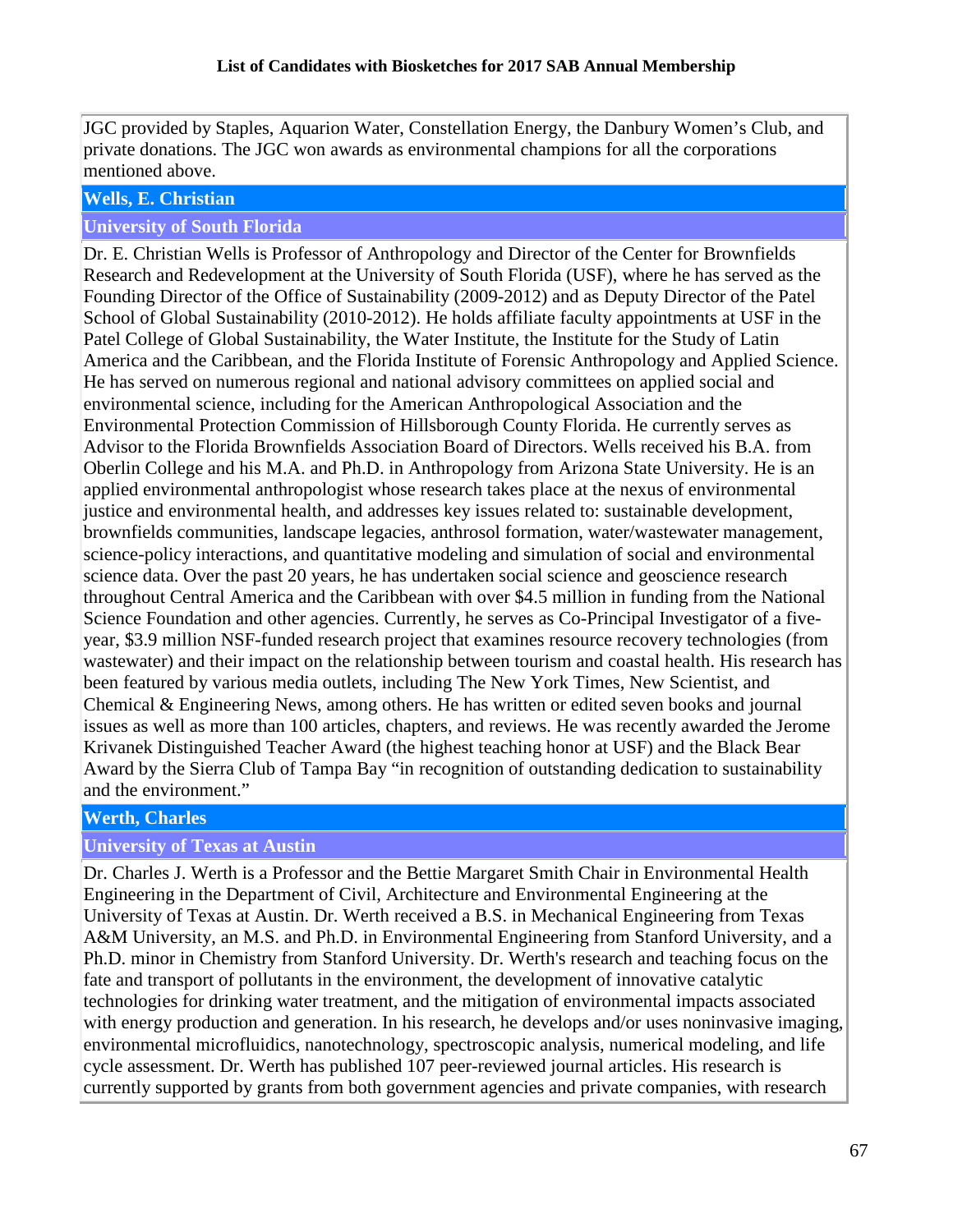support during the last three years from the U.S. Environmental Protection Agency (EPA), U.S. Department of Energy (DOE), the National Science Foundation (NSF), the National Aeronautics and Space Administration, the U.S. Geological Survey, Dow Chemical, and the Texas Hazardous Waste Research Center. Dr. Werth presently serves on the EPA's Science Advisory Board Environmental Engineering Committee and the EPA's Chartered Science Advisory Board. He formerly served on the boards of the Association of Environmental Engineering and Science Professors (AEESP) and the AEESP Foundation, as well as the User Executive Committee for DOE's Environmental Molecular Science Laboratory and the External Advisory Board for a DOE Energy Frontier Research Center. The quality of his work has been recognized by appointment as a Wiley Research Fellow at the DOE's Environmental Molecular Science Laboratory, appointment as Editor-and-Chief of Journal of Contaminant Hydrology, an Editors Choice Best Paper Award from Environmental Science and Technology (2nd in the category of Technology), most cited paper recognition from Journal of Contaminant Hydrology, a Humbolt Research Fellow Award, a National Science Foundation CAREER Award, and a BP Award for Innovation in Undergraduate Instruction.

# **White, Kimberly**

# **American Chemistry Council**

Dr. Kimberly Wise White is a Senior Director in the Chemical Products and Technology Division at the American Chemistry Council. In this position she works with multiple stakeholders to conduct scientific research that informs human health hazard assessments and implement approaches to improve the chemical assessment process. Dr. White received a BS and MS in Biology and a PhD in Environmental Toxicology from Texas Southern University. She is a member of the Society of Toxicology and serves on the Board of Directors for the Toxicology Forum. Dr. White has a diverse background having worked as a laboratory researcher focusing on neurotoxicity, an environmental sustainability and compliance manager and as a scientific advisor. For the past 10 years, she has been actively involved in supporting scientific research and chemical assessments that are firmly based on up-to-date scientific knowledge and are evaluated in accordance with the most relevant scientific approaches. Dr. White has also coauthored publications on weight of evidence frameworks, problem formulation in chemical assessment and understanding potency information associated with human exposures.

# **Young, Stanley**

# **CGStat**

Dr. S. Stanley Young worked at Eli Lilly, GlaxoSmithKline and the National Institute of Statistical Sciences on questions of applied statistics. His current mission is the evaluation of statistical claims particularly from observational studies. His research indicates that well over 50% of claims made fail to replicate when tested rigorously. His current interests are environmental epidemiology and bioinformatics. Dr. Young graduated from North Carolina State University, BS, MES and a PhD in Statistics and Genetics. He worked in the pharmaceutical industry on all phases of pre-clinical research. He has authored or co-authored over 60 papers including six "best paper" awards, and a highly cited book, Resampling-Based Multiple Testing. He has three issued patents. He is interested in all aspects of applied statistics. He conducts research in the area of data mining. Dr. Young is a Fellow of the American Statistical Association and the American Association for the Advancement of Science. He is an adjunct professor of statistics at North Carolina State University, the University of Waterloo, and the University of British Columbia where he has co-directed thesis work. He is also an adjunct professor of biostatistics in the Jiann-Ping Hsu College of Public Health at Georgia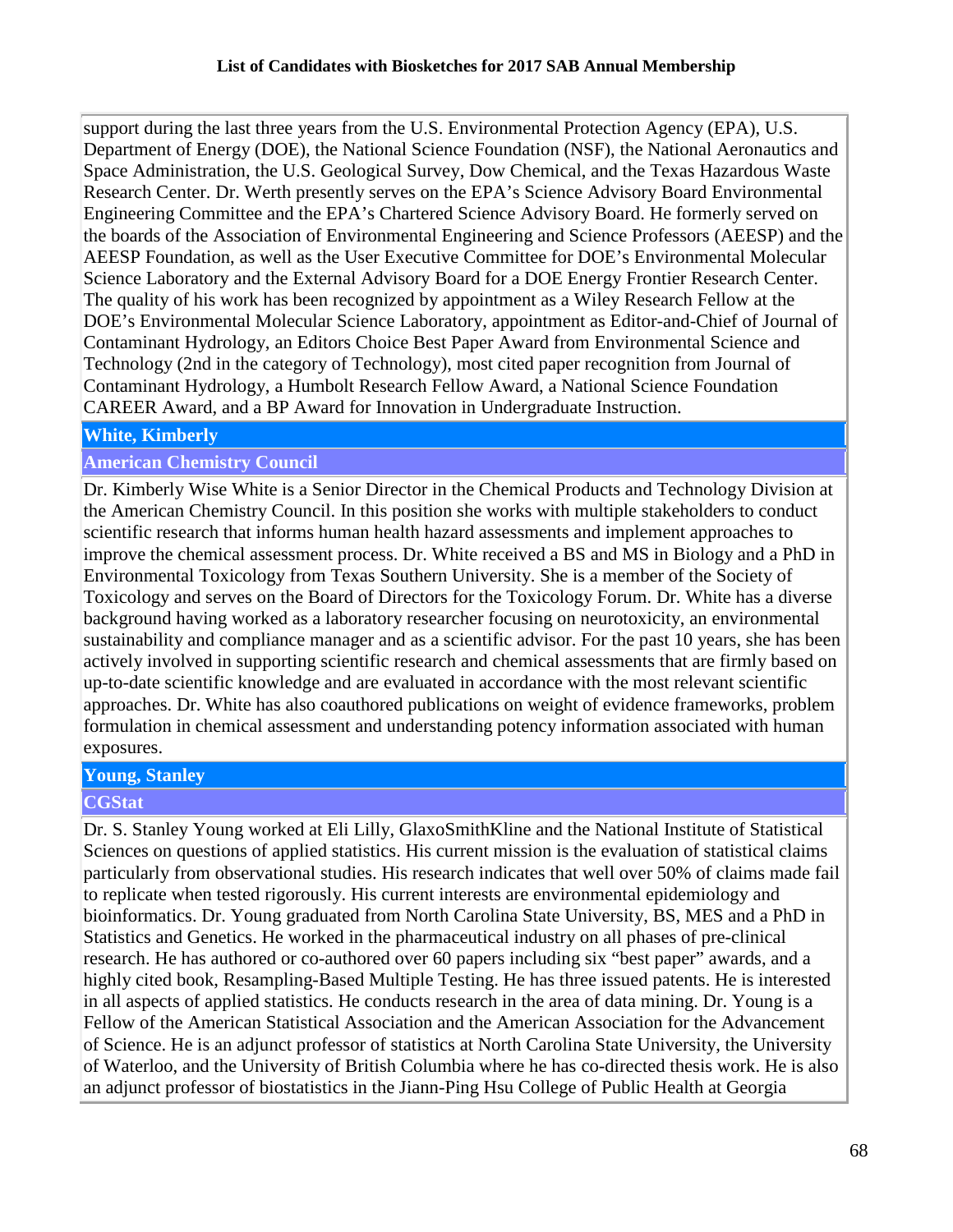### Southern University.

# **Zeise, Lauren**

### **California Environmental Protection Agency**

Dr. Lauren Zeise is Deputy Director for Scientific Affairs of the Office of Environmental Health Hazard Assessment – a department within the California Environmental Protection Agency (Cal EPA). She holds a B.S. from Loyola University, and an S.M and Ph.D. from Harvard University. In her role at Cal EPA, Dr. Zeise oversees the department's scientific activities including risk assessments, development of health advisories and other advice and regulations that implement departmental mandates. To further California's environmental justice mandate, the department is developing a cumulative impact assessment tools for characterizing the impact on communities of multiple sources of pollution and non-chemical stressors in the presence of community vulnerability. Dr. Zeise has conducted hundreds of health risk assessments for the State of California. She has served on numerous national and international science advisory committees and boards focusing on environmental public health and improving the way chemicals are tested or evaluated for health risk. Dr. Zeise has served on over 20 National Academy of Science (NAS) committees and coauthored a number of NAS reports, including "Science and Decisions: Advancing Risk Assessment" (2009), "Toxicity Testing in the 21st Century: A Vision and Strategy" (2007), "Sustainability and the US EPA" (2011), and "Understanding Risk: Informing Decisions in a Democratic Society" (1996). She is member, fellow, former editor and former councilor of the Society of Risk Analysis and was the 2008 recipient of the Society's Outstanding Risk Practitioner Award. She is an honorary lifetime NAS National Associate. Dr. Zeise's research is funded by the State of California; she has received no external research grants from either government agencies, private companies, or foundations.

### **Zhu, Chen**

### **Indiana University**

Dr. Chen Zhu is a Professor of Geological Sciences and Public and Environmental Affairs at Indiana University and an adjunct professor at the University of Oslo, Norway. He received his Ph.D. degree from Johns Hopkins University and completed his postdoctoral fellowship at Woods Hole Oceanographic Institution. His research interests are groundwater geochemistry and geochemical modeling of water-rock interactions. Zhu's recent work involves the kinetics of feldspar dissolution, geological carbon sequestration, and arsenic and antimony in the environment. Zhu was the 2006 recipient of the John Hem Award from the National Ground Water Association in recognition of his significant advances in modeling the chemical evolution of water and a Fulbright Scholar at the University of Oslo in 2009. He was elected a Fellow of the Geological Society of America in 2005. Zhu has co-authored with Greg Anderson the textbook "Environmental Applications of Geochemical Modeling". Dr. Zhu has served on proposal review panels for the National Science Foundation, the U. S. Environmental Protection Agency, and the Department of Energy. He is currently an Associate Editor for Geochimica et Cosmochimica Acta, and is on the editorial board for Journal of Contaminant Hydrology. He was a member of the task force on geological carbon sequestration at the National Ground Water Association.

### **Zwiernik, Matthew**

### **Michigan State University**

Dr. Zwiernik has a PhD in Environmental Toxicology/Veterinary Medicine as well as a BS in Biochemistry and has been the director of the Michigan State University Wildlife Toxicology